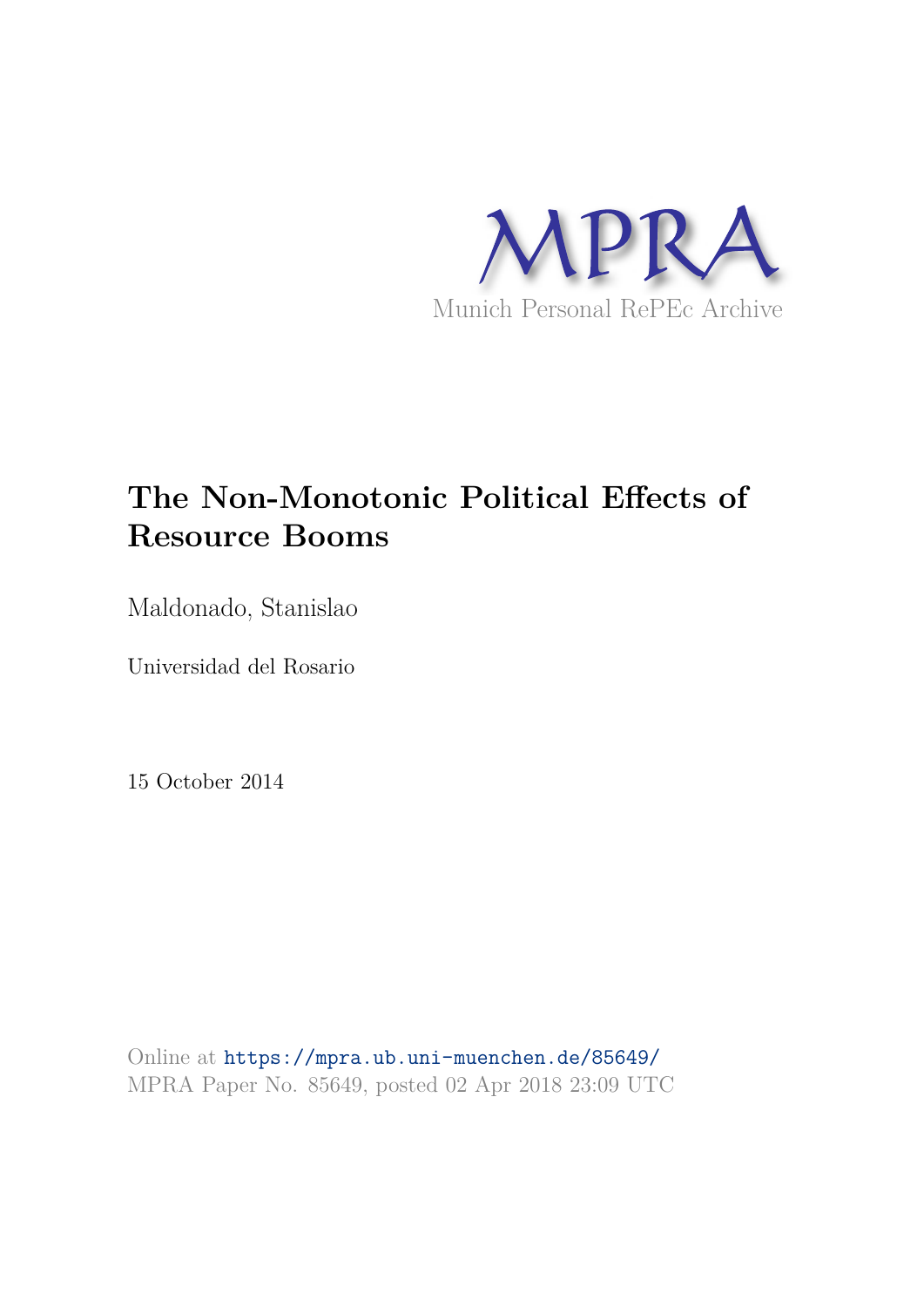# The Non-Monotonic Political Effects of Resource Booms<sup>∗</sup>

Stanislao Maldonado†

Universidad del Rosario

This version: December 18, 2017 (First version: October 15, 2014)

#### Abstract

This study uses variation in natural resource rents and mineral production among Peruvian municipalities to analyze the impact of resource booms on local politicians' behavior and citizens' well-being. Although this topic has recently attracted scholarly interest, existing empirical evidence remains inconclusive regarding whether resource booms are beneficial or detrimental to citizens via their effects on public good provision and living standards. Despite many existing theoretical models allowing for the possibility of non-monotonic responses, empirical literature has largely approached this phenomena using linear models, thus misunderstanding the complex nature of resource booms. By examining recent extraordinary mineral price increases along with particular rules for natural resource rent distribution in Peru, I show that the effects of resource booms on reelection outcomes, political competition, public goods provision, clientelism, and well-being are conditional to the size of the rents in a non-monotonic fashion. These results are robust to endogenous production responses and are consistent with recent theoretical scholarship for resource rich economies.

Keywords: Resource booms, political competition, reelection, intergovernmental transfers.

JEL Classification Numbers: D72, D78, Q33.

†Address: Department of Economics, Calle 12C N0 4-59, Universidad del Rosario, Bogota, Colombia, E-mail: stanislao.maldonado@urosario.edu.co. Web: http://stanislaomaldonado.org/

<sup>∗</sup>A preliminary version circulated under the title "The Political Effects of Resource Booms: Political Outcomes, Clientelism and Public Good Provision in Peru". The advice of Elisabeth Sadoulet was much appreciated during the development of this project and comments by Micheal Anderson, Lee Behman, David Collier, Ruth Collier, Alain de Janvry, Larry Karp, Fred Finan, Ethan Ligon, Jeremy Madruger, Ted Miguel, John Nye, Kevin Morrison, Daniel Nielson, Mary Shirley, Alberto Simpser, Jas Sekhon, and Colin Xu. I also wish to thank participants at the Political Economy of Government Revenues Conference at Princeton University, the Northeast University Development Consortium Conference 2014 at Boston University, the Ronald Coase Institute institutional workshop at University of Chicago, Development Workshop and Environment and Resource Economics seminar at UC Berkeley, the Pacific Development Conference 2015 at UC San Diego, and the Midwest International Economic Development Conference at University of Wisconsin-Madison for their contributions. Maria Paula Medina, Tania Lozano, Sarita Ore and Victor Huamani provided excellent research assistance. I am grateful for a research grant from ACDI/IDRC-Economic and Social Research Consortium. All remaining errors are my responsibility.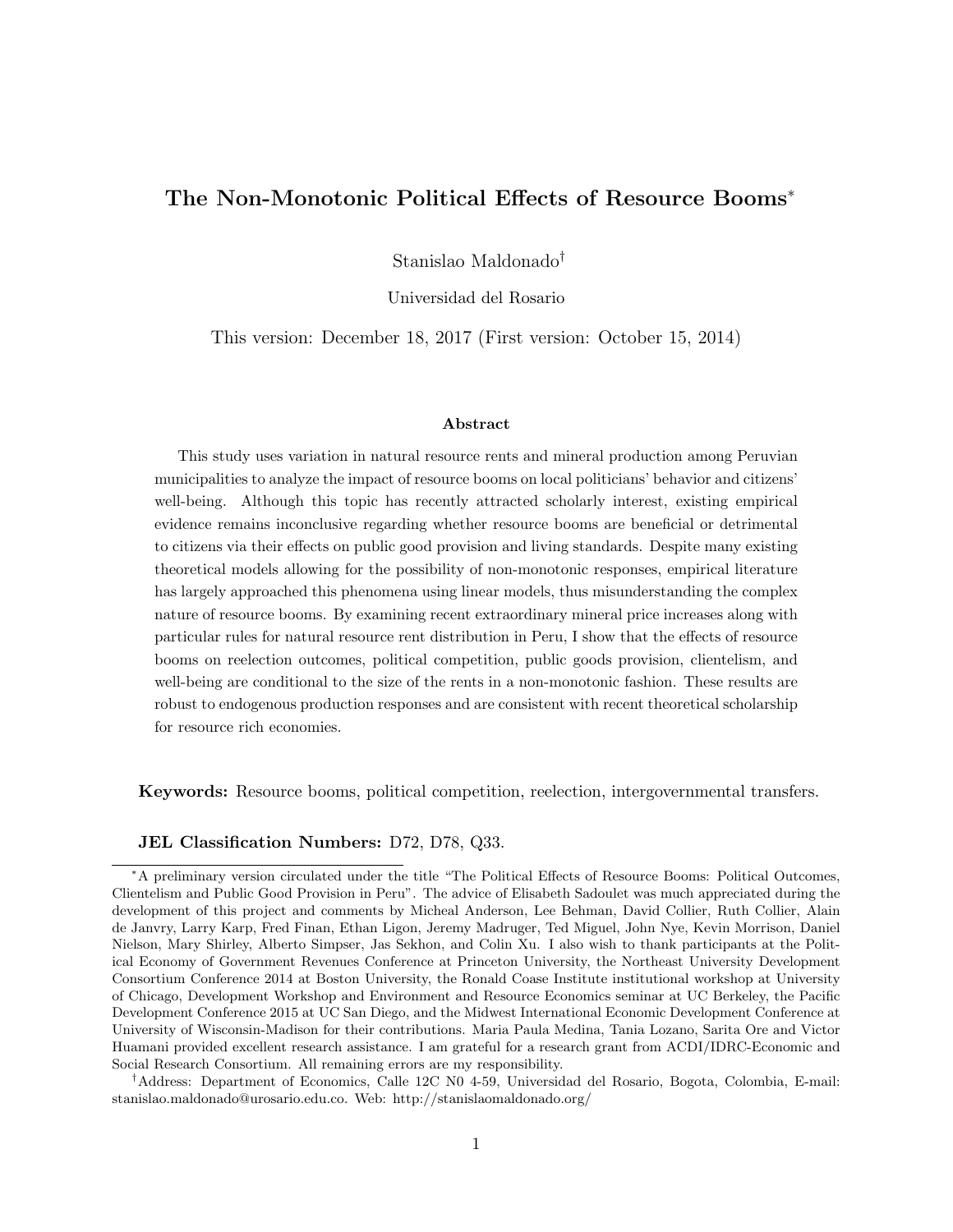# 1 Introduction

The abundance of natural resources has been usually linked to poor economic and political performance. Anecdotal evidence and some previous cross-national research suggest that natural resource rich countries are failing in terms of transforming their natural wealth into well-being for their citizens. They are also more vulnerable to a set of economic and political pathologies that negatively affect their growth and economic performance<sup>1</sup>. This has led some scholars to describe this phenomenon as a "resource curse" (See Ross (1999), among others). Despite the significant theoretical work in this area (Mehlun et al. (2006), Robinson et al., 2006, Torvik, 2002, among others), our knowledge about this phenomenon remains limited from an empirical point of view.

This is especially true regarding the political dimensions of the resource curse<sup>2</sup>. Some scholars have suggested that resource abundance can weaken the level of governance and the quality of democracy in resource-rich areas ( Jensen and Wantchekon (2004), Morrison (2009), Robinson et al. (2006), among others) but empirical evidence is not conclusive and often contradictory<sup>3</sup>. Although there are differences in terms of the proposed mechanisms, there exists a consensus among researchers that what matters (to best understand this relationship) is the behavior of politicians and political elites. For instance, Jensen and Wantchekon (2004) suggest that the key mechanism to explain the poor institutional and democratic performance in resource-rich areas is the *". . . ...incumbent's discretion over the distribution of natural resource rents"*.

In this paper, I shed light on these issues by studying how a mineral resource boom affects the electoral behavior of politicians and what these consequences are in terms of citizens' wellbeing. Specifically, I am interested in understanding how mineral resource booms affect reelection outcomes and political competition, paying attention to the instruments politicians use to affect these outcomes including public good provision and clientelism. I then analyze how these dimensions relate to citizens' well-being.

To do so, I exploit variation in mineral resource rents and mineral production across Peruvian municipalities and over time. This variation is caused by a set of rules concerning the allocation of mining transfers to resource-rich areas along with an extraordinary increase in the prices of the most important minerals produced by the country over the past years. This set of rules establishes that a portion of the taxes paid by mining companies and their revenues must be allocated to those areas where the resources are extracted. This is the key element of the research design in this study because it makes it possible to take advantage of variation across local governments with and

<sup>1</sup>Resource abundance has been related to macroeconomic pathologies such as "Dutch disease" (exchange rate appreciation that contracts the trade sector), poor levels of economic growth, high unemployment, low savings, high external debt, export earnings instability and lack of export diversification. See Van der Ploeg (2011), Van der Ploeg and Poelhekke (2017), Venables (2016), Badeeb et al. (2017), and Cust and Poelhekke (2015) for an overview of these issues.

 $2$ See Deacon (2011) for an overview.

<sup>&</sup>lt;sup>3</sup>This is particularly so regarding the impact of resource abundance on democracy. Ross (2001) was the first of numerous studies that identify a negative association between natural resource and democracy. More recently, Haber and Menaldo (2011) found evidence questioning this relationship revealing that natural resources are in fact linked to better democratic outcomes.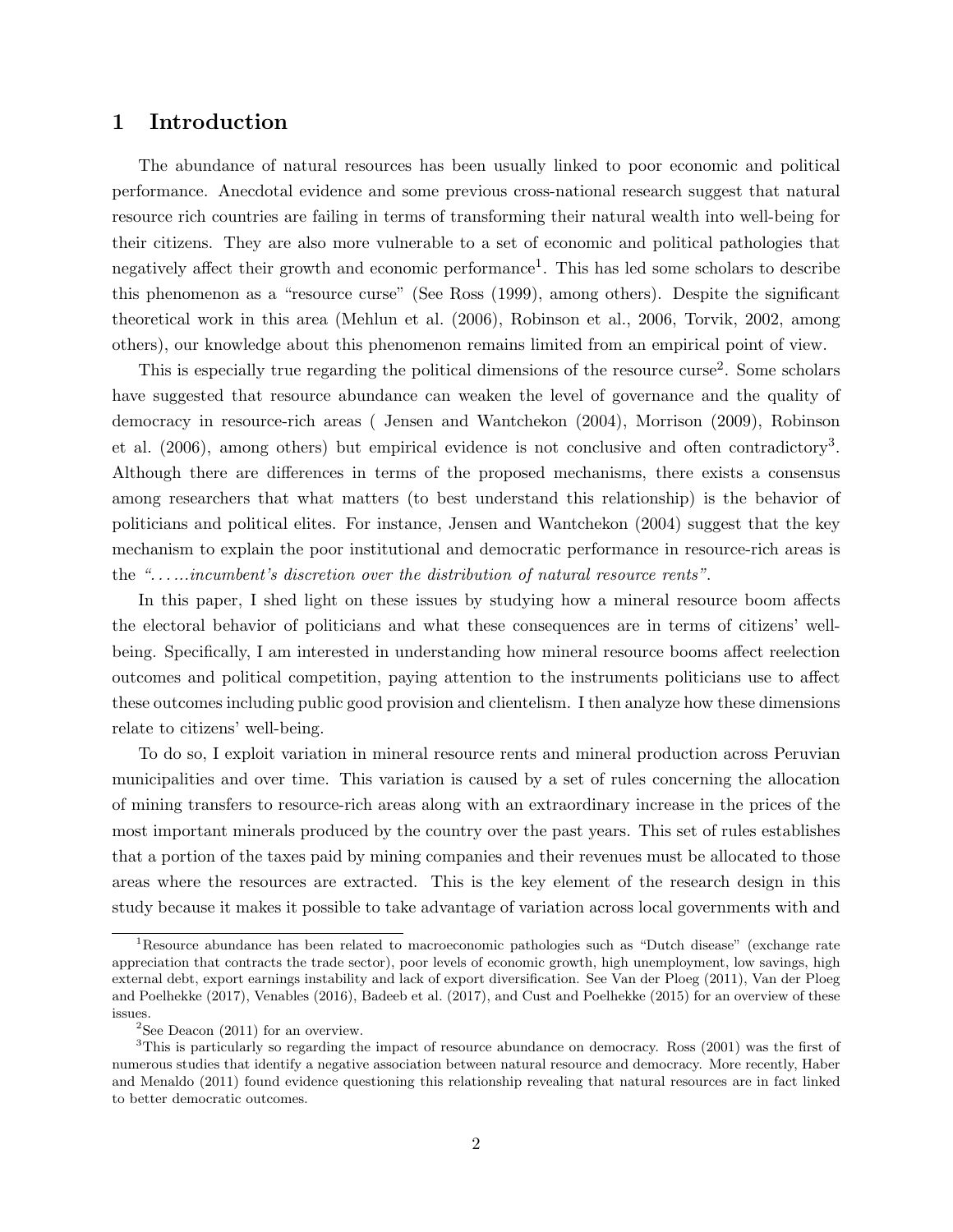without access to these transfers, before and after the recent increase of mineral resources prices. Thus, I can explore the causal effect of the increase of natural resource rents on the set of political and economic outcomes described above.

Peru offers an ideal setting to explore the impact of resource abundance on the behavior of local politicians. First, the country is one of the most important mineral producers in the world. Peru is currently the second largest producer of copper and silver, the third largest of zinc and tin, the fourth of lead and molybdenum, and the sixth of gold<sup>4</sup>. Second, and more importantly, there is a significant spatial variation within the country in terms of the type of mineral products exploited in each region, which facilitates the empirical analysis. A third reason relates to the characteristics of the recent mining boom experienced in Peru. Between 1996 and 2010, mineral production expanded five-fold (from US\$1.35 billion to US\$7.05 US billions) and rents distributed to producer regions increased by 118-fold (from US\$7 to US\$827 millions). Furthermore, mining rents peaked in 2007 reaching a record of US\$1.317 billions. This extraordinary increase in a very short-period have created a small group of rich municipalities that have experienced a dramatic increase in their budgets. A fourth reason concerns the set of rules for the allocation of mining rents across Peruvian municipalities. The current legal framework establishes a distribution rule that not only grants a significant proportion of mining royalties and taxes paid by mining companies to mineral producer districts but also allocates part of these transfers to non-producer districts located in neighboring areas. This fact makes it possible to distinguish between the impacts of a resource boom related to the increase of mining rents (which I call a "rent effect") from the impacts related to changes in the local economy associated with the increase in mineral production (the "production effect")<sup>5</sup>. The final reason is the nature of the local political arena in the country, characterized by its high level of fragmentation and weak connection with national political parties. Thus, the Peruvian case is less sensitive to strategic interactions between local politicians and national political parties that may affect the rules of mining rents distribution.

I construct a unique dataset of mineral production, transfers from central government, electoral outcomes, public good provision, and local government characteristics for the period 1996-2010. To claim causality, my identification strategy exploits the increase of international prices of mineral resources and changes in the distribution rule of mining rents. Using variation in mining rents induced by these two factors, I compare the political and economic outcomes of districts that differ in the level of mining rents they receive from the central government.This design is implemented using two empirical approaches. In the first case, a difference in difference (DID) strategy is used in which mining rents are defined as a continuous treatment. Using mining rents as treatment would

 $4$ See MINEM (2013) for details.

<sup>&</sup>lt;sup>5</sup>Conceptually, it is possible to understand how an exogenous rise of mineral prices can lead to an increase in mining transfers caused by a pure price effect without changes in the actual production levels. In this case, the behavior of politicians will be only affected via the increase in local government budgets. However, higher prices can also be associated with an increase in production levels, and these changes in production can lead to the emergence of public "bads" such as environmental degradation, crime, prostitution, etc. These can negatively affect citizens' well-being and influence both the incumbent and citizens' political behavior.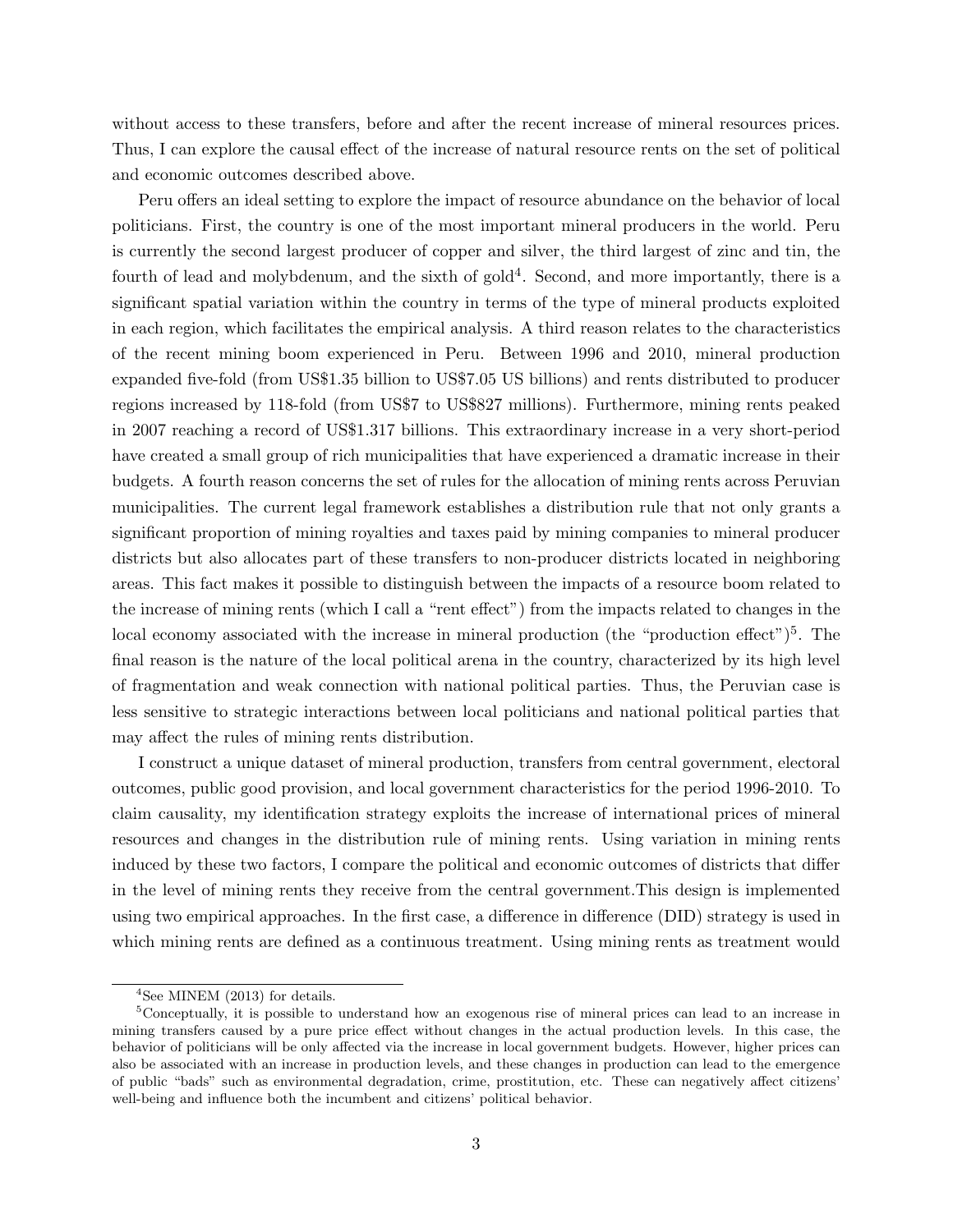be problematic if rents are also a result of endogenous changes in production levels induced by the boom of mineral prices. Mining Canon revenues –a subset of mining rents– is used as an instrument because it is less sensitive to changes in production than other transfers related to natural resource exploitation. Mining canon revenue depends on the taxes paid by mining companies, and it is distributed to different level of subnational governments following a set of fixed rules that will be explained later. It is however accepted that this is an imperfect instrument because the exclusion restriction might not hold<sup>6</sup>. To address this issue, a sensitivity analysis developed by Nevo and Rosen (2012) is implemented and one-sided bounds are obtained for the treatment effect under study. It is also shown that there are no endogenous responses related to production and that even if a significant departure from the validity of the exclusion restriction occurs–the main results of the paper are largely unaffected <sup>7</sup> .

I find evidence of a non-monotonic relationship between mining rents and political outcomes. For municipalities with average-value mining transfers (130 PEN per-capita, above US\$40), it is estimated that for each 1,000 PEN of mining transfers per-capita, the probability of a mayor being reelected will decrease by 38%. However, for districts with extraordinarily high levels of mining transfers (above 4,800 PEN per-capita, approximately US\$1,600) a positive relationship is observed. A similar pattern is observed for the case of political competition. It is estimated that averagevalue mining transfers will have a negative effect on political competition (a reduction of 4.9%) but for those that receive more than 11,000 PEN per capita, the effect becomes positive. These results are robust to control for mineral production and remain essentially the same for several subsamples. Similarly, evidence in provided that makes it possible to rule out alternative parametric and nonparametric specifications to the preferred quadratic approximation. When the Nevo and Rosen's (2012) bounds are estimated, the results are basically unchanged even when significant departures from the exclusion restriction are allowed.

I also find patterns that are consistent with a non-monotonic effect for public good provision, the construction of local infrastructure, investment in roads and public employment. This also applies to household income as a measure of well-being, but no evidence is found for household consumption. This result can be interpreted as evidence of the short-term impacts of the mineral

<sup>&</sup>lt;sup>6</sup>Ideally, the identification of a causal effect in this setting would require that mining rents were exogenous. This may be the case if the variation in rents were exclusively explained by changes in the international prices of mineral resources. However, mining companies may have reacted to the new prices by expanding the level of mineral production or by starting new operations in ways that can affect the local economy and citizens' political behavior. Therefore, mining rents would be endogenous. I argue in this paper that even if these factors may have played a role, the most important driver of the increase in natural rents were movements in international prices. I provide evidence that shows that this is actually the case and use a set of robustness checks to provide evidence in that regard.

 $7$ This paper's identification strategy differs from research designs that instrument natural resource rents with the international commodity prices as in Dube and Vargas (2013). The reason of this difference is explained by the fact that not only producer municipalities are benefited with royalties as it used to be the case in Colombia, the setting analyzed by these authors. As will be described in detail later, municipalities located in the same province or region as the producer are also entitled to royalties. As such, instrumenting using pre-boom production levels and international commodity prices will only provide variation in producer municipalities, excluding from the analysis a large part of the relevant variation in this setting. Taking into account the dangers of IV estimation recently highlighted by Young (2017), this paper explore an alternative design based on a combination of empirical approaches.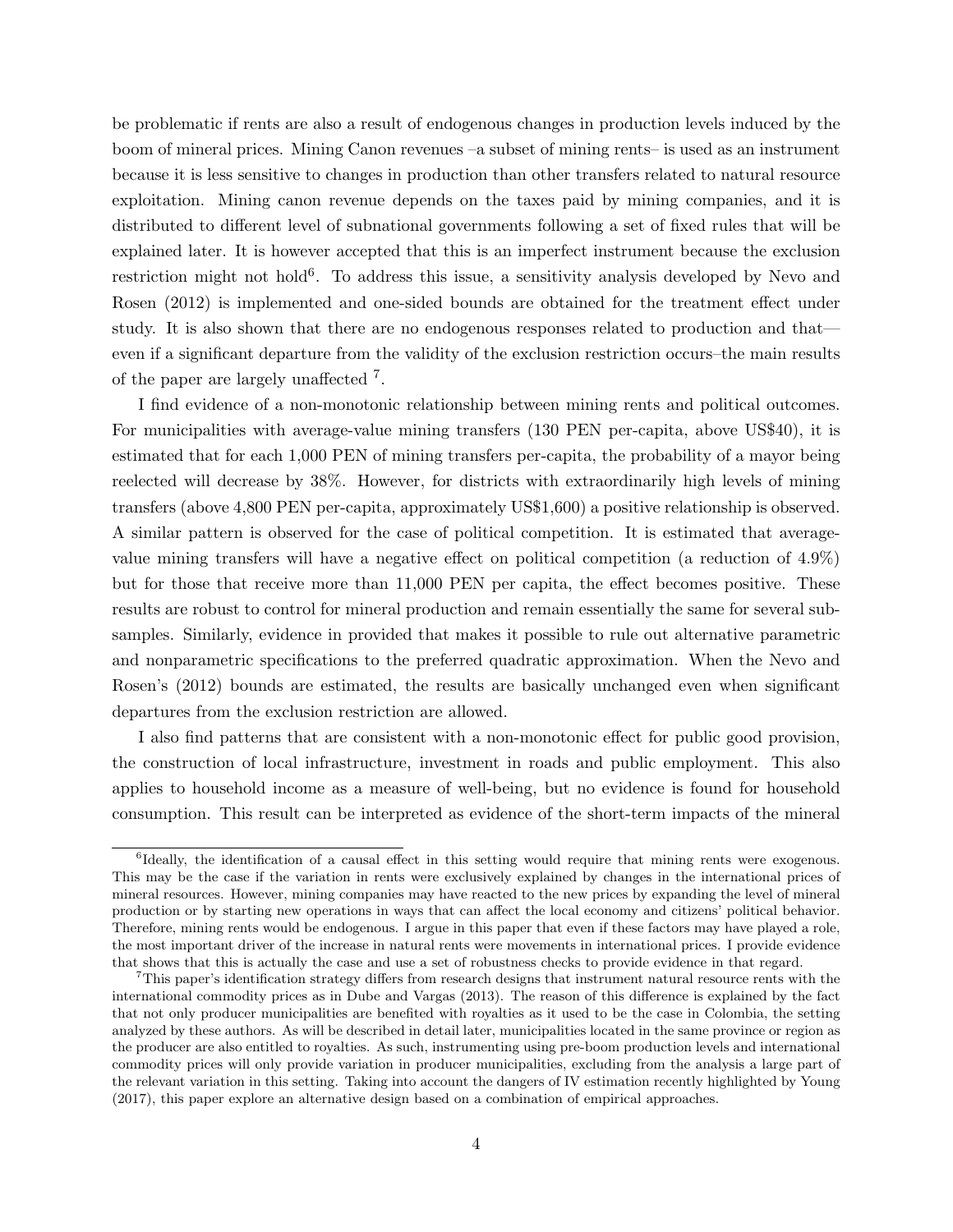resource boom on citizens' living standards.

These results can be interpreted within a recent theoretical scholarship about the political economy of resource booms (Caselli (2015), Caselli and Tesei (2016), and Caselli and Cunningham (2009)). These scholars emphasize the potential non-monotonic nature of resource booms as a result of the competition among political elites regarding the appropriation of natural resource rents. The intuition behind these models is that the increase of natural resource rents can have differential political effects depending on the size of the boom because it creates a differential effect on political incentives. On the one hand, an increase in rents provides greater fiscal revenues that incumbents can use to influence electoral outcomes via public good provision or clientelism. On the other hand, this influx of rents increases the value of holding office, which in turn increases political competition. What this scholarship shows is that whether one effect would dominate the other will depends on the size of the rents, explaining in this way the existence of a non-monotonic relationship between political outcomes and natural resource rents.

Taking these results together, there is compelling evidence to argue that the existing literature fails to correctly understand the nature of resource booms. It is interesting to note that, although the theoretical literature has long recognized the existence of non-monotonic patterns, the empirical literature have emphasized linear approximations. To the best of my knowledge, the present paper is one of the first to address these non-monotonic patterns in response to natural resource booms exploiting sub-national variation.

In addition, this paper contributes to the empirical literature on the economic and political effects of natural resources in several ways. First, unlike most of the recent empirical literature, in this paper resource booms are treated as complex phenomena associated with shocks in production and natural resource rents. While most recent contributions only analyze the role of natural resource rents (Brollo et al. (2013), Caselli and Micheals (2013), and Monteiro and Ferraz (2012)), I also study the contribution of production changes in political outcomes which represents a step forward in understanding resource booms from an empirical perspective. Second, instead of defending the validity of the exclusion restriction based on informal arguments, the present study provides a formal sensitivity analysis to evaluate how empirical results might be affected by departures from the condition of the strict exogeneity in my IV design. Given the complexity of the topic, it would be a good practice for researchers to routinely report bounds on treatment effects to improve the credibility of their estimates. Third, my design is able to solve the puzzle in the existing literature regarding the absence of the impact of natural resource rents on public services and wellbeing despite significant increases in public budgets (Caselli and Micheals (2013) and Monteiro and Ferraz (2012)). Whereas political corruption is certainly a factor that explains the lack of impact, it is difficult to believe that local politicians are able to misappropriate the entire budget to observe no impacts at all. By using a novel empirical approach that deals with non-monotonic responses, I show that the effects of mining rents on public good provision and living standards are conditional on the size of the rents. Finally, I exploit the fact that the mining sector in Peru is controlled by several private-owned companies, most of them international, which leaves no room for endogenous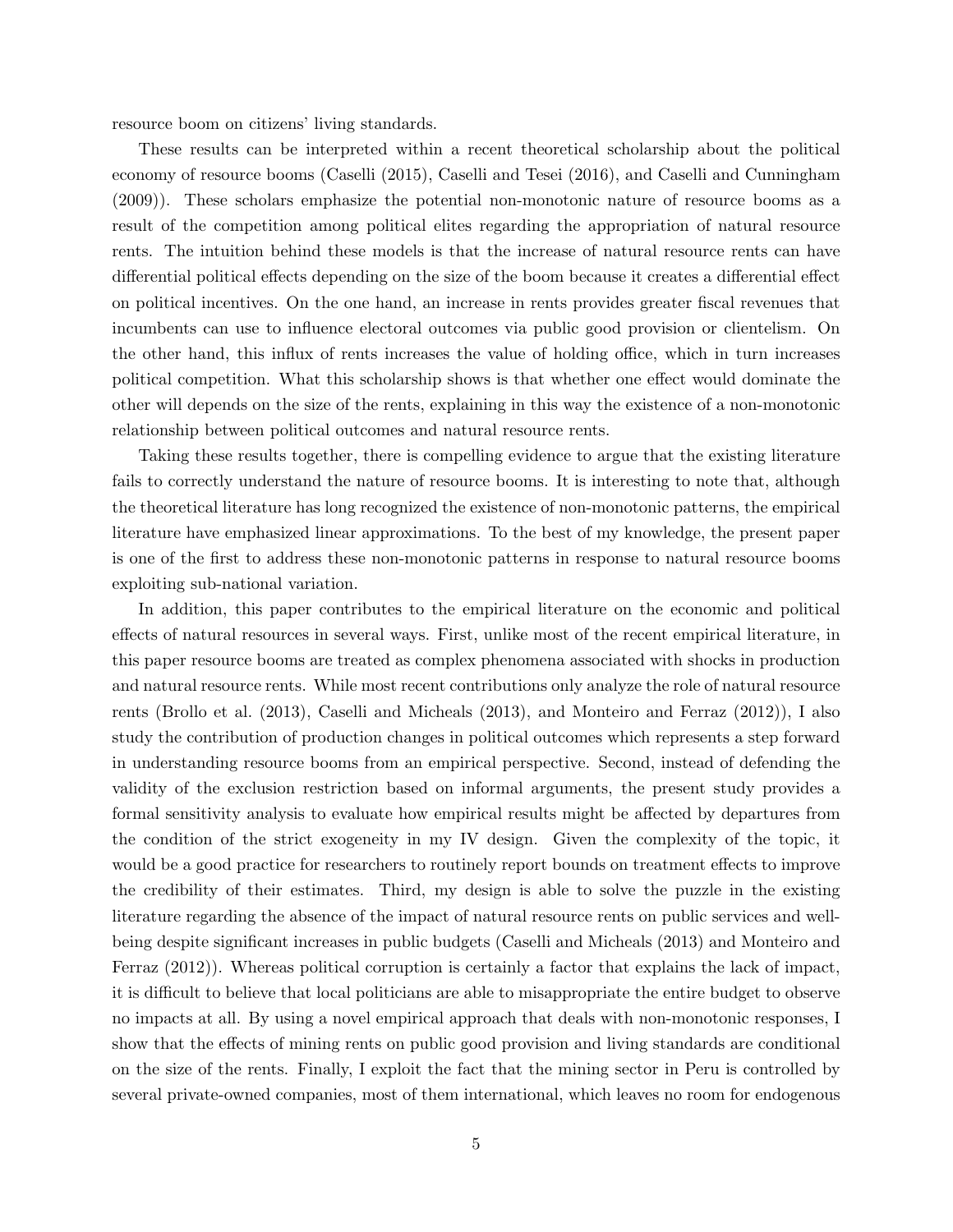production and rent responses related to the political cycle as might be the case with state-owned companies. Along with the recent literature, differences in economic and political institutions are controlled for by exploiting subnational variation across local governments. The high degree of variation in natural resource rents and level of production across subnational governments are also controlled for via panel data techniques using fixed effects.

This paper also contributes to the old existing debate regarding the political consequences of resource abundance and its links to citizens' living standards. Particularly, this paper relates to a growing literature that explores the effects of resource booms using sub-national variation. Scholars have studied the effect of resource booms on civil conflict (Angrist and Kluger (2008) and Dube and Vargas (2013)), corruption (Brollo et al. (2013), Maldonado (2011), and Vicente (2010)), citizens' confidence in political institutions and democracy (Maldonado, 2012), and local government efficiency (Borge et al. (2015) and Maldonado and Ardanaz (2017)). Others have explored the impact of resource booms on citizens' well-being via public good provision (Olsson and Valsecchi (2015), Caselli and Micheals (2013), and Monteiro and Ferraz (2012)) and demand of local inputs and market-level externalities (Allcott and Keniston (2017) and Aragon and Rud (2013)). Finally, scholars are exploring the interaction of royalties with other sources of revenue (Martinez (2017)) and the role of institutional reforms in preventing the resource curse (Gallego et al. (2017)).

The remainder of the paper is organized as follows. Section 2 provides some background details about the institutional setting. Section 3 introduces a basic conceptual framework and Section 4 presents the empirical strategy. Section 5 describes the data and Section 6 outlines the empirical results. Section 7 places the results in context with the existing literature and Section 8 offers some conclusions.

# 2 Institutional Background

## 2.1 Local politics

Local governments as independent political units are relatively new in Peru<sup>8</sup>. The Constitution of 1979 was the first to recognize their political autonomy<sup>9</sup>. The current legal framework established that municipalities are governed by the mayor and a council. Electoral rules allow the mayor a great discretionary power in municipal government decisions. No matter the electoral results, mayors are granted 50% plus one seats in the council. Thus, political accountability is considered somewhat

<sup>&</sup>lt;sup>8</sup>Local governments are the smallest autonomous political and administrative units in the country. There are 1645 local governments, 1840 including the provincial governments that also play the role of local governments in the provincial capitals (195 in total). These provinces are organized in turn into 25 regions besides the province of Lima which has a special status for being the nation's capital.

 $9$ Local elections by direct universal suffrage were first introduced in 1963 during Fernando Belaunde Terry's first term in office. With the overthrow of Belaunde, General Juan Velasco Alvarado came to power in October 1968 via military coup, and municipal elections were suspended. Between 1968 and 1980 when civilians returned to power, mayors were appointed by the executive branch, most commonly by the Ministry of the Interior.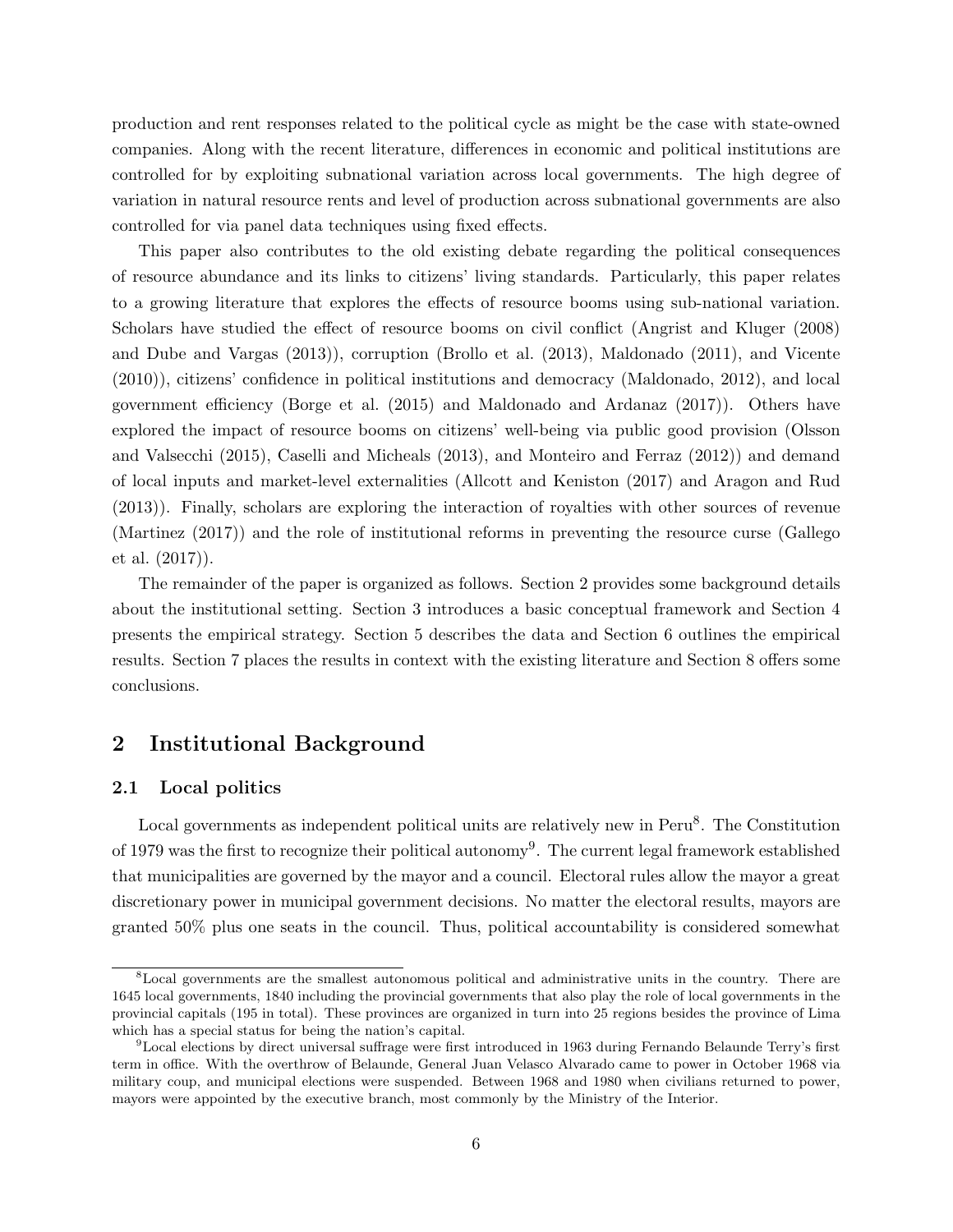limited by local political parties from the opposition.

Elections for mayor and members of local council are held every  $4 \text{ years}^{10}$ . There are no term limits but local authorities can be subject to impeachment via a set of direct democracy mechanisms introduced into the 1993 Constitution<sup>11</sup>. This element can play an important role in shaping politicians' incentives since it reduces their political horizons.

Due to the collapse of the national party system, national political parties play a minor role in local elections. In a survey collected as part of a World Bank study (World Bank (2001)), interviewed local politicians indicated that they receive no funding from national parties. Furthermore, there was no evidence of party loyalty. Many mayors have been re-elected under different political brands in recent years. Similarly, local politics has become increasingly fragmented with the rise of provincial and local political movements with weak links with national political parties<sup>12</sup>. As a consequence, local politics is highly personalized and increasingly disconnected from national politics<sup>13</sup>.

According to the current legal framework, local governments' responsibilities can be classified as either exclusive or shared. Exclusive functions include urban and rural development, regulation and management of local public goods, local government organization, local development planning, and the execution and monitoring of local public infrastructure (World Bank (2012)). In contrast, shared functions require coordination with other government levels (either provincial, regional or central government) and include participation in the management of school services, public health, culture, sports and recreation, citizen security, transport, housing, social programs and waste management. In practice, this overlap of functions has been shown to be problematic because it causes coordination problems among different levels of governments, affecting the performance of economic development and social programs.

## 2.2 Local public finance

Peru is highly centralized. From a fiscal perspective, 97% of taxes are collected by the central government. Local governments' ability to establish taxes is very limited. Property taxes (vehicles, real estate and real estate transfer) are the main source of local tax revenues for Peruvian munic-

 $10$ Law 27734 which amends various articles of the Municipal Elections Act (Law 26864), introduced in May of 2002. Before the publication of this norm, municipal elections were convened every 3 years.

 $11$ This was the case until 2014 when term limits were introduced for local elections. Due to this factor, I restrict the analysis to the period 1996-2010.

 $12$ According to ONPE (2010), 72% of candidates in the 2002 municipal elections belonged to this type of political organizations.

<sup>&</sup>lt;sup>13</sup>Although electoral rules allow local politicians a high degree of freedom, the weak institutional capacity of local governments works as an important constraint on their political behavior. To illustrate this point, institutional capacity can be estimated using various dimensions related to low capacity such as the presence of local management instruments. Using the 2011 Municipality National Registry (RENAMU) from 2011, I estimate that only 14% of local governments had urban planning plans and 20% had local development plans. Furthermore, only 29% had cadastral information systems. Similarly, most local governments lack of stable and qualified public servants. Looking again to RENAMU, I estimate that only 21% of local public servants have permanent contracts whereas 50% have temporary ones. More importantly, only 19% of local public servants have professional degrees. Not surprisingly, investment capacity is low.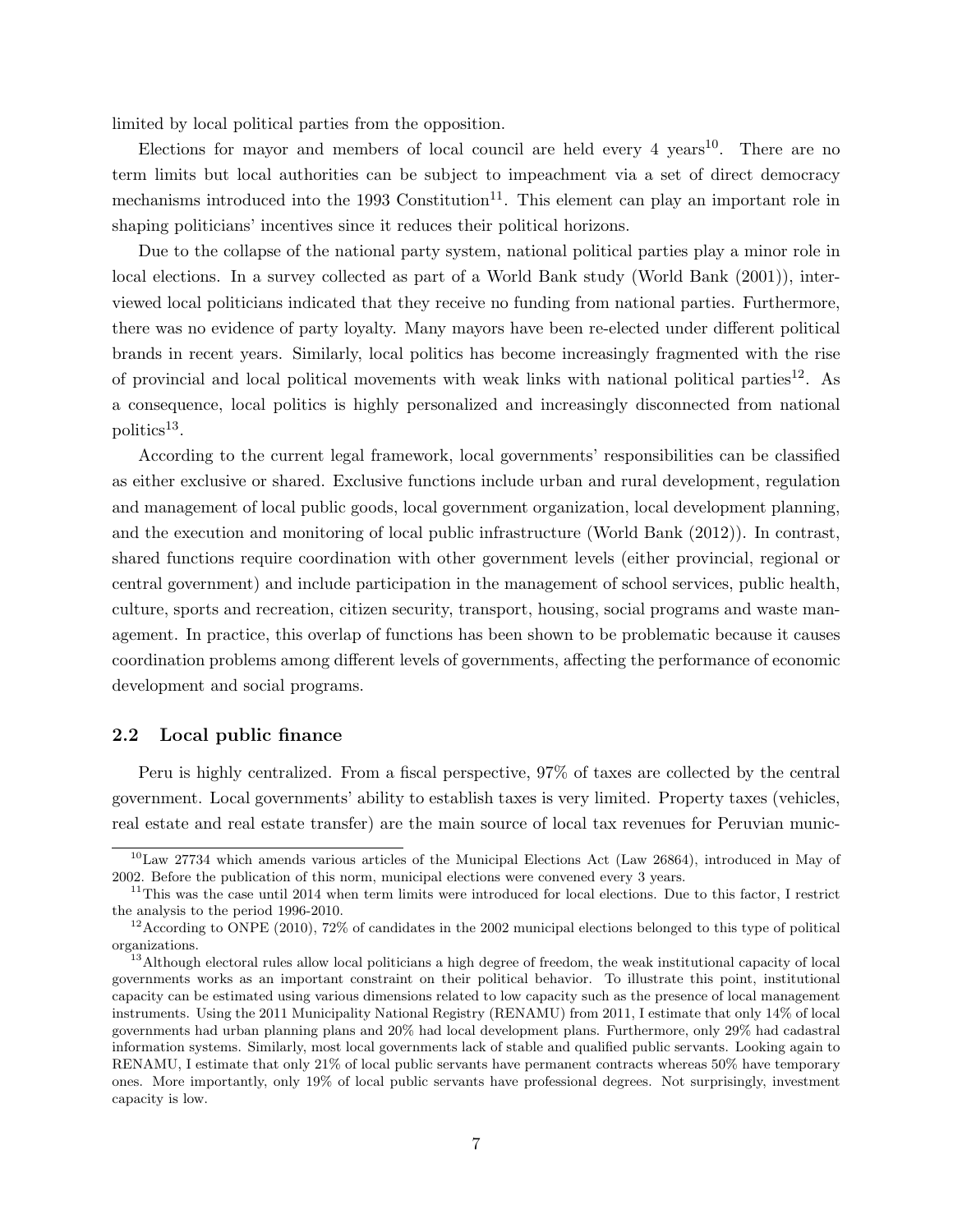ipalities (90% in 2007), leaving production and consumption taxes a marginal role. However, it is important to note that the revenues from these taxes are low and represents at most 13% of local governments' incomes (World Bank (2012) and Canavire-Bacarreza et al. (2012)).

Consequently, local governments are highly dependent on central government transfers. In 2008, transfers from central government represent 75% of local governments' budget (Canavire-Bacarreza et al. (2012)). A significant part central governments transfers are allocated in the form of the Fondo de Compensacion Municipal (FONCOMUN), which represents 33% of all intergovernmental transfers. This transfer is universally distributed among local governments and the rest is allocated as targeted transfers. From these targeted transfers, canon transfers (including all sources of canon revenues including oil, hydropower, forest and gas) represent 91% of total targeted transfers. The mining canon and the mining royalty were the most important ones, representing 72% of all canon transfers and 29% of local governments' budgets (Canavire-Bacarreza et al. (2012)). Therefore, mining canon revenue and mining royalties represent a significant proportion of local governments' budget in mineral-rich areas, close to 70% of municipal budgets in some producer districts.

## 2.3 Mining sector in Peru: A brief overview

In recent years, there have been a significant increase in the production of mineral resources as a consequence of the pro-market policies implemented to attract foreign investment in the mining sector during the 1990s. Figure 1 presents the evolution of the real value of mineral production for the period 1996-2010. After 2000, mineral production experienced an extraordinary increase of approximately 200%. It is interesting to note that the most important variation occurred before the increase in prices of natural resources in 2003, which suggests that most of the observed variation is a consequence of the new regulatory framework  $^{14}$ .

Although the increase in production played an important role in the recent mineral boom, more relevant was the increase of mineral prices. Figure 2 presents the evolution of the international prices of the four most important mineral resources (copper, gold, silver and zinc) produced in Peru between 1996-2010 <sup>15</sup>. As shown in the figure, these prices were quite stable from 1995 to 2003 and then underwent an extraordinary rise until 2010. In almost all cases the prices increased, reaching values two to three times higher than the average prices before 2003. Although the variation in average price levels is more important than the variation in production levels, it is essential to note that the latter are not negligible and could play a role in explaining the phenomenon of interest.

As a consequence of the combined increase in prices and quantities, mining transfers experienced an extraordinary increase. This was also accompanied by a change in the rule of allocation of mining transfers, which increased the participation (from 20% to 50%) of regional and local governments in areas where mineral resources are extracted . Law 27506 established that the amount of mining transfers generated in a given year should be distributed between the regional government (20%),

 $14$ The Online Appendix provides more details regarding changes in the regulatory framework during the 1990s.

<sup>&</sup>lt;sup>15</sup>See Figure A.1 in the Online Appendix for a similar figure with the evolution of prices for other minerals produced by Peru.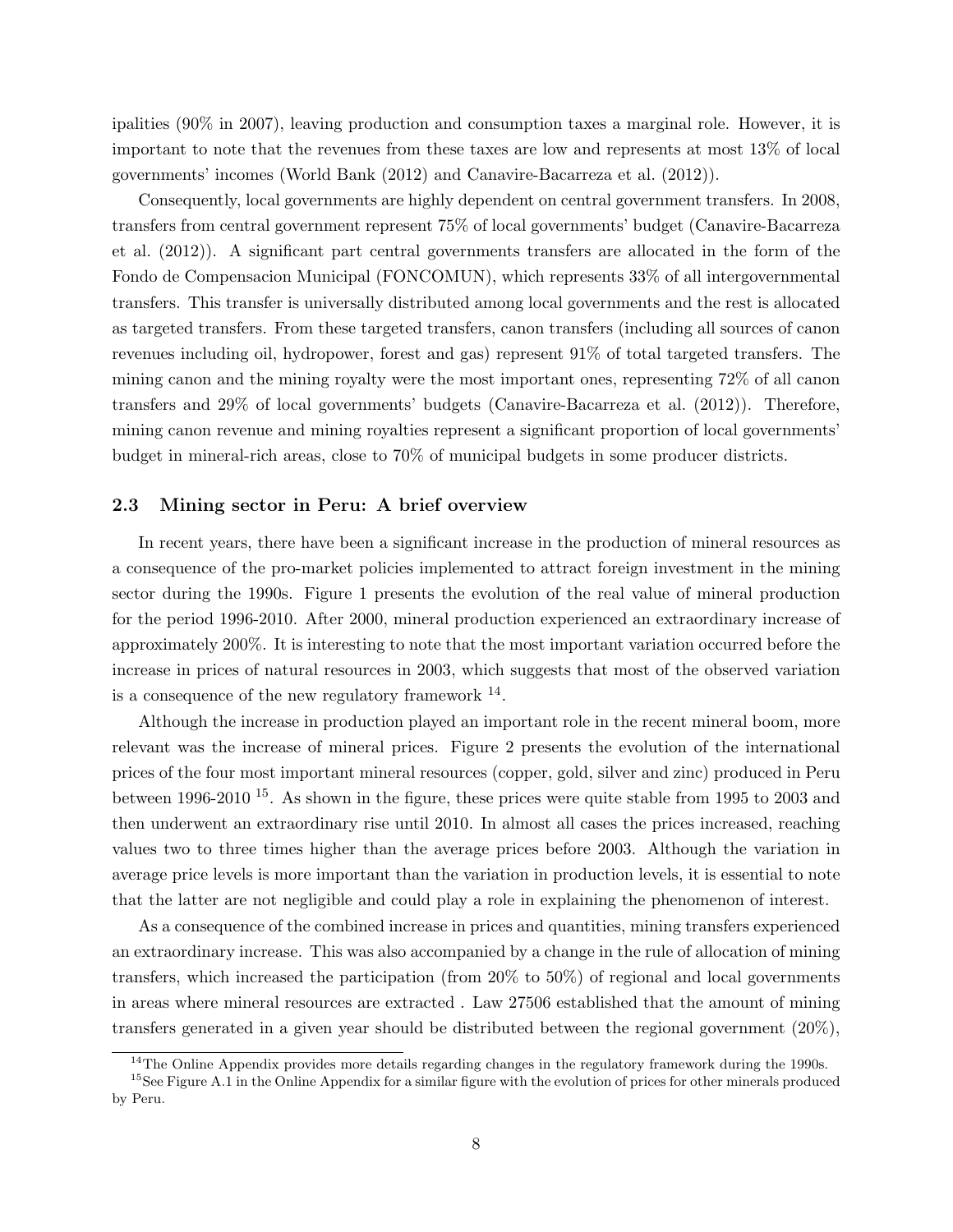the municipality of the district  $(10\%)$ , the municipalities located in the province  $(25\%)$ , and those municipalities located in the region where the resource is exploited  $(40\%)$ . The remaining 5% is allocated to the public universities of the region (see Section A.2 in the Online Appendix for details).

Figure 3 describes the evolution of mining transfers. The graph shows that the amount of transfers from royalties and mining canon revenue were relatively low (roughly 67 and 95 million of PEN) during 2001 and 2002, following by a spectacular increase reaching PEN 4.15 billion in  $2007^{16}$ . Towards 2010, this amount was about PEN 2.5 billion. This windfall was particularly beneficial for mineral producer districts  $^{17}$ , creating significant inequalities across districts<sup>18</sup>.

These inequalities were also reflected geographically. Because the distribution of mineral resources depends on geographic characteristics, some areas are more suitable for the extraction of minerals. As a consequence, different areas are affected by different prices and then benefit by the shock in mining revenues in different ways. The evolution of mining transfers shows two basic patterns: a) there are large differences in terms of mining rents across districts, and b) there are disparities in terms of the evolution overtime of mining rents across districts. This suggests that the effects of the shocks may be heterogeneous, as shown in Figure 4. This map illustrates the allocation of the average mining rents for the 1996-2010 period. It is possible to observe a clear pattern with a concentration of mineral rents-rich districts in the south (specifically in the regions of Tacna, Moquegua and Cusco), central coastal area (Ancash) and the north (Cajamarca). The jungle and the coastal zones close to the border with Ecuador are home to those districts that receive little resource rent <sup>19</sup>.

# 3 Conceptual framework

There is a rich literature discussing the effects of resource booms on political outcomes. A suitable model with which to organize and interpret the results of this paper is found in Caselli (2015), which incorporates and organizes several ideas from previous studies on the political resource curse. The author considers a very simple two-period local economy with a large number of unskilled workers and two talented agents, one of them being the current incumbent and the other the competitor. In the first period, this economy is composed of two sectors: the mineral resource and subsistence sectors. The mineral resource sector is assumed to provide an exogenous flow of rents

 $^{16}$ For reference, the exchange rate over the period was 2.85 PEN per US dollar.

<sup>&</sup>lt;sup>17</sup>Figure A.2 in the Online Appendix shows the evolution of mining transfers by type of districts according to producer or Canon recipient status. It shows that mineral producer districts are largely benefited from the mining boom.

 $18$ This is reflected in a Gini coefficient of 0.8 for the distribution of mining rents across districts. See Figure A.3 in the Online Appendix for the Lorenz curve for average mining transfers.

<sup>&</sup>lt;sup>19</sup>Figure A.4 in the Online Appendix presents a map with the location of producer districts in the period 1996-2010. This shows that producer municipalities are a small fraction of the total number of districts that are recipient of mining Canon transfers.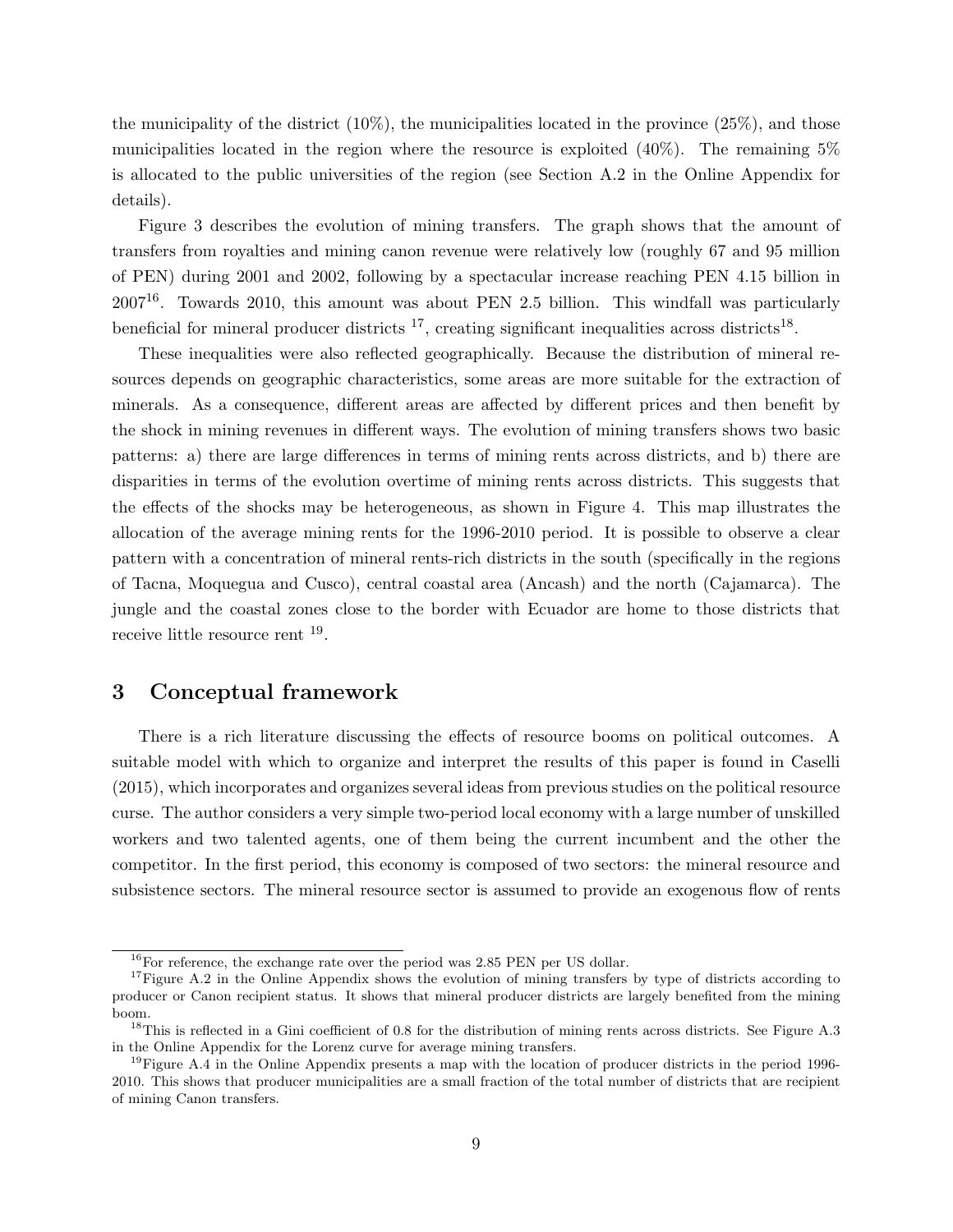to the local government  $2^0$ . It is also assumed that production in this economy depends on the provision of public goods (e.g. roads, infrastructure, etc.) by the local government. Therefore, the incumbent politician can influence the level of output in this economy with the level of public goods he decides to provide.

The competitor's problem is to decide whether to become an industrialist in the second period or a challenger to the incumbent politician. He compares the net benefit of becoming a politician against his opportunity cost in the industrial sector. In contrast, the incumbent's problem is to maximize the net present value of his consumption taking into account the impact of his behavior on the decision of the talented agent to become an electoral challenger. A high level of consumption associated with the low provision of public goods reduces the opportunity cost for the potential competitor to become a politician and increases the chance for the incumbent to face a challenger. The opposite is also true.

The game has the following structure. During period 1, the levels of mineral rents and public goods are given exogenously. The mayor is also exogenously determined in the first period. At the end of the first period the mayor decides his level of consumption and the level of good provision for period 2. Once this level of public good is realized, the talented agent chooses whether to become an industrialist or a competitor for the incumbent. At the end of the second period there is an election.

The solution to this model delivers a non-monotonic pattern between mineral resource rents and political competition. In the presence of an increase in mineral resource rents per-capita, the value of holding power increases, making politics more attractive for the talented agent (reflected in an increase of the opportunity cost of involving industrial production). Nevertheless, the mayor also has access to more mineral rents that he can use to provide more public goods to reduce the opportunity cost of becoming an industrialist. This implies that, for low levels of mineral rents, the mayor can successfully prevent the entry of the talented agent into politics. However, this strategy becomes useless for very high levels of mineral rents associated with a mineral resource boom because the value of holding power would be higher than the level of profits the talented agent can obtain in the industrial sector. Hence, there exist a threshold value of per-capita mineral rents (c∗) beyond which it is no longer optimal for the incumbent to invest in public goods. Therefore, the mayor cannot prevent the entry of the talented agent into politics. As a consequence, the mayor reduces his level of investment in public goods because his probability of reelection has been reduced as well.

This simple model can be extended to account for the fact that incumbents can use natural resource rents to obtain citizens' electoral support via clientelism. Clientelism can be modeled as a factor affecting the probability of winning the election of the competitor. The greater the

 $^{20}$ This way of modelling a resource boom basically considers the "rent effect" discussed above. Modelling the "production effect" is harder because both positive and negative externalities can result from changes in the level of mineral output. I leave aside these issues here since, as mentioned in the introduction, there is no evidence of the impact of mineral production on political outcomes.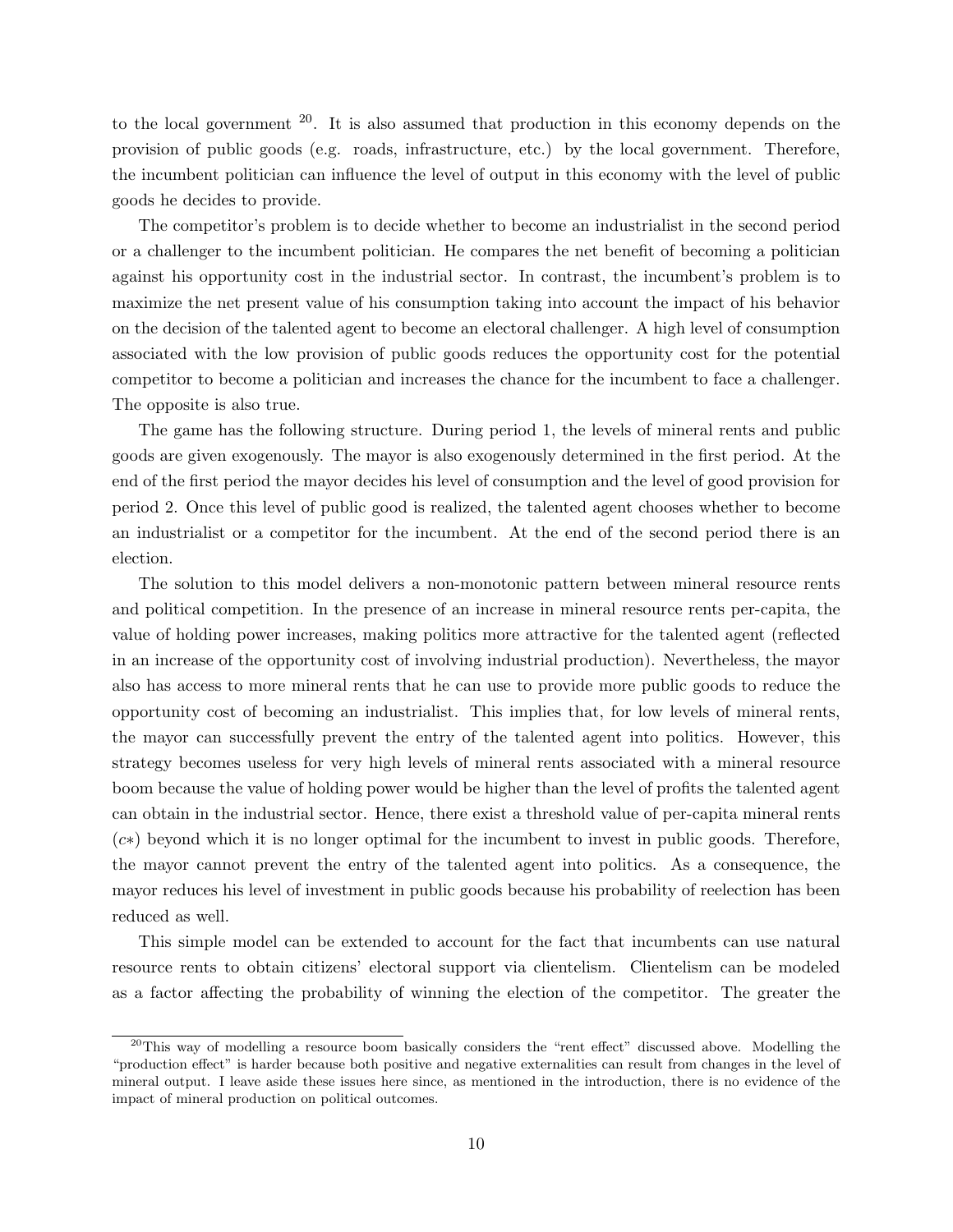mayor's investment in clientelistic expenditures, the less chance the competitor has of winning the election. Of course, the effectiveness of these clientelistic practices to influence electoral outcomes must be taken into account. Caselli (2015) models this using an elasticity for the relationship between clientelistic expenditures and the probability of the talented agent winning the election. He shows that the basic results differ for different levels of this elasticity. When this elasticity is low, the results are similar to the previous basic model because clientelistic expenditure is basically ineffective. If this expenditure is somewhat effective, then a more complex non-monotonic pattern can emerge. For low levels of mineral rents a positive relationship with public good investment is observed but then a reduction is expected as the value of holding office dominates the potential profits in the industrial sector for the talented agent. However, when the levels of rents are very high, it is possible for the incumbent to prevent entry because clientelistic expenditure is high enough to buy electoral support, reducing the incentives of the talented agent to run for election. Finally, when this elasticity is high, clientelistic expenditure is very effective in preventing entry.

To summarize, the model delivers non-monotonic responses of political competition and reelection outcomes to increases in natural resource rents. These are explained by the strategies used by incumbents regarding the allocation of these rents to fund public good provision and clientelism with the goal of political survival. The level of increase of natural resource rents induces a non-monotonic response in these dimensions. Finally, these investments have an impact on citizens' well-being, which also follows a non-monotonic pattern in connection with the non-monotonic responses in public good provision and clientelism.

# 4 Empirical Strategy

# 4.1 Identification

A mining boom is defined in this paper as an increase in the levels of mineral production and mining rents associated with an exogenous variation in the levels of mineral prices. The exogeneity in the variation in mineral prices is relatively simple to justify as will be seen later. It is more difficult to differentiate between changes in levels of production and mining rents as a result of changes in international prices. This difficulty arises from the fact that both changes are related and the impact of each of them on electoral results will not necessarily go in the same direction<sup>21</sup>.

It is argued that mineral prices are exogenous to local politics in mineral rich districts. The basic reason concerns the pattern of the insertion of the Peruvian economy in the global economy (as a price-taker of the international prices of its more important commodities) as well as recent changes in the international context, particularly the expansion experienced by the Chinese economy

 $21$ In producing districts, the increase in international prices leads to an increase in mining royalties that may cause an increase in the provision of public goods. This, in turn can positively influence the mayor's ability to stay in power. In contrast, if the increase in international prices is associated with an expansion of mineral production levels in the district, this could be accompanied by an increase in pollution and local unrest, which could adversely affect the reelection of the mayor. The net effect is thus ambiguous, as there is no perfect way to isolate the role of these two factors on the election results. These issues will be addressed later.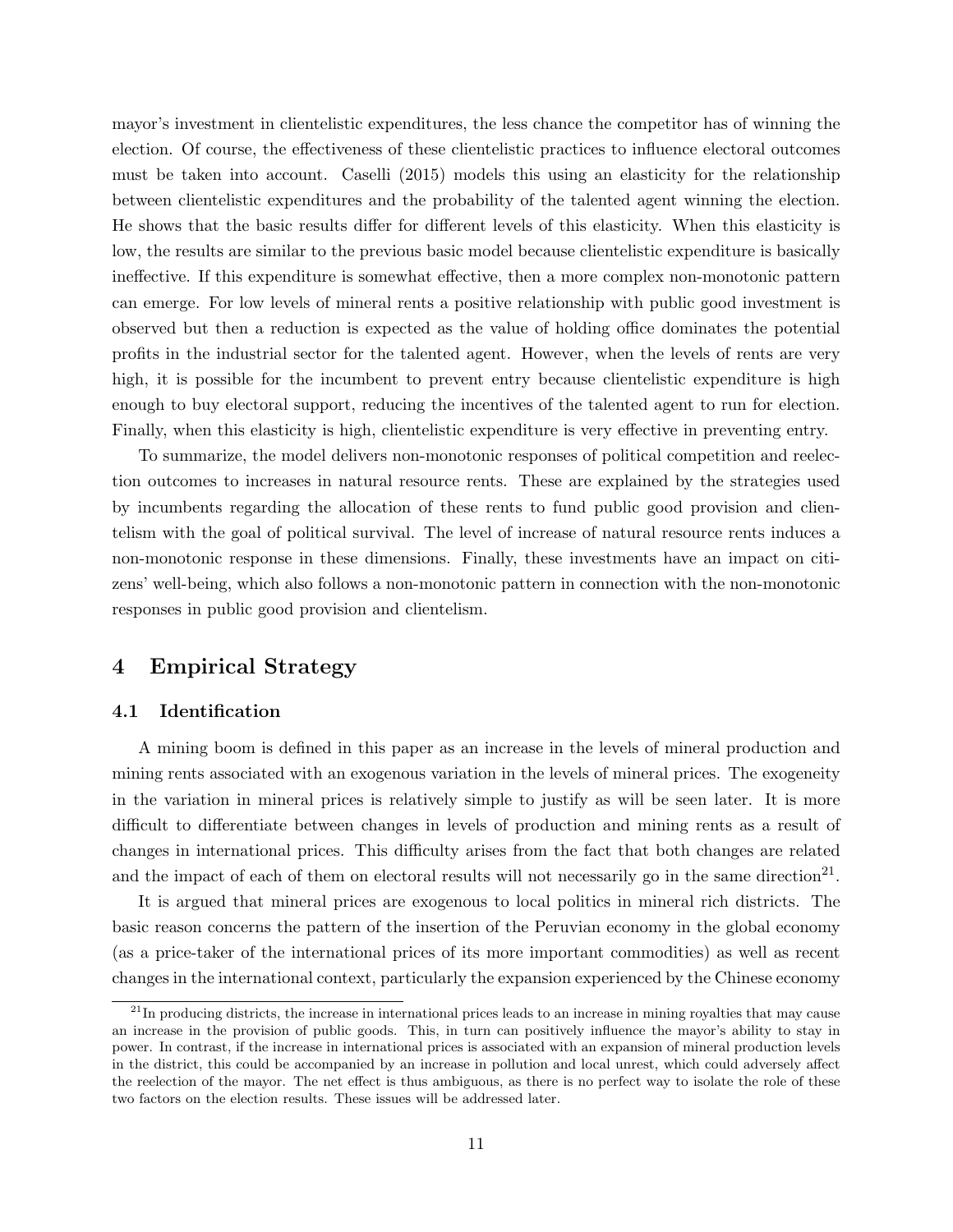as a result of its industrialization process<sup>22</sup>. This is critical because Peru is one of the most important producers of minerals in the world, which implies that the country can potentially influence international prices, affecting the validity of my research design<sup>23</sup>. There are many reasons why this is not the case. First, there are no state-owned producer companies in Peru as is common in many developing countries. Many private companies operate in the country<sup>24</sup>, so it is very difficult for an individual company to influence international prices. Second, there is consensus among experts about the role of China's demand for minerals in explaining the boom of international prices<sup>25</sup>. Finally, the fall in interest rates is another explanation for the increase in commodity prices (Frenkel (2008)).

Another concern with the present research design is the endogeneity of production levels. Local governments may influence production decisions by investing in ways to attract mining companies. It is also possible that operating mining companies react to higher prices by expanding the levels of production and starting new production units. I believe these factors are not relevant in this setting, although their influence cannot be completely ignored. On the one hand, local governments have no role in the process of granting mining rights. All required permits are granted by different units of the executive branch (mostly the Ministry of Energy and Mines, Ministry of the Environment and the Ministry of Culture). On the other hand, starting a new exploitation requires 7 years on average, so it is hardly the case that a response like this can be relevant in the present setting because any new exploitation started as a consequence of the 2003 price boom would appear at the very end or beyond the period under analysis (1996-2010). It is not possible rule out any endogenous increase in production in existing exploitations, although most of the variation comes from the shock in prices as discussed in Section 2.3. Changes in production may have an indirect impact on political outcomes because of their impact on mining rents allocated to local governments or a direct impact caused by their impact on the local economy. This will be controlled for in the empirical model and additional robustness checks will be conducted to evaluate the robustness of the empirical results.

A final concern is that mining rents are endogenous. Mining rents can be endogenous because of endogeneity in prices and quantities (as already discussed) as well as an endogenous placement in the distribution rule. Regarding the distribution rule, a serious concern is that changes in the

 $^{22}$ Historically, Peru has been a small open economy heavily dependent on the exports of primary products, a feature that was reinforced by liberal reforms based on the Washington Consensus during the 1990s. For this reason, the country is basically a price taker in the international markets of its major exports and, therefore, very sensitive to external shocks. In fact, some researchers (see, for example, Dancourt (1999)) suggest that a large proportion of Peru's the economic crisis since 1950 is linked to external shocks such as a fall in the terms of trade.

 $^{23}$ Recall that Peru is the second largest producer of silver, third largest of zinc, copper and tin, fourth largest of lead and molybdenum and fifth largest of gold. See MINEM (2013) for details.

 $24$ For instance, in 2013, there were 2,052 units under exploitation by 854 mining companies, including small producers. When small producers are excluded, there are 637 mining companies. See MINEM (2013).

<sup>&</sup>lt;sup>25</sup>According to a World Bank study (Winters and Yusuf  $(2007)$ ). China been the largest consumer of minerals in the world (24% of total world production) since 1999. From 1999 to 2005, China consumed two thirds of the world's growth in metal production, which made it the most important factor in explaining the growth in metal prices observed in the period under analysis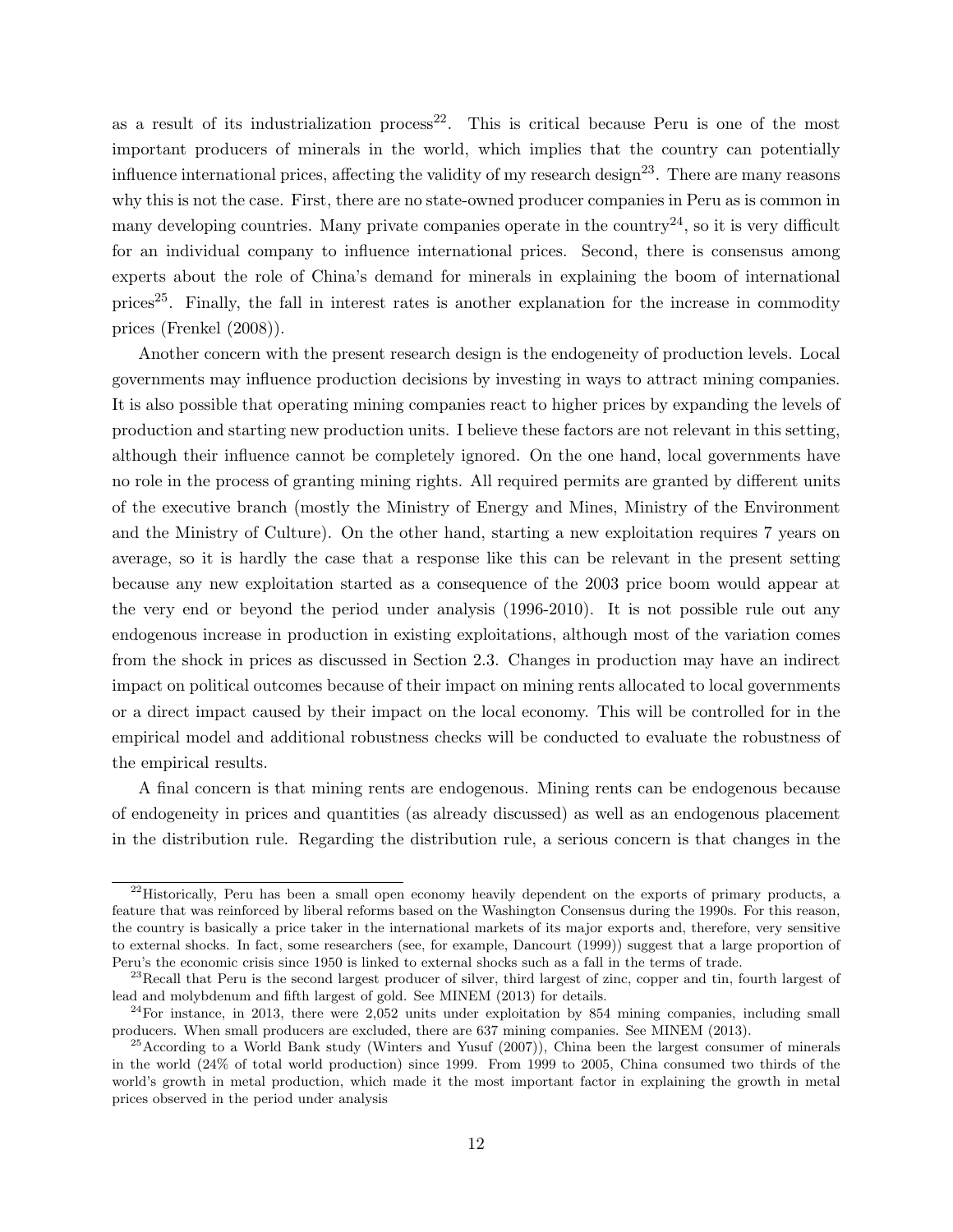distribution rules of mining rents were the result of the active role played by local government authorities in anticipation of the price boom. For instance, mining Canon revenue was originally funded by 20% of the taxes paid by mining companies and this rate was raised to 50% in 2001. The allocation criteria were further modified to assign more rents to mineral producer districts. If these changes were concessions to local interests, the mining rents would be endogenous. However, the political system is fragmented and national political parties have very weak connections with local politicians, so this is hardly plausible  $^{26}$ .

#### 4.2 Empirical model

The empirical model is based on a DID strategy exploiting the pattern of mineral prices between 1996 and 2010. Mining transfers are directly used as a treatment variable in a DID design with continuous treatment. A measure of mineral production is also used to account for changes in the political environment of local governments associated with changes in production levels. The basic specification is as follows:

$$
y_{ijt} = \alpha_j + \varphi_t + \beta F(R_{jt}) + \gamma Q_{jt} + X'_{ijt}\delta + \epsilon_{ijt};
$$
\n(1)

where  $y_{ijt}$  is the outcome of interest for the observation i in district j and period t. Furthermore,  $\alpha_j$  and  $\varphi_t$  are district and years fixed effects respectively, and  $R_{jt}$  is mining transfers per-capita and  $Q_{it}$  is the real value of mineral output for district j in period t. Individual/household and district level characteristics are denoted by  $X_{ijt}$  and  $\epsilon_{ijt}$  is an error term. The parameter of interest is  $\beta$ which recovers the causal effect of interest.

It is important to note that the function  $F(R_{jt})$  is used to indicate the use of a non-monotonic specification for mining rents. This includes a specification in levels as well as a quadratic specification in accordance with the conceptual framework. In addition, although most of the outcomes to be analyzed are defined at the district level, I consider the individual/household level because living standard measures are defined at these levels. Finally, the variable  $Q_{jt}$  is used as a control variable, so it removes any variation in political variables associated with endogenous changes in mining revenues levels that are caused by changes in the level of mineral production. It is important to remember that control variables are not required to be orthogonal to unobservables contained in the error term; it is only required that their inclusion in the econometric specification enables the removal of any remaining selection bias.

This specification is a generalization of the standard two period-two groups DID approach (see, for instance, Bertrand et al. (2004)). The time fixed effects account for the time series changes in political outcomes. The district fixed effects controls for time-invariant characteristics at the district level and  $R_{jt}$  accounts for changes in the dependent variable in treated districts associated

 $^{26}$ In fact, Barrantes et al. (2010) show that changes in the mining Canon law were the product of circumstantial alliances between congressmen from mineral rich regions and not the result of pressure from regional and local actors or the executive power, ruling out this possible source of endogeneity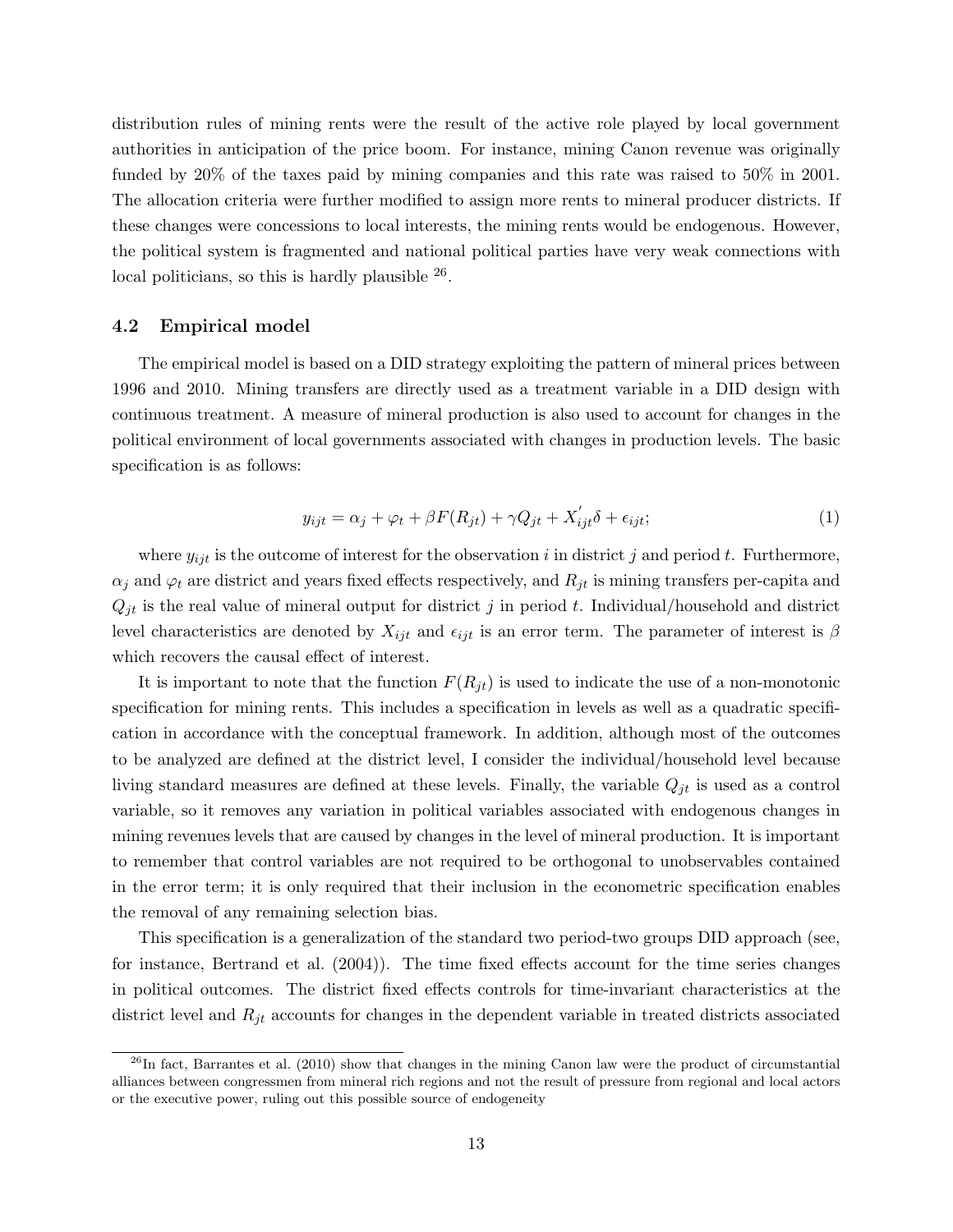with the movement of mining revenues after the increase of mineral resources prices. Identification in this setting requires controlling for any systematic shock to the political outcomes of districts affected by the increase of prices of mineral resources that are potentially correlated with, but not a consequence of, the mineral rent shock.

The use of this continuous treatment variable could be problematic because it does not control for the fact that endogenous responses may exist in production even after controlling for mineral production<sup>27</sup>. This is a relevant issue from a conceptual point of view, although the practical evidence is less compelling <sup>28</sup>. The inclusion of a measure of mineral production should be enough to account for any potential endogenous response related to changes in production, however this concern is taken seriously. This leads to the alternative research design based on an instrumental variables (IV) approach.

The use of an IV method in this context is motivated by the presence of a credible source of exogeneity in mining revenues caused by fluctuations in international prices  $29$ . Despite this, isolating the role of prices is difficult because of the informational constraints regarding taxes and profits discussed above. Therefore, the use of mining Canon transfers (a subset of mining revenues) is proposed as an instrument for total mining revenues. This method is used because mining Canon revenues is less sensitive to endogenous responses to production among the set of rents distributed to local governments. Mining Canon revenue basically depends on the rules of allocation established by law, which contains fixed rates for each level of government and the variation of prices. Despite the weak evidence regarding endogenous production responses, it is accepted that this is an imperfect instrument as suggested by Nevo and Rosen (2012). Therefore, a sensitivity analysis is incorporated into the IV design, based on Nevo and Rosen's (2012) work on identification with imperfect instruments.

Leaving aside the imperfect instrument issue for one moment, it is predicted that mining Canon revenue will recover relevant variation to identify the causal effect of interest. The estimated

<sup>&</sup>lt;sup>27</sup>One way to address this issue is to construct a measure of predicted mining transfers taking the pre-period district production levels as fixed and only allowing changes in prices to explain the variation in mining revenues. However, this alternative does not work because of a lack of information. There are many reasons why this alternative is difficult to implement and two are outlined as follows. First, mining transfers depends on revenues and taxes paid by mining companies. Although information about revenues is not hard to find, it is difficult to estimate the taxes paid by mining companies because they are a function of profits. Where a mining company operates in more than one district or has more than one exploitation, it is difficult to assign what proportion of the paid taxes is attributable to a given district. In addition, the information about mining companies' profits for computing the amount of mining rents to be distributed is considered confidential by tax authorities. Second, the transfers allocated to non-mineral producer districts are less transparent and depend on a formula developed by the Ministry of Economics and Finance based on poverty measures and population size.

<sup>&</sup>lt;sup>28</sup>The evidence previously discussed suggests that a significant fraction of the variation in mining rents is related to the increase of mineral prices rather than a consequence of changes in mineral production that did not experience a significant variation over the period under analysis

 $^{29}$ In a very important work, Young (2017) has highlighted the pitfalls of IV designs when it comes to inference. In particular, the author provides evidence that IV produces estimates that lack of accuracy or that are no that different of the biased OLS estimates. Given these results, some care is needed to evaluate the quality of inference of IV estimates.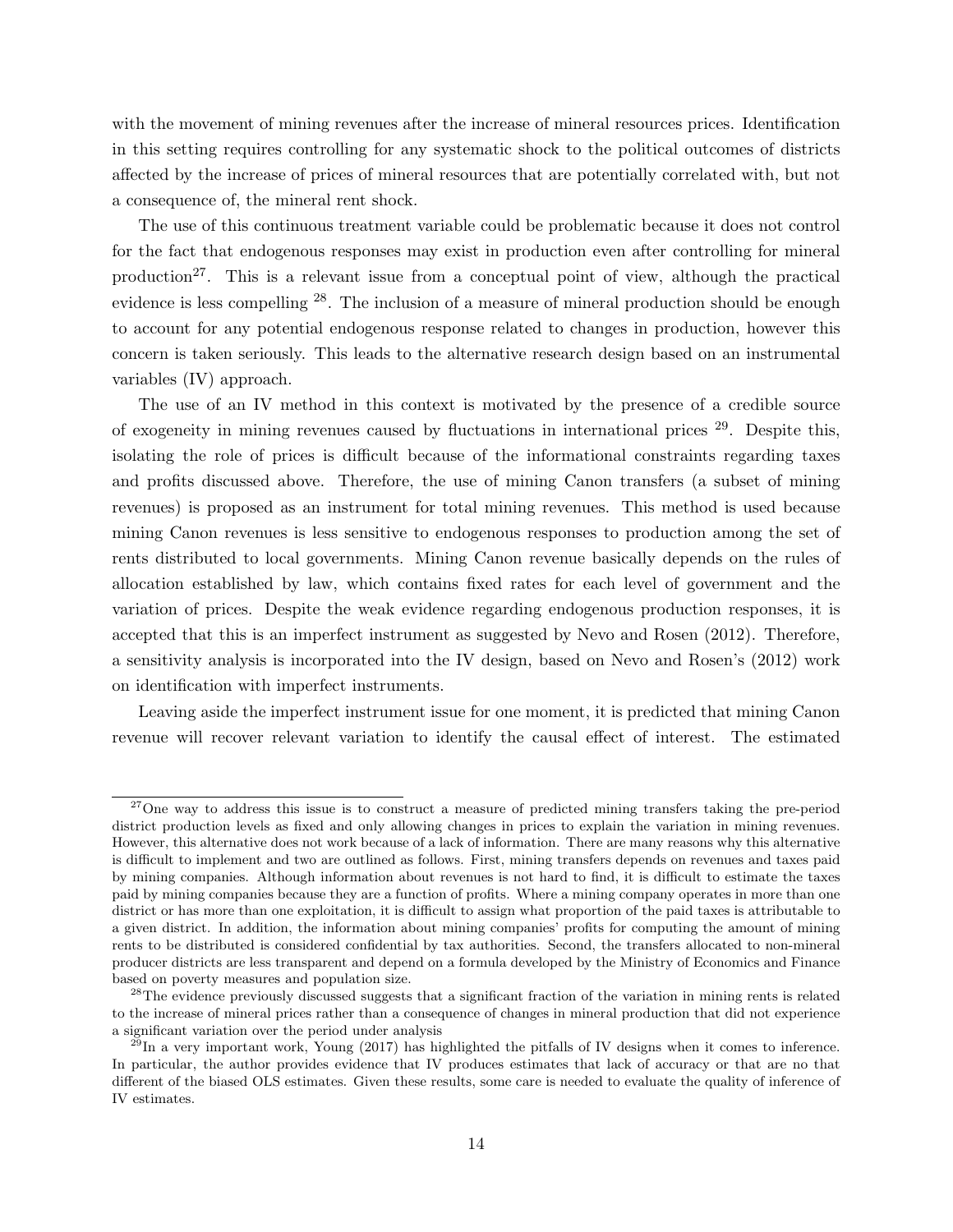effect represents a generalized local average treatment effect  $(LATE)^{30}$ . Angrist and Imbens (1995) show that the standard LATE framework can be extended to accommodate models with variable treatment intensity in which the Wald estimator is a weighted average of the unit causal response. Identification under this design requires the instrument to be independent of all potential outcomes and treatment intensities implying that mining Canon transfers should have no effect on political outcomes other than via its effect on mining transfers. Thus, it is argued here that, even if there is a significant departure from the validity of the exclusion restriction, the basic results of this paper will not be significantly affected.

The validity of the exclusion restriction is likely to hold with the proposed instrument. As previously shown, the change in prices basically affected fiscal revenues but not production levels31. However, to analyze how sensitive the IV results are to potential violations of the exclusion restriction, the sensitivity analysis proposed by Nevo and Rosen (2012) is implemented. Their approach is based on the construction of a weighted combination between the imperfect instrument and the endogenous variable that is shown to be uncorrelated with the error term under a set of plausible assumptions: a) the same direction of correlation between the endogenous regressor and the imperfect instrument with the error term, and b) the instrument is less endogenous than the original endogenous variable.

I conclude this section with a discussion about inference. Since Moulton (1986), it is recognized that inference without accounting for within-group dependence can severely underestimate standard errors. In addition, there is a potential serial correlation problem, as highlighted by Bertrand et al.  $(2004)^{32}$ . To deal with both issues, standard errors are clustered at the district level using the generalization of the White (1980) robust covariance matrix developed by Liang and Zeger (1986). This solution controls for clustering and heteroskedasticity, and it is valid as long as a large number of clusters are available; this is the case in our setting<sup>33</sup>.

<sup>30</sup>See Angrist et al. (1996) for the LATE parameter and its estimation using IV.

<sup>&</sup>lt;sup>31</sup>Notice that not all production change is necessarily endogenous. Recall from Section 2 that the period under analysis is characterized by important efforts by the Peruvian government to attract foreign investment. This occurred well before the increase in prices in 2003. Despite that, it is true that part of the changes after 2005 can be a response to changes in prices. However, according to experts in the Ministry of Energy and Mines, mining companies typically appear to react to the new high prices by expanding their activities to new mining projects rather than expanding production because the maturation process is long.

 $32^3$  According to these authors, this occurs for the following reasons: a) usually estimates are based on long time series, b) the dependent variable is usually highly positively serially correlated, and c) the treatment variable changes very little within the treatment unit over time. Because all these factors may play a role in the present setting, this proceed is followed.

 $33$ For a discussion for the case of a small number of clusters, see Angrist and Pischke (2009). Cameron et al. (2007) propose bootstrap-based solutions. Furthermore, the wild cluster bootstrap procedure appears to perform well in a set of simulations studied by the authors.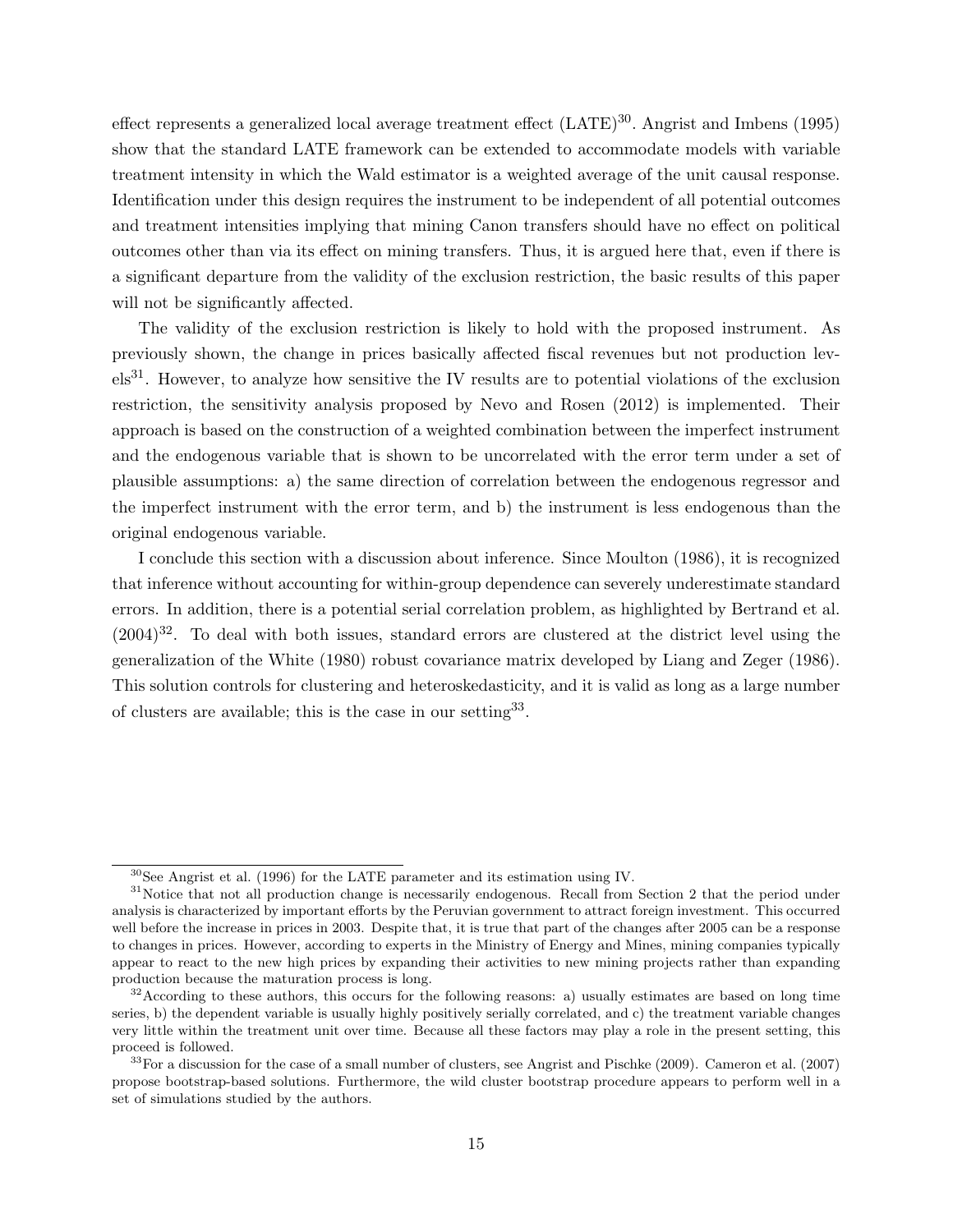# 5 Data

#### 5.1 Data sources

The empirical analysis in this paper is based on a unique dataset comprising information on electoral outcomes, intergovernmental transfers, public good provision, local government characteristics and living standard measures for the period 1996-2010. Data on electoral outcomes were collected from the Oficina Nacional de Procesos Electorales (ONPE), the Peruvian electoral office. A panel dataset was assembled for local elections for years 1998, 2002, 2006 and 2010 to construct measures of reelection and political competition, the main outcomes of this study <sup>34</sup>.

Data on municipality revenues and mineral transfers from the central government over the period 2001-2010 were sourced from the Ministry of Economy and Finance. These include detailed information from all types of transfers received by local governments as well as information about other regular sources of incomes (taxes, contributions, and fees for services, among others). The dataset comprise approximately 1,830 districts and are used to explore how politicians use local government budgets. I complement this dataset with information about mining Canon transfers obtained from the Ministry of Energy and Mines from 1996 to 2000.

A panel dataset on local government characteristics was constructed from the Municipality National Registry (RENAMU). This source is a census of municipalities carried out by the National Statistical Institute since 2002. It includes information about human resources, assets, public good provision, and local governments budget as well as data on the socioeconomic characteristics of district. Information for the period 2002-2010 is used in this paper.

Information about mineral prices and mineral production was collected from the Ministry of Energy and Mines and covers the period 1996-2010. This information is used to construct a measure of the real value of mineral production (using 2001 prices as reference) for each district over the period under analysis.

Further information was sourced from the National Household Survey (ENAHO), an annual survey by Peru's national statistical agency. ENAHO is a national representative survey with detailed information on living conditions at the household level. The sample size is approximately 19,000 households. In the present study, a repeated cross-section for the period 1998-2010 is used to explore the impact of the natural resource boom on living conditions.

Finally, data from the 1993 Census of Population and Housing are used in order to evaluate district pre-treatment characteristics according to the levels of mineral production and mining transfers.

Several adjustments were made to the original data to account for inflation and the creation of new districts during the study period. First, all nominal variables were converted to real terms using the price index based on December 2001. Using a spatial deflator, real values were expressed in prices of metropolitan Lima for the same year. Second, regarding the creation of new districts,

 $34$ In 2014, reelection of mayors was forbidden by law. For this reason, the analysis does not consider the electoral cycle 2010-2014.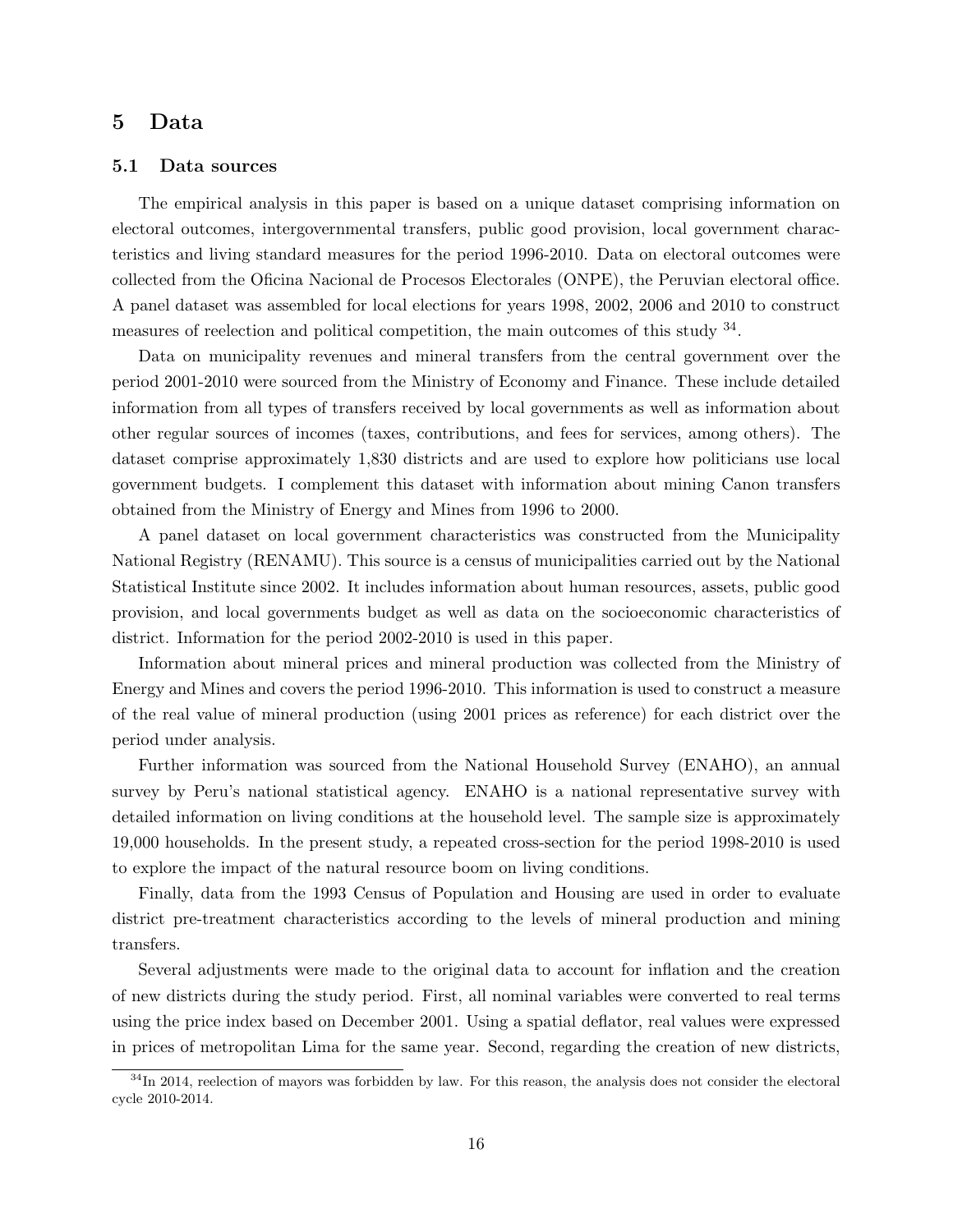homogeneous geographical identifiers were constructed for the period 1993-2010.

# 5.2 Main variables

The main dependent variables were constructed from ONPE electoral data. Following the conceptual framework, the two basic political outcomes are a measure of incumbency advantage and one of political competition. In the first case, I simply construct a dummy variable equal to 1 if the mayor was re-elected  $35$ . Measuring political competition is more complicated  $36$ . I define political competition following Skilling and Zeckhauser (2002) as 1 minus the Herfindahl-Hirschman index <sup>37</sup> .

The treatment variable is a real measure of mining transfers. This variable is the sum of all transfers related to the exploitation of mineral resources, with the most important categories being mining Canon revenue and mining royalties $38$ . This measure is expressed in real terms using 2001 Lima prices as reference. For the regression analysis, I convert this measure to 1,000 PEN per capita.

The outcomes related to public good provision, public employment, local government budgets and living conditions are discussed later.

## 5.3 Summary statistics

Table 1 presents the basic summary statistics of the mining transfers. I distinguish between three types of districts: producers, mining transfer recipients (excluding producers) and non-mining transfers recipients. Regarding political variables, reelection levels are relatively low (Panel I of Table 1). In the case of districts that receive no transfers, levels of reelection of the period of analysis is 11%. The level of reelection for producer districts is 19% whereas in the case of recipient districts this value is 18%. Regarding the measure of political competition the results show an opposite trend. For recipient districts, the average value is 0.81 (for an indicator that varies between 0 and 1) while the indicator is 0.84 for producer districts. For mining transfers recipient districts, the indicator is 0.82.

Regarding mining transfers, mineral producer districts received 475 PEN per capita during the period under analysis (Panel II of Table 1). This amount represents 25% of the average monthly per-capita income in these areas. Canon recipient districts (excluding producers) receive 92 PEN on average. These numbers do not take into account the extremes inequalities in the distribution

<sup>35</sup>It is important to emphasize that this is a measure of individual reelection. As discussed in Section 2, the electoral arena is highly fragmented and political parties are weak. Therefore, a measure of party reelection would not be consistent with the basic workings of the political game in Peru because it is common to observe politicians migrating from one political party to another.

<sup>&</sup>lt;sup>36</sup>See Bardhan and Yang (2004) for a conceptual discussion regarding different possible interpretations of the variable political competition.

<sup>&</sup>lt;sup>37</sup>Notice that  $H = \sum s_i^2$  is computed using the square of the share of votes s obtained for each candidate. Values of  $PC$  closer to 1 will reflect higher levels of political competition.

<sup>&</sup>lt;sup>38</sup>See Section A in the Online Appendix for details regarding mining transfers, their composition and other related information.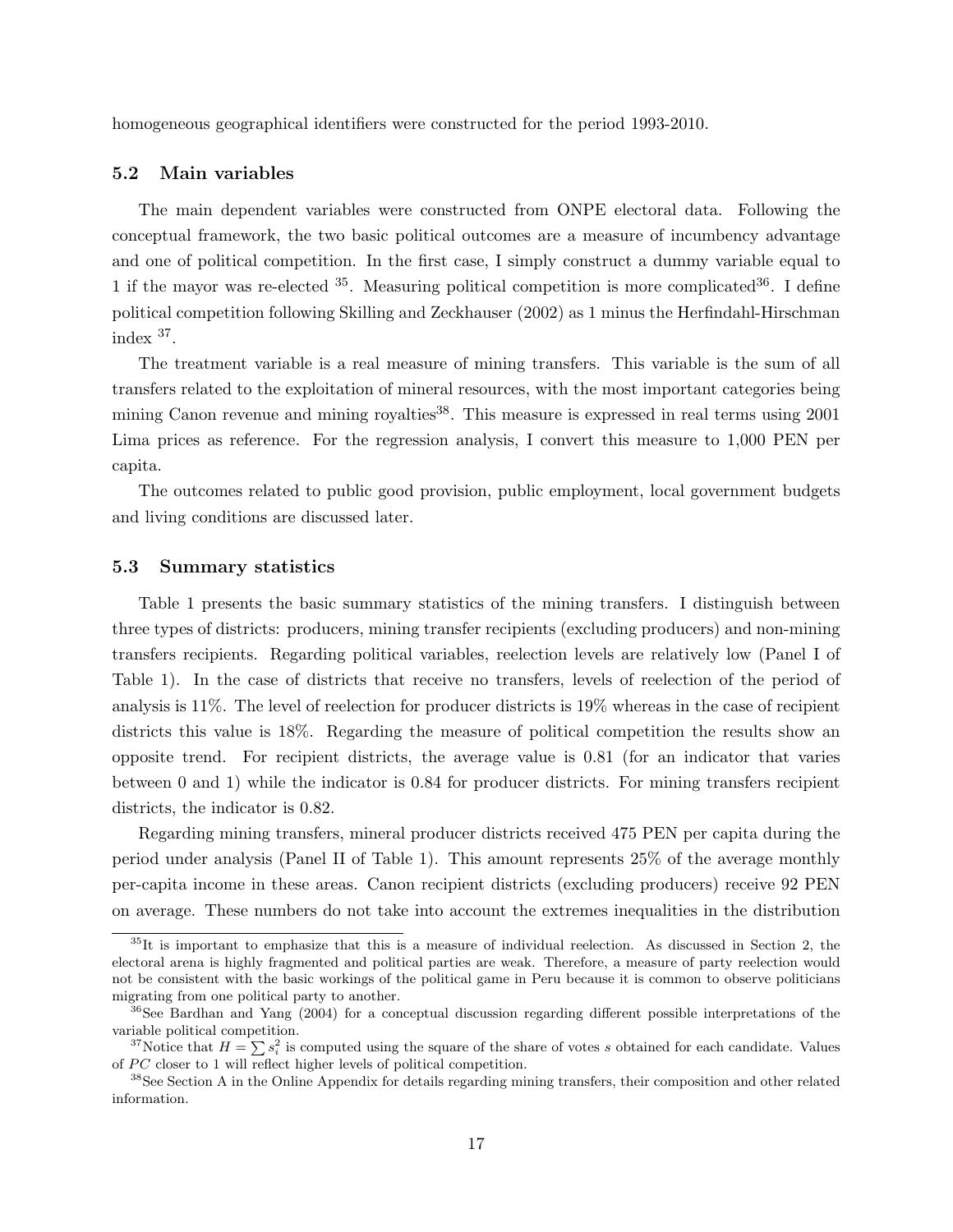of mining canon transfers. For instance, whereas the 90th percentile of mineral producers receives 877 PEN per-capita, the 99th percentile receives 9,479 PEN. This is evidence that, although a large number of districts receive this transfer, few receive high-value transfer. Consequently, there are significant differences in relation to the public budget across districts. While the public budget is 347 PEN per capita for non-recipient districts, it is 1,496 PEN per capita in the case of producer districts and 568 PEN for recipient districts.

Panel III of Table 1 presents the average real value of mining production by district and by type of mineral for the period 1996-2010. The average value of real output to 2001 prices equals more than US\$ 2 million. Copper is the most important mineral in relation to its production value, followed by zinc and gold. The weakest is molybdenum with an average value of US\$ 17,000 in the period.

Panel IV of Table 1 presents the descriptive statistics for a set of socio-economic characteristics for districts using the 1993 census data. The evidence suggests important differences among districts regarding population size, percentage of rural population and basic needs. The existence of these pre-treatment differences highlight the issue of research strategies based on the comparison of crosssection data as they may be associated with unobservable factors.

# 6 Empirical Results

## 6.1 Reelection outcomes

Table 2 explores the impact of mining transfers on mayoral reelection using the DID design. In the top panel, the treatment variable is the average per capita mining transfer (measured in thousands of PEN for 2001 Lima prices) for a period that includes three election cycles: 1998-2002, 2002-2006 and 2006-2010. The lower panel considers only mining transfers in the election year  $(2002, 2006, 2010)$ <sup>39</sup>. The dependent variable of interest is a dummy variable equal to 1 if the mayor is reelected.

Column 1 presents the results for the specification in levels. The average mining transfer ins estimated to have a negative impact on the probability of reelection. The point estimate is -2.5 percentage points, significant at the 1% level. Considering an average reelection level of 17%, the previous estimate represents a reduction of 14.7% for every thousand PEN per capita distributed as mining transfers. In the case of mining transfers in the election year, there is no effect on the reelection of mayors.

Column 2 includes the quadratic specification, consistent with the conceptual framework of this study. For the average mining transfers, the coefficients for the level and the square of transfers are not significant. The opposite is true in the case of mining transfers in the election year, where the coefficients for the level and the square of the transfers are now significant at the 1% level.

 $39$ I opt for both specifications to evaluate whether the results are sensitive to political transfers during elections in line with the literature on "political budget cycle" (Nordhaus (1975)) or respond to a mayor's average during the term in office.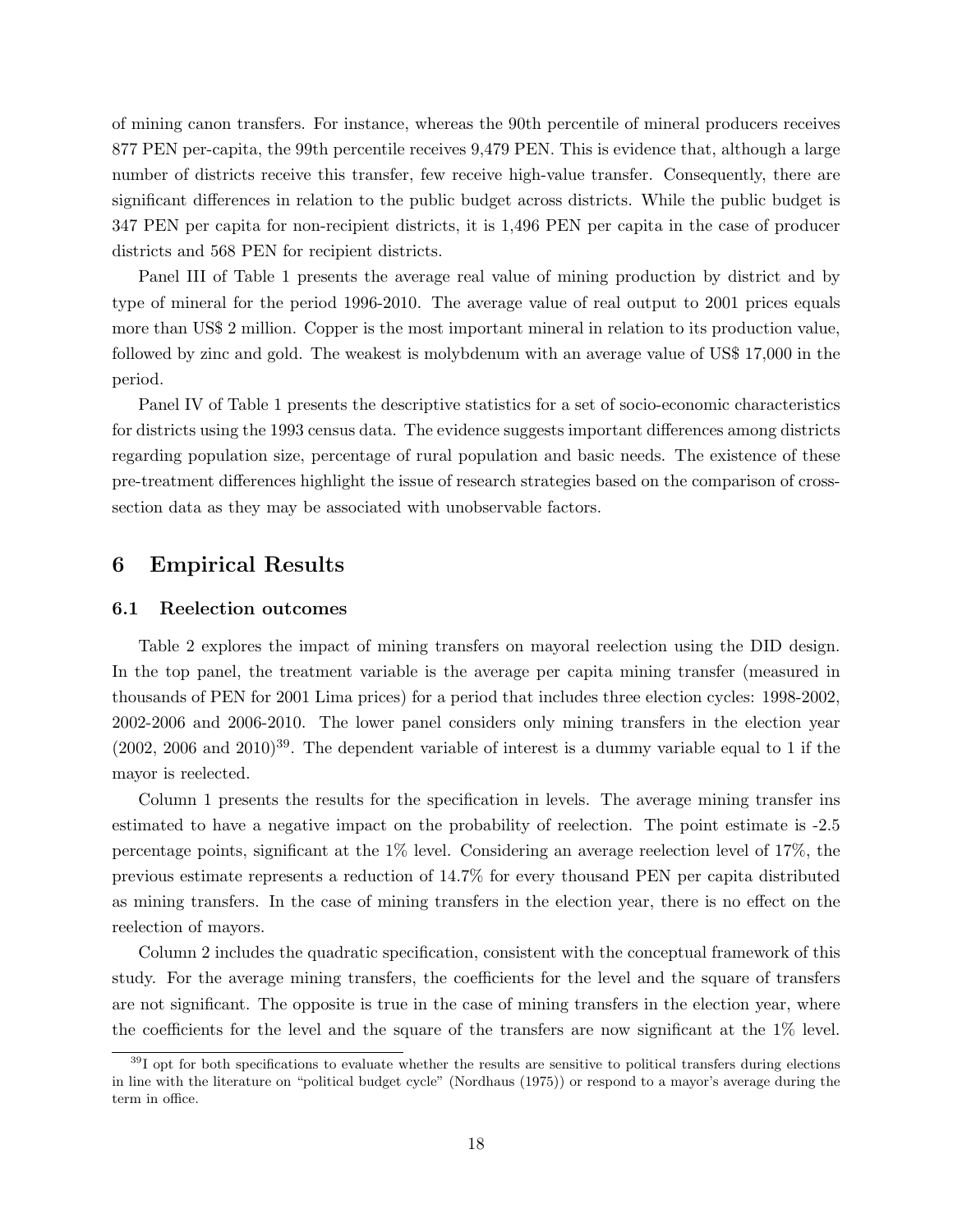Consistent with the conceptual framework, the coefficient for the level of the transfer is negative (-0.066) while that for the square is positive (0.007). Given the non-monotonic nature of the impact of transfers, the effect of transfers on the election results in a given district depends on the level of mining transfers received. I return to this point later.

Column 3 includes the logarithm of the real value of mineral production in the district as a variable that captures the impact of changes in production levels on the electoral results. In both cases, the coefficients are not statistically significant, suggesting that changes in production levels have no impact on the reelection of mayors. These results are in line with evidence previously presented, which suggests that the recent Peruvian mining boom is basically the result of the price effect of the external boom in demand for minerals, and not because of changes in production levels. From the point of view of identifying the interest causal effect, this suggests that the boom only affected the income levels obtained by local governments. Thus, these income levels explain the election results rather than changes in the local economy associated with changes in production levels that could have affected the election results. In this scenario, it is possible to rule out alternative theories related to the production effect that explain the reduced-form results presented  $here<sup>40</sup>$ .

Columns 4, 5 and 6 present the basic results obtained in column 3 for a set of sub-samples. First, column 4 excludes observations from Lima. Because Lima represents more than half of the country's GDP, it is important to evaluate whether the study results are robust to the exclusion of districts located in this region. As implied by the size and signs of the coefficients, the exclusion of those districts in Lima has a marginal impact on the basic results. The coefficient associated with the level of mining transfers in the election year is now -0.062 and the square is 0.007. A similar result is obtained for the average mining transfers, although the coefficients are not statistically significant.

Column 5 shows the results of a specification that excludes observations from non-producing regions. The intuition of this specification relates to the definition of the relevant counterfactual scenario. Non-producing regions differ in several ways from producing regions so the use of the former ones as part of the counterfactual scenario could be problematic. Excluding non-producing regions from the sample restricts the comparison between mining rent recipient districts that differ in terms of the magnitude of the transfers they receive. In this scenario, the emphasis is on the intensity in which districts are treated. The econometric results suggest that this concern is not relevant in the context of this paper. The coefficients for the level and the square are not substantially modified in terms of magnitude and level of statistical significance.

Column 6 follows the same logic as the previous exercise but this time only excludes the nonproducing provinces. Again, the main results are robust to the exclusion of these provinces in terms of the coefficient's magnitude and in relation to their levels of statistical significance.

 $^{40}$ It is important to note that these results do not imply that production levels have no role at all in the economic and social dynamics of the producer districts. It simply indicates that regarding the political dimensions analyzed here, they do not play a relevant role.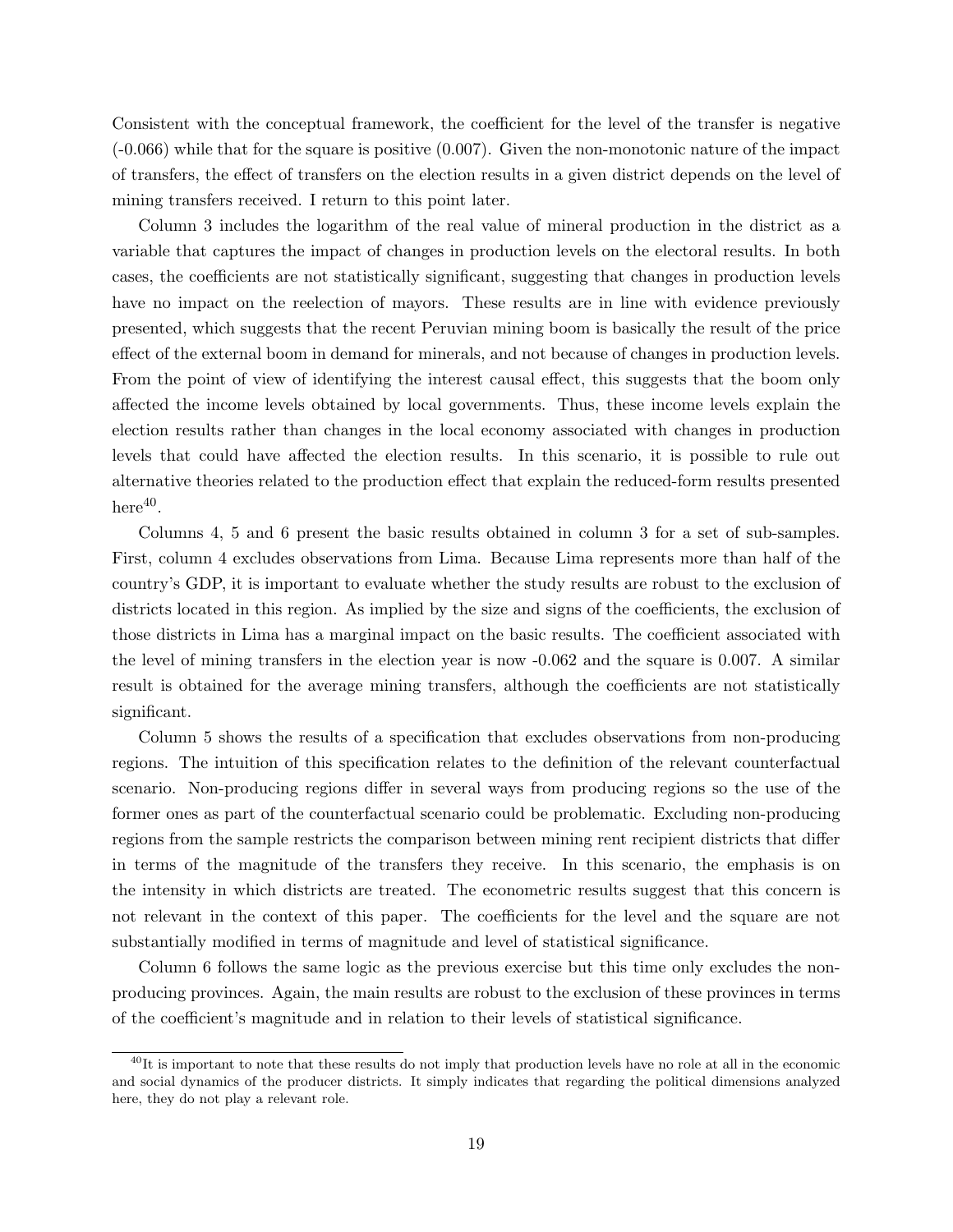It is interesting to contrast the results for the case of the average transfers for the electoral cycle against the results of mining transfers in an election year. While results for the latter are robust to various specifications, the results for the former are only significant for the simple specification in levels. This is consistent with international evidence that suggests that transfers are more sensitive to electoral periods<sup>41</sup>. Thus, it is expected that mining transfers in election years have a greater impact on the probability of mayoral reelection.

To interpret the results of the empirical exercise, it is necessary to compute the total marginal effects according to mining transfer levels. This step is important because there is a high level of inequality in the levels of per capita transfers distributed to municipalities, as previously mentioned. Figure 5 presents the calculation of the marginal effects according to the level of mining transfers. As discussed above, the average transfer value a district receives is 130 PEN per capita. With that level of transfers, the total marginal effect is -0.0652, a reduction of 38% compared with the average rate of reduction in the sample of districts. The effect of mining transfers on mayoral reelection is negative for most districts except for those that receive very high levels of transfers. The turning point occurs in districts with annual per-capita real transfers above 4,800 PEN. For districts with these levels, mining transfers have a positive impact on the probability of mayoral reelection.

The results in Table 2 are in line with the conceptual framework of this study. They suggest that empirical approaches that are prevalent in the literature may fail to capture the nature of mining booms because they do not adequately approximate the non-monotonic nature of the phenomenon under analysis. These results contrast with recent evidence in the case of the re-election of political authorities in other countries <sup>42</sup> .

## 6.2 Political competition

Table 3 presents the results for political competition. The same specifications shown in Table 2 are used here. The dependent variable is the measure of political competition suggested by Skilling and Zeckhauser (2002). The upper panel shows the results for the DID model for the average mining transfers.

The results of the empirical exercise are in line with the findings in the previous section. In the first specification (column 1), there is no relationship between average mining transfer levels and political competition. However, when the square of mining transfers (column 2) is included, both coefficients become statistically significant, suggesting that the linear approximation is not

<sup>41</sup>Several studies in Latin America provide evidence in this direction. For an overview of the literature, see Eslava (2006).

 $^{42}$ For example, Monteiro and Ferraz (2012) find that oil royalties have a positive impact on the short-term reelection of mayors in Brazilian municipalities (an increase of 32% relative to the mean). This effect disappears in the medium term, which is interpreted by the authors as evidence for the existence of a surprise effect of an increase of oil royalties. Interestingly, when all elections are analyzed as a whole as in this study, the authors find that oil royalties had no effect on the re-election of mayors, similar to that obtained in the linear specification in column 1 of Table II in this paper. Furthermore, Brollo et al. (2013) find that intergovernmental transfers have a positive impact (about 7%) on the re-election of mayors, also for the Brazilian case. However, because this study does not study variation associated with the exploitation of natural resources, it is hard to compare it with the present study.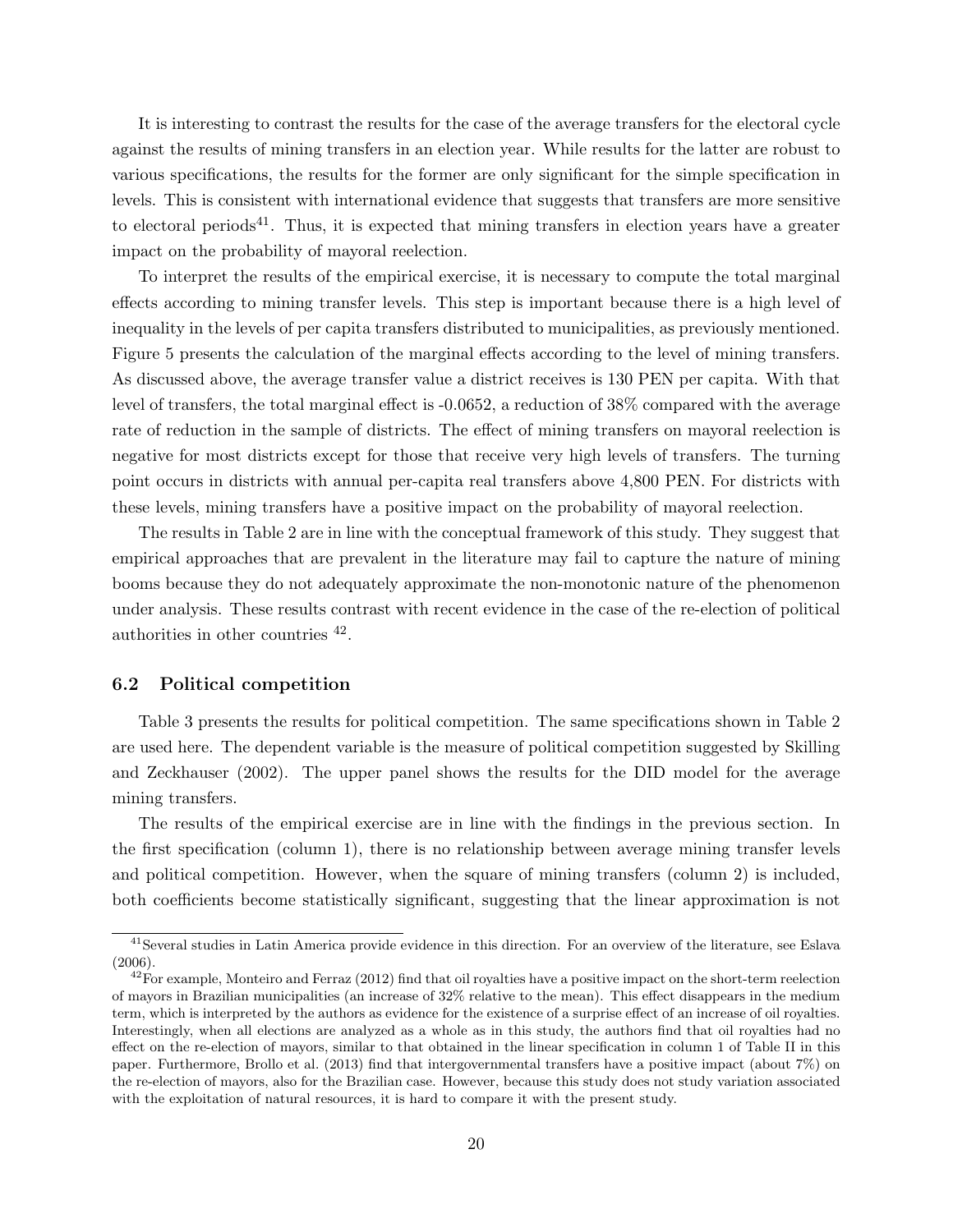consistent with the empirical evidence. The coefficient associated with the transfer level is negative  $(-0.836)$ , while the square is positive  $(0.036)$ . The results are not altered when the logarithm of the real value of mineral production is included (column 3), which suggests that changes in production levels associated with the mining boom have no impact on political competition.

Given the non-monotonic nature of the phenomenon under study, the interpretation of the results requires a similar calculation as the one performed previously for the case of reelection. Here, for a district with per capita level of mining transfers similar to the average (130 PEN per year), the total marginal effect is -0.8266. In relation to the average of political competition, the size of the effect is very small, about 1%. This is because the levels of political competition in Peru are very high due to political fragmentation (average of 83.15 for a measure of political competition where the maximum value is 100). An alternative interpretation would be to take the inverse of this measure; this is what it would take to reach the perfect level of political competition (an indicator of 100 points). In that case, the size of the effect related to the average transfer would be 4.9% <sup>43</sup>.

Columns 4, 5 and 6 present the analysis for the sub-samples analyzed in the previous section. In all cases, the coefficients and levels of statistical significance regarding the level and the square of mining transfers do not change substantially. Furthermore, in all cases the logarithm of the real value of mineral production is not statistically significant, confirming that changes in mineral production have no impact on political competition.

The lower panel of Table 3, the results for the case of mining transfers in the election year are presented. The results are not statistically significant in any of the specifications used. This result contrasts with those found in the previous section for reelection. This difference may be explained by the different incentives faced by political agents. On the one hand, mayors have incentives to spend more during election periods to influence voters' choices, which would explain why mining transfers in the election year are more sensitive to explain reelection. Moreover, political competition is strongly related to the incentives of local politicians, who usually have better information regarding the fiscal situation of local governments. In that sense, it is expected that the relevant information held by local politicians in terms of the decision to compete in elections is more connected to the average level of transfers received by a local government during the years prior to the election than in the election year.

The results of this section are consistent with this paper's conceptual framework and show the limitations of using monotonic approximations to account for the phenomenon of interest. The results are also robust to the inclusion of mining production levels, suggesting that the effects of the mining boom are essentially caused by the change in the level of mining revenues received by local governments. Thus, they are not associated with the levels of mineral production, which-as previously stated- rule out sources of bias in estimating the causal effect of interest associated with

<sup>&</sup>lt;sup>43</sup>As in the case of reelection, the impact of transfers is negative for most of the districts, but not those with very high levels of per-capita mining transfers. In particular, for districts with levels of per-capita mining transfers over 11,700 PEN annually, there is a change in the sign of the effect. These districts are in the top 1% of the mining transfer distribution.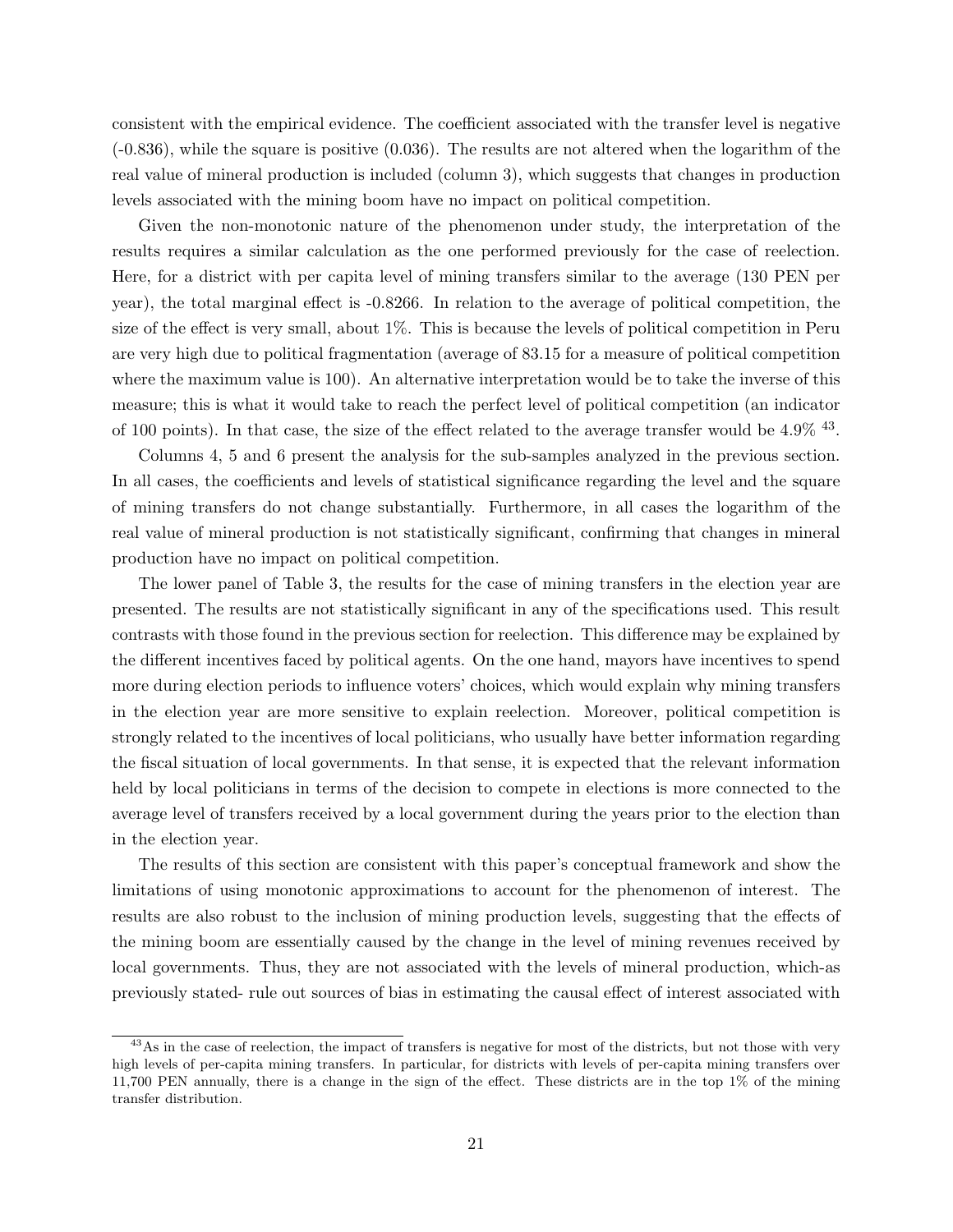changes in production <sup>44</sup> .

#### 6.3 Robustness checks

In this section, I explore the robustness of the results to alternative specifications and functional forms. First, I evaluate whether the central results of the previous section change when districts from producer regions are excluded. The idea is to deepen the analysis of the differences regarding the role of mining transfers (or rent effect) and levels of production (or production effect) on the levels of political competition and reelection. In this section, by excluding producer regions from the analysis, I eliminate any potential effect of changes in production levels, making it possible to more accurately identify the causal effect of interest. Second, I assess whether the basic results are robust to changes in the econometric specification. The conceptual framework suggests a quadratic model but alternative specifications might also fit the data. To address this issue, I test whether alternative parametric and semiparametric approaches are consistent with the baseline approach used in this paper.

Table 4 presents the results for the first set of robustness checks. Because of space constraints, I focus on the case of reelection. Results for political competition are similar and are reported in Table A2 in the Online Appendix. Column 1 replicates the results from column 3 from the previous section for comparative purposes. Column 2 presents the results for a specification in which all producers districts are excluded from the sample. As can be seen, the exclusion of the producer districts strengthens the relationship between mining transfers and the reelection of mayors. The coefficients for the level and the square of the transfers are now two times that of the original ones (from -0.067 to -0.113 for the level and from 0.007 to 0.015 for the square). Statistical significance levels are maintained.

Column 3 presents the results of a specification in which producer districts are excluded and the analysis is restricted to producer regions. The analysis does not consider non-producing regions to construct the counterfactual. The results are not substantially modified in terms of the magnitude of the coefficients as well as the levels of statistical significance. The same occurs in column 4, where the analysis focuses on producer provinces. In this case, the analysis is refined to exclude provinces that do not have producer districts. The results are maintained. As previously indicated, the results in the case of transfers in an election year are more sensitive to explain changes in the probability of the reelection of mayors. The evidence in this section suggests that these results are robust to the exclusion of the producer districts.

I now turn to a discussion on the validity of the quadratic parametric approach. As a first approximation, I plot the residuals after partialling out district and time fixed effects for the

<sup>&</sup>lt;sup>44</sup>These results differ from those found by Monteiro and Ferraz (2012), which to the best of my knowledge, is the only other study that examines this issue. In this study, the authors find a negative short-term impact of oil royalties on various measures of political competition, but this effect disappears in the medium term. Although the result of the present study are similar for the average district, I found a non-monotonic pattern consistent with the theoretical literature, where districts with very high levels of mining rents enjoy greater political competition.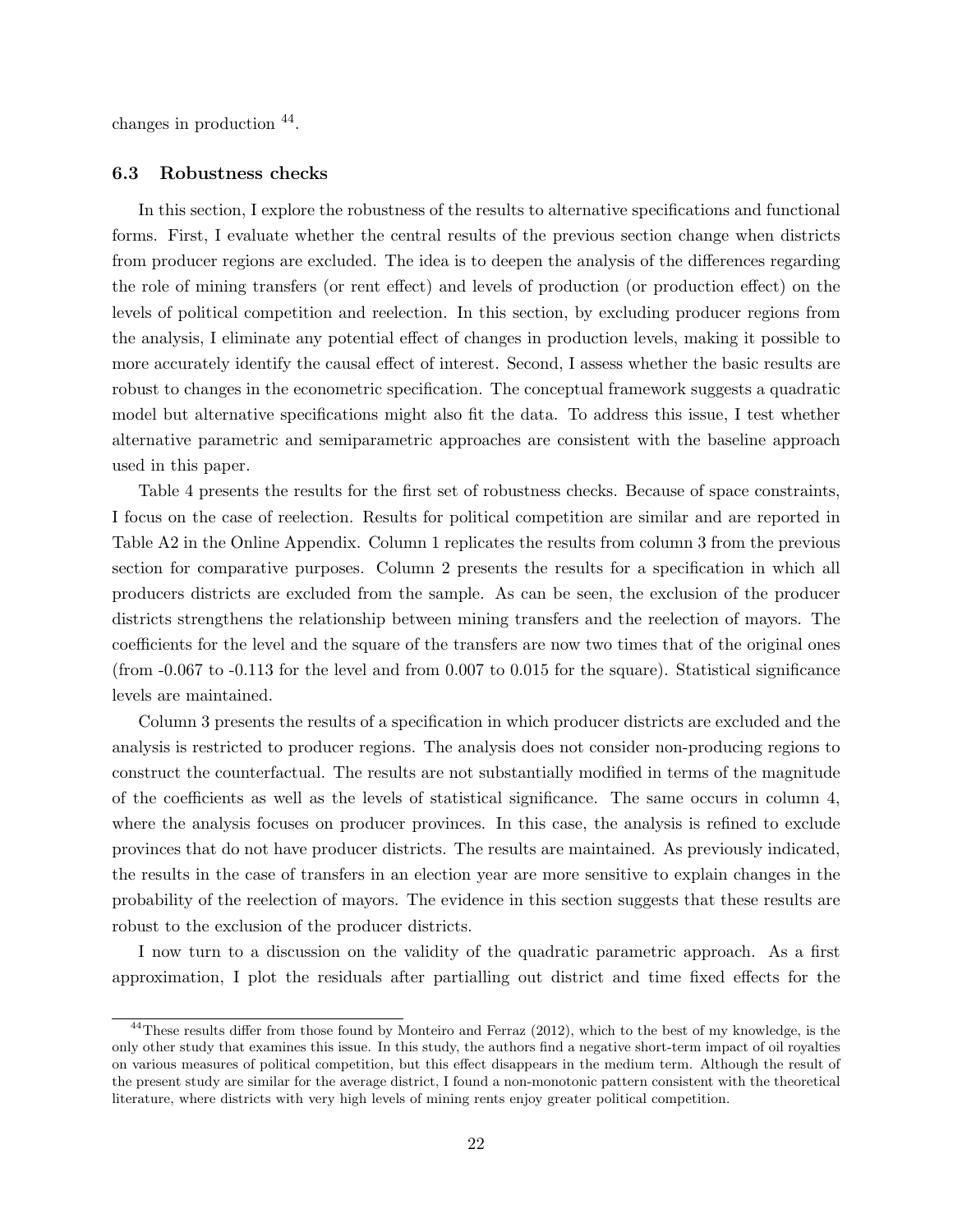treatment and outcomes variables. These residuals recover the remaining variation in these variables after accounting for fixed effects, so they can be used to examine whether the relationship between the treatment and outcomes variables is quadratic as suggested by the theoretical framework. A set of nonparametric estimators are used to shed light on the empirical relationship between the residuals of both political outcomes and mining rents. In the first place, a kernel regression is implemented, using an Epanechnikov kernel with optimal bandwidth. I then use a local linear regression and a polynomial regression of degree two with the same kernel and bandwidth. Results are presented in Figure 6 for reelection  $45$ . As shown, all the nonparametric approximations deliver essentially the same results and suggest that the relationship between political outcomes and mining rents is quadratic.

A formal analysis using parametric and semiparametric regressions and statistical tests now follows. Table 5 evaluates the validity of the quadratic parametric approximation versus the alternative parametric models. The focus is only on reelection outcomes because of space constraints, but results for political competition are available in Table A3 in the Online Appendix. Columns 1 of Panel A presents the baseline results for the quadratic model for reelection to facilitate the comparison. I test whether the coefficients of the quadratic specification are both equal to 0. The null hypothesis can be confidently rejected (F statistic of 9.36 with a p-value of 0.00). Column 2 presents a cubic model, but fails to reveal any statistically significant coefficients, although the coefficient for the level of mining transfers is weakly significant. To compare the quadratic model against the cubic model, an F-test for nested models is used, assuming that the quadratic model is adequate as the null hypothesis. The null that the quadratic model is adequate is not rejected (Fstatistic of 0.34 and p-value of 0.559). The results for the quartic model are essentially the same. I fail to find statistically significant coefficients in all the cases and the F-test model (which compares the quadratic versus the quartic model) fails to reject the null hypothesis that the quadratic model is adequate. In sum, there is no evidence against the parametric quadratic model suggested by our  $\text{conceptual framework}^{46}$ .

Although the evidence is compelling, the baseline model was not formally compared against a fully semi or non-parametric approach. Unfortunately, the semiparametric literature for panel data models is relatively new and no similar tests are available to compare parametric and semiparametric models as occurred with parametric models above. To overcome this limitation, the sample is restricted to a two-period version, and the difference for all the variables is taken, so that the available tests for the semiparametric cross-sectional cases can be used. The results are presented in Panel B of Table 5. Columns 1 presents the results for the quadratic parametric model for the restricted sample in differences for reelection. Results for political competition are available in

<sup>45</sup>Figure A.5 in the Online Appendix presents a similar analysis for political competition.

<sup>&</sup>lt;sup>46</sup>To provide additional evidence on this regard, the semiparametric fixed effect model developed by Baltagi and Li (2002) with standard errors clustered at the district level is implemented. Results are reported in Figures A.6 and A.7 in the Online Appendix. The local polynomial smoothing derived from the Baltagi and Li's model for both outcomes suggests that the relationship closely resembles a quadratic one. These results are robust to different degrees of polynomial smoothing using an Epanechnikov kernel.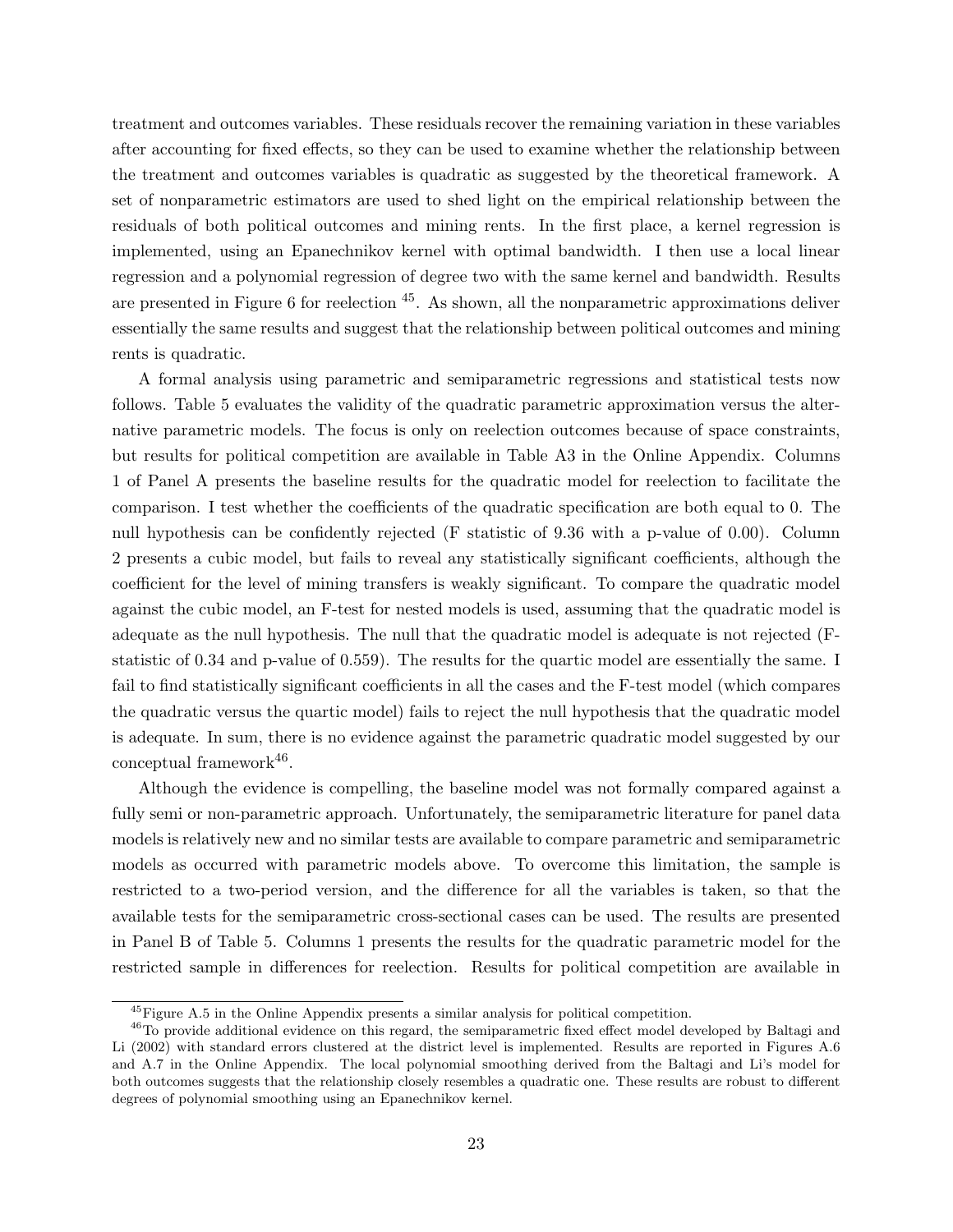the Online Appendix. All coefficients have the expected signs and are statistically significant. I then estimate the double residual semiparametric model proposed by Robinson (1988) for different degrees of local polynomial fit (from 1 to 3) using a Gaussian kernel. Standard errors are clustered at the district level. The coefficients for the parametric part of the semiparametric model are similar to the ones reported in the quadratic parametric model, confirming the lack of explanatory power of mineral production in explaining political outcomes.

The results for the nonparametric part of the model are used to evaluate whether the quadratic parametric approach is better than the semiparametric one using the Hardle and Mammen (1993) test. I specifically test the null hypothesis that the nonparametric fit derived from the Robinson model can be approximated by a second-degree parametric adjustment as the one used in the baseline results. Critical values for this test were computed using wild bootstrap with 1,000 replications. Column 2 runs this test, comparing the quadratic parametric approach against the semiparametric model with a local polynomial fit of degree one. The null hypothesis is not rejected (p-value of 0.907), which suggests that the former model is at least as good an approximation as the latter. Similar results are found for the case of the semiparametric models with local polynomial fit of degree two (columns 3) and three (columns 4). Because scholars have suggested that-if the correct functional form is known-parametric estimates are always better because they are more efficient than their nonparametric counterparts, I am confident in the use of the quadratic parametric analysis in this paper.

## 6.4 Instrumental variables results for reelection outcomes

In this section, an IV design is used to provide additional evidence on the robustness of the basic results of this paper. Mining transfers may be endogenous for the reasons indicated above, although the evidence found so far suggests that endogeneity problems-if they exist-should play a very marginal role in this setting. The solution would be to use an instrument; that is, a source of exogenous variation that explain mining transfers but that is not correlated with unobservable factors in the original equation. In the context of this study, it has not been possible to identify a source of variation of that nature but it is possible to use mining Canon transfers as an imperfect instrument. As discussed in detail in the Online Appendix, mining Canon is the less susceptible to endogenous production responses among all the sources of mining rents. Despite this, it is an imperfect instrument and therefore the Nevo and Rosen's (2012) bounds are constructed to evaluate the sensitivity of the current results.

Table 6 presents the results of analysis. Column 1 in the upper panel shows the results of the preferred DID specification as reference. Column 2 presents the results of IV using mining Canon as an instrument. As shown, the results are essentially similar to the DID specification in terms of magnitude and statistical significance (coefficient of  $-0.076$ , significant at the  $1\%$  level). If this were a perfect instrument, this result would suggest that the bias of the DID design is marginal<sup>47</sup>.

 $47$ It is important to remember that it is assumed that mining transfers are exogenous under a DID design.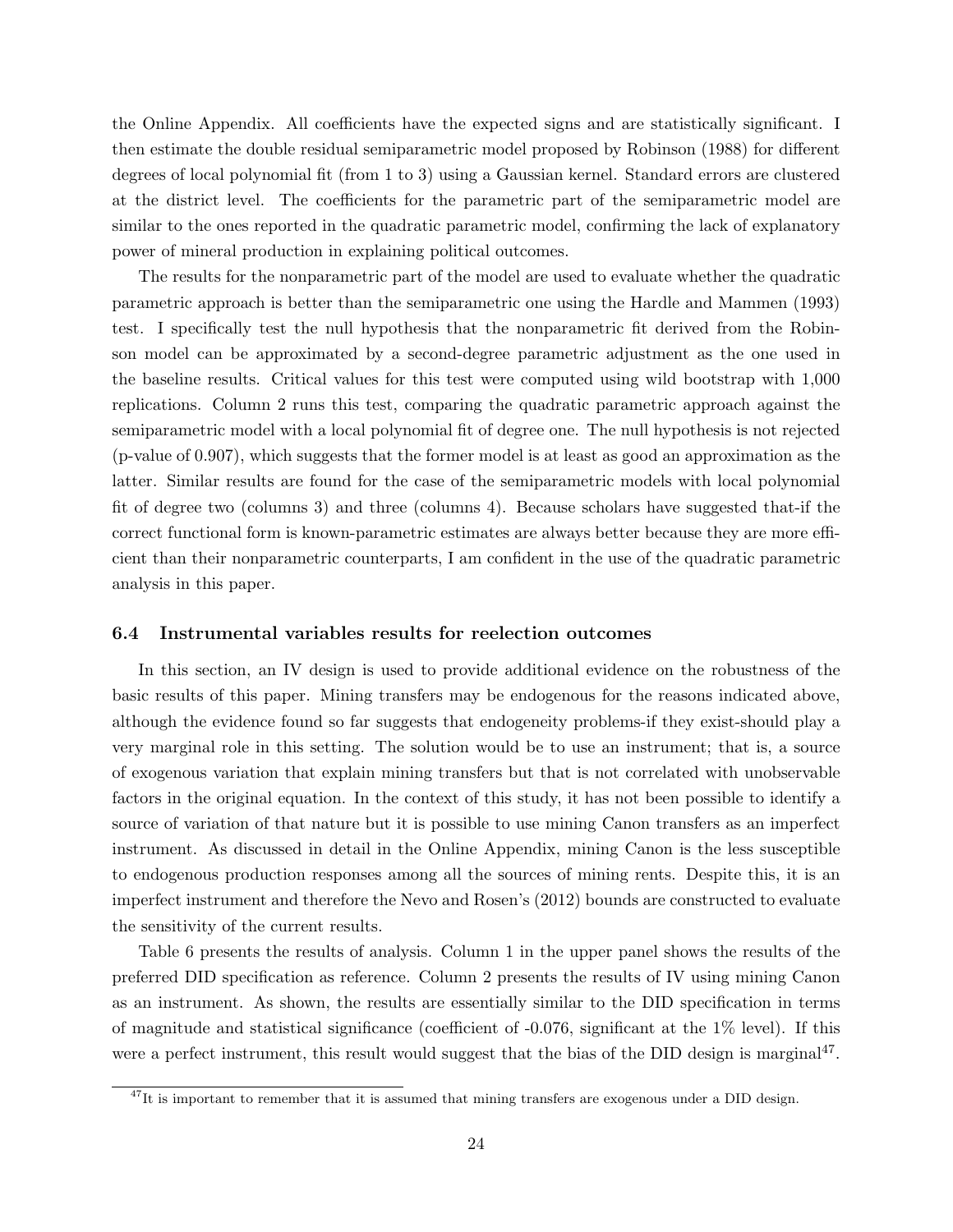To assess the sensitivity of this result, I implement the methodology developed by Nevo and Rosen (2012). Columns 3-7 present the results for different values of the parameter  $\lambda$ . This parameter enables a level of association between imperfect instrument and the unobservables from the main equation. Given the evidence discussed previously, it is expected that the estimated coefficients will not vary substantially because production levels do not influence political outcomes. The results are in line with these expectations. For example, if a low level of correlation is assumed between the unobservables and the imperfect instrument ( $\lambda = 0.1$  in column 3), the results do not vary substantially from those presented in column 2 (-0.077 for the level and 0.008 for the square of mining transfers, both significant at a confidence level of 1%). It is important to note that, even in the case of high levels of correlation such as 0.5 and 0.7, the resulting coefficients do not change substantively. For example, for a level of  $\lambda = 0.7$ , the coefficient for the level is -0.093 while the square is 0.011, both significant at  $1\%$  and not so different in magnitude to the estimated coefficients in column 2 for the imperfect instrument.

These results suggest that the IV design using mining Canon transfers as an imperfect instrument is quite robust because the estimated coefficients are not substantially modified when high levels of correlation between this imperfect instrument and unobservables in the main equation are allowed. As already noted, this correlation-if it exists-should not be very high, and therefore despite assuming high levels of correlation, small changes are still obtained in the estimated coefficients. These results speak about the robustness of the econometric exercise in this section. It is also important to note that in all specifications used, the relationship between production levels and the mayors' reelection is not statistically significant.

The results for political competition are essentially the same. For this reason, they are not discussed here, but are available in the Online Appendix (Table A4), as are the results for the first stage <sup>48</sup>. It is important to note that the first stage is strong and there are no concerns about weak instruments <sup>49</sup> .

## 6.5 Provision of public goods

In this section, I examine how mining transfers affect mayors' incentives to provide public goods. Table 7 presents the results of the empirical exercise.

Each column represents a public good using the preferred specification that includes the level and square of transfers as well as the real value of mineral production (in logs). Because the results of IV and DID are essentially the same regarding magnitude and statistical significance, only the estimates for the IV model are discussed here. Results for DID are available in Table A9 in the Online Appendix.

<sup>48</sup>The first stages for the level and square of mining transfers for reelection are reported in Table A5 and A6. Table A7 and A8 report the same for political competition.

<sup>&</sup>lt;sup>49</sup>In all cases, the F-statistic for the imperfect instrument is larger than the standard used in the empirical literature. For reelection, the F statistics is 1,644 for the level of mining transfers and 64.83 for the its square. The same applies for the instruments developed using the Nevo and Rosen (2012) bounds. See Table A5 and A6 in the Online Appendix for details.Table A7 and A8 report similar F statistics for political competition.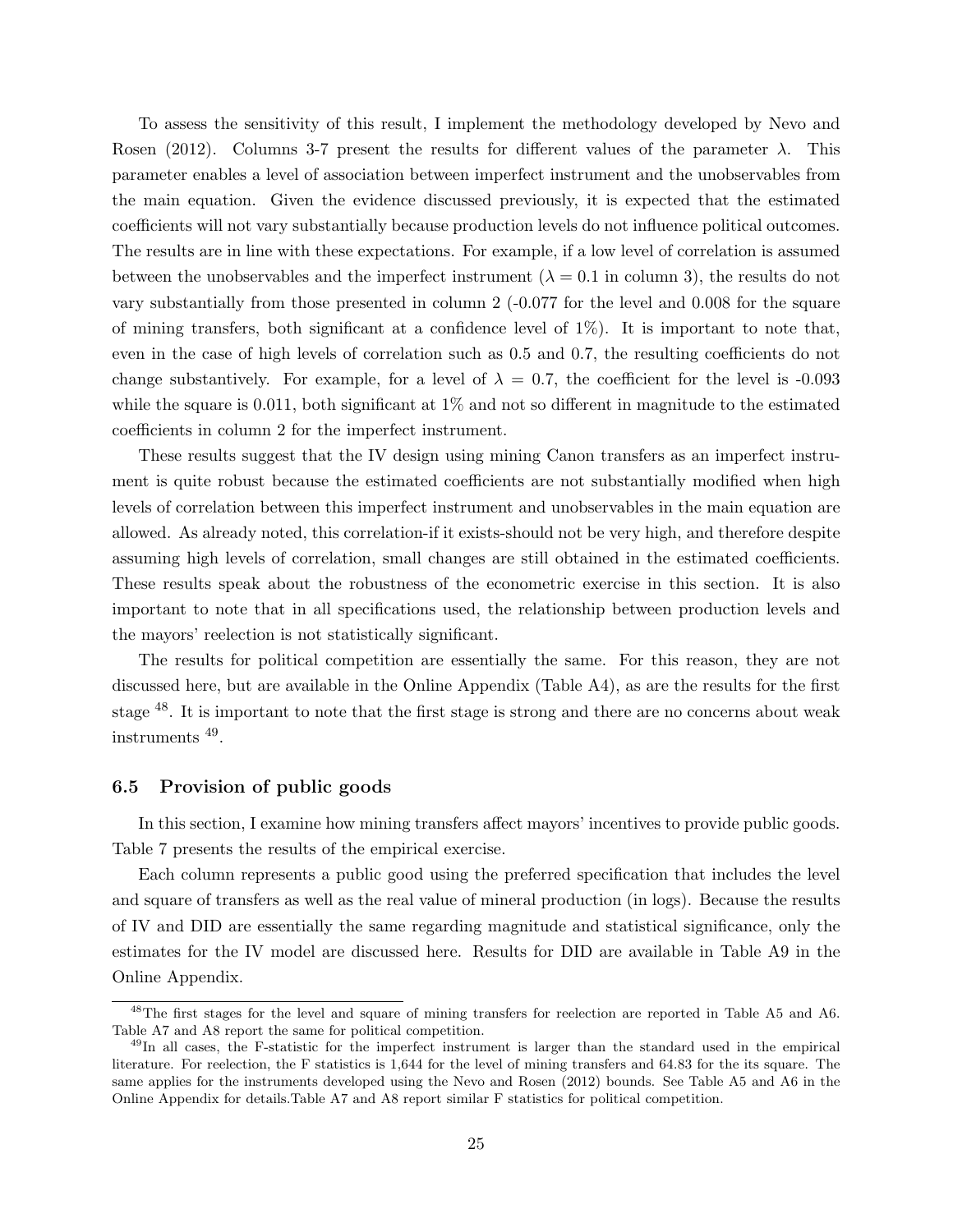The evidence is consistent with my previous findings, with some exceptions. For example, I estimate a non-monotonic relationship between access to public lighting, garbage collection and access to security services. Although the sign of the coefficients regarding security personnel and number of police stations per 1,000 inhabitants is in line with expectations, the quadratic term lacks any statistical significance. I find no relationship between mining transfers and access to potable water or libraries<sup>50</sup>.

In line with previous evidence, I find that the level of mineral production has no direct impact on the provision of public goods, with the exception of access to libraries (coefficient of 0.004 and standard error of  $(0.002)^{51}$ .

These results contrast with those in existing literature. Caselli and Micheals (2013) study the impact of oil royalties on the provision of housing, urban services, infrastructure and educational and health inputs. The authors find no impact, except for some educational dimensions, although those results were not robust in most cases. Monteiro and Ferraz (2012) find similar results using a different dataset and research design.

While the lack of impact in previous studies has been considered a "puzzle", the results from the present study are consistent with the conceptual framework. Although it is difficult to make a comparative analysis in this regard<sup>52</sup>, the results obtained above call into question the accepted notion that natural resource booms have little impact on the provision of public goods. Despite this, it is true that the impacts, when they exist, are relatively modest in relation to the magnitude of the expansion of fiscal resources associated with the mining boom. I return to this point later.

Additional evidence is provided in the Online Appendix regarding non-monotonic responses in other forms of public goods such as local public infrastructure (Table A10) and investment in roads  $(Table A11)$ <sup>53</sup>.

 $50$ In the case of access to potable water, it is important to note that qualitative evidence indicates that this is a priority for the population (Arellano (2011)). The absence of such relationship could be explained by the technical complexity of these projects and the rules of the public investment system that requires the formulation of technically and financially viable public investment projects. In smaller towns, these conditions are rarely met. In addition, as discussed below, the political cycle matters because these are projects with longer horizons and are therefore not electorally profitable for mayors.

<sup>&</sup>lt;sup>51</sup>This result can be explained as a product of the "Mining Program of Solidarity with the People" implemented during the second term of Alan Garcia (2006-2011). Under this program, mining companies committed to providing funds for public goods in localities close to their operations. The construction and implementation of libraries was one of the investments that mining companies supported during this period (2006-2010). For example, the Yanacocha mine helped to implementing libraries in 184 educational institutions between 2007 and 2008 in the region of Cajamarca.

<sup>52</sup> Countries differ in terms of which public goods are the responsibility of local governments. In Peru, there is a set of public goods whose provision is shared by various levels of government. While in some countries like Brazil the provision of education and health services is the responsibility of local governments, in Peru such provision is shared, with the central government playing a larger role.

 $53I$  do not find evidence that the mining boom has any connection with the construction of hospitals, health centers and polyclinics. I do find a non-monotonic relationship between mining transfers and the availability of basic health infrastructure, although the impact is very modest. These results contrast with the case of the sports infrastructure. The mining boom is associated in a non-monotonic way with a greater availability of stadiums, multipurpose, soccer and basketball fields. Regarding investment in roads, I find no relationship with constructed or repaired roads, sidewalks, and rural roads (measured in m2), but a non-monotonic relationship with cost measures. See the Online Appendix for details.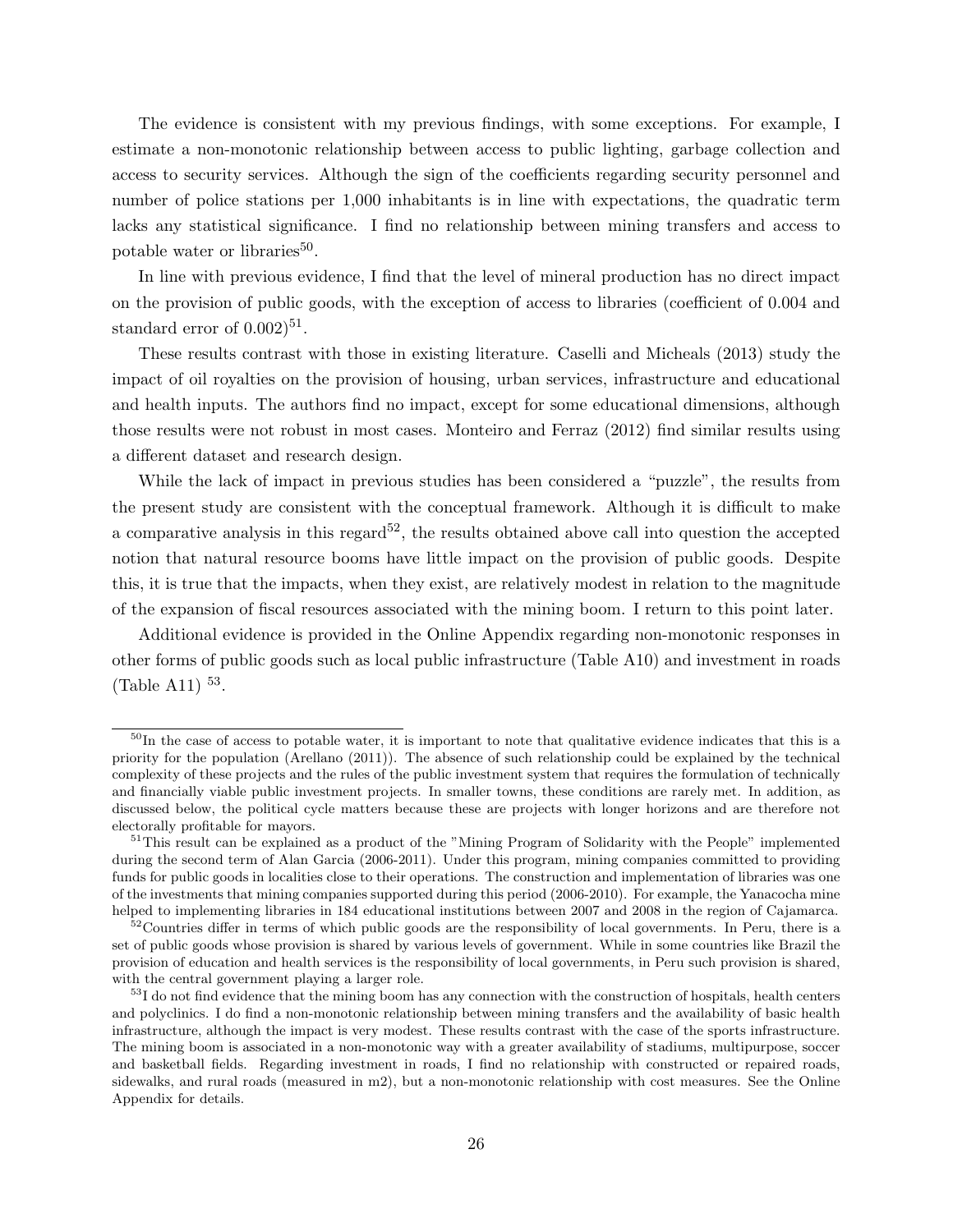## 6.6 Clientelism

In the previous section, I studied the relationship between mining transfers and the provision of public goods. An alternative strategy used by local politicians to influence the election results is the use of clientelism, done so via public employment. This mechanism has been emphasized in studies by Robinson et al. (2006) and Robinson and Verdier (2013). In this section, I analyze the impact of mining transfers on public employment by human capital level.

Table 8 presents the results for the IV specification. Five types of employees are considered: municipal officials, professionals, technicians, security workers, and porters. For each I consider two specifications. The first considers the quadratic model including the actual level of mineral production measured in logarithms while the second excludes the mineral producer districts.

The results for the first specification are consistent with previous findings regarding the relevance of the quadratic specification. For all types of employees except technical workers, a non-monotonic relationship is observed between mining transfers and employment of municipality workers. For example, there is a net increase of 0.22 officers per 1,000 inhabitants per 1,000 PEN per capita of mining transfers for the case of districts with average levels of per-capita transfer (Column 1, Table 8). Because the number of officers per 1,000 inhabitants is 0.59, this effect is important. Regarding technicians, the coefficients of the quadratic specification are both positive. This is consistent with an increased demand for technicians in regions with high levels of mining transfers, a fact associated with some institutional constraints that requires local governments to formulate public investment projects to use mining transfer funds. Moreover, the results for the specification that excludes producer districts are essentially the same in terms of statistical significance and signs as in the previous case, except for professionals and technicians.

These results provide substantial evidence regarding the political dynamics in regions that benefit from mining transfers with respect to the use of public employment for electoral purposes<sup>54</sup>. On the one hand, it is evident that the greater variability is caused by the use of temporary workers <sup>55</sup>. On the other hand, the non-monotonic pattern suggested by the conceptual framework is confirmed. This result is consistent for different types of workers  $56$ .

Thus, an increase in public employment for recipient districts is observed, but this effect is attenuated or even works in the opposite direction for districts with very high levels of mineral rents.

<sup>&</sup>lt;sup>54</sup>Although the current legal framework prohibits the use of Canon transfers and mining royalties for hiring workers, anecdotal evidence suggests that local authorities have been using a number of mechanisms to use these fiscal resources in current expenditures in such a way without violating the restrictions imposed by law. Using qualitative methods (interviews and field visits), sociologists have documented an increase in temporary public employment and wages in districts that experienced a substantial increase in their budgets because of the mineral price boom. For example, Arellano (2011) finds that several mineral-rich municipalities diverted resources from investment projects financed by the mining Canon to pay the salaries of municipal officials using a budget category called "institutional strengthening".

<sup>55</sup>Table A12 in the Online Appendix reports the result of an analysis by type of contract. I find a non-monotonic pattern for employees with temporary contracts, but a weak linear effect for appointed staff. This is consistent with the use of temporary contracts as a clientelistic tool.

<sup>&</sup>lt;sup>56</sup>The results of the present study contrasts with those of Monteiro and Ferraz (2012). They estimate an increase of 7 employees per 1,000 inhabitants for Brazil. They find no evidence that the oil boom increased the proportion of public employees with higher education or contracts. My econometric results suggest a more complex panorama.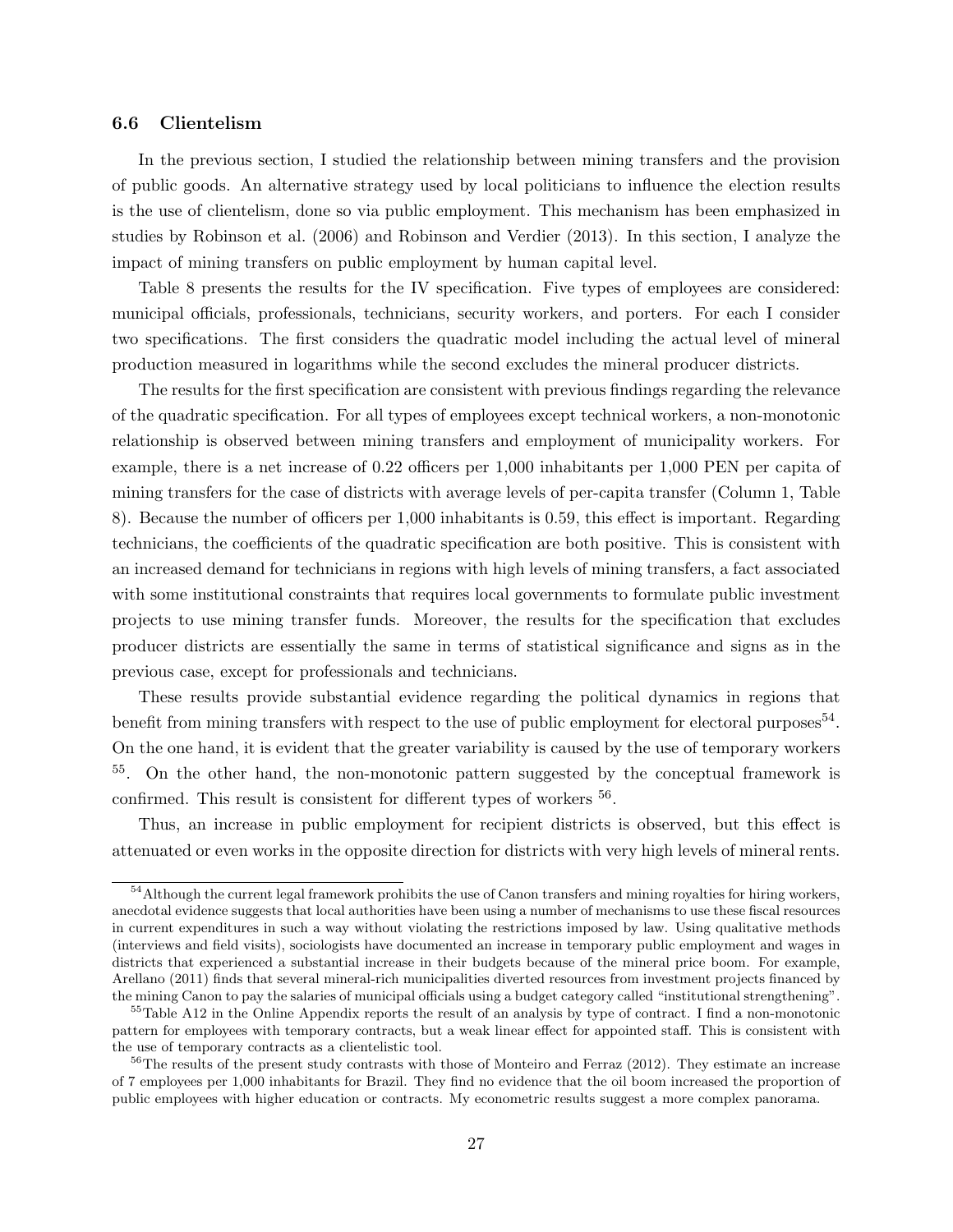This pattern is consistent with my theoretical framework. It also provides evidence consistent with the claim in Robinson et al. (2006) that public employment is the main tool used by politicians to gain electoral support, with the difference that the relationship is non-monotonic rather than linear <sup>57</sup>.

## 6.7 Local government expenditures

In this section, I analyze the impact of mining transfers on local government expenditures. The goal is to understand how local governments spend mining rents using different expenditure categories.

Table 9 presents results of the impact of mining transfers on functional expenditures using the IV design <sup>58</sup>. I consider the nine most important functions of local government in Peru. A pattern emerges that is consistent with the non-monotonic relationship suggested by the conceptual framework. All the coefficients for the level and the square of mining transfers are strongly statistically significant for all expenditures categories with the exception of "Health and sanitation" in which the coefficient for the square is not statistically significant, although it has the expected sign.

The type of expenditure most affected by mining transfers is "Transport", which is again consistent with the current legal framework, favoring investment in infrastructure. This type of expenditure also has other economic and political properties that make it in one of the most common uses of mining revenues. It is usually associated with the construction and maintenance of roads and sidewalks, which is very intensive in low-skilled labor, being a common way for politicians to use rents to obtain political support from citizens. It also has the advantage of serving as a signal for politicians to show citizens their quality<sup>59</sup>.

Two further expenditure categories that experienced a large increase related with the resource windfall are "Planning" and "Agriculture". According to Arellano (2011), the increase in the category "Agriculture" can be explained by the interest of local politicians to compensate rural citizens for the potential negative effects of mining activities. This usually takes the form of irrigation projects, seed distribution or similar interventions  $60$ .

<sup>&</sup>lt;sup>57</sup>Table A13 in the Online Appendix reports the results for the DID design. The results are similar.

<sup>58</sup>Table A14 in the Online Appendix report an analysis using expenditure categories such as payroll, pensions, goods and services, other current expenditure, investment financing, other capital expenditures and debt. I find the proposed non-monotonic relationship between mining rents and three types of expenditures: goods and services, investment and other capital expenditures. See the Online Appendix for details.

 $59$ The clearest example of this was the implementation of the "Pilot Plan for Maintenance of Public Infrastructure" in the district of San Marcos (Ancash), in the area of influence of the Antamina mine. According to Salas (2010), thanks to this program, "... the municipality has employed virtually all San Marcos residents of working age." The program offered a wage almost four times higher than the average agricultural wage (10 PEN) in exchange for the maintenance of basic infrastructure including roads cleaning, the maintenance of unpaved roads, and the construction of retaining walls, among others. According to Salas, the implementation of this program was effective to avoid the impeachment of the mayor.

<sup>60</sup>Results are similar under a DID. See Table A15 in the Online Appendix for details.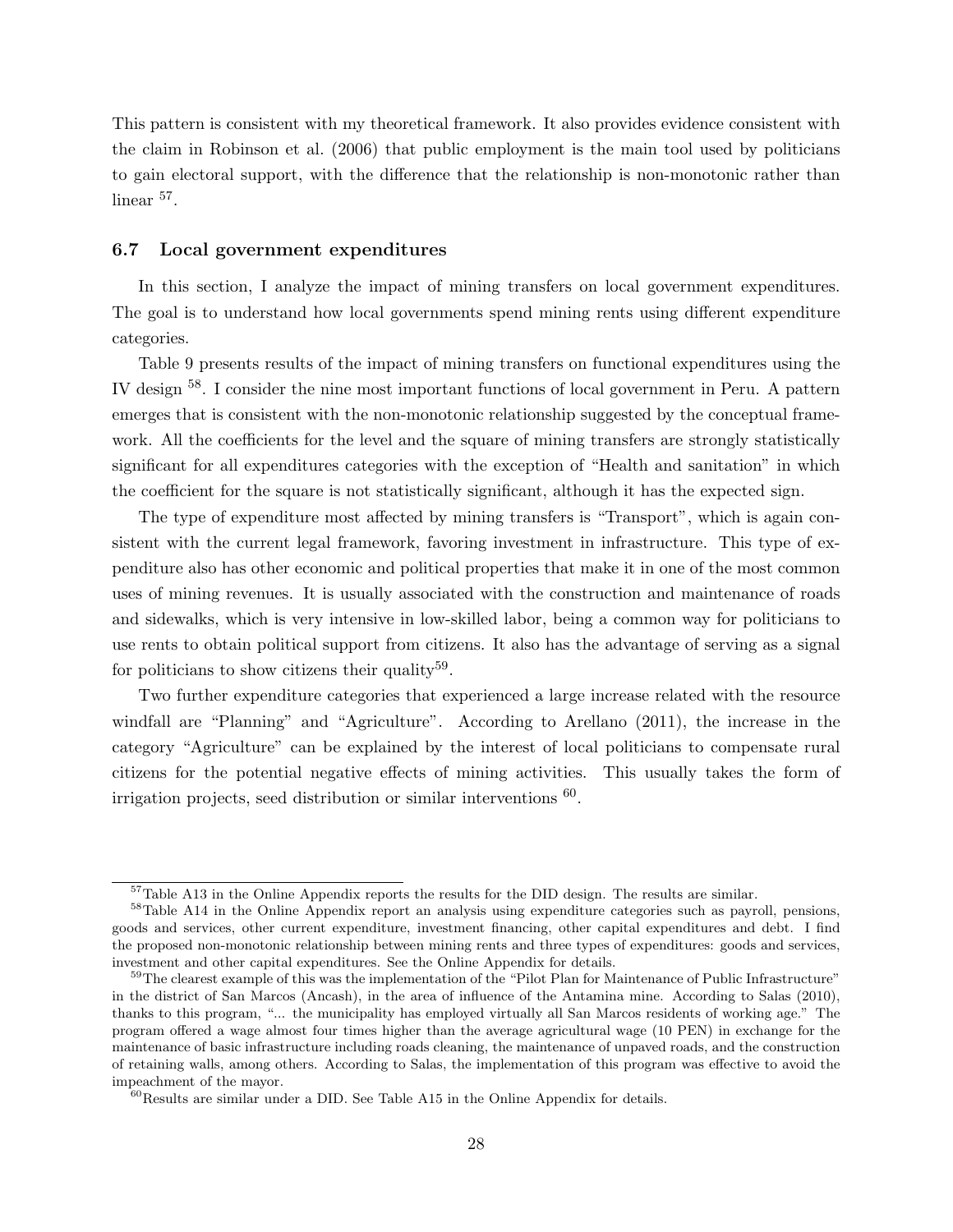## 6.8 Living standards

I have studied the impact of the mineral resource boom on politician behavior, the use of public good provision, and public employment as instruments that may influence electoral outcomes. I now turn to the issue of the effect of the boom on well-being.

Table 10 analyzes the impact of the natural resource boom on income and consumption per capita. I consider the basic specifications of Table 2. The upper panel presents the IV results for the monthly household income per capita whereas the lower panel details the evidence for the monthly household consumption per-capita. Both measures are expressed in real terms using 2001 Lima prices. These two measures are considered together as they are supposed to recover different aspects of well-being. In particular, consumption is believed to provide a better measure of longterm well-being whereas income is a better measure of short-term changes in well-being. Because most of the impact of the recent mineral boom can only be assessed in the short-term, income seems to be a good candidate in the context of this paper. However, it is important to note that there is an long-standing debate as to whether income or consumption is the best measure of well-being (see, for instance, Deaton (1997) for a discussion).

First, I discuss the results for household income. Column 1 of Table 10 reports the results for the specification in levels. I estimate an average increase of 32 PEN per capita for each 1,000 PEN of mining transfers per capita. This effect is stronger in magnitude when the square of mining transfers is added to the specification (Column 2). For the municipality with the average level of per capita transfer, this implies an average increase of 95 PEN for each 1,000 PEN. The results are consistent with the conceptual framework in terms of the non-monotonic pattern between mining rents and economic outcomes.

Column 3 adds the log of the real value of mineral production to control for the impact of changes in mineral production on real household per capita income. The basic results are robust to the inclusion of mineral production. More importantly, the coefficient for mineral production is not statistically significant. This result is consistent with the previous results regarding the lack of impact of mineral production. These results remain essentially unchanged when districts from Lima (Column 4), non-producer regions (Column 5) and non-producer provinces (Column 6) are excluded from the sample <sup>61</sup>.

The lower panel presents the results for the case of consumption. The evidence suggests that consumption has not been affected by the mineral boom, with the exception for the specification in which non-producer regions are excluded  $62$ . Because consumption is a measure of long-term well-being, it is not surprising that no effect is found in this case <sup>63</sup>. Taken together, these results

 $61$ These results are complemented with descriptive evidence that suggests that real income per-capita has been growing faster in mineral producer districts. See Figure A.8 in the Online Appendix.

 $62$  However, there is some evidence that consumption per capita is also growing faster in producer districts, although not in the same fashion as income. See Figure A.9 in the Online Appendix for details.

 $63$ Although the results on consumption do not reveal a significant increase, some descriptive evidence suggest that consumption-based poverty indicators are experienced a larger reduction in producer districts. This is clear for the total poverty headcount rate (see Figure A.10 in the Online Appendix). A similar, although less clear pattern, is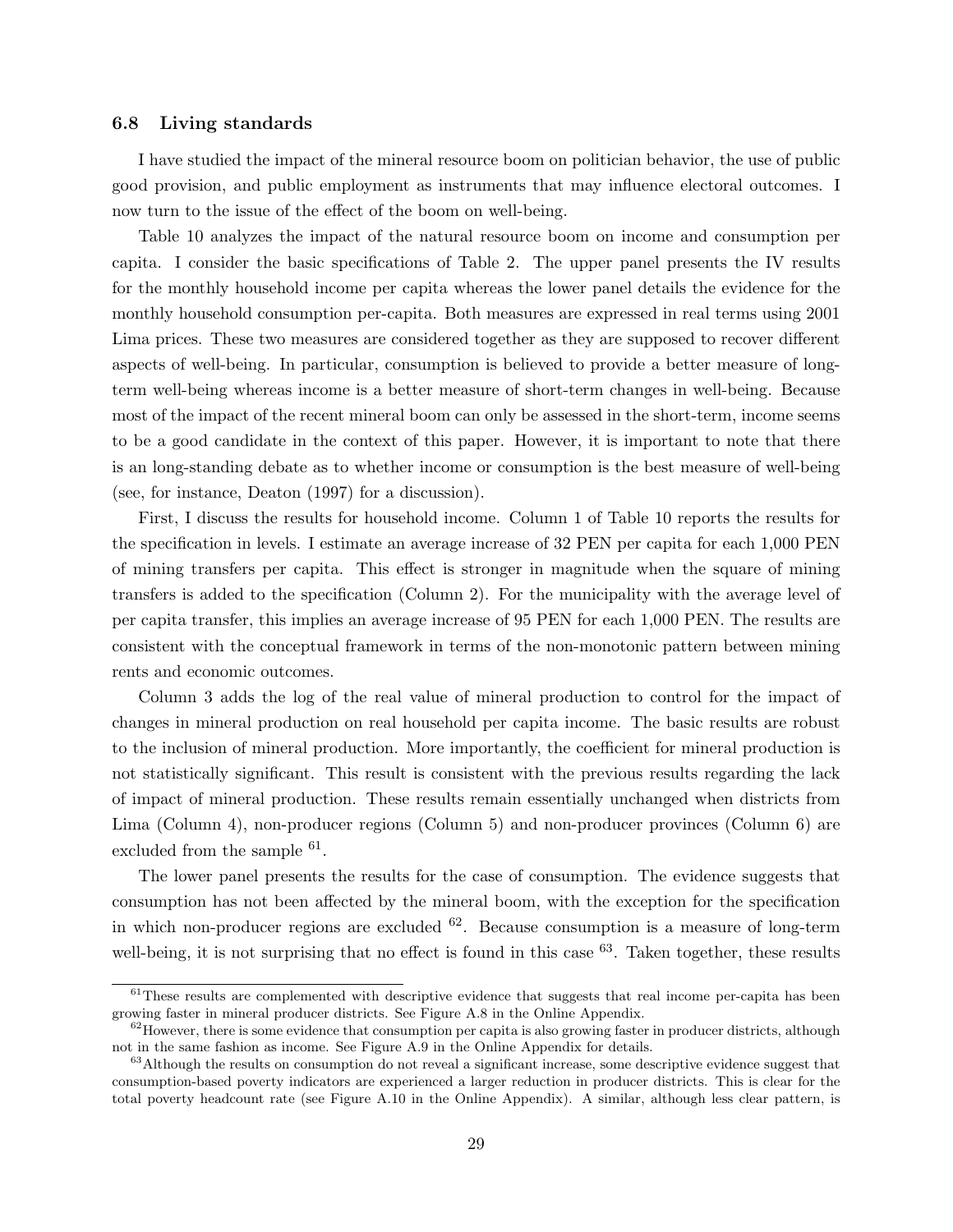suggest that the mineral resource boom had a positive short-term effect on well-being<sup>64</sup>.

# 7 Discussion of Results

The literature that analyzes the role of natural resources on development outcomes using credible identification strategies is relatively new and small. Recent evidence has exploited natural resource booms associated with oil exploitation (Caselli and Micheals (2013), Monteiro and Ferraz (2012), Dube and Vargas (2013), and Vicente (2010)), mining (Maldonado (2011), Aragon and Rud (2013), Arellano (2011), and Loayza et al. (2013)) and the cultivation of the coca leaf (Angrist and Kluger (2008) and Dube and Vargas (2013)). Other authors have studied the impact of unexpected increases in fiscal resources (Brollo et al. (2013)).

Although there is no relevant systematic evidence, there are reasons to believe that the impact of natural resources on development depends on the type of resource. In line with the results of Dube and Vargas (2013), one should expect different impacts depending on whether the resource exploitation is intensive in labor or capital. In the case of mining production, this has always been characterized as capital intensive, so any potential impact on well-being should have a stronger link to the mining rent. An exception would be artisanal gold production in parts of the Peruvian jungle, which is characterized as labor-intensive and therefore capable of directly impacting on household well-being via market mechanisms. The dramatic decline in poverty levels in this region may be associated with this characteristic  $65$ 

This is similar to coca, whose cultivation is labor intensive. The expansion of the production of coca leaf in Colombia (due to air interdiction activities in Peru and Bolivia) led to an increase in selfemployment income and the probability of employment in rural areas of Colombia, as documented by Angrist and Kluger (2008). Moreover, the authors also reveal an expansion of male youth labor supply <sup>66</sup>.

Finally, it is important to note that, although increases in the provision of public goods and gains in living standards have been revealed, these changes are relatively modest compared with the

observed for extreme poverty (see Figure A.11 in the Online Appendix).

 $64$ These results contrast with those in the existing literature. For Brazil, Caselli and Micheals (2013) find no impact of the oil boom on per-capita household income, although they do find some very weak evidence of impacts in the bottom quintile of the income distribution (10 per cent of real income per capita). In a study on Peru, Loayza et al. (2013) find positive impacts of mining on household well-being but these are not explained by mining transfers but by mineral production. This result is also found by Aragon and Rud (2013) for Cajamarca, a northern region in Peru. One of their robustness test showed that mining Canon transfers have no explanatory role in the increases in real income for households located close to the Yanacocha mine.

<sup>&</sup>lt;sup>65</sup>The best example is the Madre de Dios region. Between 2001 and 2010, the poverty rate in this region, characterized by informal gold-production, showed a significant reduction (from 36.7% to 8.7%), a much greater decline than the national average (54.8% to 31.3%). For a detailed discussion, see INEI (2011).

 $66$ It is more difficult to interpret the results of Brollo et al. (2013) from this perspective. The economic properties of natural resources with respect to the use of labor or capital factors are in turn linked to their political properties related to rent appropriation and its use by politicians to gain or remain in power. Thus, the exploitation of natural resources can be beneficial or detrimental to the citizens. In the case of Brollo et al. (2013), there is a dramatic increase in transfers to local governments that are not associated with the exploitation of a natural resource. Hence, it is difficult to interpret this source of variation as a case of the "resource curse".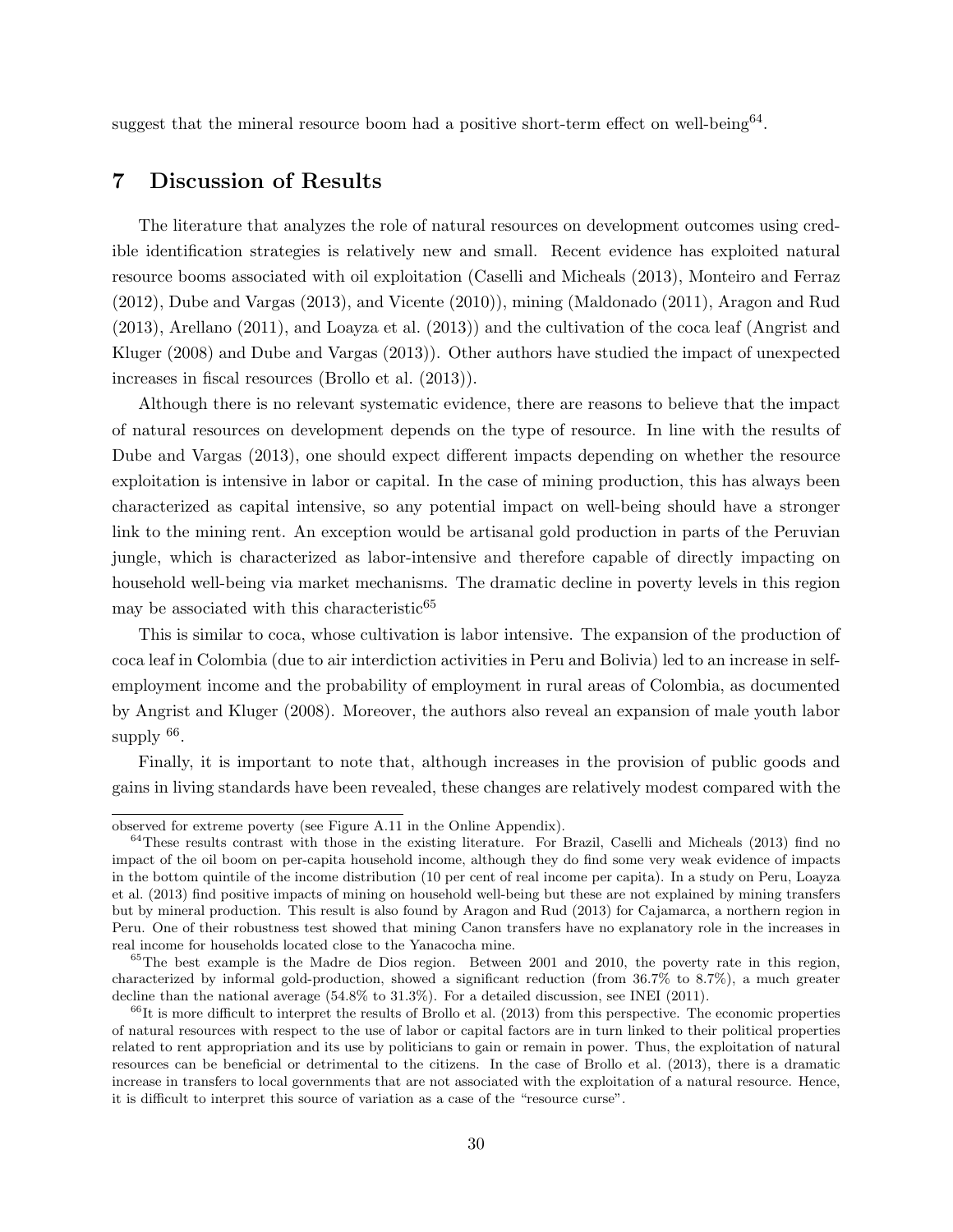magnitude of the boom. This leads to questions regarding the use of mining transfers. Increases in public employment and the expansion of local infrastructure based on unskilled labor have been noted, which constitute an unproductive use of mining transfers but with high political returns<sup>67</sup>. Additionally, as suggested by Maldonado (2011), the corruption of political authorities and local officials should be considered. Corruption has been widely documented by the local media<sup>68</sup>. The combination of perverse political incentives with low local institutional capacity helps us to understand why the impacts of the mining boom are modest relative to the magnitude of the increase in the observed mining rents in the last decade.

# 8 Concluding Remarks

This paper has analyzed the way in which a mineral resources boom has affected the incentives of local politicians as well as its effect in terms of the provision of public goods, clientelism and the well-being of citizens. While there has been a recent emphasis on novel identification strategies to estimate the impact of resource booms on political and economic outcomes with regard to the resource curse, there remains significant work in terms of providing credible causal estimates about this relationship. More importantly, little is known regarding the mechanisms that explain it. In particular, the current literature contains an empirical puzzle concerning the impact of resource booms on citizen's well-being. Most studies fail to detect impacts on household well-being and public good provision. This is hard to believe given the large amounts of rents created by the spectacular rise of international prices. This empirical failure may be a reflection of our poor understanding of the phenomenon.

I found a reduction in the probability of re-election (38% for each 1,000 PEN of mining transfers per-capita) and the level of political competition (4.9% for each 1,000 PEN of mining transfers percapita) for districts with average levels of mining transfers, but positive effects for the extremely wealthy in mineral resources districts (over 5,000 PEN per capita). These results are robust to the inclusion of mining production and maintained for different sub-samples. Furthermore, when producer districts are excluded from the sample, the results do not change substantially. To assess

 $67$ The media has emphasized the misuse of mining transfers showing the proliferation of white elephants and magnificent buildings in mineral-rich regions. For example, stadiums have been built that possess seating capacities that exceed the local population (in Yarabamba, Arequipa, three stadiums were built, the largest with capacity of 3,000 for a population of 1,200 habitants). Furthermore, transfers have been used to construct/repair main squares, as well as the construction of monuments honoring a soccer referee in Tumbes, maca (a root of a plant) in Junin, a hat in Cajamarca, and a lizard in Tumbes. Beyond the eccentricity of such structures, the use of mining transfers in this way produces a high political returns as it allows for the redistribution of resources through public employment for electoral purposes in public investment projects based on unskilled labor. This is perfectly rational from the perspective of the mayors.

 $68$ The media has documented many cases of district and provincial mayors with serious allegations of corruption in mineral-rich regions. For example, the mayors in the districts of San Marcos and Chavin in Ancash have being investigated by the Comptroller General of the Republic (CGR) about the misappropriation of public funds. Recently, the Minister of Economics and Finance restricted access to public funds in several municipalities in the Ancash, Cajamarca, Tumbes, Pasco and Puno regions. According to the CGR, more than 3,000 public officials have been accused of corruption since 2009.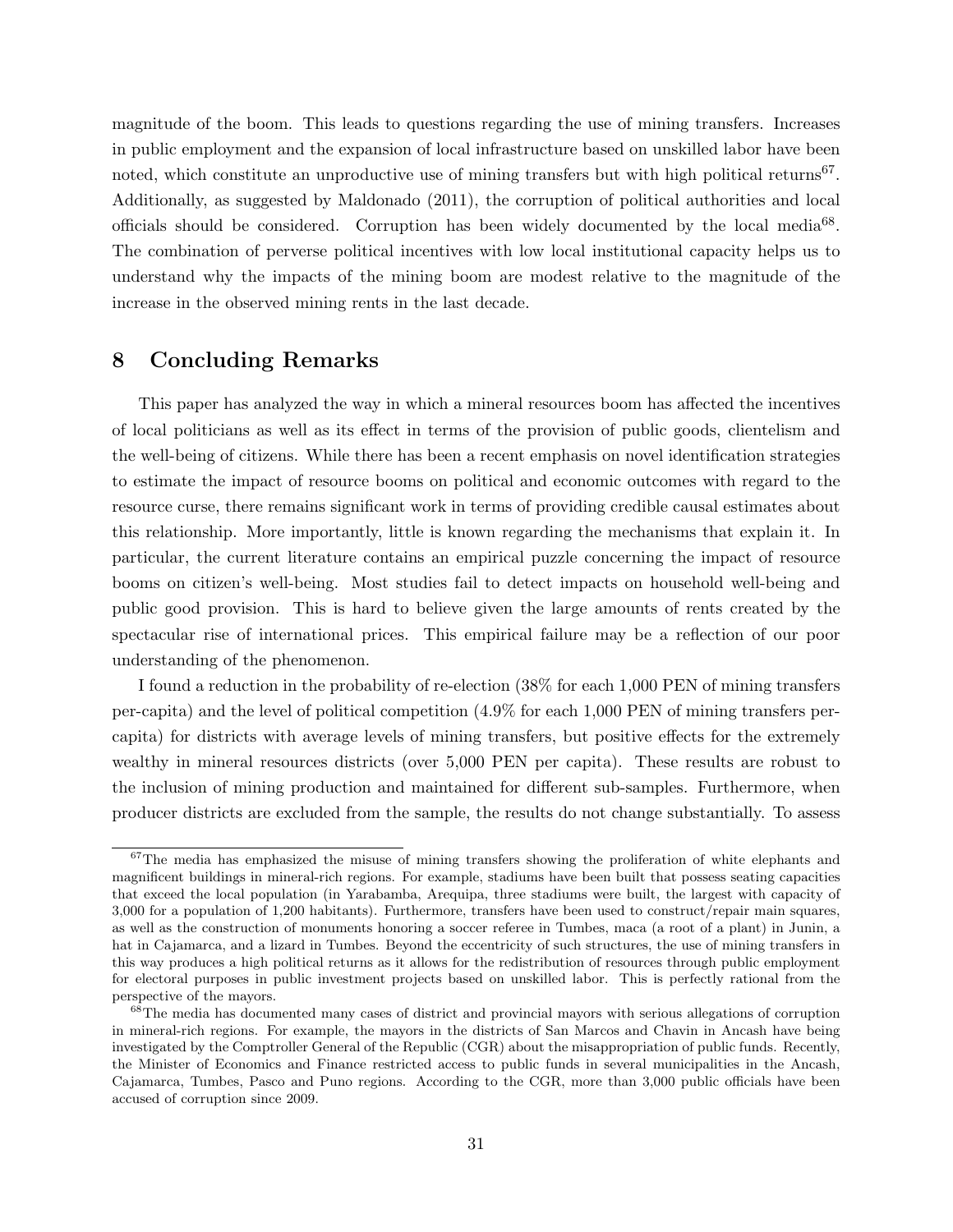the validity of the exclusion restriction of the IV design, Nevo and Rosen's (2012) bounds were estimated and (even if significant deviations from the exclusion restriction are allowed) the basic results of the study did not alter.

These effects are explained by the strategic behavior of local politicians facing the resource boom, which in turn affects the provision of public goods and the well-being of citizens. I found an increase in the provision of public goods, public employment and short-term increases in household well-being (proxied by household income) for municipalities receiving average levels of per capita transfer. However, these effects are relatively modest compared with the large influx of fiscal resources distributed as mining Canon revenue and mining royalties to local governments in resource-rich regions. In line with the theoretical framework, the relationship between public goods and well-being with mineral rents is also non-monotonic, with a distinct pattern for districts with very high levels of mining transfers.

These results suggest the need for a more careful approach to study the impact of resource abundance because here I show that the use of linear approximations can seriously underestimate its true impact. Even worse, it is possible to fail to detect any impact, as shown for several of the dimensions analyzed. I believe this is one of the most important contributions of this paper.

Furthermore, the evidence presented in this paper contradicts the negative opinion regarding the role of natural resources in economic development. I show that, for most local governments in Peru, natural resources appear to be more of a blessing than a curse, but a relatively modest blessing in relation to the magnitude of the boom. This is true even in the context where institutions are weak, which also contradicts the cross-sectional literature that argues that natural resources are solely blessing in the presence of good institutions. This is an issue that requires further future research.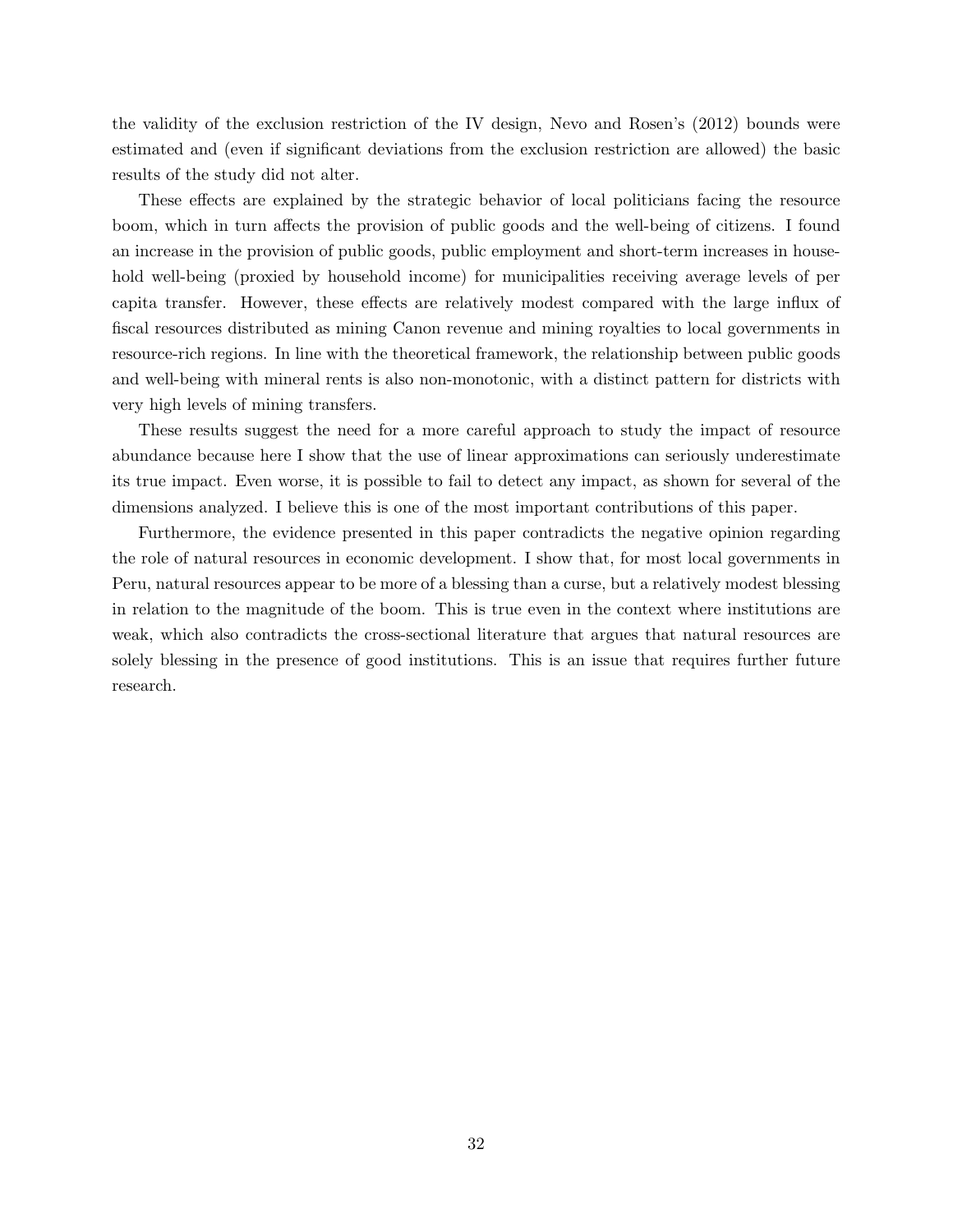# References

- Allcott, H. and D. Keniston (2017). Dutch disease or aggomeration? the local economic effects of natural resource booms in modern america. *Review of Economic Studies*, 1–37.
- Angrist, J. and G. Imbens (1995). Two-stage least squares estimation of average causal efects in models with variable treatment intensity. *Journal of the American Statistical Association 90*, 431–442.
- Angrist, J., G. Imbens, and D. Rubin (1996). Identification of causal effects using instrumental variables. *Journal of the American Statistical Association 91*, 444–455.
- Angrist, J. and A. Kluger (2008). Resource windfall or a new resource curse? Coca, income and civil conflict in Colombia. *Review of Economics and Statistics 90*, 191–215.
- Angrist, J. and J. Pischke (2009). *Mostly Harmless Econometrics: An Empiricist's Companion*. Princeton University Press. New Jersey.
- Aragon, F. and J. Rud (2013). Natural resources and local communities: Evidence from a Peruvian gold mine. *American Economic Journal: Economic Policy 5*, 1–25.
- Arellano, J. (2011). Mineria sin fronteras? conflicto y desarrollo en regiones mineras del Peru. Instituto de Estudios Peruanos. Lima.
- Badeeb, R., H. Lean, and J. Clark (2017). The evolution of the natural resource curse thesis: A critical literature survey. *Resources Policy (Elsevier) 51*, 123–134.
- Baltagi, B. and D. Li (2002). Series estimation of partially linear panel data models with fixed effects. *Annals of Economics and Finance 3*, 103–116.
- Bardhan, P. and T. Yang (2004). Political competition in economic perspective. BREAD Working Paper 078.
- Barrantes, R., M. Tanaka, S. Vera, and M. Perez-Leon (2010). El boom de los recursos naturales y las coaliciones presupuestarias. Una ilustracion del caso Peruano. Instituto de Estudios Peruanos. Lima.
- Bertrand, M., E. Duflo, and S. Mullainathan (2004). How much should we trust differences-indifferences estimates? *Quarterly Journal of Economics 119*, 249–275.
- Borge, L., P. Parmer, and R. Torvik (2015). Local natural resource curse? *Journal of Public Economics 131*, 101–114.
- Brollo, F., T. Nannicini, R. Perotti, and G. Tabellini (2013). The political resource curse. *American Economic Review 103*, 1759–1795.
- Cameron, C., J. Gelbach, and D. Miller (2007). Bootstrap-based improvements for inference with clustered errors. NBER Technical Working Paper Series 344. Cambridge.
- Canavire-Bacarreza, G., J. Martinez-Vasquez, and J. Sepulveda (2012). Subnational revenue mobilization in Peru. IDB Working Paper Series 299. Washington, DC.
- Caselli, F. (2015). Power struggles and the natural resource curse. LSE.
- Caselli, F. and T. Cunningham (2009). Leader behavior and the natural resource curse. *Oxford*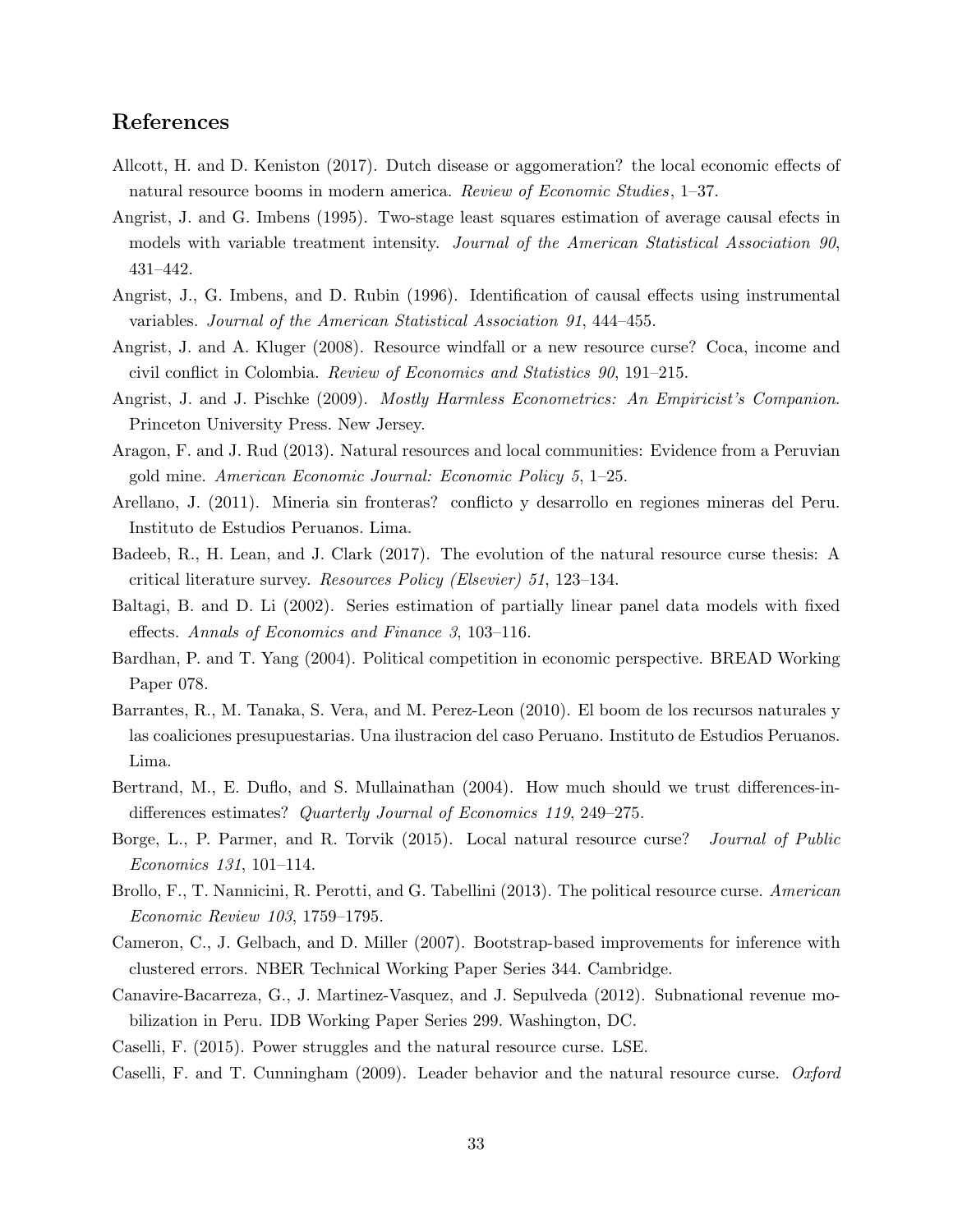*Economic Papers 61*, 628–650.

- Caselli, F. and G. Micheals (2013). Do oil windfalls improve living standards? Evidence from Brazil. *American Economic Journal: Applied Economics 5*, 208–238.
- Caselli, F. and A. Tesei (2016). Resource windfalls, political regimes and political stability. LSE.
- Cust, J. and S. Poelhekke (2015). The local economic impacts of natural resource extraction. *Annual Review of Resource Economics 7*.
- Dancourt, O. (1999). Neoliberal reforms and macroeconomic policy in Peru. *CEPAL Review 67*, 51–73.
- Deacon, R. (2011). The political economy of the natural resource curse: A survey of theory and evidence. *Foundations and Trends in Microeconomics 7*, 111–208.
- Deaton, A. (1997). *The Analysis of Household Surveys: A Microeconometric Approach to Development Policy*. The World Bank.
- Dube, O. and J. Vargas (2013). Commodity price shocks and civil conflict: Evidence from Colombia. *Review of Economic Studies 80*, 1384–1421.
- Eslava, M. (2006). The political economy of fiscal policy: Survey. IADB Research Department Working Paper 583. Washington, DC.
- Frenkel, J. (2008). Falling interest rates explain rising commodity prices. Mimeo. Harvard University.
- Gallego, J., S. Maldonado, and L. Trujillo (2017). Blessing a curse? Institutional reform and resource booms in Colombia. Working paper, Universidad del Rosario.
- Haber, S. and V. Menaldo (2011). Do natural resources fuel authoritarianism? A reappraisal of the resource curse. *American Political Science Review 105*, 1–26.
- Hardle, W. and E. Mammen (1993). Comparing nonparametric versus parametric regression fits. *Annals of Statistics 21*, 1926–1947.
- INEI (2011). *Peru: Perfil de la Pobreza por Departamentos, 2001-2010*. Instituto Nacional de Estadística e Informática. Lima.
- Jensen, N. and L. Wantchekon (2004). Resource wealth and political regimes in Africa. *Comparative Political Studies 37*, 816–841.
- Liang, K. and S. Zeger (1986). Longitudinal data analysis using generalized linear models. *Biometrika 73*, 13–22.
- Loayza, N., A. Mier y Teran, and J. Rigolini (2013). Poverty, inequality, and the local natural resource curse. The World Bank.
- Maldonado, S. (2011). Resource windfalls and corruption: Evidence from Peru. UC Berkeley.
- Maldonado, S. (2012). Resource curse, political support and democratic consolidation: Evidence from Peru. UC Berkeley.
- Maldonado, S. and M. Ardanaz (2017). Natural resource windfalls and efficiency in local government expenditure: Evidence from Peru. Universidad del Rosario and IADB.
- Martinez, L. (2017). Sources of revenue and government performance: Evidence from Colombia.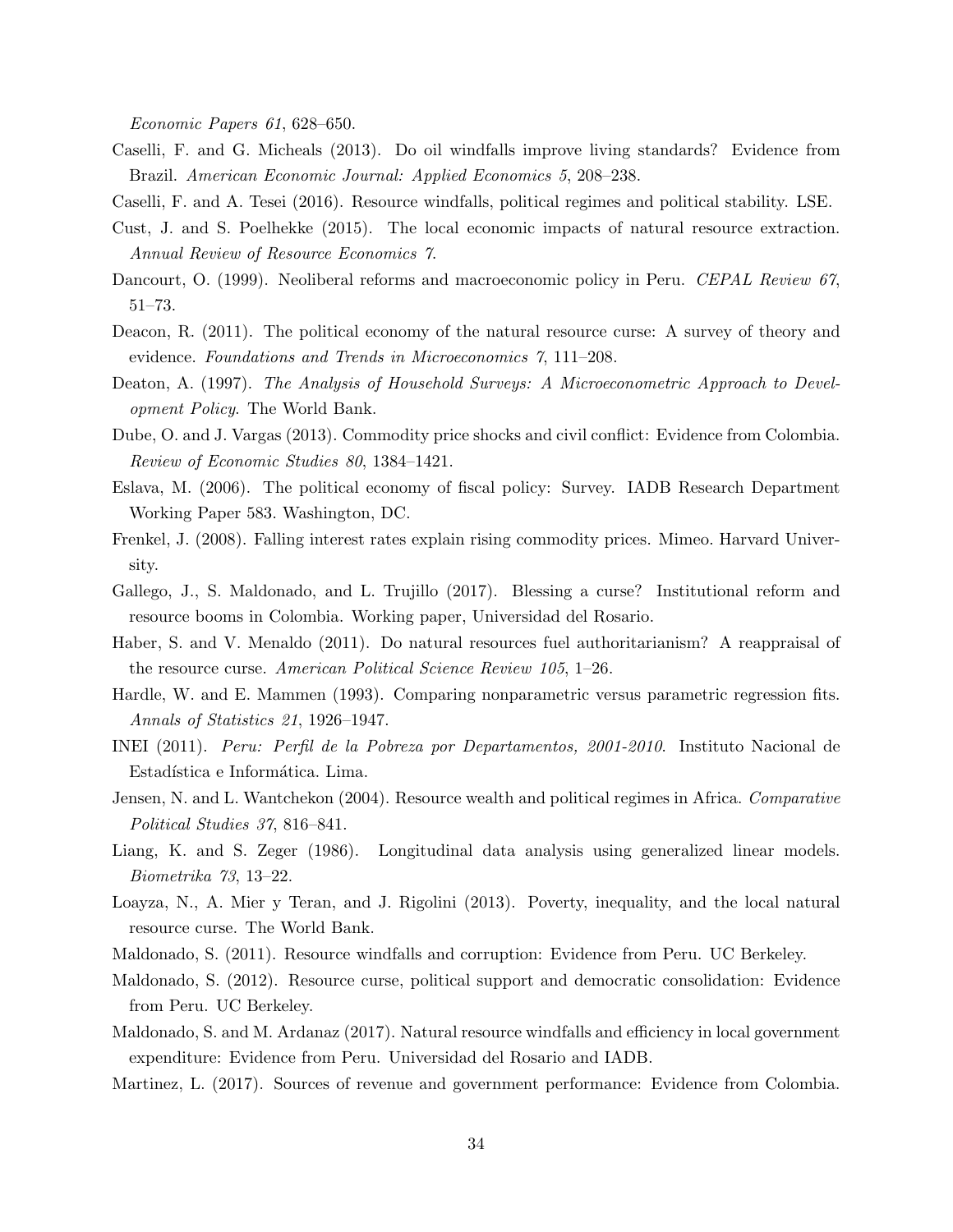Working Paper, University of Chicago.

- Mehlun, H., K. Moene, and R. Torvik (2006). Institutions and the resource curse. *Economic Journal 116*, 1–20.
- MINEM (2002-2013). *Anuario Minero*. Ministerio de Energia y Minas. Lima.
- Monteiro, J. and C. Ferraz (2012). Does oil make leaders unaccountable? Evidence from Brazil's offshore oil boom. PUC-Rio.
- Morrison, K. (2009). Oil, nontax revenue, and the redistributional foundations of regime stability. *International Organization 63*, 107–138.
- Moulton, B. (1986). Random group effects and the precision of regression estimates. *Journal of Econometrics 32*, 385–397.
- Nevo, A. and A. Rosen (2012). Identification with imperfect instruments. *Review of Economics and Statistics 94*, 659–671.
- Nordhaus, W. (1975). The political business cycle. *Review of Economic Studies 42*, 169–190.
- Olsson, O. and M. Valsecchi (2015). Resource windfalls and local government behavior: Evidence from a policy refom in Indonesia . Working paper, University of Gothenburg.
- ONPE (2010). Competencia electoral en el ambito provincial. escenarios y tacticas de oferta politica durante las elecciones regionales y municipales. Documento de trabajo 23. Oficina Nacional de Procesos Electorales. Lima.
- Robinson, J. (1988). Root-n-consistent semiparametric regression. *Econometrica 56*, 931–954.
- Robinson, J., R. Torvik, and T. Verdier (2006). The political foundations of the resource curse. *Journal of Development Economics 79*, 447–468.
- Robinson, J. and T. Verdier (2013). The political economy of clientelism. *Scandinavian Journal of Economics 115*, 260–291.
- Ross, M. (1999). The political economy of the resource curse. *World Politics 51*, 297–322.
- Ross, M. (2001). Does oil hinder democracy? *World Politics 53*, 325–361.
- Salas, G. (2010). La embriaguez del canon minero. La politica distrital en San Marcos a doce anos de la presencia de Antamina. *Anthropologica 28*, 111–138.
- Skilling, D. and R. Zeckhauser (2002). Political competition and debt trajectories in Japan and the OECD. *Japan and the World Economy 14*, 121–135.
- Torvik, R. (2002). Natural resources, rent-seeking and welfare. *Journal of Development Economics 67*, 455–470.
- Van der Ploeg, F. (2011). Natural resources: Curse or blessing? *Journal of Economic Literature 49*, 366–420.
- Van der Ploeg, F. and S. Poelhekke (2017). The impact of natural resources: Survey of recent quantitative evidence. *Journal of Development Studies 53* (2), 205–216.
- Venables, A. (2016). Using natural resources for development: Why has it proven so difficult? *Journal of Economic Perspectives 30* (1), 161–184.
- Vicente, P. (2010). Does oil corrupt? Evidence from a natural experiment in West Africa. *Journal*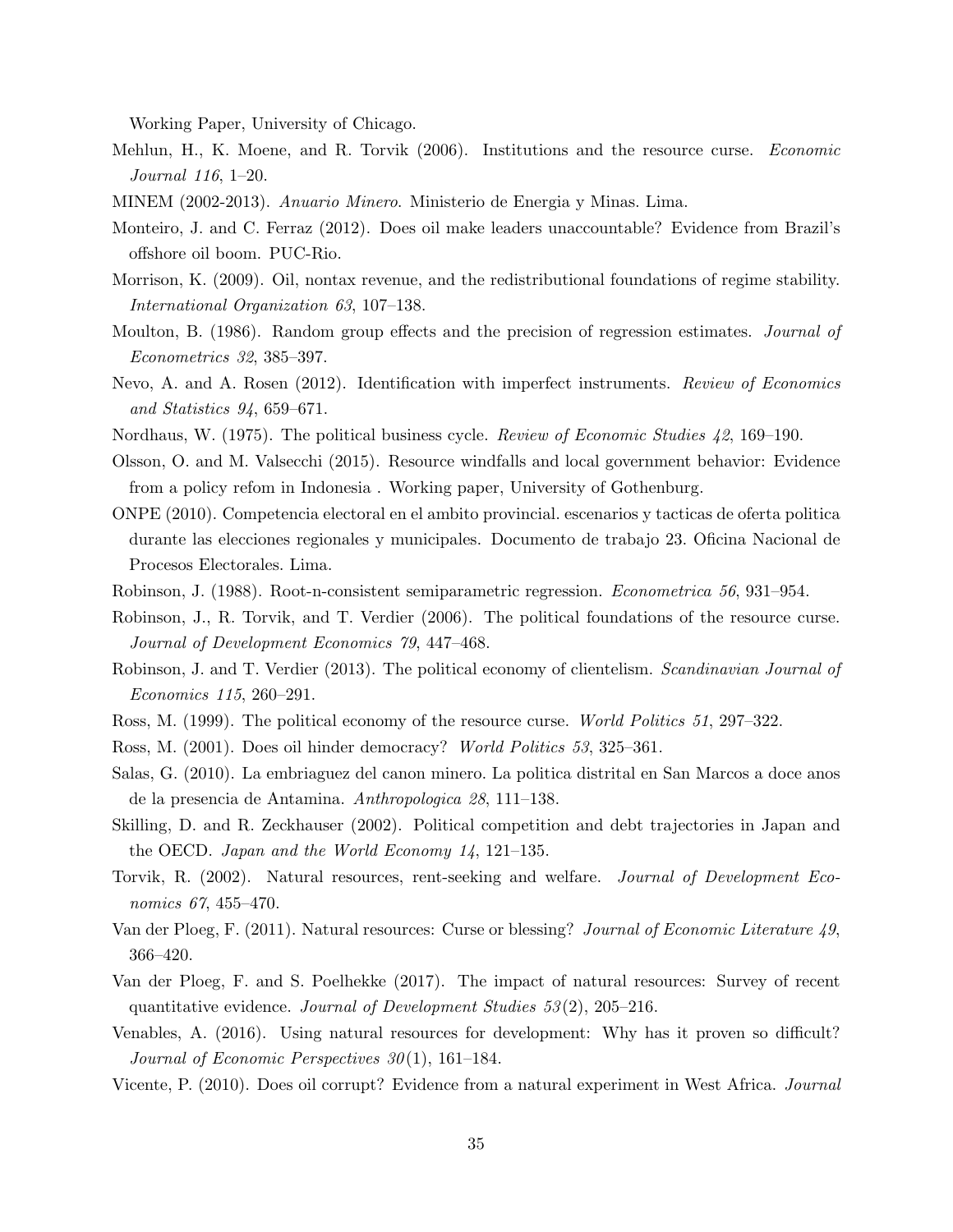*of Development Economics 92*, 28–38.

- White, H. (1980). A heteroskedasticity-consistent covariance matrix estimador and a direct test for heteroskedasticity. *Econometrica 48*, 817–838.
- Winters, A. and S. Yusuf (2007). *Dancing with Giants: China, India and the Global Economy*. The World Bank.
- World Bank (2001). Peru: Institutional and governance review. The World Bank. Washington, DC.
- World Bank (2012). Public expenditure review for Peru: Spending for results. The World Bank. Washington, DC. Report 62856-PE.
- Young, A. (2017). Consistency without inference: Instrumental variables in practical application. Working paper, London School of Economics.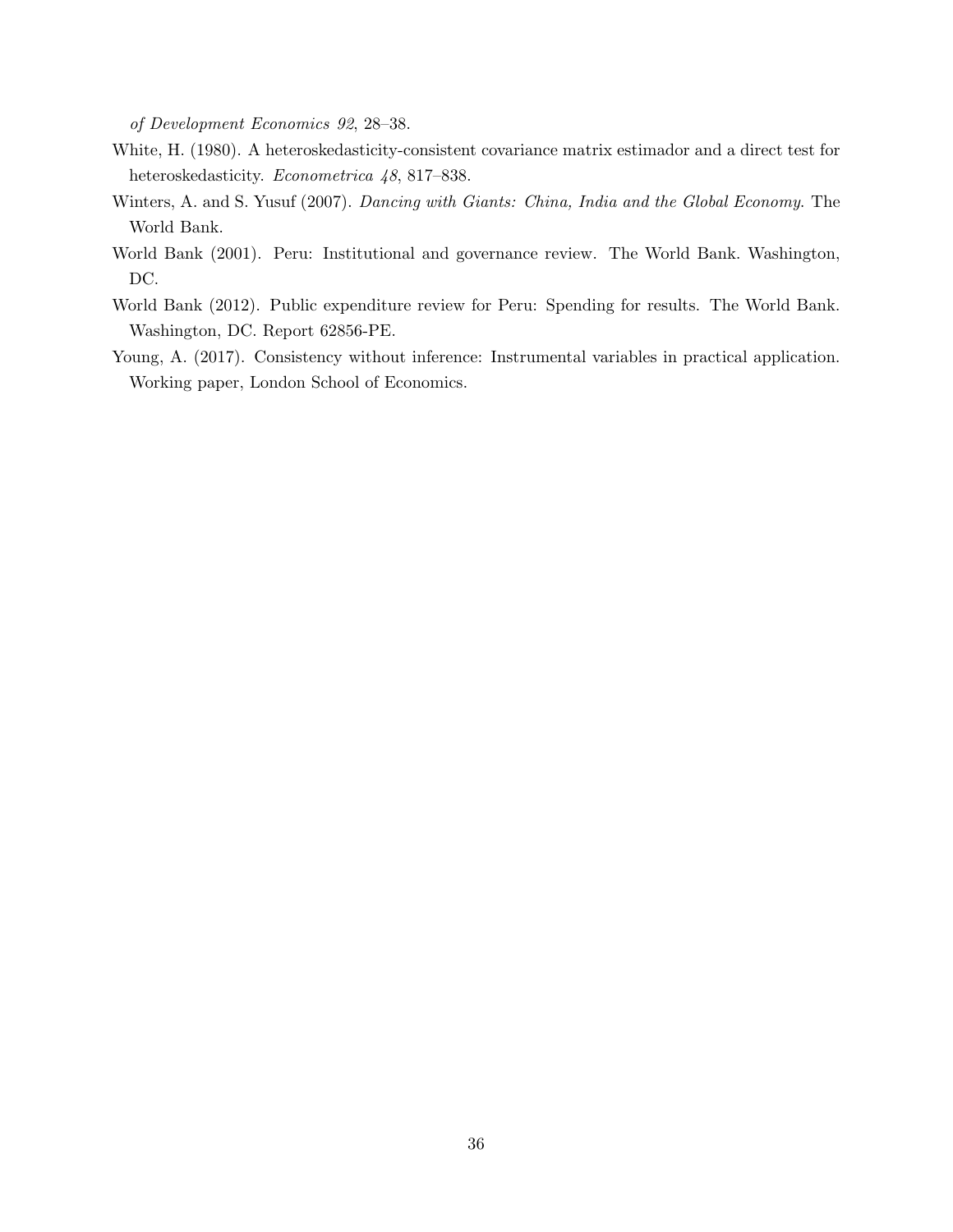

Evolution of Mineral Production (1996-2014)

Figure 1. Author's elaboration based on data from the Ministry of Energy and Mines. This figure shows the evolution of mineral production during the period under analysis (1996-2014). The vertical line in 2003 represents the moment in which mineral prices experienced a large increase. Mineral production is valued in US\$.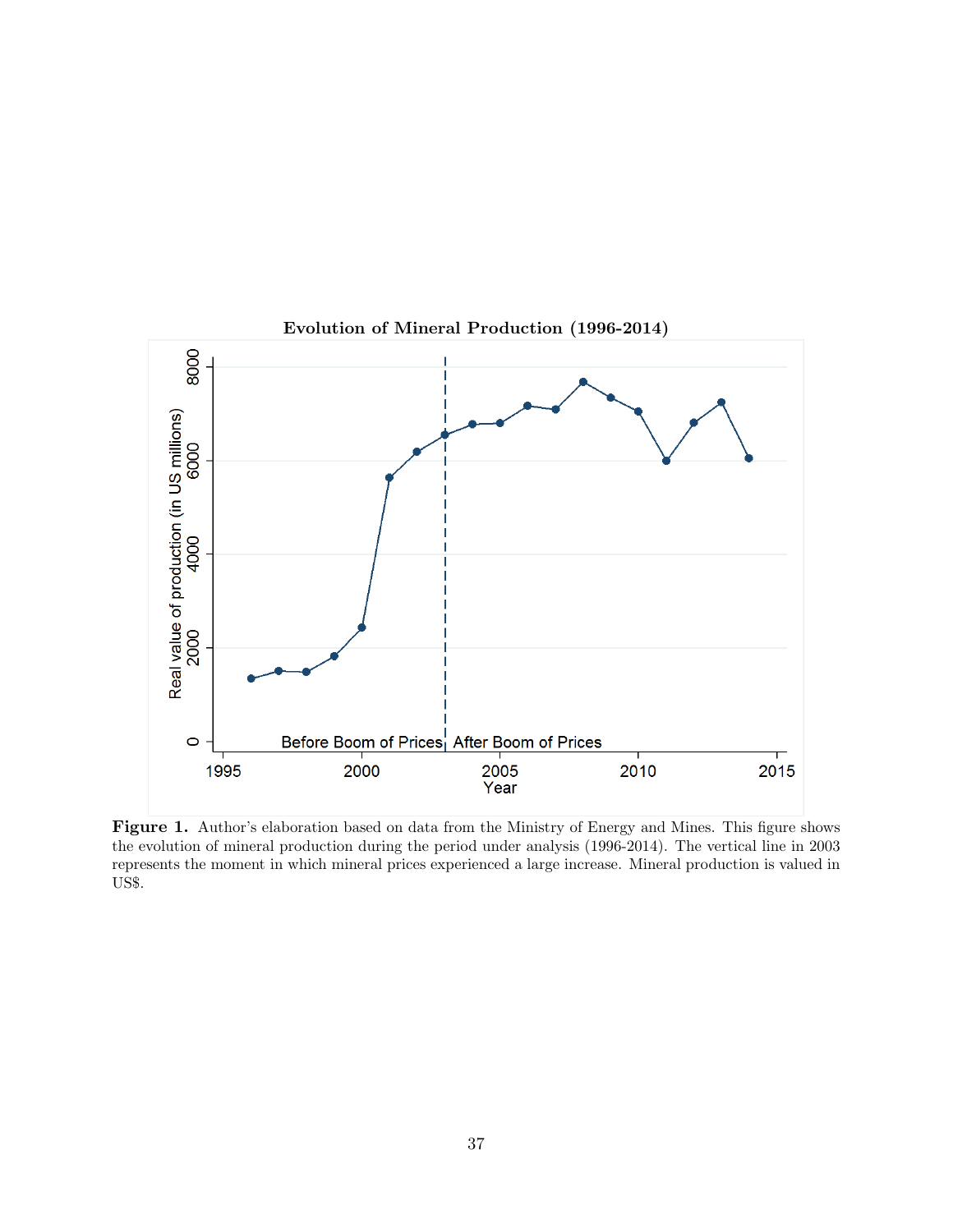

Evolution of Mineral Prices (1996-2014)

Figure 2. Author's elaboration based on data from the Ministry of Energy and Mines. This figure shows the evolution of international mineral prices for Copper, Gold, Silver and Zinc during the period under analysis (1996-2010). These are the four more important mineral products produced by Peru in the period under analysis. The vertical line in 2003 represents the moment in which mineral prices experienced a large increase. Prices of Copper and Zinc are in US\$ cents per pound. Prices of Gold and Silver are in US\$ per troy ounce.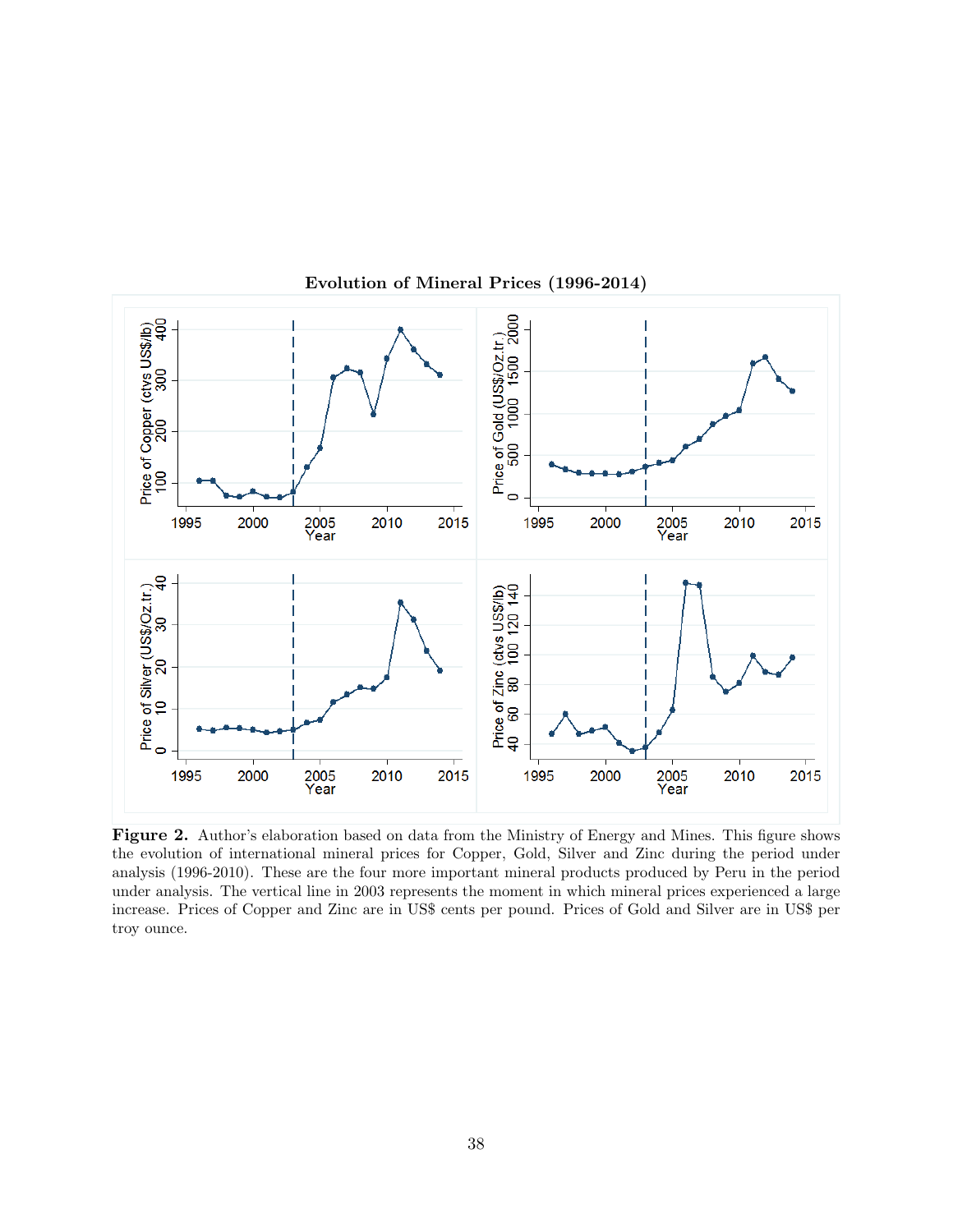

Evolution of Mining Transfers (1996-2014)

Figure 3. Author's elaboration based on data from the Ministry of Economics and Finance. This figure shows the evolution of mining transfers during the period under analysis (1996-2014). The blue vertical line in 2003 represents the moment in which mineral prices experienced a large increase. The orange vertical lines represents all the elections that took place over the period. Mining transfers are measured in PEN millions in 2001 Lima prices.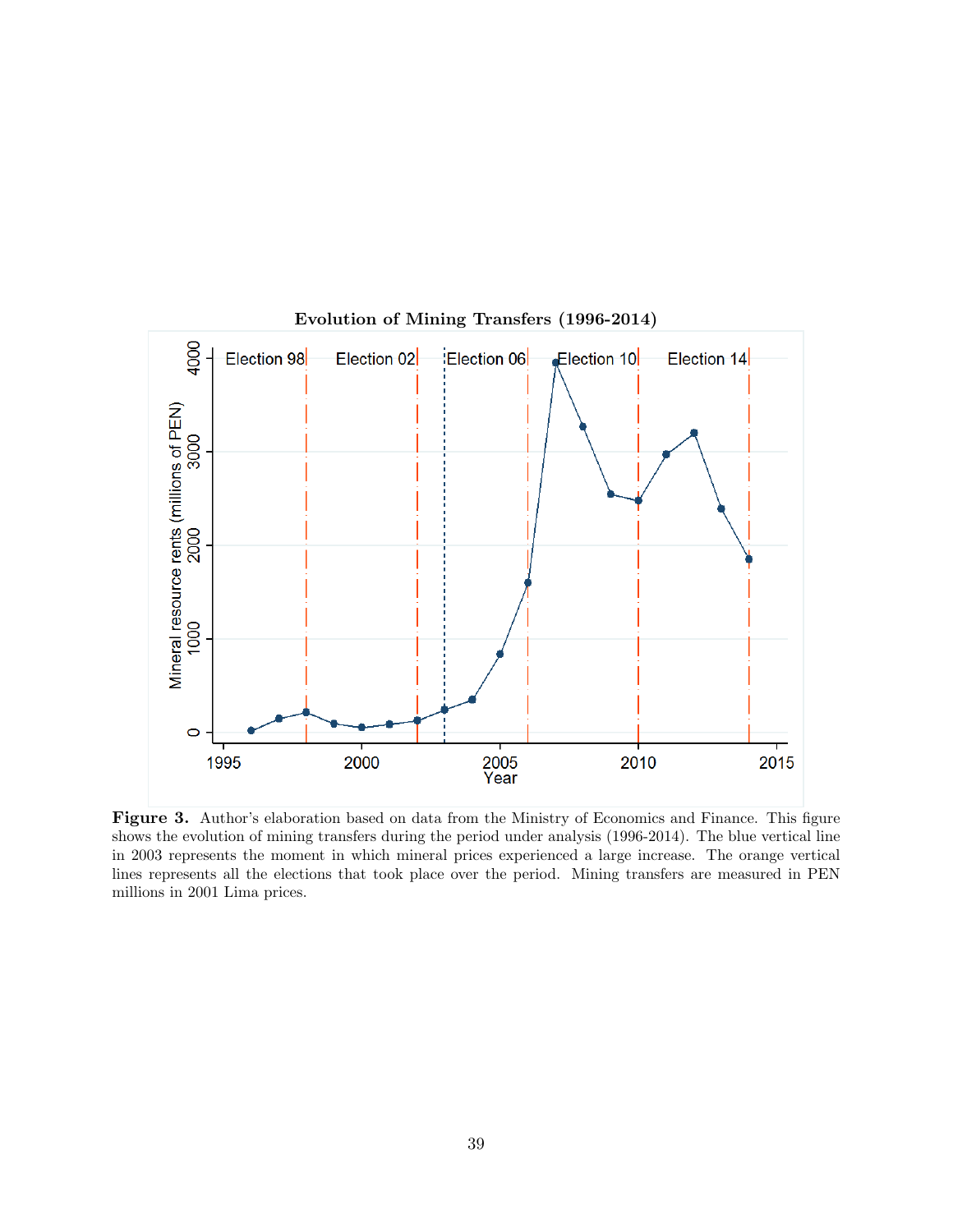

District Allocation of Average Mining Transfers (1996-2010)

Figure 4. Author's elaboration based on data from the Ministry of Economics and Finance. This map shows the average mining transfers for the period 1996-2010. Mining transfers are measured in PEN per capita in 2001 Lima prices.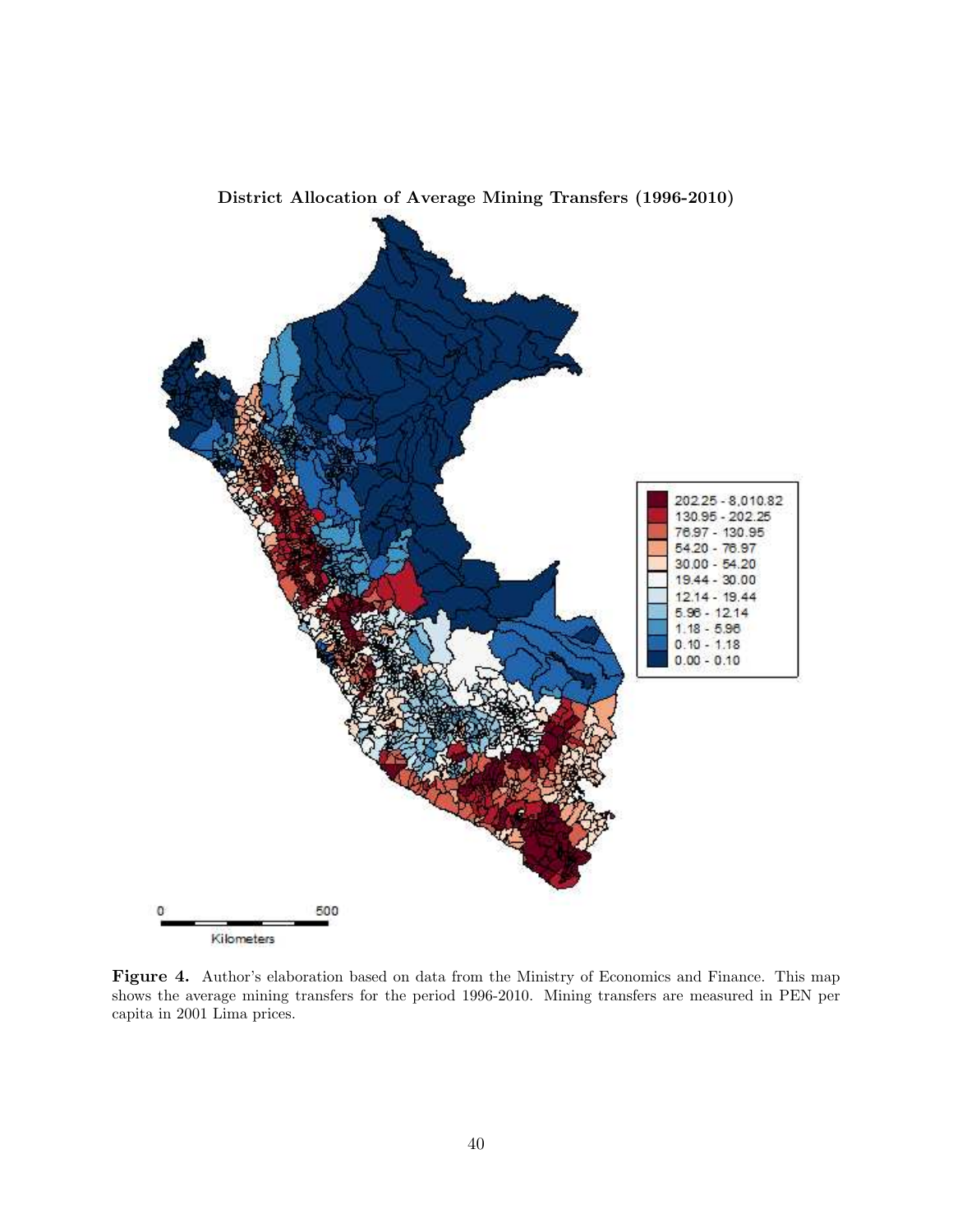

Marginal Effects for Reelection and Political Competition

Figure 5. Author's elaboration. This figure shows the marginal effects computed for several levels of the treatment variable. It shows at which levels there is a switch in the sign of the marginal effect.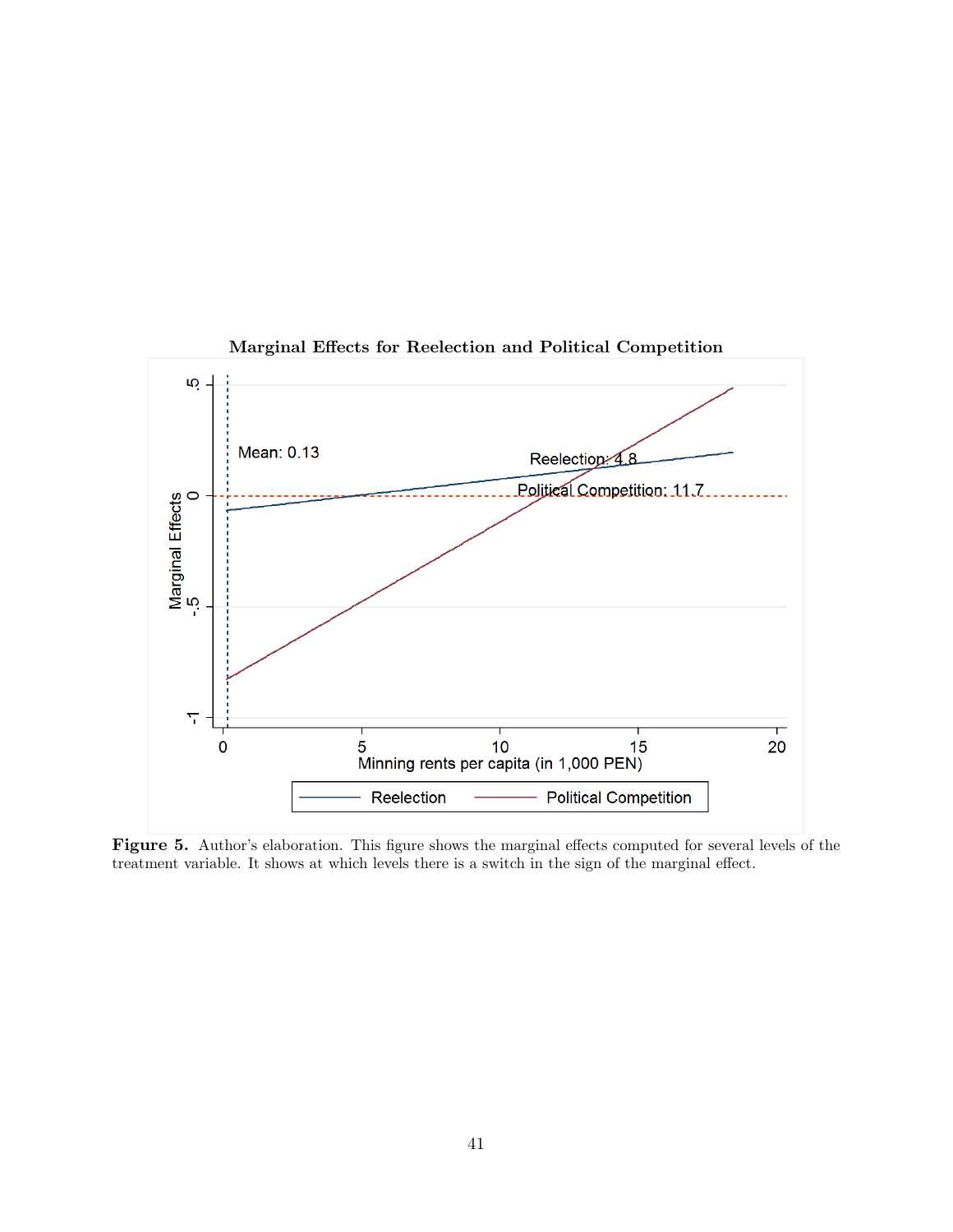

## Nonparametric Analysis of Residuals for Reelection

Figure 6. Author's elaboration. This figure plots the residuals after partialling out district and time fixed effects for the treatment and the outcome variable. A Kernel regression, a local linear regression, and a polynomial regression of degree two, all of them with an Epanechnikov Kernel and optimal bandwidth were implemented.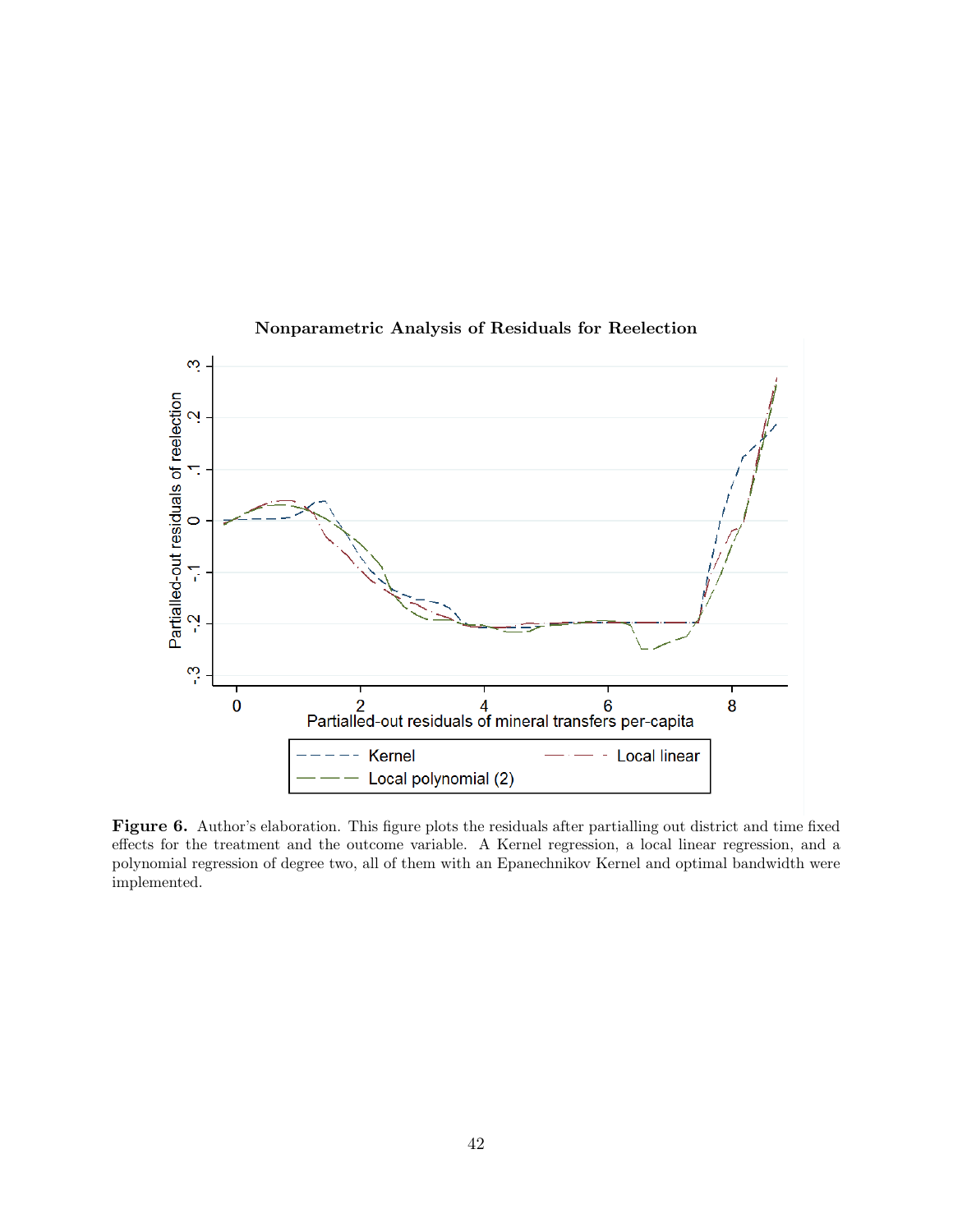|                                                 | Recipients     | Producers | Non-recipients |
|-------------------------------------------------|----------------|-----------|----------------|
| <b>I. Political Outcomes</b>                    |                |           |                |
| Reelection                                      | 0.18           | 0.19      | 0.11           |
| Political Competition                           | 0.82           | 0.84      | 0.81           |
| II. Transfers                                   |                |           |                |
| Mining Transfers (per-capita)                   | 92.32          | 474.47    |                |
| p10                                             | 0.09           | 0.39      |                |
| p25                                             | 0.70           | 2.64      |                |
| p50                                             | 4.92           | 27.75     |                |
| p75                                             | 44.04          | 281.85    |                |
| p90                                             | 179.31         | 877.38    |                |
| p99                                             | 1,272.58       | 9,479.57  |                |
| Municipality Budget (per-capita)                | 568.03         | 1,496.52  | 347.17         |
| <b>III. Mineral Production</b>                  |                |           |                |
| Real Value of Mineral Production (US\$ in 2001) | $\overline{a}$ | 2,324,875 |                |
| Copper                                          |                | 898,122   |                |
| Zinc                                            |                | 490,013   |                |
| Lead                                            |                | 69,880    |                |
| Tin                                             |                | 134,851   |                |
| Molybdenum                                      |                | 17,171    |                |
| Silver                                          |                | 219,311   |                |
| Gold                                            |                | 466,456   |                |
| <b>Iron</b>                                     |                | 29,070    |                |
| IV. District Characteristics: Census 1993       |                |           |                |
| Population                                      | 12,339         | 10,788    | 22,618         |
| % Rural Population                              | 57.76          | 55.32     | $59.08\,$      |
| $%$ Children (0-15 years old)                   | 40.68          | 40.58     | 45.14          |
| Malnutrition rates for Children                 | 55.61          | 53.02     | 55.64          |
| % Population without wastepipe-latrine          | 41.81          | 41.60     | 53.91          |
| % Population without water                      | 51.20          | 49.84     | 67.13          |
| % Population without electricity                | 74.16          | 65.27     | 68.55          |
| Female illiteracy rate                          | 33.60          | 29.39     | $23.90\,$      |
| Altitude                                        | 2,326          | 2,720     | 498            |

Table 1. Summary Statistics

Source: Author's elaboration based on data from the Ministry of Economy and Finance, and Ministry of Energy and Mines. Section III is based on 1993 Census data.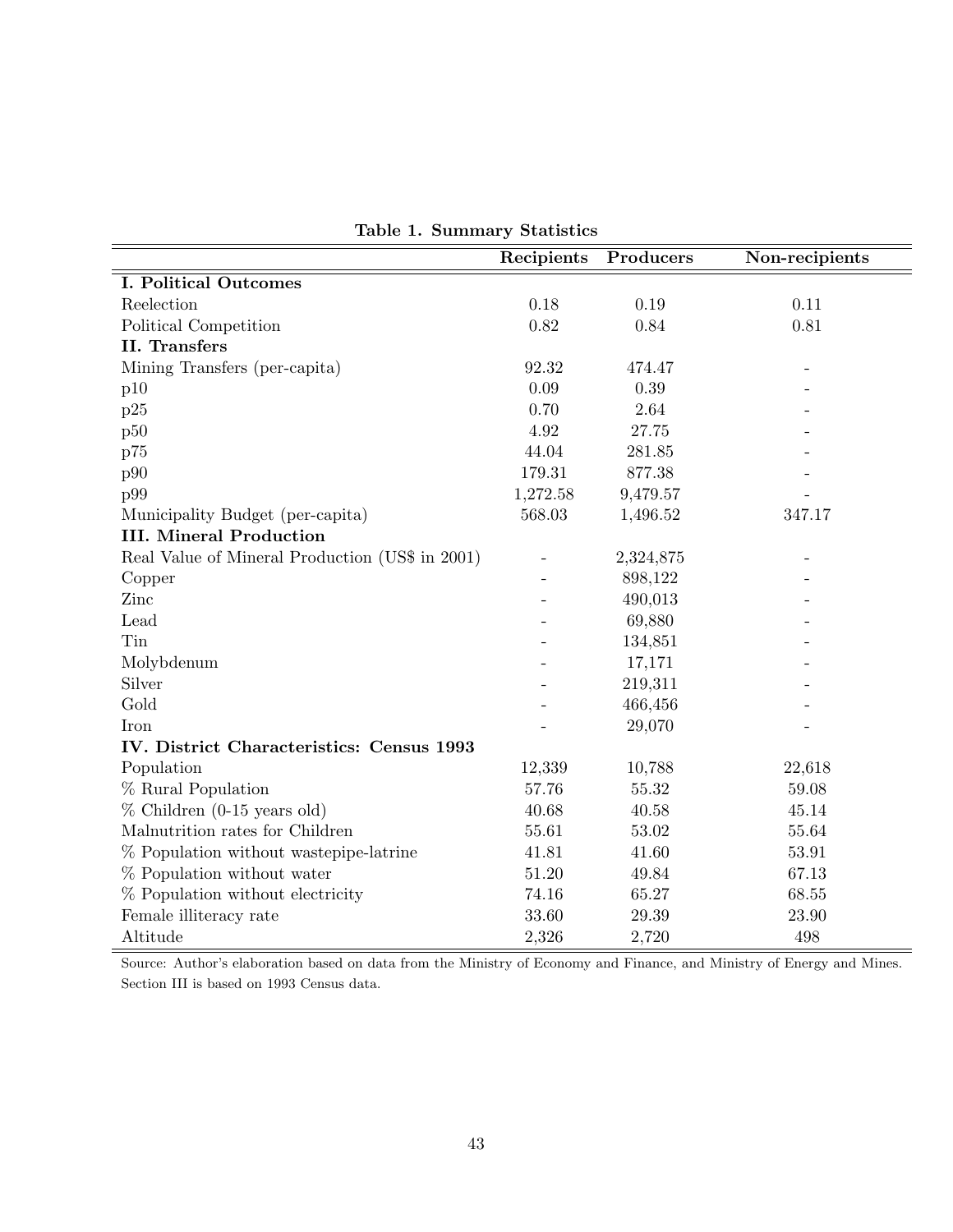|                                         | Difference in Differences Estimates |                |                                                     |            |                |                |
|-----------------------------------------|-------------------------------------|----------------|-----------------------------------------------------|------------|----------------|----------------|
|                                         | (1)                                 | (2)            | (3)<br>Dependent variable: $1=$ Mayor is reelected. | (4)        | (5)            | (6)            |
| Average Transfers for Electoral Cycle   |                                     |                |                                                     |            |                |                |
| Mining Transfers per capita             | $-0.025***$                         | $-0.034$       | $-0.034$                                            | $-0.028$   | $-0.031$       | $-0.024$       |
|                                         | (0.010)                             | (0.026)        | (0.026)                                             | (0.026)    | (0.026)        | (0.028)        |
| Mining Transfers per capita2            |                                     | 0.001          | 0.001                                               | 0.000      | 0.000          | 0.000          |
|                                         |                                     | (0.001)        | (0.001)                                             | (0.001)    | (0.001)        | (0.001)        |
| Log of $(1+Real Value of Production)$   |                                     |                | 0.001                                               | 0.002      | 0.001          | 0.000          |
|                                         |                                     |                | (0.004)                                             | (0.005)    | (0.004)        | (0.004)        |
| Year of Election                        |                                     |                |                                                     |            |                |                |
| Mining Transfers per capita             | 0.007                               | $-0.066***$    | $-0.067***$                                         | $-0.062**$ | $-0.061**$     | $-0.071***$    |
|                                         | (0.018)                             | (0.024)        | (0.024)                                             | (0.024)    | (0.025)        | (0.025)        |
| Mining Transfers per capita2            |                                     | $0.007***$     | $0.007***$                                          | $0.007***$ | $0.007***$     | $0.008***$     |
|                                         |                                     | (0.002)        | (0.002)                                             | (0.002)    | (0.002)        | (0.002)        |
| Log of $(1+Real Value of Production)$   |                                     |                | 0.001                                               | 0.002      | 0.001          | 0.001          |
|                                         |                                     |                | (0.004)                                             | (0.004)    | (0.004)        | (0.004)        |
| Excluding Lima                          | N <sub>o</sub>                      | No             | No                                                  | Yes        | No             | N <sub>o</sub> |
| <b>Excluding Non-producer Regions</b>   | N <sub>o</sub>                      | No             | No                                                  | No         | Yes            | N <sub>o</sub> |
| <b>Excluding Non-producer Provinces</b> | N <sub>o</sub>                      | N <sub>o</sub> | No                                                  | No         | N <sub>o</sub> | Yes            |
| Mean of dependent variable              | 0.17                                | 0.17           | 0.17                                                | 0.16       | 0.17           | 0.18           |
| Number of observations                  | 4,582                               | 4,582          | 4,582                                               | 4,128      | 3,734          | 2,346          |
| R <sub>2</sub>                          | 0.014                               | 0.016          | 0.016                                               | 0.018      | 0.014          | 0.016          |

## Table 2. Impact of Natural Resource Booms on Reelection

Note: \* significant at 10%; \*\* significant at 5%; \*\*\* significant at 1%. Huber-White standard errors clustered at the district level. All specifications include district and year fixed effects. The treatment variable is measured in 1,000 PEN. All monetary values are in 2001 Lima prices. Real value of mineral production is measured in mineral prices of 2001. The dependent variable is a dummy equal to one if the mayor is reelected.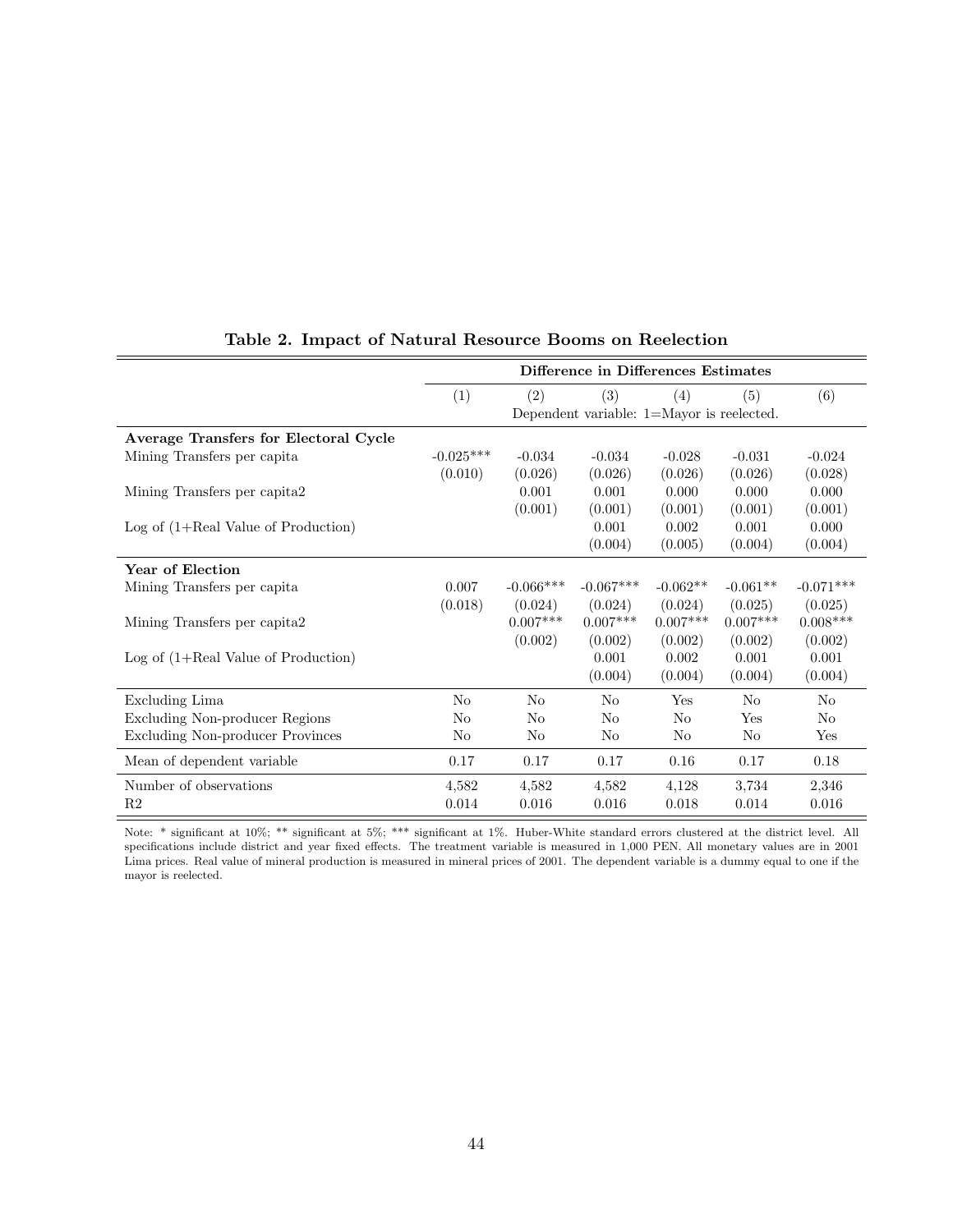|                                         | Difference in Differences Estimates |            |                |                |                                                |                |
|-----------------------------------------|-------------------------------------|------------|----------------|----------------|------------------------------------------------|----------------|
|                                         | (1)                                 | (2)        | (3)            | (4)            | (5)                                            | (6)            |
|                                         |                                     |            |                |                | Dependent variable: $(1-Herfindahl Index)*100$ |                |
| Average Transfers for Electoral Cycle   |                                     |            |                |                |                                                |                |
| Mining Transfers per capita             | $-0.310$                            | $-0.836**$ | $-0.830**$     | $-0.825**$     | $-0.752*$                                      | $-0.899**$     |
|                                         | (0.217)                             | (0.402)    | (0.402)        | (0.405)        | (0.406)                                        | (0.439)        |
| Mining Transfers per capita2            |                                     | $0.036**$  | $0.036**$      | $0.037**$      | $0.033**$                                      | $0.040**$      |
|                                         |                                     | (0.016)    | (0.016)        | (0.016)        | (0.016)                                        | (0.017)        |
| $Log of (1+Real Value of Production)$   |                                     |            | $-0.021$       | $-0.016$       | $-0.019$                                       | $-0.015$       |
|                                         |                                     |            | (0.057)        | (0.061)        | (0.057)                                        | (0.057)        |
| Year of Election                        |                                     |            |                |                |                                                |                |
| Mining Transfers per capita             | $-0.280$                            | $-0.307$   | $-0.307$       | $-0.283$       | $-0.251$                                       | $-0.371$       |
|                                         | (0.193)                             | (0.391)    | (0.394)        | (0.396)        | (0.394)                                        | (0.421)        |
| Mining Transfers per capita2            |                                     | 0.003      | 0.003          | 0.001          | $-0.001$                                       | 0.007          |
|                                         |                                     | (0.022)    | (0.022)        | (0.022)        | (0.022)                                        | (0.023)        |
| Log of $(1+Real Value of Production)$   |                                     |            | $0.000\,$      | 0.004          | 0.001                                          | 0.006          |
|                                         |                                     |            | (0.052)        | (0.055)        | (0.052)                                        | (0.052)        |
| Excluding Lima                          | N <sub>o</sub>                      | No         | No             | Yes            | No                                             | N <sub>0</sub> |
| Excluding Non-producer Regions          | No                                  | No         | No             | N <sub>o</sub> | Yes                                            | N <sub>0</sub> |
| <b>Excluding Non-producer Provinces</b> | N <sub>o</sub>                      | No         | N <sub>o</sub> | No             | No                                             | Yes            |
| Mean of dependent variable              | 83.15                               | 83.15      | 83.15          | 83.15          | 83.15                                          | 83.15          |
| Number of observations                  | 4,581                               | 4,581      | 4,581          | 4,127          | 3,734                                          | 2,346          |
| R <sub>2</sub>                          | 0.132                               | 0.132      | 0.132          | 0.139          | 0.139                                          | 0.156          |

## Table 3. Impact of Natural Resource Booms on Political Competition

Note: \* significant at 10%; \*\* significant at 5%; \*\*\* significant at 1%. Huber-White standard errors clustered at the district level. All specifications include district and year fixed effects. The treatment variable is measured in 1,000 PEN. All monetary values are in 2001 Lima prices. The dependent variable is 1 minus the Herfindahl index of votes, a measure of how much concentrated votes were in the election. This variable has been normalized to the scale 1-100 to facilitate interpretation.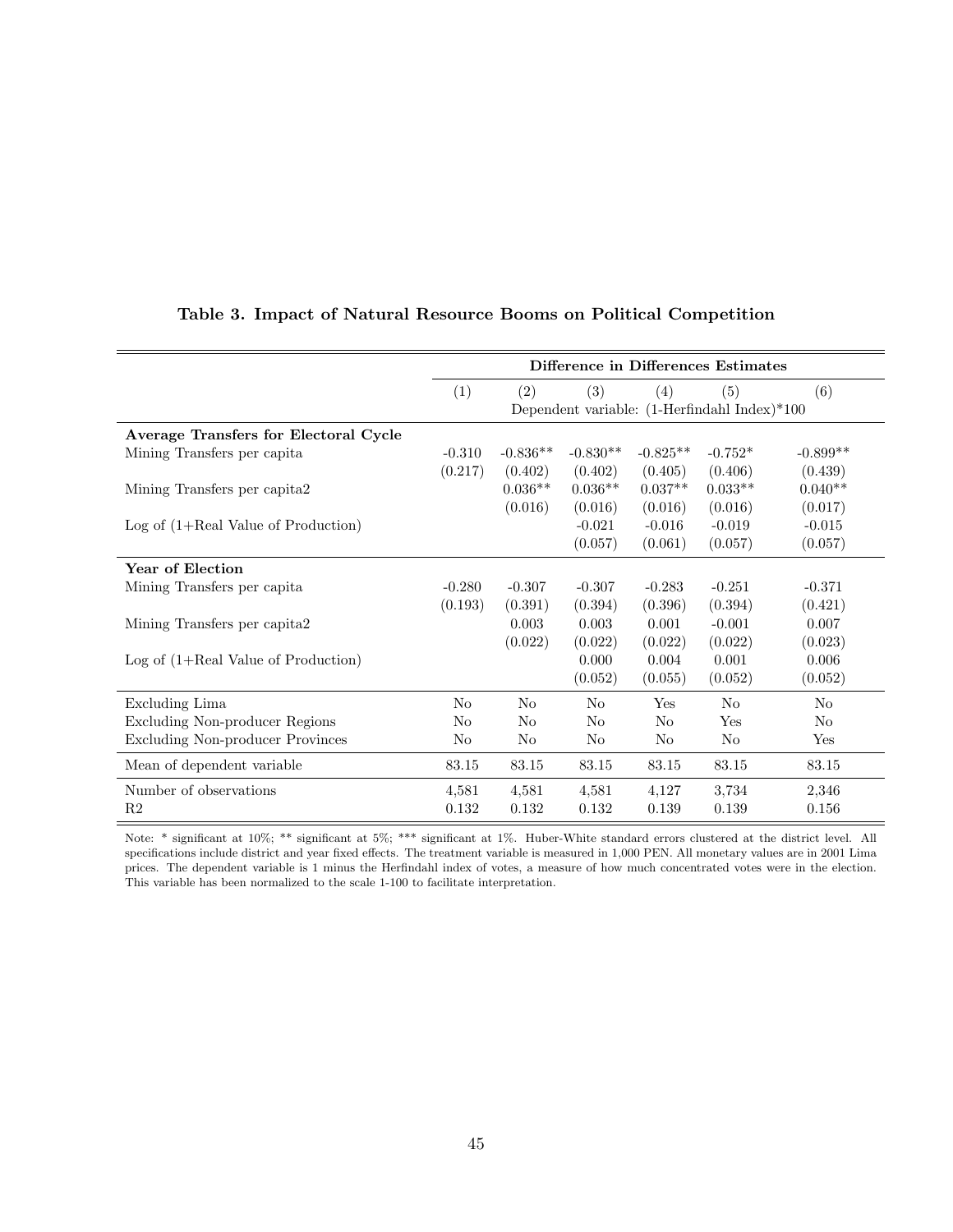|                                              | (1)            | (2)        | (3)            | (4)            |
|----------------------------------------------|----------------|------------|----------------|----------------|
| <b>Average Transfers for Electoral Cycle</b> |                |            |                |                |
| Mining Transfers per capita                  | $-0.034$       | $-0.079**$ | $-0.075**$     | $-0.067*$      |
|                                              | (0.026)        | (0.033)    | (0.033)        | (0.036)        |
| Mining Transfers per capita2                 | 0.001          | 0.003      | 0.002          | 0.002          |
|                                              | (0.001)        | (0.002)    | (0.002)        | (0.002)        |
| $Log of (1+Real Value of Production)$        | 0.001          |            |                |                |
|                                              | (0.004)        |            |                |                |
| Year of Election                             |                |            |                |                |
| Mining Transfers per capita                  | $-0.067***$    | $-0.113**$ | $-0.103**$     | $-0.130**$     |
|                                              | (0.024)        | (0.046)    | (0.047)        | (0.052)        |
| Mining Transfers per capita2                 | $0.007***$     | $0.015***$ | $0.014***$     | $0.017***$     |
|                                              | (0.002)        | (0.005)    | (0.005)        | (0.005)        |
| $Log of (1+Real Value of Production)$        | 0.001          |            |                |                |
|                                              | (0.004)        |            |                |                |
| <b>Excluding Producer Districts</b>          | N <sub>o</sub> | Yes        | No             | N <sub>o</sub> |
| Excluding Producer Districts in Producing    | No             | No         | Yes            | No             |
| Regions                                      |                |            |                |                |
| Excluding Producer Districts in Producing    | N <sub>0</sub> | No         | N <sub>0</sub> | Yes            |
| Provinces                                    |                |            |                |                |
| Mean of dependent variable                   |                |            | 0.17           |                |
| Number of observations                       | 4,582          | 4,316      | 3,468          | 2,080          |
| R <sub>2</sub>                               | 0.016          | 0.014      | 0.011          | 0.012          |

## Table 4. Robustness Checks for Impact of Natural Resource Rents on Reelection

Note: \* significant at 10%; \*\* significant at 5%; \*\*\* significant at 1%. Huber-White standard errors clustered at the district level. All specifications include district and year fixed effects. The treatment variable is measured in 1,000 PEN. All monetary values are in 2001 Lima prices. Real value of mineral production is measured in mineral prices of 2001. The dependent variable is a dummy equal to one if the mayor was reelected.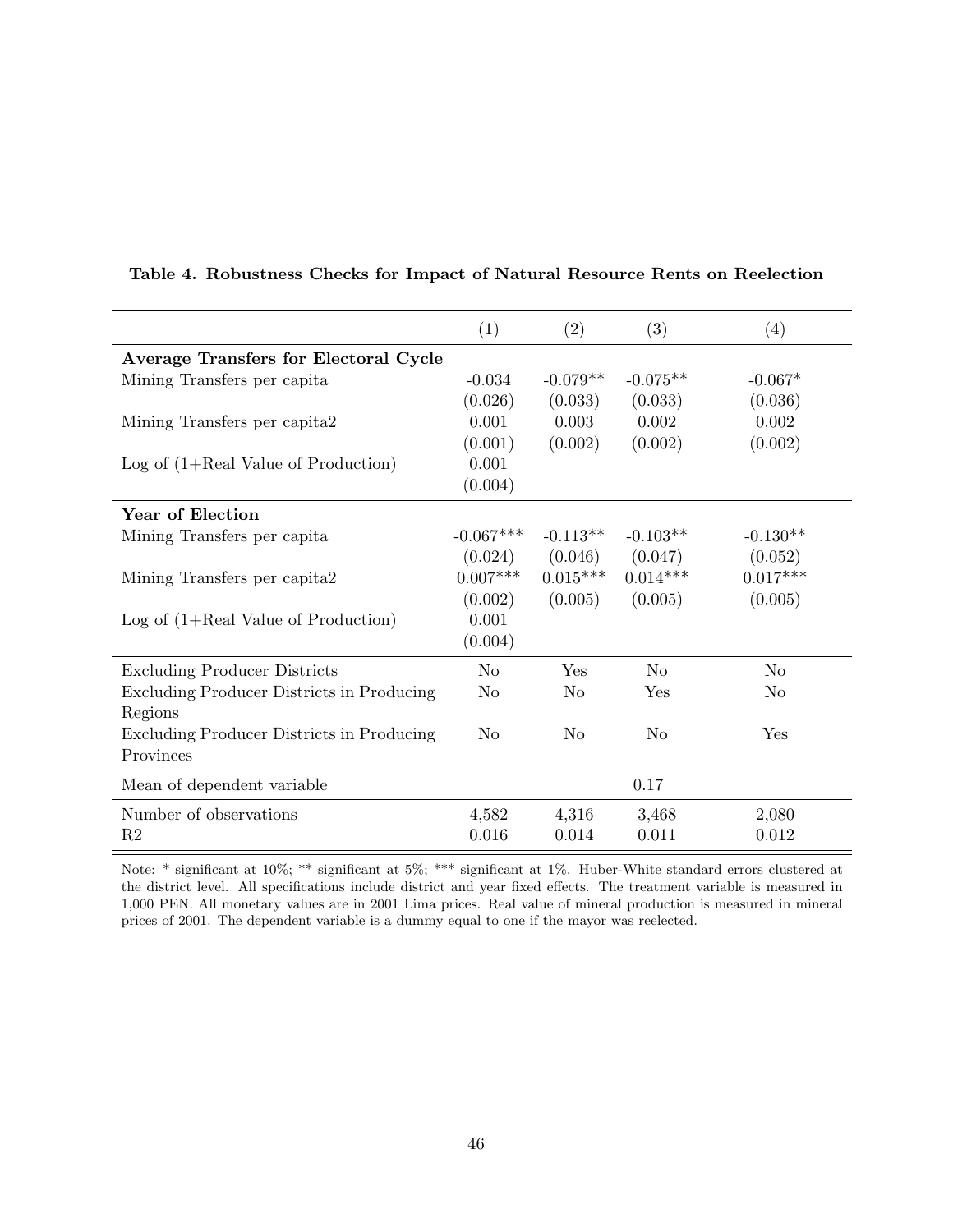| Panel A                                           |                |           | <b>Impact on Reelection</b> |                                             |
|---------------------------------------------------|----------------|-----------|-----------------------------|---------------------------------------------|
|                                                   | (1)            | (2)       | (3)                         | (4)                                         |
| Polynomial and Semiparametric Panel Regressions   |                |           |                             |                                             |
| Mining Transfers per capita                       | $-0.067***$    | $-0.084*$ | $-0.018$                    |                                             |
|                                                   | (0.024)        | (0.047)   | (0.069)                     |                                             |
| Mining Transfers per capita2                      | $0.007***$     | 0.012     | $-0.027$                    |                                             |
|                                                   | (0.002)        | (0.009)   | (0.029)                     |                                             |
| Mining Transfers per capita3                      |                | $-0.000$  | 0.005                       |                                             |
|                                                   |                | (0.000)   | (0.003)                     |                                             |
| Mining Transfers per capita4                      |                |           | $-0.000$                    |                                             |
|                                                   |                |           | (0.000)                     |                                             |
| Log of $(1+Real Value of Production)$             | 0.001          | 0.001     | 0.001                       | 0.000                                       |
|                                                   | (0.004)        | (0.004)   | (0.004)                     | (0.005)                                     |
| F-test for quadratic specification                | 9.36           |           |                             |                                             |
|                                                   | [0.000]        |           |                             |                                             |
| F-test for nested models comparison:              |                | 0.34      |                             |                                             |
| Quadratic versus Cubic model                      |                | [0.559]   |                             |                                             |
| F-test for nested models comparison:              |                |           | 1.08                        |                                             |
| Quadratic versus Quartic model                    |                |           | [0.339]                     |                                             |
| Panel B                                           |                |           |                             | Estimation in Differences on the Restricted |
|                                                   | <b>Samples</b> |           |                             |                                             |
| <b>Semiparametric Cross-sectional Regressions</b> |                |           |                             |                                             |
| Mining Transfers per capita                       | $-0.091**$     |           |                             |                                             |
|                                                   | (0.036)        |           |                             |                                             |
| Mining Transfers per capita2                      | $0.008**$      |           |                             |                                             |
|                                                   | (0.004)        |           |                             |                                             |
| Log of $(1+Real Value of Production)$             | 0.004          | 0.004     | 0.004                       | 0.004                                       |
|                                                   | (0.005)        | (0.005)   | (0.005)                     | (0.005)                                     |
| Hardle and Mammen's test                          |                | 0.286     | 1.074                       | 1.143                                       |
|                                                   |                | [0.907]   | [0.308]                     | [0.294]                                     |
|                                                   |                |           |                             |                                             |

### Table 5. Robustness Checks on the Parametric Approach

Note: \* significant at  $10\%$ ; \*\* significant at  $5\%$ ; \*\*\* significant at  $1\%$ . All specifications include district and year fixed effects. The treatment variable is measured in 1,000 PEN. All monetary values are in 2001 Lima prices. Real value of mineral production is measured in 2001 mineral prices. Columns 4 of Panel A report the Baltagi and Li's (2002) semiparametric fixed effects model estimates using a local polynomial degree 4 with an Epanechnikov kernel. Columns 2-4 of Panel B report the Robinson's (1988) double residual semiparametric model estimates using different degrees of local polynomial fit with a Gaussian kernel. Columns 2 considers a local polynomial fit of degree 1, columns 3 use a local polynomial fit of degree 2, and columns 4 a local polynomial fit of degree 3. Restricted sample in Panel B is a cross-sectional sample from a two-period panel dataset expressed in differences. F-test for nested models evaluates a null hypotheses that the quadratic approximation (reduced model) is adequate versus the alternative hypotheses that the cubic or quartic model (full model) are better. The Hardle and Mammen's (1993) test evaluates the null hypotheses that the quadratic parametric is adequate versus the alternative hypotheses that the non-parametric approximation is better. Huber-White standard errors clustered at the district level (all columns in Panel A and columns 1 and 4 in Panel B) are reported in parentheses. P-values for F and Hardle and Mammen's (1993) tests are reported in brackets. Critical values for the Hardle and Mammen's (1993) test were obtained using wild bootstrap with 1,000 replications.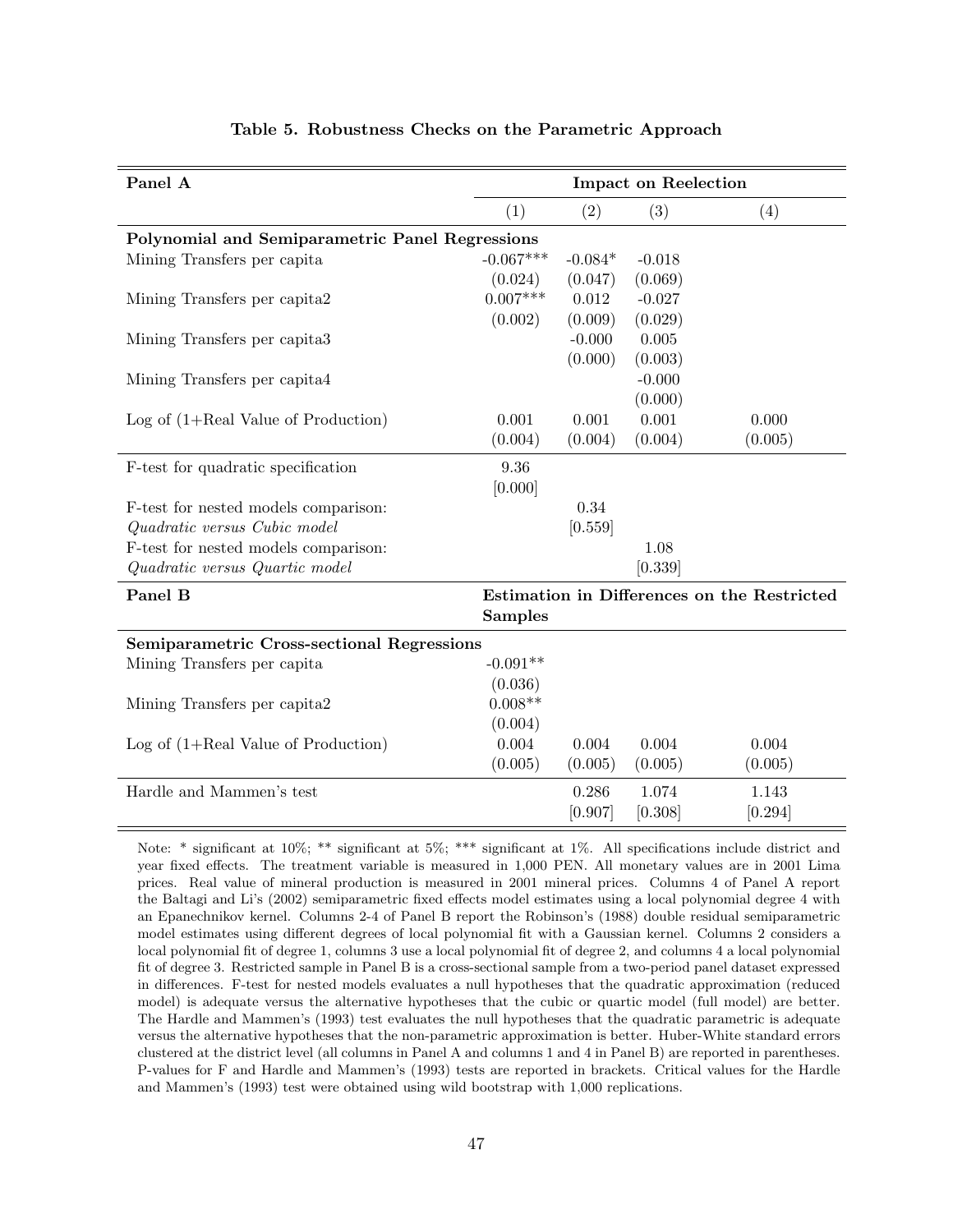|                                       | <b>Instrumental Variables</b> |                     |                                        |                   |                 |                   |                 |  |
|---------------------------------------|-------------------------------|---------------------|----------------------------------------|-------------------|-----------------|-------------------|-----------------|--|
|                                       | <b>DID</b>                    | <b>Imperfect IV</b> | Nevo and Rosen (2012) One-sided Bounds |                   |                 |                   |                 |  |
|                                       |                               |                     | $(\lambda=0.1)$                        | $(\lambda=0.3)$   | $(\lambda=0.5)$ | $(\lambda=0.7)$   | $(\lambda=0.9)$ |  |
|                                       | $\left(1\right)$              | $\left( 2\right)$   | $\left( 3\right)$                      | $\left( 4\right)$ | (5)             | $\left( 6\right)$ | (7)             |  |
| Mining Transfers per capita           | $-0.067***$                   | $-0.076***$         | $-0.077***$                            | $-0.079***$       | $-0.084***$     | $-0.093**$        | $-0.126**$      |  |
|                                       | (0.024)                       | (0.027)             | (0.028)                                | (0.029)           | (0.031)         | (0.037)           | (0.057)         |  |
| Mining Transfers per capita2          | $0.007***$                    | $0.008***$          | $0.009***$                             | $0.009***$        | $0.010***$      | $0.011***$        | $0.016***$      |  |
|                                       | (0.002)                       | (0.003)             | (0.003)                                | (0.003)           | (0.003)         | (0.004)           | (0.006)         |  |
| $Log of (1+Real Value of Production)$ | 0.001                         | 0.001               | 0.001                                  | 0.001             | 0.001           | 0.001             | 0.001           |  |
|                                       | (0.004)                       | (0.004)             | (0.004)                                | (0.004)           | (0.004)         | (0.004)           | (0.004)         |  |

### Table 6. Sensitivity Analysis for Instrumental Variable Regression for Reelection Outcomes

Note: \* significant at 10%; \*\* significant at 5%; \*\*\* significant at 1%. Huber-White standard errors clustered at the district level. All specifications include district and year fixed effects. The treatment variable is measured in 1,000 PEN. All monetary values are in 2001 Lima prices. Real value of mineral production is measured in mineral prices of 2001. The dependent variable is a dummy equal to one if the mayor was reelected. Column (1) replicates the benchmark result. Column (2) presents the IV estimate using mining Canon as an imperfect instrument. Nevo and Rosen's bound were computed for different values of the parameter  $\lambda$ , which measures the level of deviation with respect to the validity of the exclusion restriction. Results are reported in columns (3) to (7). Greater values of this parameter represent greater deviations from the validity of the exclusion restriction. Only top bounds are derived.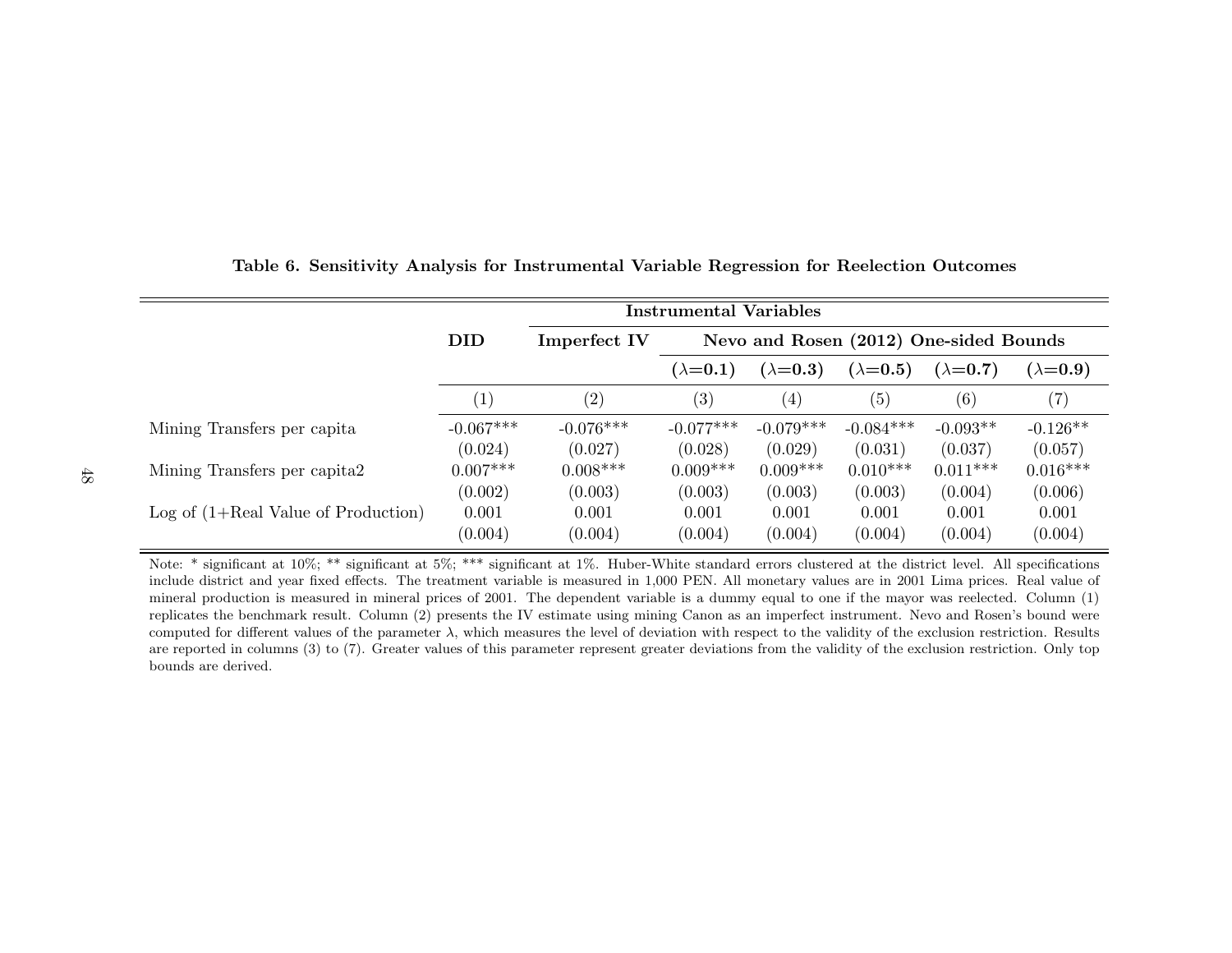|                                       |           | <b>IV</b> Estimates           |                           |             |             |                          |                 |                  |  |  |
|---------------------------------------|-----------|-------------------------------|---------------------------|-------------|-------------|--------------------------|-----------------|------------------|--|--|
|                                       | Access to | Access to                     | <b>Garbage Collection</b> |             |             | <b>Security Services</b> |                 | $\rm Access\ to$ |  |  |
|                                       |           | Public Light<br>Water Network |                           | Rest        | Access      | Perssonel                | <b>Stations</b> | Library          |  |  |
|                                       | (1)       | (2)                           | (3)                       | (4)         | (5)         | (6)                      | (7)             | (8)              |  |  |
| Mining Transfers per capita           | 0.005     | $0.032***$                    | $0.056*$                  | $0.096***$  | $0.054***$  | $0.151***$               | $0.084**$       | $-0.016$         |  |  |
|                                       | (0.010)   | (0.011)                       | (0.030)                   | (0.037)     | (0.013)     | (0.054)                  | (0.034)         | (0.010)          |  |  |
| Mining Transfers per capita?          | 0.000     | $-0.001***$                   | $-0.002**$                | $-0.004***$ | $-0.001***$ | $-0.003$                 | $-0.001$        | 0.000            |  |  |
|                                       | (0.000)   | (0.000)                       | (0.001)                   | (0.001)     | (0.000)     | (0.003)                  | (0.002)         | (0.000)          |  |  |
| Log of $(1+Real Value of Production)$ | $-0.001$  | 0.002                         | $-0.003$                  | 0.003       | $-0.001$    | 0.003                    | 0.000           | $0.004*$         |  |  |
|                                       | (0.003)   | (0.001)                       | (0.004)                   | (0.006)     | (0.002)     | (0.009)                  | (0.001)         | (0.002)          |  |  |
| Mean of dependent variable            | 0.76      | 0.88                          | 0.94                      | 0.55        | 0.15        | 6.1                      | 1.3             | 0.41             |  |  |
| Number of observations                | 5,566     | 8,644                         | 9,014                     | 8,781       | 14,117      | 12,825                   | 10,026          | 14,237           |  |  |
| R <sub>2</sub>                        | 0.242     | 0.264                         | 0.017                     | 0.113       | 0.115       | 0.242                    | 0.078           | 0.013            |  |  |

# Table 7. Impact of Natural Resource Booms on Public Goods Provision

Note: \* significant at 10%; \*\* significant at 5%; \*\*\* significant at 1%. Huber-White standard errors clustered at the district level. All specifications include district and year fixed effects. All specifications include district and year fixed effects. The treatment variable is measured in 1,000 PEN. All monetary values are in 2001 Lima prices. Real value of mineral production is measured in mineral prices of 2001. Personnel and stations are measured in units per 1,000 habitants. All other variables are dummy equal to one if the district has access to a particular public good.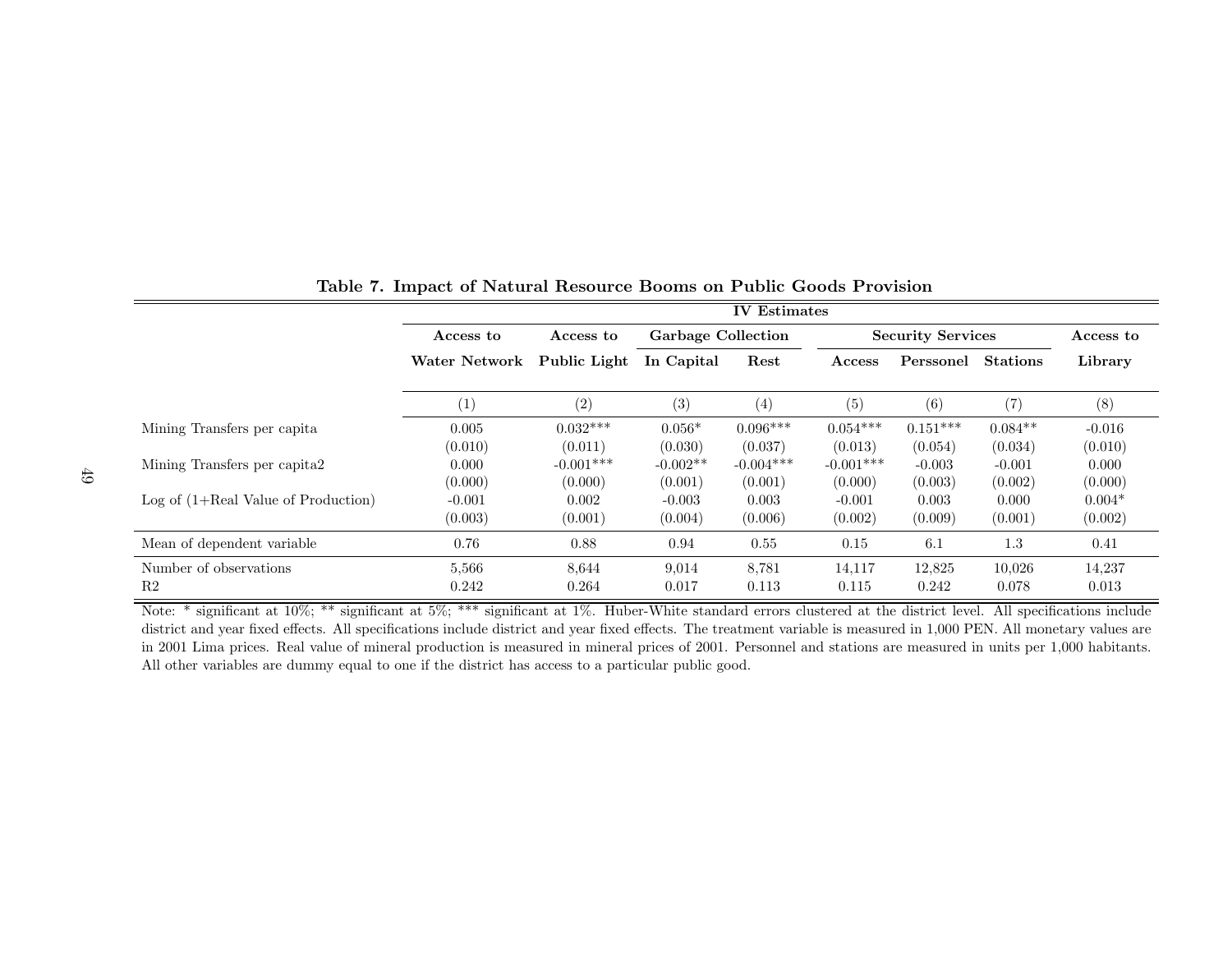|                                       | <b>IV</b> Estimates |                   |            |                      |                |                    |            |                         |             |                 |  |
|---------------------------------------|---------------------|-------------------|------------|----------------------|----------------|--------------------|------------|-------------------------|-------------|-----------------|--|
|                                       |                     | Officials         |            | <b>Professionals</b> |                | <b>Technicians</b> |            | <b>Security Workers</b> |             | <b>Janitors</b> |  |
|                                       | (1)                 | $\left( 2\right)$ | (3)        | (4)                  | (5)            | (6)                | (7)        | (8)                     | (9)         | (10)            |  |
| Mining Transfers per capita           | $0.223**$           | $0.291**$         | $0.615***$ | $0.550***$           | 0.305          | $0.244*$           | $0.199***$ | $0.234***$              | $0.200***$  | $0.187***$      |  |
|                                       | (0.091)             | (0.135)           | (0.132)    | (0.104)              | (0.190)        | (0.132)            | (0.064)    | (0.079)                 | (0.073)     | (0.070)         |  |
| Mining Transfers per capita2          | $-0.006**$          | $-0.009**$        | $-0.010**$ | $-0.013$             | $0.016**$      | 0.004              | $-0.007**$ | $-0.012***$             | $-0.007***$ | $-0.008***$     |  |
|                                       | (0.003)             | (0.004)           | (0.004)    | (0.009)              | (0.007)        | (0.017)            | (0.003)    | (0.004)                 | (0.002)     | (0.002)         |  |
| Log of $(1+Real Value of Production)$ | $-0.007$            |                   | $-0.011$   |                      | $-0.002$       |                    | $-0.006*$  |                         | $-0.005$    |                 |  |
|                                       | (0.005)             |                   | (0.007)    |                      | (0.006)        |                    | (0.003)    |                         | (0.006)     |                 |  |
| <b>Excluding Producer Districts</b>   | No                  | Yes               | No         | Yes                  | N <sub>o</sub> | Yes                | No         | Yes                     | $\rm No$    | Yes             |  |
| Mean of dependent variable            | 0.59                | 0.59              | 0.91       | 0.91                 | 1.24           | 1.24               | 0.24       | 0.24                    | 0.67        | 0.67            |  |
| Number of observations                | 15.523              | 14,801            | 15.523     | 14,801               | 15,523         | 14,801             | 15,523     | 14,801                  | 15,523      | 14,801          |  |
| R <sub>2</sub>                        | 0.135               | 0.135             | 0.127      | 0.122                | 0.173          | 0.121              | 0.048      | 0.046                   | 0.048       | 0.046           |  |

Table 8. Impact of Resource Booms on Public Employment by Type of Employment

Note: \* significant at 10%; \*\* significant at 5%; \*\*\* significant at 1%. Huber-White standard errors clustered at the district level. All specifications include district and year fixed effects. The treatment variable is measured in 1,000 PEN. All monetary values are in 2001 Lima prices. Real value of mineral production is measured in mineral prices of 2001. Dependent variables are measured in number of employees per 1,000 habitants.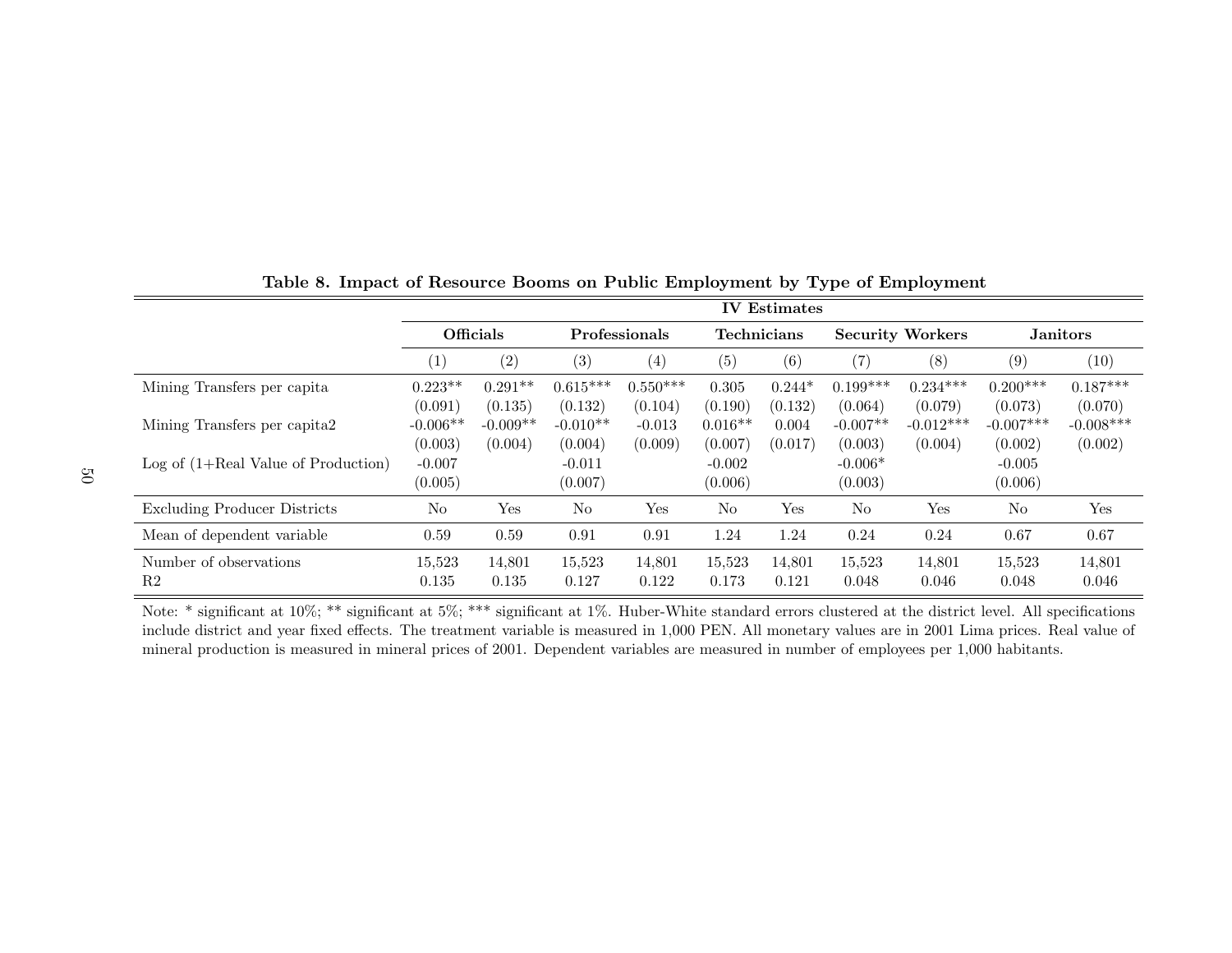|                                       | <b>IV</b> Estimates |              |                      |                          |                                        |                                 |                          |             |                                      |
|---------------------------------------|---------------------|--------------|----------------------|--------------------------|----------------------------------------|---------------------------------|--------------------------|-------------|--------------------------------------|
|                                       | Planning            | Agriculture  | Social<br>Assistance | Education and<br>Culture | Energy and<br><b>Natural Resources</b> | Industry, Trade<br>and Services | Health and<br>Sanitation | Transport   | Housing and<br>and Urban Development |
|                                       | ( 1 )               | (2)          | (3)                  | (4)                      | (5)                                    | (6)                             | (7                       | (8)         | (9)                                  |
| Mining Transfers per capita           | 239.767***          | $153.721***$ | $30.971***$          | 158.298***               | 13.295***                              | $23.141***$                     | $96.984***$              | 248.192***  | $34.273***$                          |
|                                       | (41.698)            | (25.128)     | (3.262)              | (15.298)                 | (2.051)                                | (4.106)                         | (19.611)                 | (49.358)    | (4.881)                              |
| Mining Transfers per capita2          | $-5.814***$         | $-3.634***$  | $-0.315**$           | $-4.696***$              | $-0.425***$                            | $-0.771***$                     | $-1.433$                 | $-7.596***$ | $-1.029***$                          |
|                                       | (1.330)             | (0.752)      | (0.134)              | (0.781)                  | (0.073)                                | (0.110)                         | (1.304)                  | (1.144)     | (0.211)                              |
| Log of $(1+Real Value of Production)$ | $-1.733*$           | 0.023        | 0.110                | 1.752                    | $-0.374$                               | $-0.194$                        | 0.996                    | $-0.994$    | 0.265                                |
|                                       | (0.991)             | (0.820)      | (0.364)              | (1.661)                  | (0.303)                                | (0.288)                         | (1.187)                  | (1.397)     | (0.342)                              |
| Mean of dependent variable            | 164.89              | 38.46        | 42.95                | 57.99                    | 13.80                                  | 9.25                            | 66.66                    | 68.29       | 20.24                                |
| Number of observations                | 17,317              | 17,317       | 17,317               | 17,317                   | 17,317                                 | 17,317                          | 17,317                   | 17,317      | 17,317                               |
| R <sub>2</sub>                        | 0.318               | 0.167        | 0.119                | 0.259                    | 0.034                                  | 0.068                           | 0.232                    | 0.233       | 0.053                                |

Table 9. Impact of Natural Resource Booms on Local Government Expenditures

Note: \* significant at 10%; \*\* significant at 5%; \*\*\* significant at 1%. Huber-White standard errors clustered at the district level. All specifications include district and year fixed effects. The treatment variable is measured in 1,000 PEN. All monetary values are in 2001 Lima prices. Real value of mineral production is measured in mineral prices of 2001. Dependent variables are measured in per capita terms.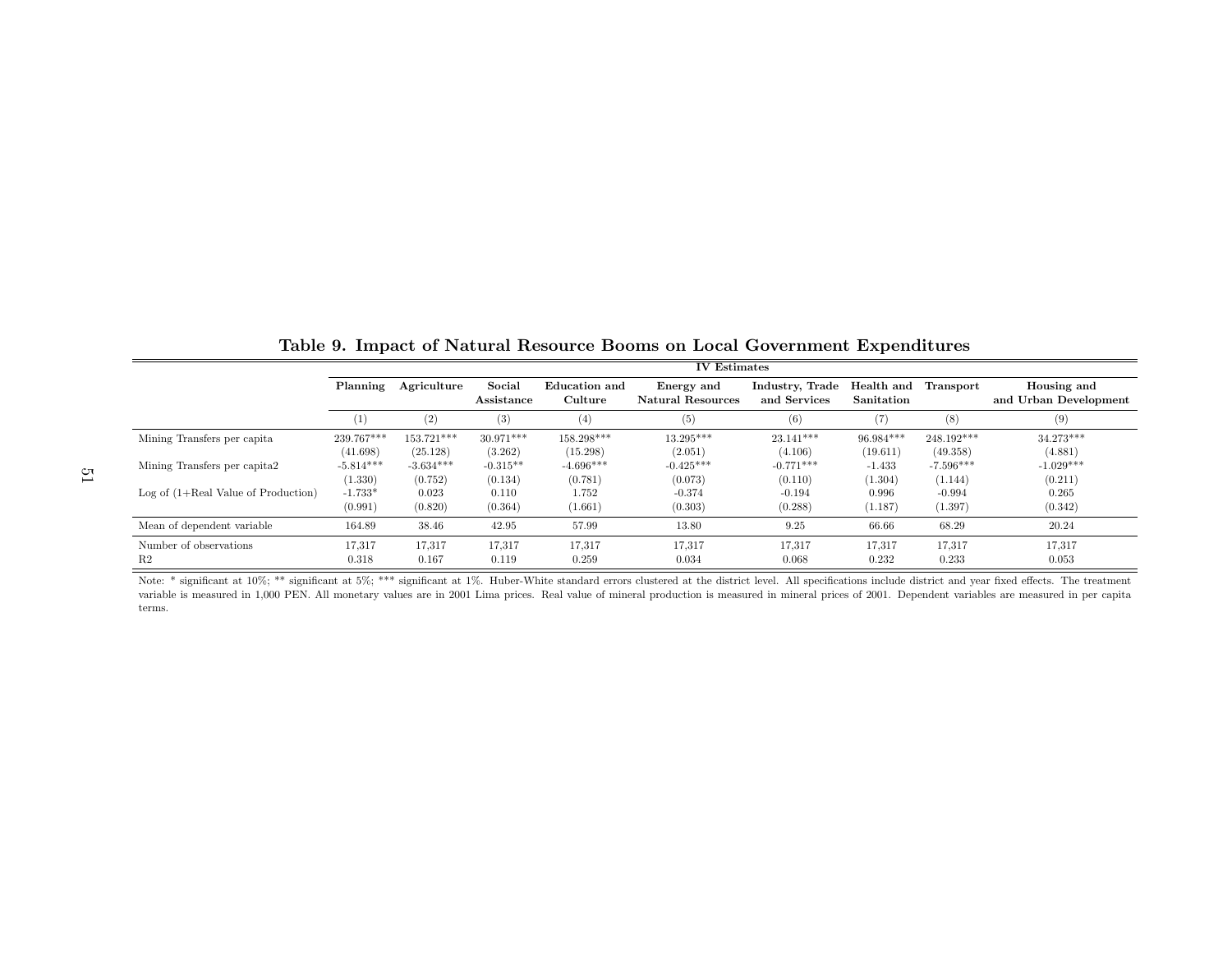|                                         | <b>Instrumental Variables Estimates</b> |            |                |                   |             |             |  |  |  |  |
|-----------------------------------------|-----------------------------------------|------------|----------------|-------------------|-------------|-------------|--|--|--|--|
|                                         |                                         |            |                | Income per capita |             |             |  |  |  |  |
|                                         | (1)                                     | (2)        | (3)            | (4)               | (5)         | (6)         |  |  |  |  |
| Mining Transfers per capita             | $32.171***$                             | 96.399***  | $96.307***$    | 97.452***         | 98.367***   | 105.063***  |  |  |  |  |
|                                         | (10.772)                                | (37.319)   | (37.367)       | (37.454)          | (37.576)    | (39.110)    |  |  |  |  |
| Mining Transfers per capita2            |                                         | $-2.151**$ | $-2.149**$     | $-2.179**$        | $-2.200***$ | $-2.379***$ |  |  |  |  |
|                                         |                                         | (0.845)    | (0.847)        | (0.847)           | (0.849)     | (0.885)     |  |  |  |  |
| Log of $(1+Real Value of Production)$   |                                         |            | 1.634          | 1.589             | 1.746       | 1.773       |  |  |  |  |
|                                         |                                         |            | (1.878)        | (1.906)           | (1.898)     | (1.927)     |  |  |  |  |
|                                         | Consumption per capita                  |            |                |                   |             |             |  |  |  |  |
| Mining Transfers per capita             | 0.641                                   | 8.437      | 8.398          | 8.575             | $9.883*$    | 9.179       |  |  |  |  |
|                                         | (1.695)                                 | (5.894)    | (5.909)        | (5.944)           | (5.723)     | (6.282)     |  |  |  |  |
| Mining Transfers per-capita2            |                                         | $-0.261*$  | $-0.260*$      | $-0.267*$         | $-0.298**$  | $-0.275*$   |  |  |  |  |
|                                         |                                         | (0.142)    | (0.142)        | (0.143)           | (0.136)     | (0.151)     |  |  |  |  |
| Log of $(1+Real Value of Production)$   |                                         |            | 0.695          | 0.499             | 0.861       | 0.997       |  |  |  |  |
|                                         |                                         |            | (0.864)        | (0.853)           | (0.900)     | (0.917)     |  |  |  |  |
| Excluding Lima                          | No                                      | No         | No             | Yes               | $\rm No$    | No          |  |  |  |  |
| Excluding Non-producer Regions          | No                                      | No         | N <sub>o</sub> | No                | Yes         | No          |  |  |  |  |
| <b>Excluding Non-producer Provinces</b> | No                                      | No         | No             | No                | No          | Yes         |  |  |  |  |
| Mean of dependent variable: Income      |                                         |            |                | 400.56            |             |             |  |  |  |  |
| Mean 0f dependent variable: Consumption |                                         |            |                | 334.8             |             |             |  |  |  |  |
| Number of observations                  | 200,861                                 | 200,861    | 200,861        | 171,002           | 145,565     | 87,843      |  |  |  |  |
| R <sub>2</sub>                          | 0.011                                   | 0.012      | 0.012          | 0.015             | 0.012       | 0.012       |  |  |  |  |

## Table 10. Impact of Natural Resource Booms on Household Well-being

Note: \* significant at 10%; \*\* significant at 5%; \*\*\* significant at 1%. Huber-White standard errors clustered at the district level. All specifications include district and year fixed effects. The treatment variable is measured in 1,000 PEN. All monetary values are in 2001 Lima prices. Real value of mineral production is measured in mineral prices of 2001. The analysis covers the period 1998-2010.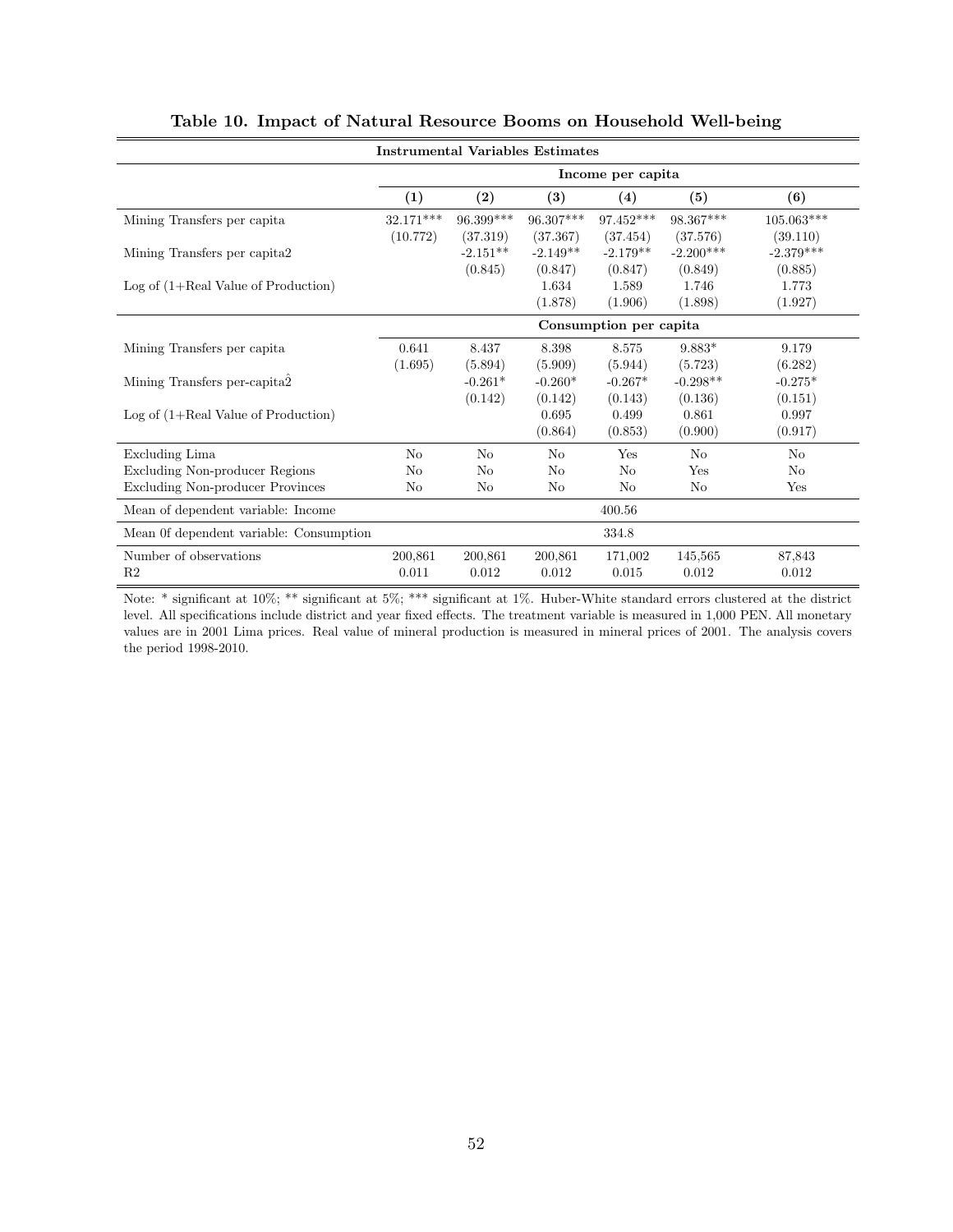# Online Appendix for: The Non-Monotonic Political Effects of Resource Booms

Stanislao Maldonado<sup>∗</sup>

Universidad del Rosario

This version: December 18, 2017 (First version: October 15, 2014) For the latest version of this paper, click here.

# A Institutional rules for mining rents allocation

### A.1 Mining legal framework

Mining is an activity with long tradition in Peru since colonial times. Historically, it has been associated with exploitation<sup>1</sup> and environmental degradation, which explains the negative perception that this activity has in areas where it is performed (World Bank 2005). During the 20th century the most important mines of the country were in foreign hands<sup>2</sup>. The limited regulatory state capacity and the unequal access to key resources like water and land were critical factors in shaping a historical conflictive relationship between mining interest and local communities located in mineral rich areas. In this scenario, the Peruvian state was regularly perceived as a biased actor in favor of mining companies (Gil 2009:31), due to the fact that the mining sector has been historically the most important source of fiscal revenues (Arellano 2011a:620).

During the 90s, mining experienced a significant expansion because of a set of laws and regulations oriented at promoting foreign direct investment in the sector as part of the market reforms introduced under the rule of Alberto Fujimori. These new regulations granted a set of advantages to investors such as legal and tax stability, tax reductions in exchange of infrastructure, freedom of profit remittances, and free availability of foreign currency (Glave y Kuramoto 2002, Dammert and Molinelli 2007, and Gil 2009). In addition, the new legal framework guaranteed the same treatment to foreign and national investors, and property rights restrictions to foreign citizens were removed.

<sup>∗</sup>Address: Department of Economics, Calle 12C N0 4-59, Universidad del Rosario, Bogota, Colombia, E-mail: stanislao.maldonado@urosario.edu.co. Web: http://stanislaomaldonado.org/

<sup>&</sup>lt;sup>1</sup>The best example of this is the mining Mita, a labor-forced system implemented by the Spanish Crown during colonial times. See Dell (2010) for an evaluation of its impact of long-term economic development.

<sup>&</sup>lt;sup>2</sup>The exception was the period 1968-1980 under the military government, in which there was a process of nationalization of the mining industry. Originally the military tried to expand production through the exploitation of new deposits (Cerro Verde, Santa Rosa, Tintaya, Antamina, Bambas Quellaveco, to name a few) for which the country took loans. The absence of adequate cost planning caused the process to fail and just a couple of mining projects (Tintaya and Cerro Verde) were finally implemented.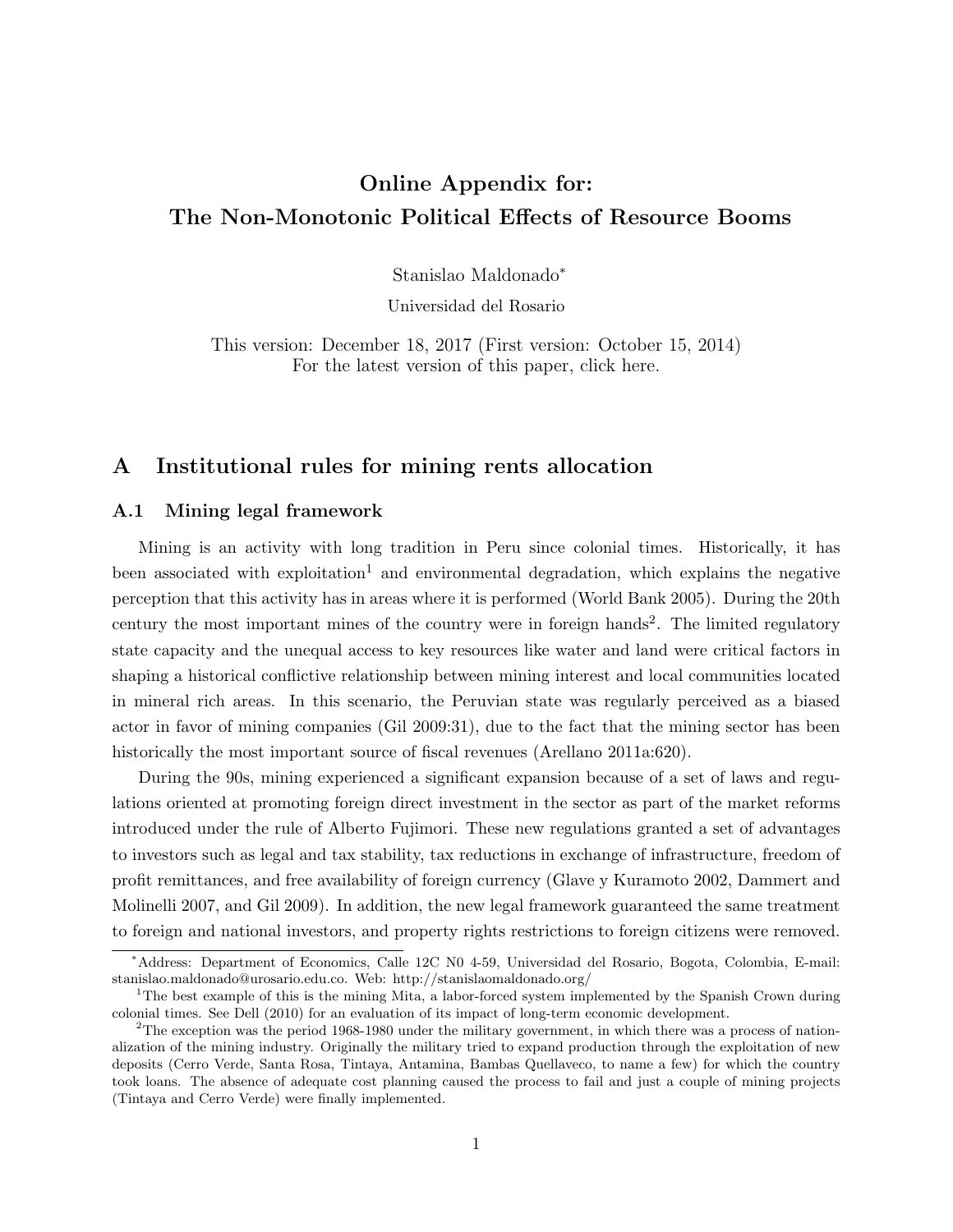Environmental regulations were relaxed and land expropriation was allowed in favor of mining investors when original land owners were not willing to sell their properties after negotiation<sup>3</sup>. Along the same lines, restrictions to sell communal lands were eliminated<sup>4</sup>.

Due to this new regulatory framework, mining investment experienced an important increase. For example, by 1996, US\$ 387 million were invested in the sector (MEM 2005), while in 2001 this figure reached US\$ 1.595 billion (MEM 2012). As a consequence, mineral production grew at an average rate of 7.2% between 1992 and 2000 while the average GDP did so at a rate of 4.8%. This growth was mainly driven by the start of new large scale operations in copper, gold and silver production. A larger fraction of the territory of the country has been devoted to the mining activity, from 2'258,000 hectares in 1991 (Glave and Kuramoto 2002: 532) to 14'418,227 hectares in 2011 (MEM 2012: 10). Today, mining covers 13.6% of the country and Peru is one of the most important producers of minerals in the world.

#### A.2 Allocation rules

Along with the legal framework for promotion of mining activity, in 1992 the Central Government passed the first Mining Canon Law (DS 014-92 EM) which stated that a 20% of income tax should be allocated to the areas in which the profits were generated. This law has as a historical antecedent the Oil Canon, which was established in 1976 during the military government through Decree-Law 21678 after the discovery of oilfields in the jungle. In 2001, as part of the decentralization process, this law was modified to increase the participation of mineral rich areas. The most important law is Law 27506 (known as the Canon Law),which states that 50% of income tax paid by mining companies should be allocated to the regional and local governments located in the areas where the minerals are extracted. After several amendments to this law, it was established that this amount should be distributed between the regional government (20%), the municipality of the district  $(10\%)$ , the municipalities located in the province  $(25\%)$ , and the municipalities located in the region where the resource is exploited  $(40\%)$ . The remaining 5% is allocated to the public universities of the region. The changes to the distribution rule were designed to specify the criteria used to allocate the transfers among the local governments located in the same province and region of the mineral producer districts<sup>5</sup>.

 ${}^{3}$ In 1995, Article 7 of the Land Law (Law 26505) was amended to facilitate the acquisition of land to holders of mining concessions. The law states that the land owner will receive compensation to be determined by the experts of the Ministry of Energy and Mines and, if there is no agreement between the parties, it would be enough that the holder of the mining concession pays the amount in the Bank of the Nation. This has generated protest among peasant communities who feel that their property rights are threatened. Therefore, this mechanism has not been used in practice by mining companies since they fear that this may affect the sustainability of their projects although it seems to have worked as a bargaining tool (Szablowski 2002). See Glave and Kuramoto (2002: 547) for details.

<sup>&</sup>lt;sup>4</sup>Since the Constitution of 1920, the territories of the rural communities were protected by explicit prohibitions on the sale and/or lease of land. Article 11 of Law 26505 eliminated this restriction if two thirds of all community members were in agreement in the case of the communities located in the sierra and jungle, and 50% for each case those located in the coast.

<sup>&</sup>lt;sup>5</sup>In its original version, the Law 27506 considered a distribution rule which allocated 20% of the mining canon rents to the municipalities of the province where the resource is exploited, 20% to the regional government and 60%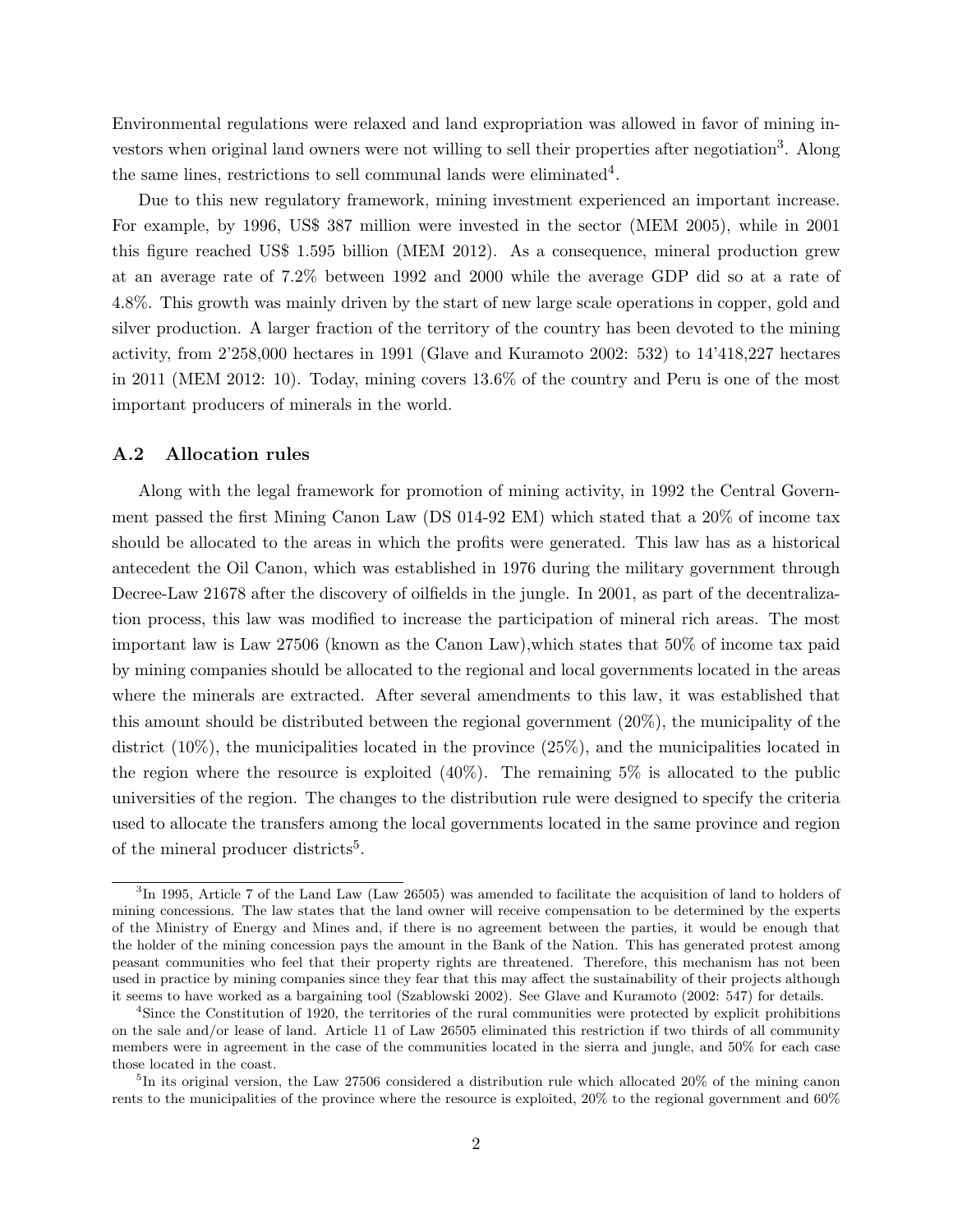Two important characteristics of the mining Canon are important to mention here. Firstly, there is a lag between the generation of the transfer and the moment which it is distributed at the regional and local governments. Mining companies paid taxes in March for the previous fiscal year and mining canon is distributed in the middle of the year<sup>6</sup>. Secondly, mining Canon transfers can only be used for investment, which means that they have to be used as public investment projects that should follow the rules of the Public Investment National System (SNIP in Spanish)<sup>7</sup>. Current expenses are prohibited by law, including payroll expenses<sup>8</sup>.

Mining royalties follow a similar allocation rule, although it has a different tax base<sup>9</sup>. In this case, it is a percentage of the value of mineral production using the international price as a reference. If the output value is less than 60 US\$ million, the rate is  $1\%$ . For production values between 60 and 120 US\$ million, the percentage is 2% while for values above 120 million the percentage is 3%. Table A.1 summarizes the legal framework behind the collection and distribution of mining royalties.

to the provincial and district municipalities of the region where the mineral resource is extracted. The distribution among municipalities in the province and the region depended in turn on population density. This rule ended up benefiting the most densely populated areas to the detriment of communities where mining takes place, so that was severely questioned. Law 28077 of 2003 fixed this by focusing mining canon rents on producing localities, but only partially since it excluded producing districts of the distribution of mining canon rents at the province and region levels, which in practice received less resources than those districts without mining located in the same province and/or region. This situation was corrected in 2004 with Law 28332. These changes reflected a tension between two goals that gained prominence at different times. Initially, the mining Canon was perceived as an instrument of redistribution of resources which is reflected in the use of population density as a criterion for assignment. Later, with increasing resistance to the expansion of the mining activity (for example, in Tambogrande, Quellaveco and Quilish), the Canon took a more definite compensatory criterion. For a discussion of changes in the rules of the Canon, see Barrantes et al (2010) and Arellano (2011b).

<sup>&</sup>lt;sup>6</sup>The way in which mining Canon rents were distributed also varied during the analysis period. Between 1998 and 2006, it was generally distributed in 12 installments starting in June following the fiscal year. Since 2007, it was distributed in one installment in the month of July of the following fiscal year. Between 1992 and 1997, mining Canon was distributed following ad-hoc rules using specific supreme decrees.

<sup>&</sup>lt;sup>7</sup>The SNIP was designed with the aim of improving the quality of public investment. To be approved, all public investment projects must show that are a profitable use from an economic and social perspective of scarce resources. These projects were evaluated by the staff of MEF in Lima until 2007 when the system was decentralized. This decision coincided with the fiscal bonanza, after which subnational governments began to develop a greater number of projects and the SNIP started to show troubles handling this increase. It also started to show limitations to take into account local realities (Arellano 2011b).

<sup>&</sup>lt;sup>8</sup>During the second government of Alan Garcia (2006-2011), this rule was relaxed by amendments to the annual state budget law. It was established that up to 5% of mining Canon rents can be used to finance the design of public investment projects and up to 20% of these rents can be used for maintenance of public infrastructure.

<sup>9</sup>Mining royalty was regulated in December 2004 by Supreme Decree 157-2004-EF. The royalty is understood as compensation to the State for the use of extracted natural resources (Arellano 2011b) and applies only to those mining operations that began in 2005 since all those producers that started before were protected by tax stability agreements.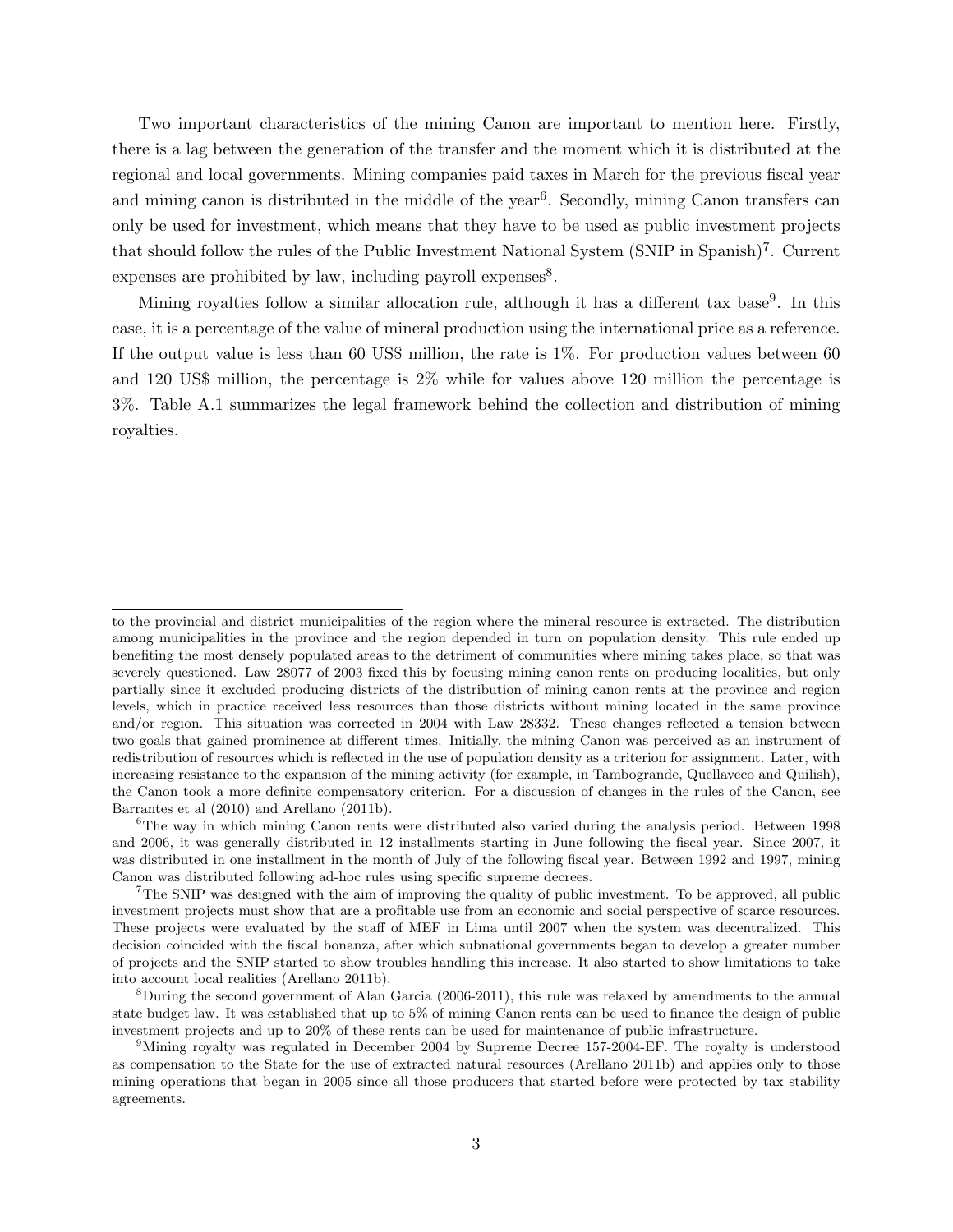

Evolution of Prices for Alternative Minerals (1996-2014)

Figure A.1. Author's elaboration based on data from the Ministry of Energy and Mines. This figure shows the evolution of international mineral prices for Lead, Iron, Tin and Molybdenum during the period under analysis (1996-2014). These are the four less important mineral products among the 8 most produced by Peru in the period under analysis. The vertical line in 2003 represents the moment in which mineral prices experienced a large increase. Prices of Lead, Tin and Molybdenum are in US\$ cents per pound. Price of Iron is in US\$ per metric ton.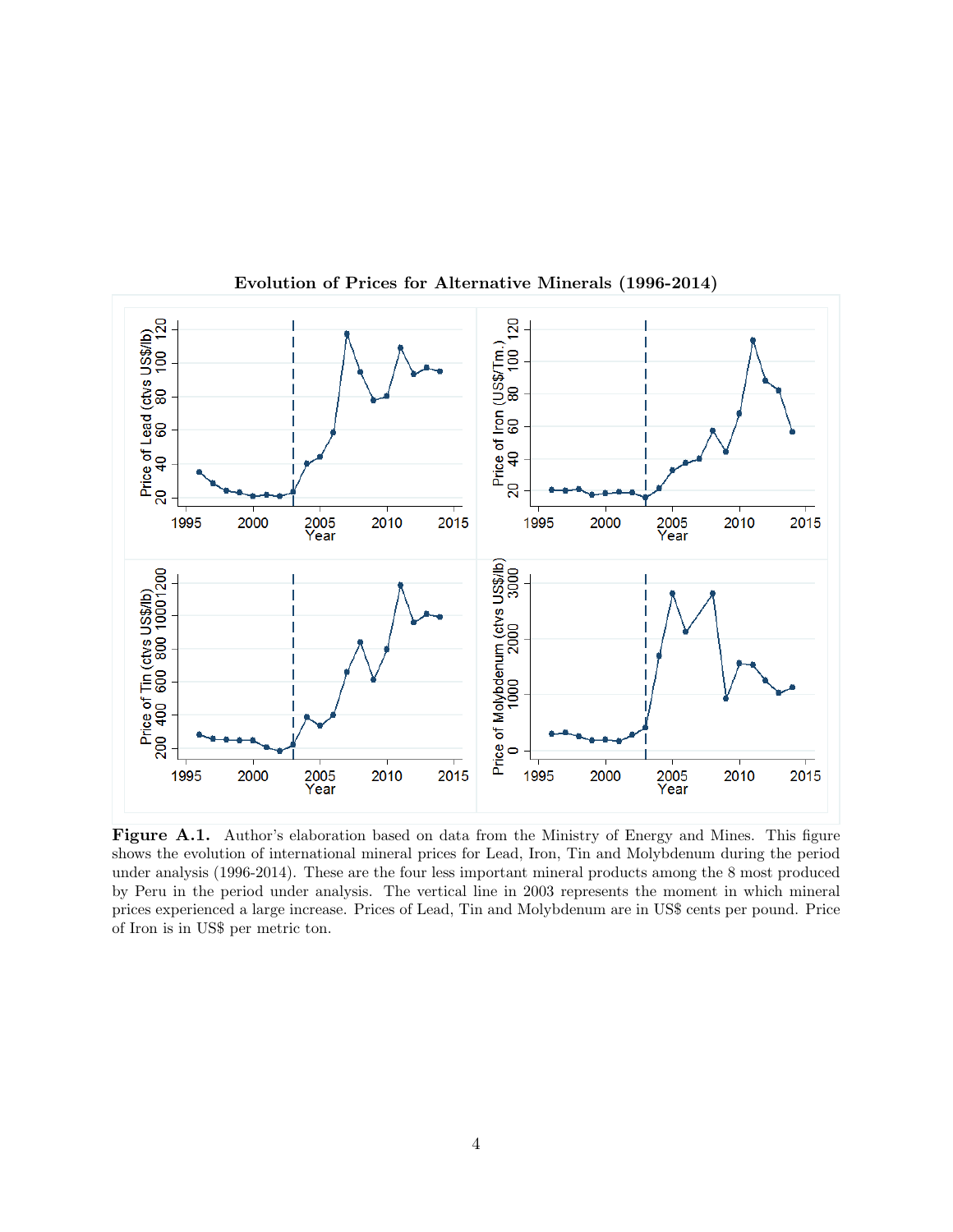

Evolution of Mining Transfers by Type of District (1996-2014)

Figure A.2. Author's elaboration based on data from the Ministry of Economics and Finance. This figure shows the evolution of mining transfers during the period under analysis (1996-2014) by type of district. The blue vertical line in 2003 represents the moment in which mineral prices experienced a large increase. The orange vertical lines represents all the elections that took place over the period. Mining transfers are measured in PEN millions in 2001 Lima prices.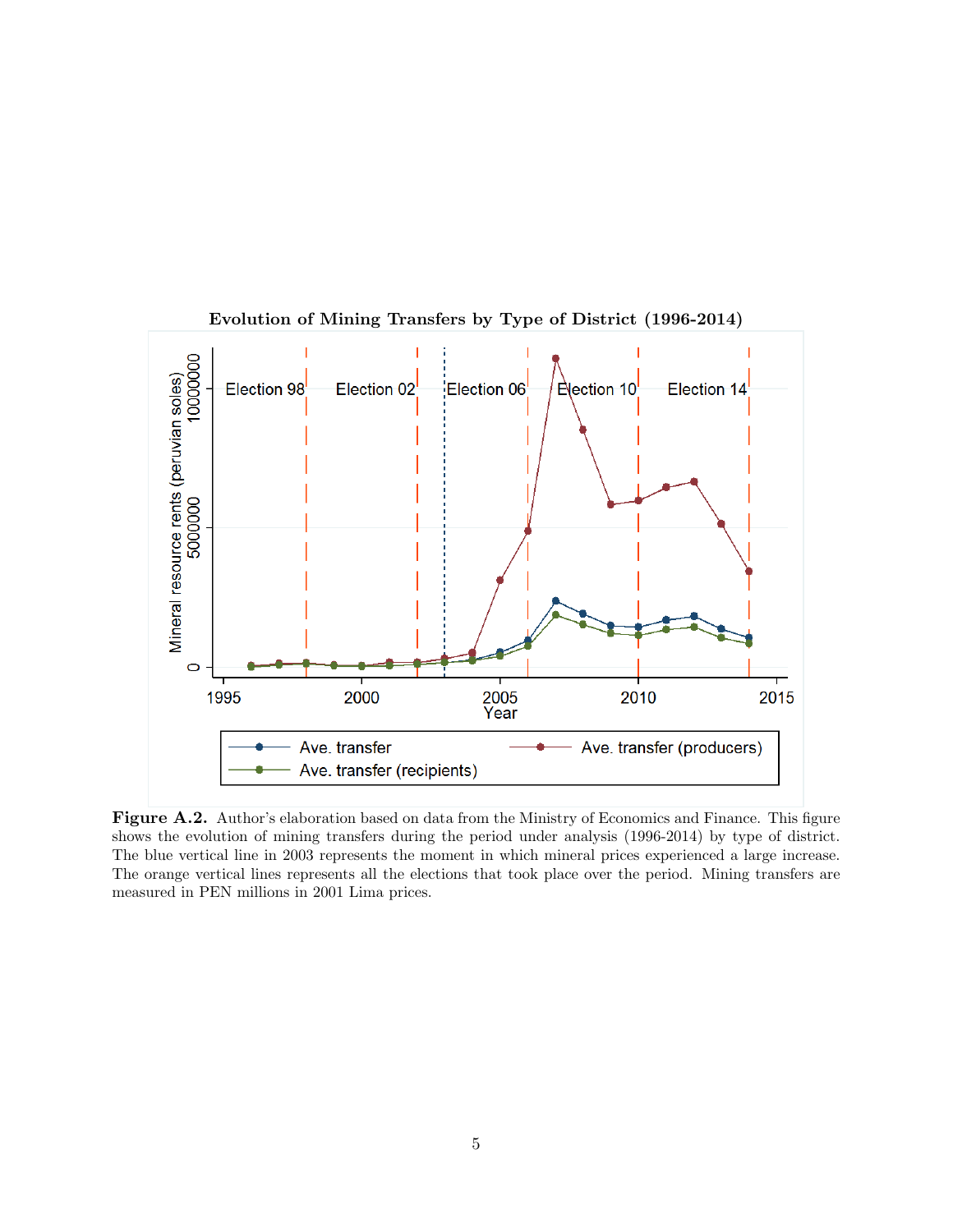

## Lorenz Curve for Average Mining Transfers (1996-2010)

Figure A.3. Author's elaboration based on data from the Ministry of Economics and Finance. Mining transfers are measured in PEN in 2001 Lima prices.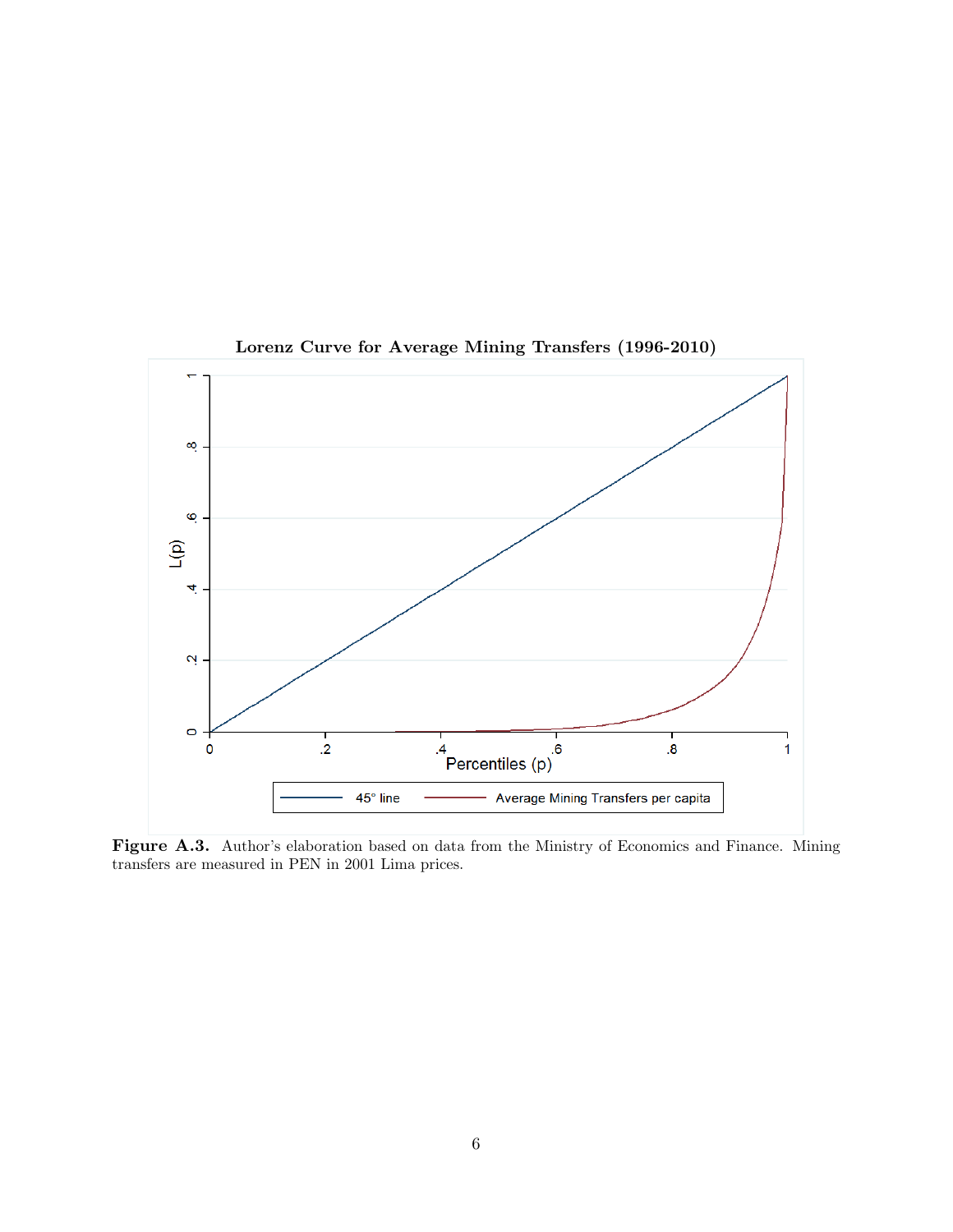

Figure A.4. Author's elaboration based on data from the Ministry of Energy and Mines. This map shows the districts where mineral exploitation took place for the period 1996-2010.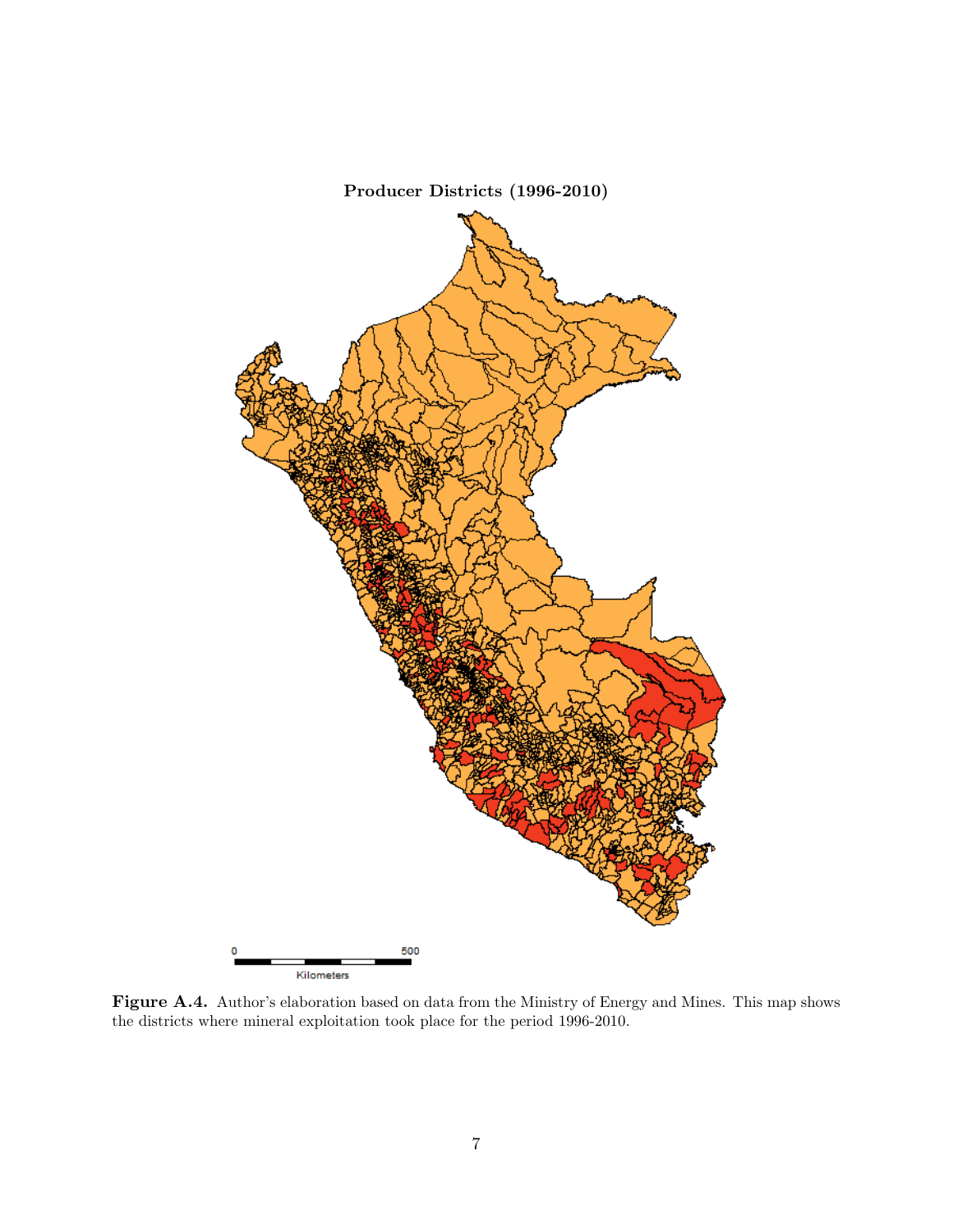

## Nonparametric Analysis of Residuals for Political Competition

Figure A.5. Author's elaboration. This figure plots the residuals after partialling out district and time fixed effects for the treatment and the outcome variable. A Kernel regression, a local linear regression, and a polynomial regression of degree two, all of them with an Epanechnikov Kernel and optimal bandwidth were implemented.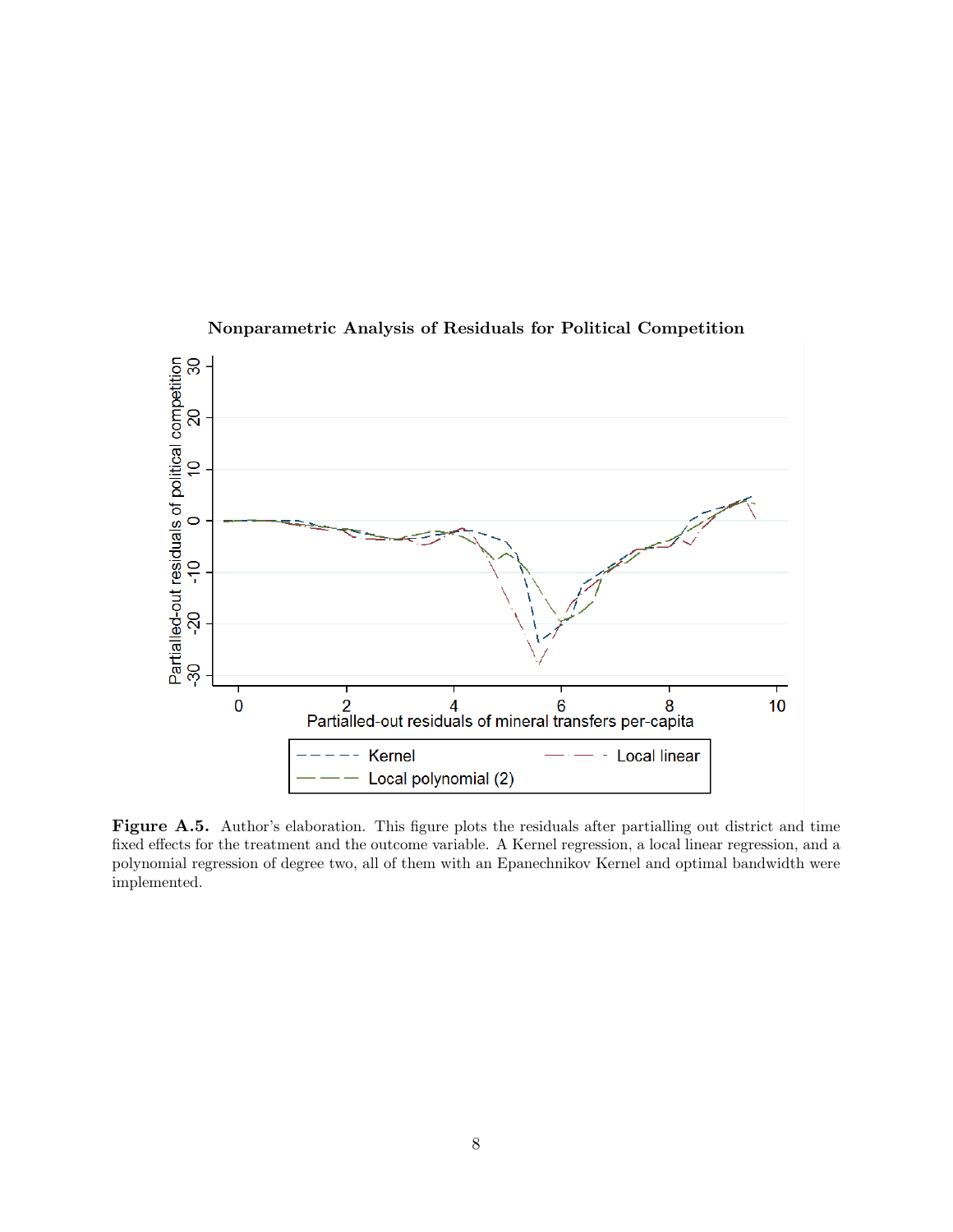

Baltagi and Li's (2002) Semiparametric Fixed Effect Estimator for Reelection

Figure A.6. Author's elaboration. This figure presents the local polynomial smooth derived from the Baltagi and Li's semiparametric model for reelection. The nonparametric component was derived using an Epanechnikov Kernel with a degree of the local weighted polynomial equal to 1, 2, 3 and 4 respectively. The bandwidth was calculated using a rule-of-thumb estimator. Standard errors are clustered at the district level.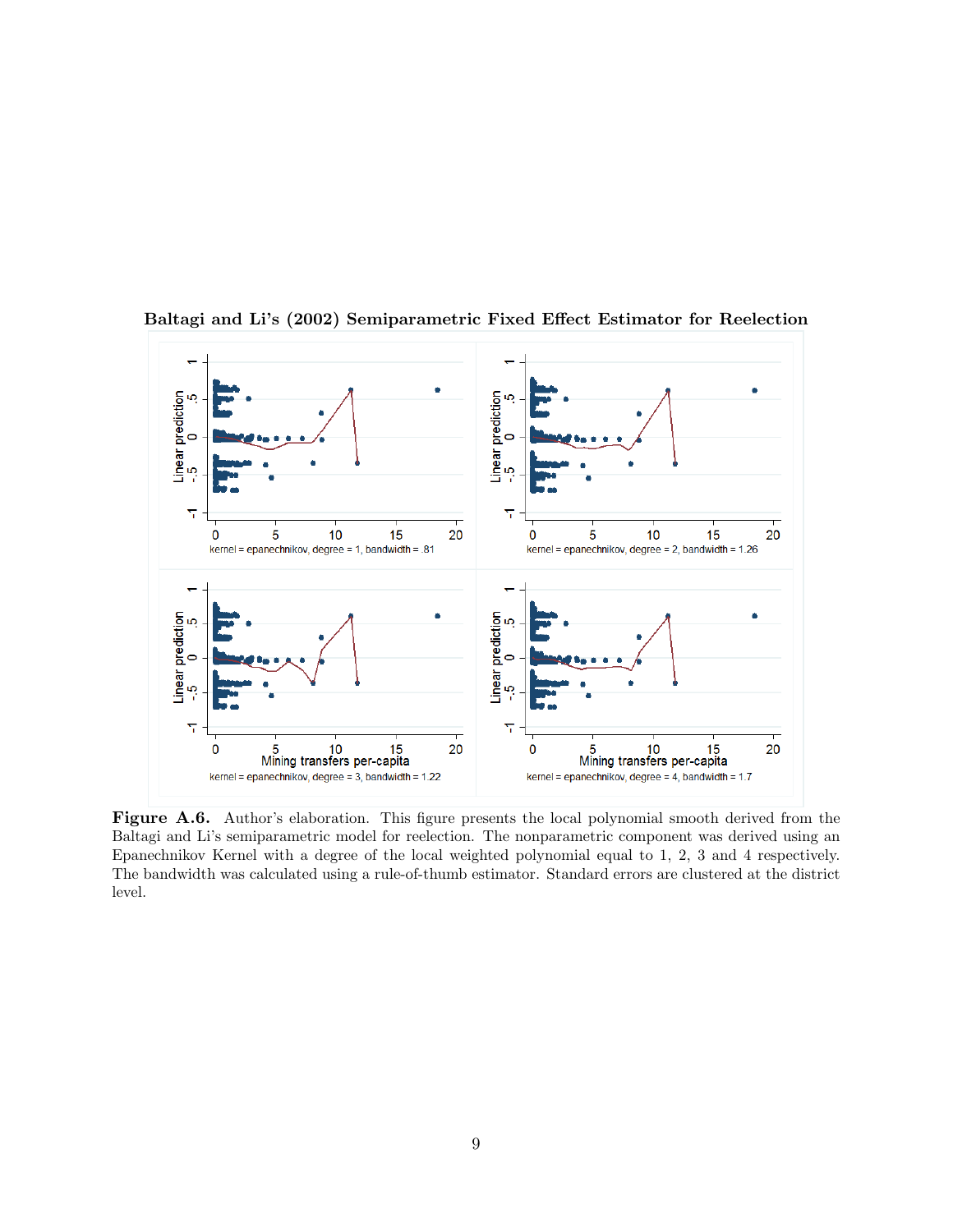

Baltagi and Li's (2002) Semiparametric Fixed Effect Estimator for Political Competition

Figure A.7. Author's elaboration. This figure presents the local polynomial smooth derived from the Baltagi and Li's semiparametric model for political competition. The nonparametric component was derived using an Epanechnikov Kernel with a degree of the local weighted polynomial equal to 1, 2, 3 and 4 respectively. The bandwidth was calculated using a rule-of-thumb estimator. Standard errors are clustered at the district level.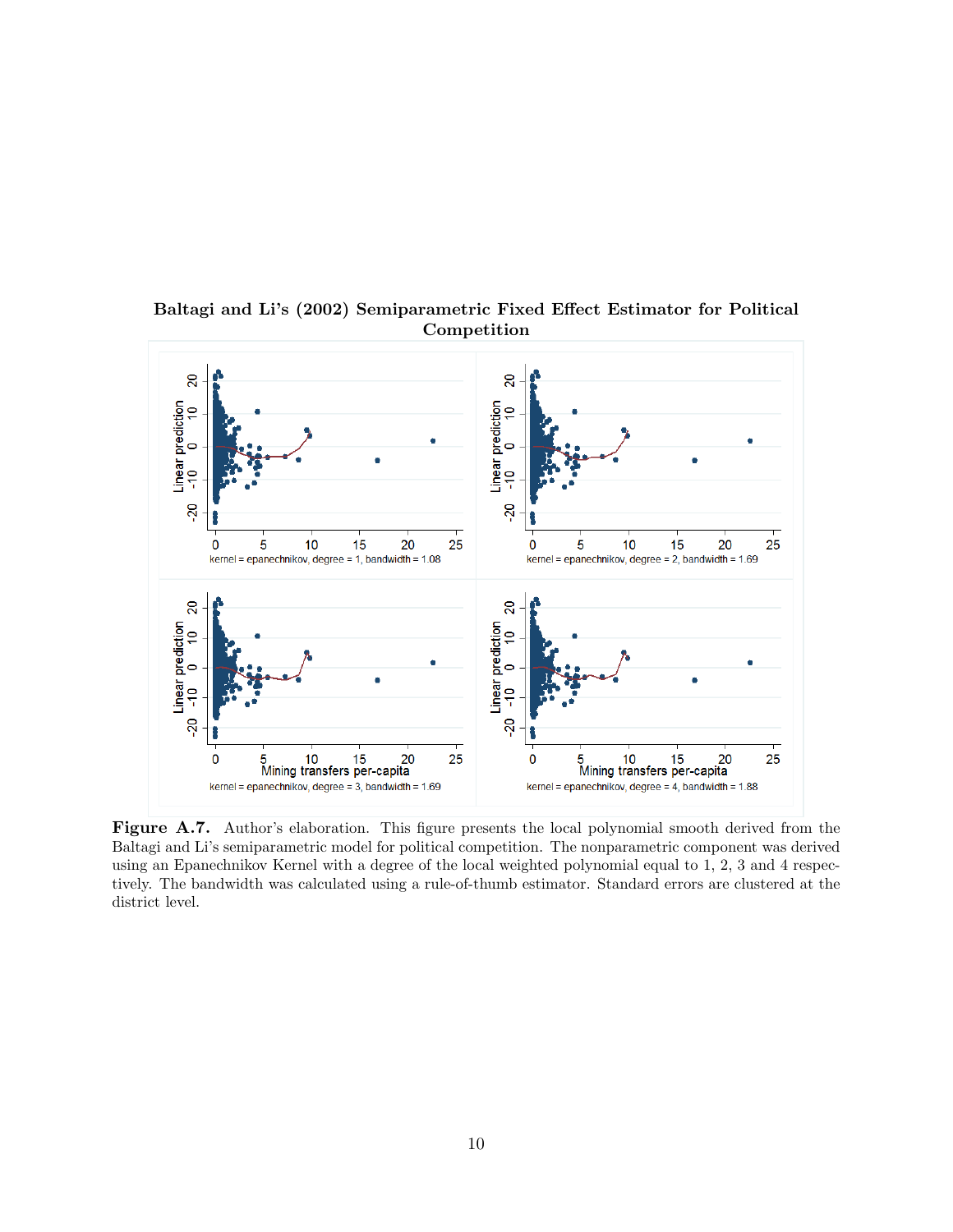

Evolution of Income per capita (1998-2010)

Figure A.8. Author's elaboration. This figure presents the evolution of the real income per capita for the period 1998-2010 by type of district. The blue vertical line in 2003 represents the moment in which mineral prices experienced a large increase. The orange vertical lines represents all the elections that took place over the period. Real income is measured in PEN in 2001 Lima prices.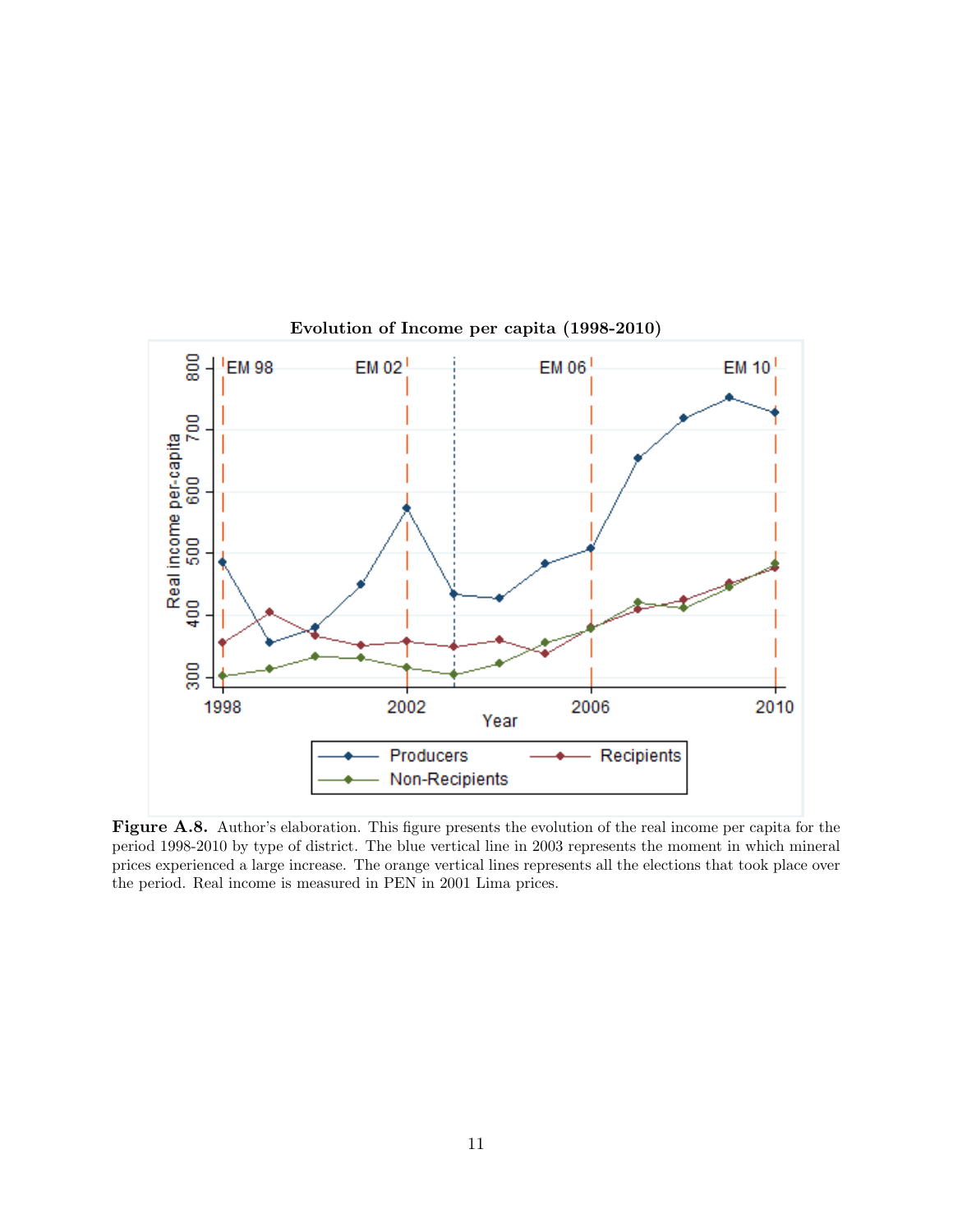

Evolution of Consumption per capita (1998-2010)

Figure A.9. Author's elaboration. This figure presents the evolution of the real consumption per capita for the period 1998-2010 by type of district. The blue vertical line in 2003 represents the moment in which mineral prices experienced a large increase. The orange vertical lines represents all the elections that took place over the period. Real consumption is measured in PEN in 2001 Lima prices.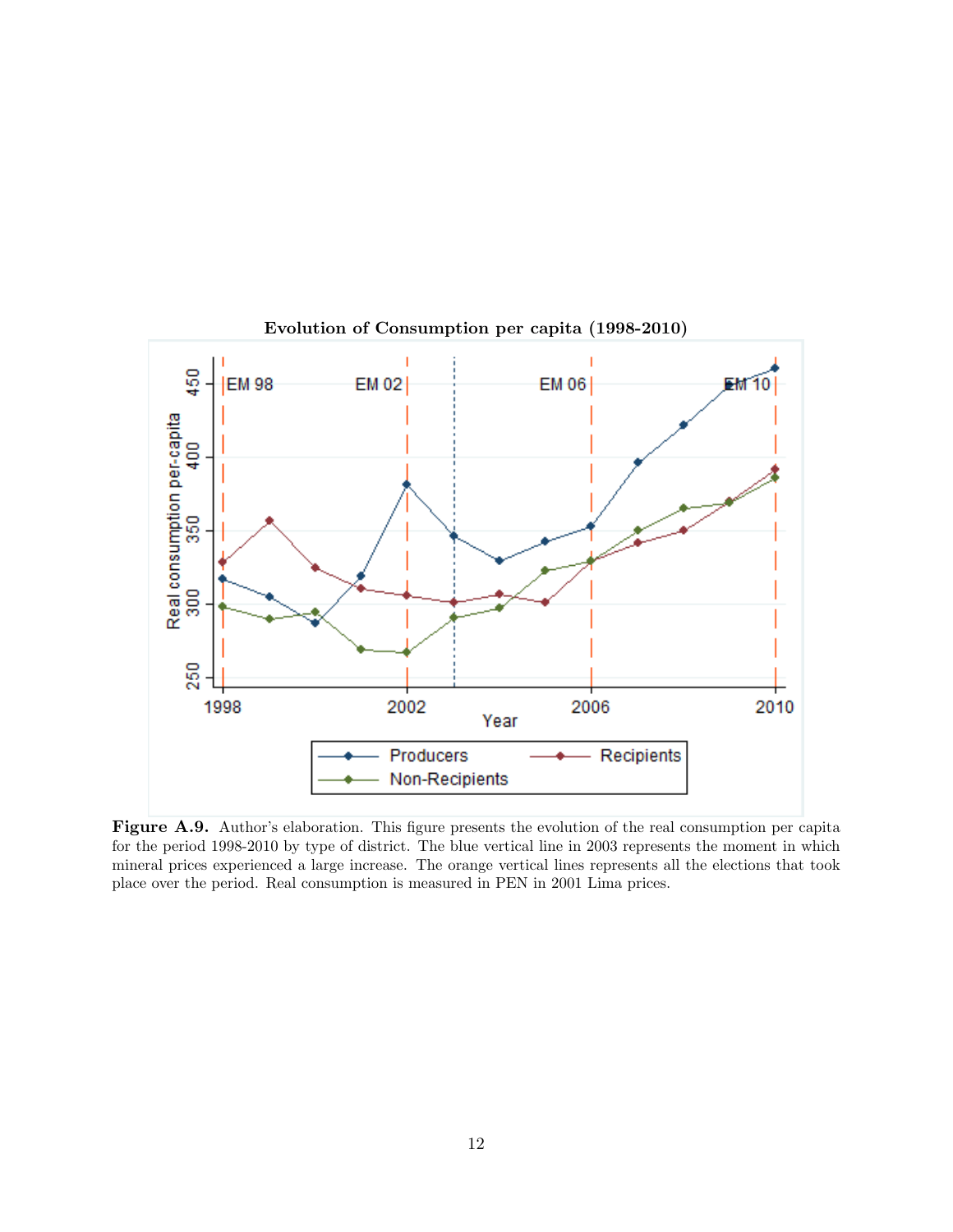

Figure A.10. Author's elaboration. This figure presents the total poverty for the period 1998-2010 by type of district. The poverty indicator is the headcount rate. The blue vertical line in 2003 represents the moment in which mineral prices experienced a large increase. The orange vertical lines represents all the elections that took place over the period.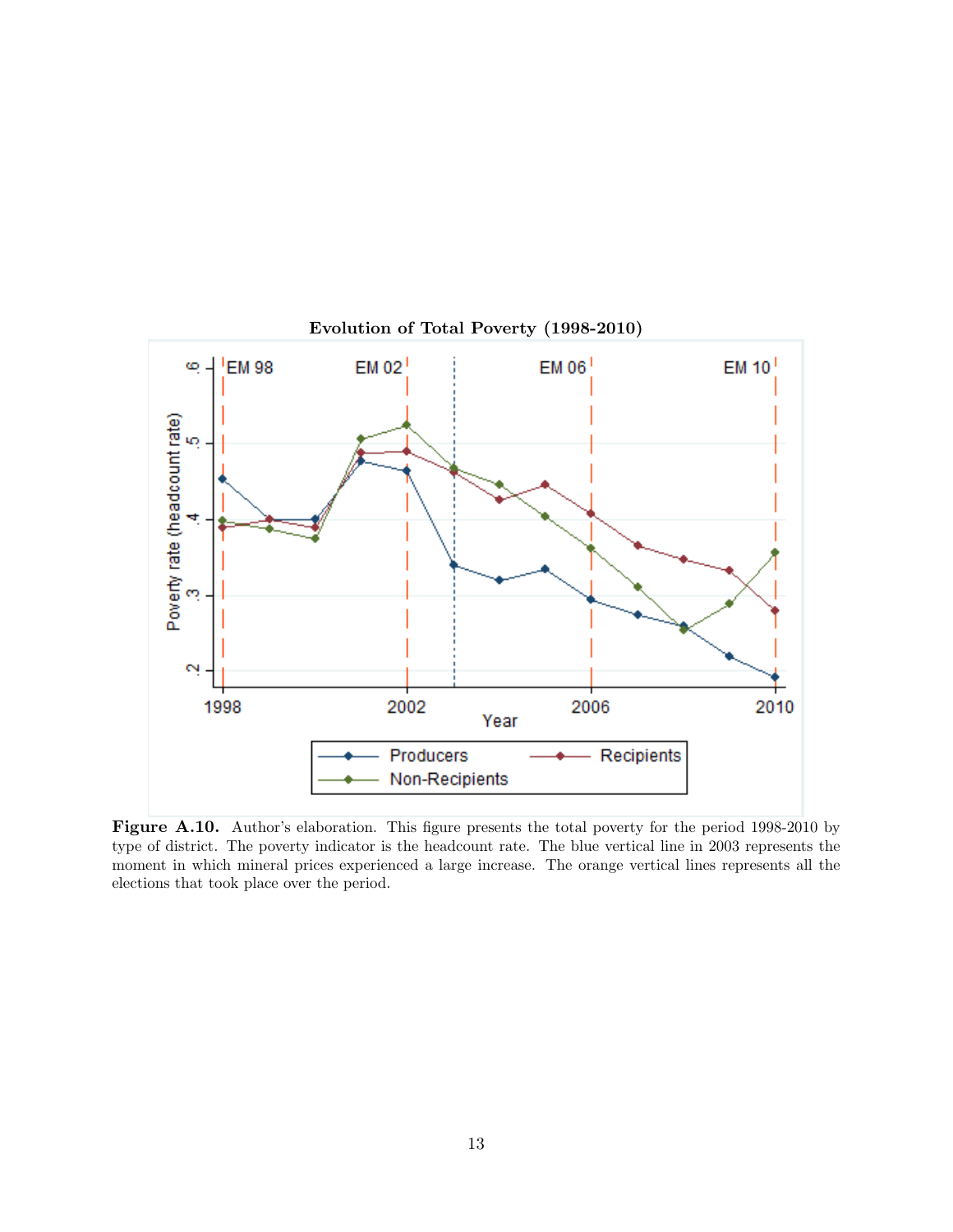

Evolution of Extreme Poverty (1998-2010)

Figure A.11. Author's elaboration. This figure presents the extreme poverty for the period 1998-2010 by type of district. The poverty indicator is the headcount rate. The blue vertical line in 2003 represents the moment in which mineral prices experienced a large increase. The orange vertical lines represents all the elections that took place over the period.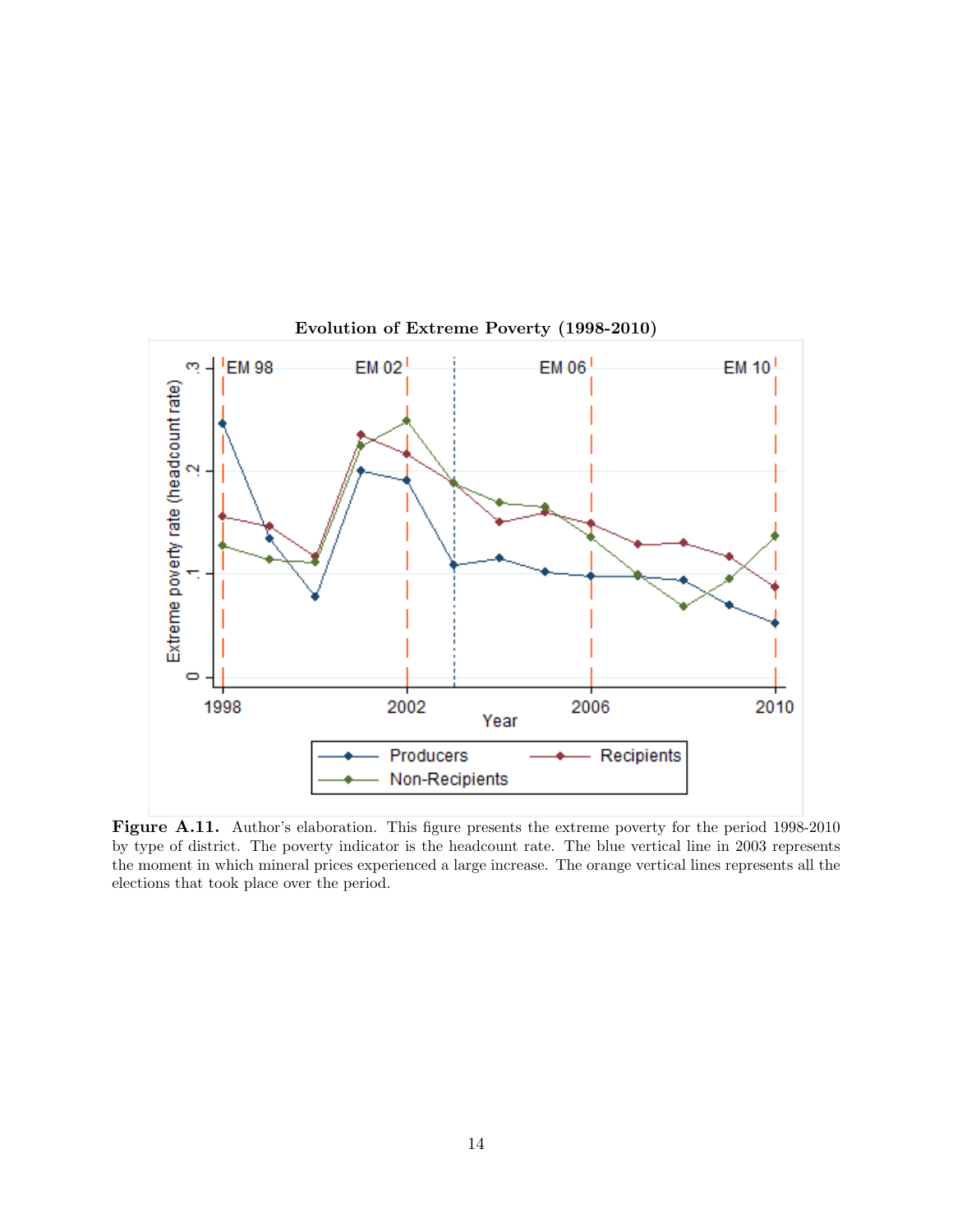| <b>Transfer</b> | Use               | <b>Constitutition base</b> | Form of Allocation                      | <b>Legal Base</b>                          |
|-----------------|-------------------|----------------------------|-----------------------------------------|--------------------------------------------|
| Canon           | Public Investment | $50\%$ Income Tax          | $10\%$ to the producer municipalities.  | Constitution of Peru (Article 77).         |
|                 |                   |                            | $25\%$ to the municipalities in the     | Law 27,506, Canon Law (10 July 2001).      |
|                 |                   |                            | producer province.                      |                                            |
|                 |                   |                            | $40\%$ to municipalities in the pro-    | Supreme Decree 005-2002-EF, Canon reg-     |
|                 |                   |                            | ducer region.                           | ulation.                                   |
|                 |                   |                            | $25\%$ to regional government $(80\%$   | Law $28,077$ (September 26, 2003) and Law  |
|                 |                   |                            | $CR$ and $20\%$ for universities)       | $28,322$ (10 August 2004). Regulated by    |
|                 |                   |                            |                                         | Supreme Decrees 029-2004-EF and EF-        |
|                 |                   |                            |                                         | 187-2004.                                  |
|                 |                   |                            |                                         |                                            |
| Mining Royalty  | Public Investment | % on the Value             | $20\%$ to the municipality where the    | Law 28258, Law of Mining Exemption (24)    |
|                 |                   |                            | mining concession is located.           | of June of $2004$ ).                       |
|                 |                   |                            | $20\%$ to the municipalities of the     | Law 28323, Law that modifies the Law of    |
|                 |                   |                            | province where the mining conces-       | Mining Royalty (10 of August of 2004).     |
|                 |                   |                            | sion is located.                        |                                            |
|                 |                   |                            | $40\%$ to the municipalities of the re- | Supreme decree 157-2004-EF, Regulation     |
|                 |                   |                            | gion where the mining concession is     | of the Law of Mining Exemption (15 of      |
|                 |                   |                            | located.                                | November of 2004).                         |
|                 |                   |                            | 15% to the Regional Government.         | Supreme decree $018-2005$ -EF (29 of Jan-  |
|                 |                   |                            |                                         | uary of $2004$ ).                          |
|                 |                   |                            | $5\%$ to the universities.              | Ministerial resolution 163-2006-EF-15 (22) |
|                 |                   |                            |                                         | of March of 2006).                         |

Table A1. Canon and Mining Royalties Allocation Rules

1. It includes mining, oil, hydro-power, fishing, forest and gas canon.

2. Valid for all type of Canon, except Oil canon, in which case the following rule applies: in Loreto, Ucayali and Huánuco until a 20% can be for current cost. In Piura and Tumbes the 100% for cost of investment.

3. Some variants for the cases of the oil, gas and fishing canon also exist. The details are described in the Ministry of Economics and Finance's website.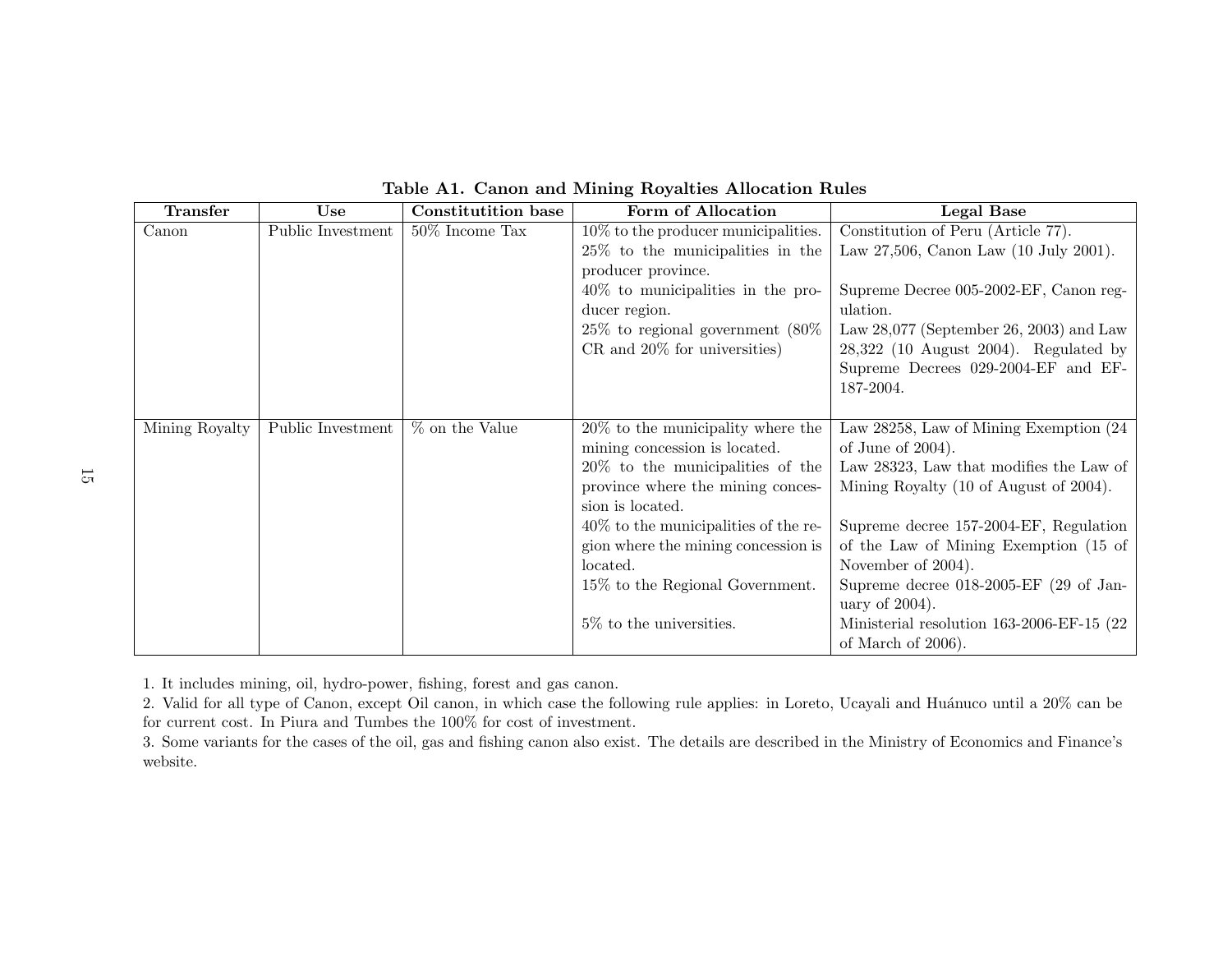|                                                     | (1)        | $\left( 2\right)$ | (3)            | (4)            |
|-----------------------------------------------------|------------|-------------------|----------------|----------------|
|                                                     |            |                   |                |                |
| <b>Average Transfers for Electoral Cycle</b>        |            |                   |                |                |
| Mining Transfers per capita                         | $-0.830**$ | $-0.922*$         | $-0.854$       | $-1.250**$     |
|                                                     | (0.402)    | (0.513)           | (0.523)        | (0.565)        |
| Mining Transfers per capita2                        | $0.036**$  | 0.016             | 0.012          | 0.036          |
|                                                     | (0.016)    | (0.029)           | (0.030)        | (0.030)        |
| Log of $(1+Real Value of Production)$               | $-0.021$   |                   |                |                |
|                                                     | (0.057)    |                   |                |                |
| Year of Election                                    |            |                   |                |                |
| Mining Transfers per capita                         | $-0.307$   | $-0.158$          | $-0.097$       | $-0.554$       |
|                                                     | (0.394)    | (0.644)           | (0.649)        | (0.721)        |
| Mining Transfers per capita2                        | 0.003      | $-0.076$          | $-0.083$       | $-0.035$       |
|                                                     | (0.022)    | (0.063)           | (0.063)        | (0.067)        |
| Log of $(1+Real Value of Production)$               | 0.000      |                   |                |                |
|                                                     | (0.052)    |                   |                |                |
| <b>Excluding Producer Districts</b>                 | $\rm No$   | Yes               | N <sub>0</sub> | $\rm No$       |
| Excluding Producer Districts in Producing Regions   | No         | No                | Yes            | N <sub>0</sub> |
| Excluding Producer Districts in Producing Provinces | No         | No                | N <sub>o</sub> | Yes            |
| Mean dependent variable                             |            |                   | 83.15          |                |
| Number of observations                              | 4,581      | 4,315             | 3,468          | 2,080          |
| R <sub>2</sub>                                      | 0.132      | 0.127             | 0.132          | 0.146          |

# Table A2. Robustness Checks for Impact of Natural Resource Rents on Political Competition

Note: \* significant at 10%; \*\* significant at 5%; \*\*\* significant at 1%. Huber-White standard errors clustered at the district level. All specifications include district and year fixed effects. The treatment variable is measured in 1,000 PEN. All monetary values are in 2001 Lima prices. Real value of mineral production is measured in mineral prices of 2001. The dependent variable is 1 minus the Herfindahl index of votes, a measure of how much concentrated votes were in the election. This variable has been normalized to the scale 1-100 to facilitate interpretation.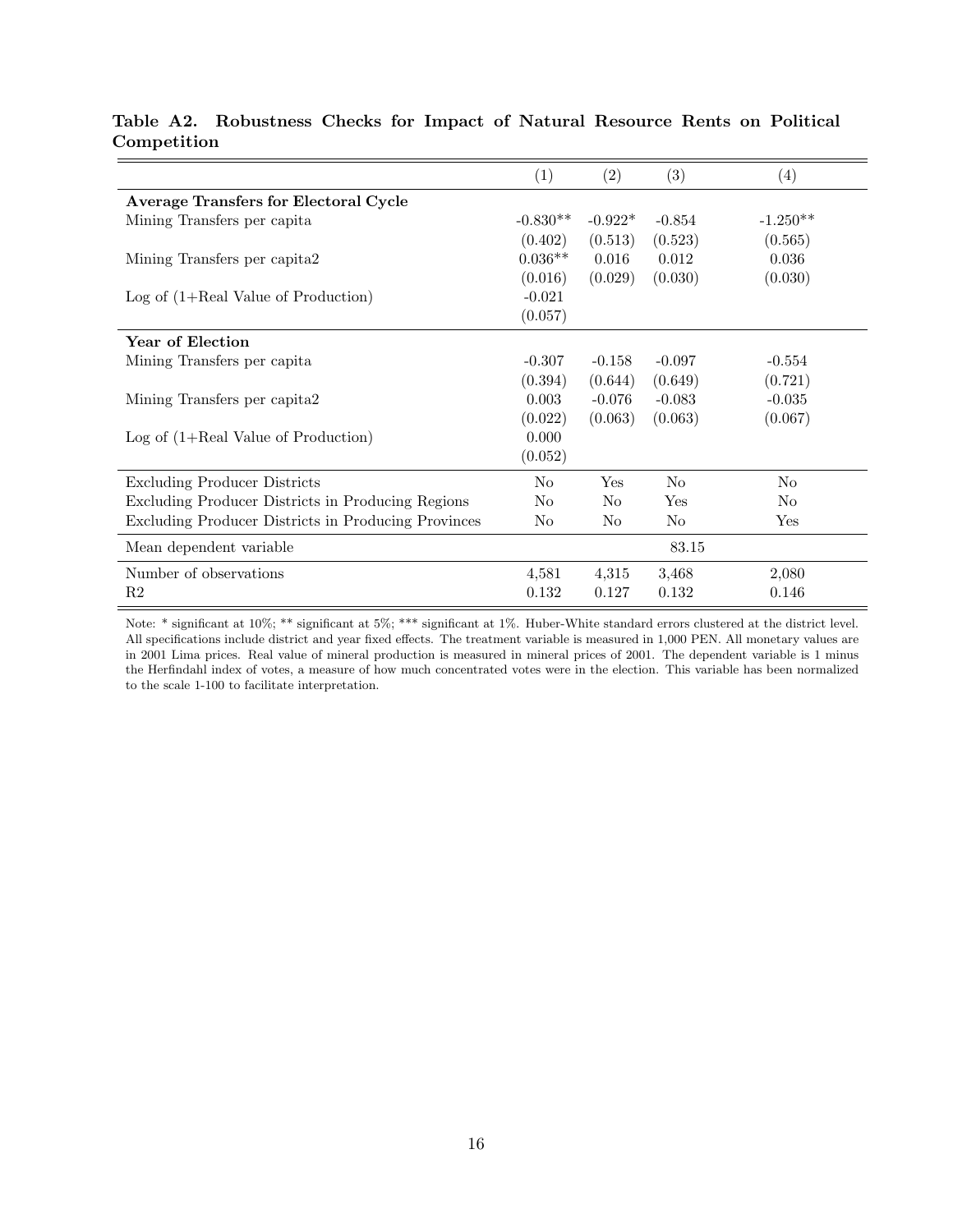| Panel A                                           | <b>Impact on Political Competition</b> |          |          |          |  |
|---------------------------------------------------|----------------------------------------|----------|----------|----------|--|
|                                                   | (1)                                    | (2)      | (3)      | (4)      |  |
| Polynomial and Semiparametric Panel Regressions   |                                        |          |          |          |  |
| Mining Transfers per capita                       | $-0.830**$                             | $-0.765$ | $-0.332$ |          |  |
|                                                   | (0.402)                                | (0.565)  | (0.876)  |          |  |
| Mining Transfers per capita2                      | $0.036**$                              | 0.021    | $-0.165$ |          |  |
|                                                   | (0.016)                                | (0.105)  | (0.301)  |          |  |
| Mining Transfers per capita3                      |                                        | 0.001    | 0.019    |          |  |
|                                                   |                                        | (0.004)  | (0.027)  |          |  |
| Mining Transfers per capita4                      |                                        |          | $-0.001$ |          |  |
|                                                   |                                        |          | (0.001)  |          |  |
| Log of $(1+Real Value of Production)$             | $-0.021$                               | $-0.021$ | $-0.023$ | $-0.059$ |  |
|                                                   | (0.057)                                | (0.057)  | (0.057)  | (0.054)  |  |
| F-test for quadratic specification                | 2.49                                   |          |          |          |  |
|                                                   | [0.083]                                |          |          |          |  |
| F-test for nested models comparison:              |                                        | 0.02     |          |          |  |
| Quadratic versus Cubic model                      |                                        | [0.881]  |          |          |  |
| F-test for nested models comparison:              |                                        |          | 0.27     |          |  |
| Quadratic versus Quartic model                    |                                        |          | [0.765]  |          |  |
| Panel B                                           |                                        |          |          |          |  |
| <b>Semiparametric Cross-sectional Regressions</b> |                                        |          |          |          |  |
| Mining Transfers per capita                       | $-1.212**$                             |          |          |          |  |
|                                                   | (0.566)                                |          |          |          |  |
| Mining Transfers per capita2                      | $0.054***$                             |          |          |          |  |
|                                                   | (0.020)                                |          |          |          |  |
| Log of $(1+Real Value of Production)$             | $-0.056$                               | $-0.056$ | $-0.064$ | $-0.062$ |  |
|                                                   | (0.063)                                | (0.064)  | (0.064)  | (0.064)  |  |
| Hardle and Mammen's test                          |                                        | 1.305    | 1.417    | 1.530    |  |
|                                                   |                                        | [0.250]  | [0.148]  | [0.149]  |  |

Table A3. Robustness Checks on the Parametric Approach

Note: \* significant at 10%; \*\* significant at 5%; \*\*\* significant at 1%. All specifications include district and year fixed effects. The treatment variable is measured in 1,000 PEN. All monetary values are in 2001 Lima prices. Real value of mineral production is measured in 2001 mineral prices. Columns 4 of Panel A report the Baltagi and Li's (2002) semiparametric fixed effects model estimates using a local polynomial degree 4 with an Epanechnikov kernel. Columns 2-4 of Panel B report the Robinson's (1988) double residual semiparametric model estimates using different degrees of local polynomial fit with a Gaussian kernel. Columns 2 considers a local polynomial fit of degree 1, columns 3 use a local polynomial fit of degree 2, and columns 4 a local polynomial fit of degree 3. Restricted sample in Panel B is a cross-sectional sample from a two-period panel dataset expressed in differences. F-test for nested models evaluates a null hypotheses that the quadratic approximation (reduced model) is adequate versus the alternative hypotheses that the cubic or quartic model (full model) are better. The Hardle and Mammen's (1993) test evaluates the null hypotheses that the quadratic parametric is adequate versus the alternative hypotheses that the non-parametric approximation is better. Huber-White standard errors clustered at the district level (all columns in Panel A and columns 1 and 4 in Panel B) are reported in parentheses. P-values for F and Hardle and Mammen's (1993) tests are reported in brackets. Critical values for the Hardle and Mammen's (1993) test were obtained using wild bootstrap with 1,000 replications.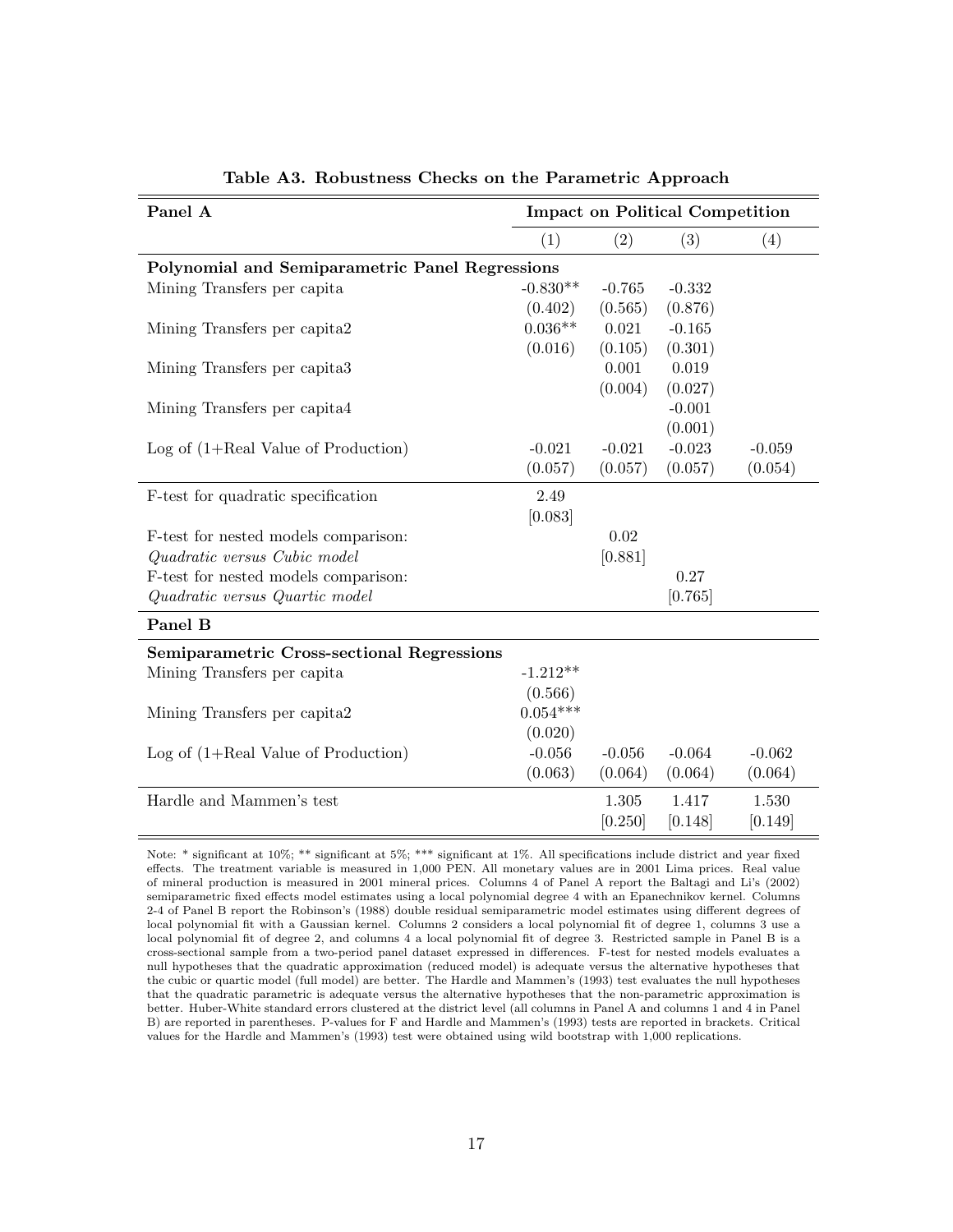|                                       | <b>Instrumental Variables</b> |              |                   |                   |                 |                                        |                 |  |
|---------------------------------------|-------------------------------|--------------|-------------------|-------------------|-----------------|----------------------------------------|-----------------|--|
|                                       | <b>DID</b>                    | Imperfect IV |                   |                   |                 | Nevo and Rosen (2012) One-sided Bounds |                 |  |
|                                       |                               |              | $(\lambda=0.1)$   | $(\lambda=0.3)$   | $(\lambda=0.5)$ | $(\lambda=0.7)$                        | $(\lambda=0.9)$ |  |
|                                       | $\left( 1\right)$             | (2)          | $\left( 3\right)$ | $\left( 4\right)$ | (5)             | (6)                                    | (7)             |  |
| Mining Transfers per capita           | $-0.830**$                    | $-0.815**$   | $-0.817**$        | $-0.823**$        | $-0.843**$      | $-0.931**$                             | $-8.45$         |  |
|                                       | (0.402)                       | (0.412)      | (0.413)           | (0.414)           | (0.416)         | (0.426)                                | (51.544)        |  |
| Mining Transfers per capita2          | $0.036**$                     | $0.037**$    | $0.037**$         | $0.038**$         | $0.040**$       | $0.048**$                              | 0.600           |  |
|                                       | (0.016)                       | (0.017)      | (0.017)           | (0.018)           | (0.019)         | (0.023)                                | (3.708)         |  |
| Log of $(1+Real Value of Production)$ | $-0.021$                      | $-0.021$     | $-0.021$          | $-0.021$          | $-0.021$        | $-0.020$                               | 0.029           |  |
|                                       | (0.057)                       | (0.057)      | (0.057)           | (0.057)           | (0.057)         | (0.057)                                | (0.342)         |  |

Table A4. Sensitivity Analysis for Instrumental Variable Regression for Political Competition

Note: \* significant at 10%; \*\* significant at 5%; \*\*\* significant at 1%. Huber-White standard errors clustered at the district level. All specifications include district and year fixed effects. The treatment variable is measured in 1,000 PEN. All monetary values are in 2001 Lima prices. Real value of mineral production is measured in mineral prices of 2001. The dependent variable is 1 minus the Herfindahl index of votes, a measure of how much concentrated votes were in the election. This variable has been normalized to the scale 1-100 to facilitate interpretation. Column (1) replicates the benchmark result. Column (2) presents the IV estimate using mining Canon as an imperfect instrument. Nevo and Rosen's bound were computed for different values of the parameter  $\lambda$ , which measures the level of deviation with respect to the validity of the exclusion restriction. Results are reported in columns (3) to (7). Greater values of this parameter represent greater deviations from the validity of the exclusion restriction. Only top bounds are derived.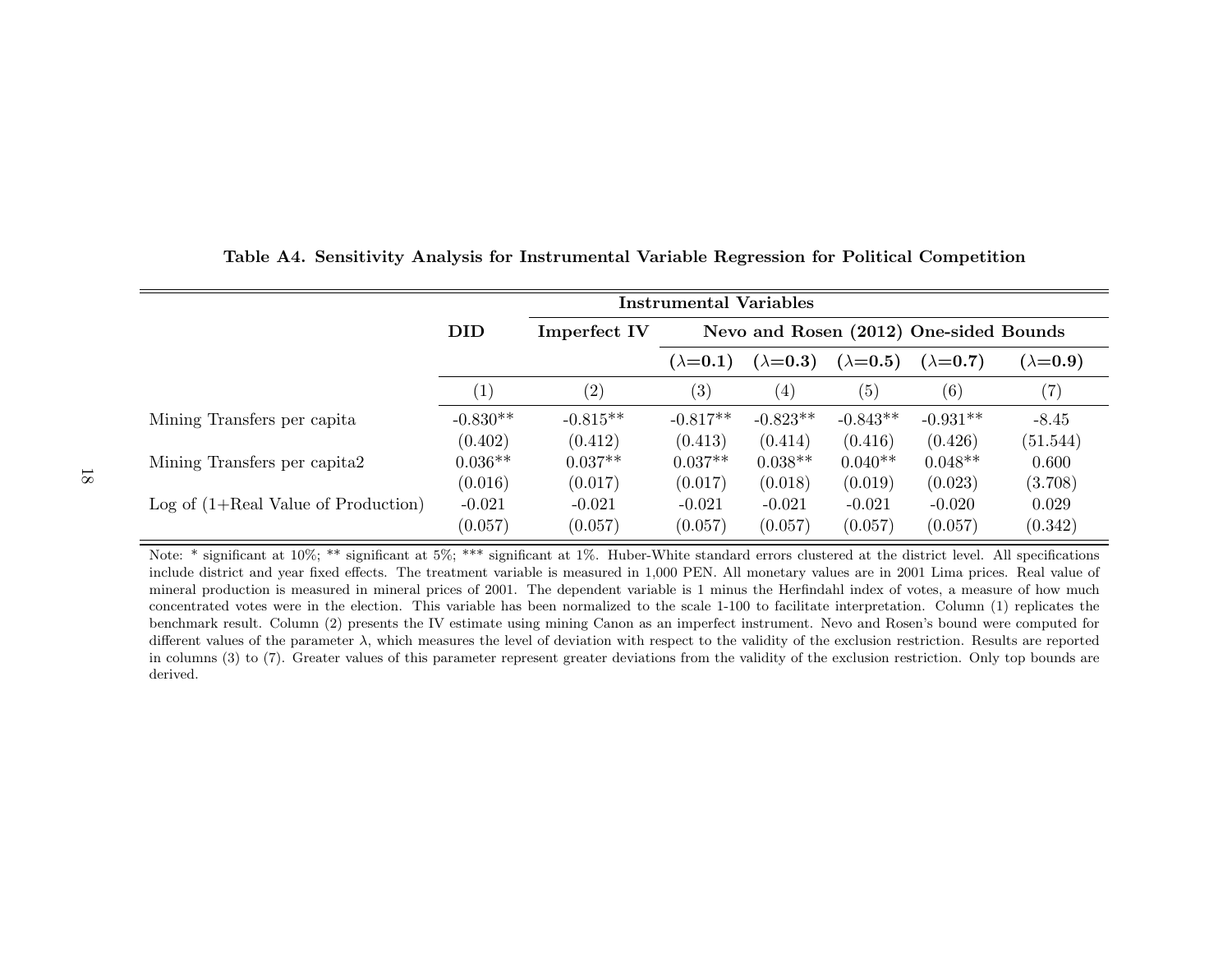|                                       | First Stage of Instrumental Variables for Level of Transfers  |                 |                 |                 |                 |                  |  |  |
|---------------------------------------|---------------------------------------------------------------|-----------------|-----------------|-----------------|-----------------|------------------|--|--|
|                                       | <b>Imperfect IV</b><br>Nevo and Rosen (2012) One-sided Bounds |                 |                 |                 |                 |                  |  |  |
|                                       |                                                               | $(\lambda=0.1)$ | $(\lambda=0.3)$ | $(\lambda=0.5)$ | $(\lambda=0.7)$ | $(\lambda=0.9)$  |  |  |
|                                       | (1)                                                           | (2)             | (3)             | (4)             | (5)             | (6)              |  |  |
| Mining Canon                          | $1.231***$                                                    |                 |                 |                 |                 |                  |  |  |
|                                       | (0.063)                                                       |                 |                 |                 |                 |                  |  |  |
| Mining Canon2                         | 0.005                                                         |                 |                 |                 |                 |                  |  |  |
|                                       | (0.004)                                                       |                 |                 |                 |                 |                  |  |  |
| Log of $(1+Real Value of Production)$ | 0.000                                                         | 0.000           | 0.000           | 0.001           | 0.002           | $0.005\,$        |  |  |
|                                       | (0.002)                                                       | (0.002)         | (0.002)         | (0.003)         | (0.003)         | (0.004)          |  |  |
| V(0.1)                                |                                                               | $2.275***$      |                 |                 |                 |                  |  |  |
|                                       |                                                               | (0.125)         |                 |                 |                 |                  |  |  |
| V(0.1)2                               |                                                               | 0.001           |                 |                 |                 |                  |  |  |
|                                       |                                                               | (0.001)         |                 |                 |                 |                  |  |  |
| V(0.3)                                |                                                               |                 | $2.718***$      |                 |                 |                  |  |  |
|                                       |                                                               |                 | (0.178)         |                 |                 |                  |  |  |
| V(0.3)2                               |                                                               |                 | 0.001           |                 |                 |                  |  |  |
|                                       |                                                               |                 | (0.001)         |                 |                 |                  |  |  |
| V(0.5)                                |                                                               |                 |                 | $3.322***$      |                 |                  |  |  |
|                                       |                                                               |                 |                 | (0.275)         |                 |                  |  |  |
| V(0.5)2                               |                                                               |                 |                 | 0.002           |                 |                  |  |  |
|                                       |                                                               |                 |                 | (0.001)         |                 |                  |  |  |
| V(0.7)                                |                                                               |                 |                 |                 | $4.039***$      |                  |  |  |
|                                       |                                                               |                 |                 |                 | (0.510)         |                  |  |  |
| V(0.7)2                               |                                                               |                 |                 |                 | $0.005*$        |                  |  |  |
|                                       |                                                               |                 |                 |                 | (0.003)         |                  |  |  |
| V(0.9)                                |                                                               |                 |                 |                 |                 | $3.815***$       |  |  |
|                                       |                                                               |                 |                 |                 |                 |                  |  |  |
|                                       |                                                               |                 |                 |                 |                 | (1.305)<br>0.014 |  |  |
| V(0.9)2                               |                                                               |                 |                 |                 |                 |                  |  |  |
|                                       |                                                               |                 |                 |                 |                 | (0.009)          |  |  |
| Number of observations                | 5,141                                                         | 5,141           | 5,141           | 5,141           | 5,141           | 5,141            |  |  |
| $\mathbf{R}2$                         | 0.961                                                         | 0.954           | 0.930           | $\,0.885\,$     | 0.785           | 0.529            |  |  |
| $\mathcal F$ test                     | 1,644.01                                                      | 1,339.42        | 804.94          | 384.58          | 124.88          | 59.86            |  |  |

Table A5. Instrumental Variable for Reelection Outcomes

Note: \* significant at 10%; \*\* significant at 5%; \*\*\* significant at 1%. Huber-White standard errors clustered at the district level. All specifications include district and year fixed effects. The mining Canon variable is measured in 1,000 PEN. All monetary values are in 2001 Lima prices. Real value of mineral production is measured in mineral prices of 2001. Nevo and Rosen's bound were computed for different values of the parameter  $\lambda$ , which measures the level of deviation with respect to the validity of the exclusion restriction. Results are reported in columns (2) to (6). Greater values of this parameter represent greater deviations from the validity of the exclusion restriction. Only top bounds are derived.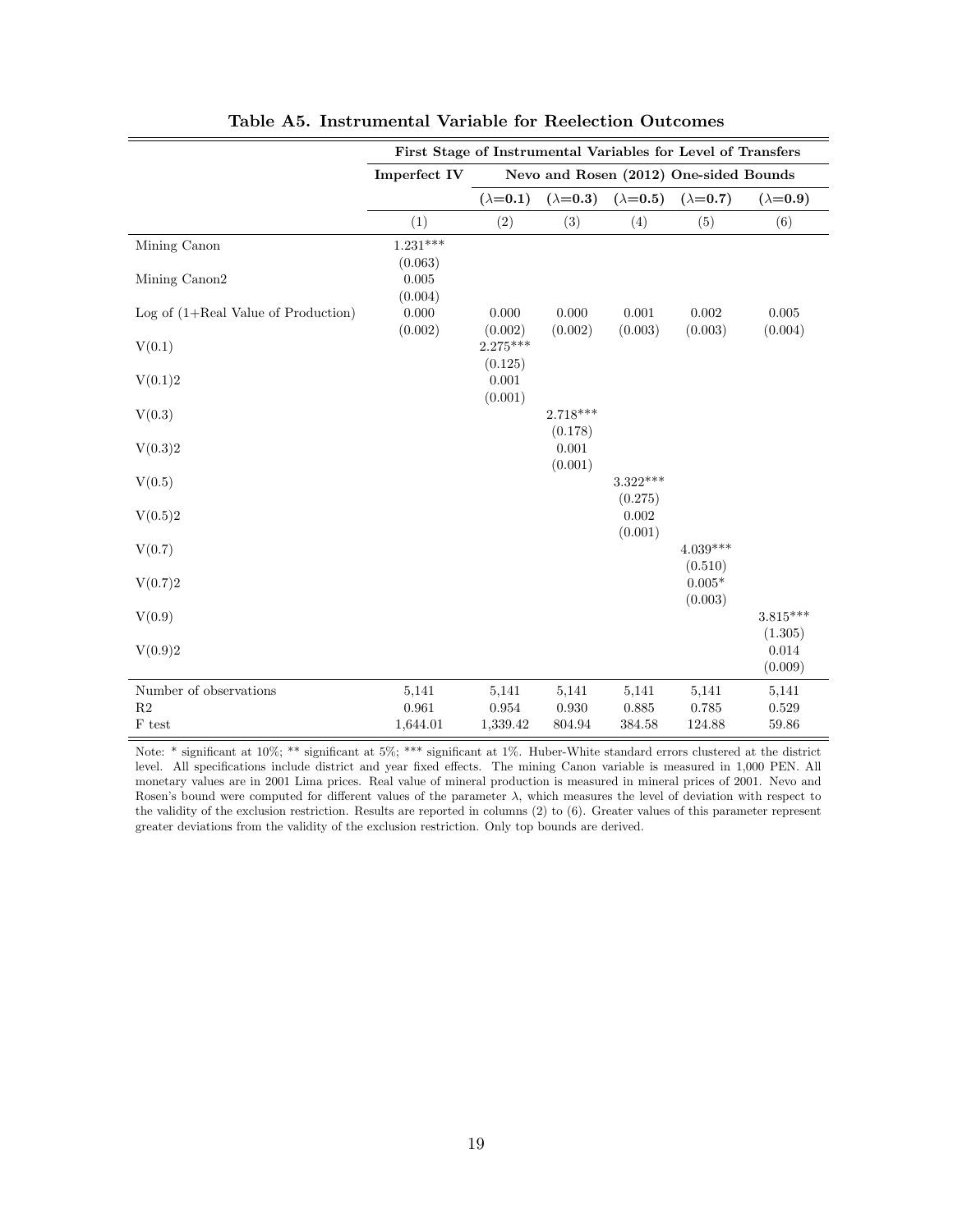|                                       | First Stage of Instrumental Variables for Square of Transfers |                       |                       |                       |                                        |                       |
|---------------------------------------|---------------------------------------------------------------|-----------------------|-----------------------|-----------------------|----------------------------------------|-----------------------|
|                                       | <b>Imperfect IV</b>                                           |                       |                       |                       | Nevo and Rosen (2012) One-sided Bounds |                       |
|                                       |                                                               | $(\lambda=0.1)$       | $(\lambda=0.3)$       | $(\lambda=0.5)$       | $(\lambda=0.7)$                        | $(\lambda=0.9)$       |
|                                       | (1)                                                           | (2)                   | (3)                   | (4)                   | (5)                                    | (6)                   |
| Mining Canon                          | $-0.621$<br>(0.897)                                           |                       |                       |                       |                                        |                       |
| Mining Canon2                         | $1.788***$<br>(0.139)                                         |                       |                       |                       |                                        |                       |
| Log of $(1+Real Value of Production)$ | $-0.010$<br>(0.014)                                           | $-0.011$<br>(0.015)   | $-0.013$<br>(0.018)   | $-0.016$<br>(0.022)   | $-0.019$<br>(0.028)                    | $-0.014$<br>(0.031)   |
| V(0.1)                                |                                                               | $-1.210$<br>(1.753)   |                       |                       |                                        |                       |
| V(0.1)2                               |                                                               | $0.262***$<br>(0.022) |                       |                       |                                        |                       |
| V(0.3)                                |                                                               |                       | $-1.628$<br>(2.366)   |                       |                                        |                       |
| V(0.3)2                               |                                                               |                       | $0.315***$<br>(0.029) |                       |                                        |                       |
| V(0.5)                                |                                                               |                       |                       | $-2.328$<br>(3.400)   |                                        |                       |
| V(0.5)2                               |                                                               |                       |                       | $0.390***$<br>(0.042) |                                        |                       |
| V(0.7)                                |                                                               |                       |                       |                       | $-3.944$<br>(6.087)                    |                       |
| V(0.7)2                               |                                                               |                       |                       |                       | $0.497***$<br>(0.066)                  |                       |
| V(0.9)                                |                                                               |                       |                       |                       |                                        | $-11.860$<br>(17.237) |
| V(0.9)2                               |                                                               |                       |                       |                       |                                        | $0.624***$<br>(0.176) |
| Number of observations                | 5,141                                                         | 5,141                 | 5,141                 | 5,141                 | 5,141                                  | 5,141                 |
| $\mathbf{R}2$<br>$\mathcal F$ test    | 0.954<br>64.83                                                | 0.945<br>57.77        | 0.919<br>47.76        | 0.869<br>45.79        | 0.764<br>35.97                         | 0.514<br>5.34         |

Table A6. Instrumental Variable for Reelection Outcomes

Note: \* significant at 10%; \*\* significant at 5%; \*\*\* significant at 1%. Huber-White standard errors clustered at the district level. All specifications include district and year fixed effects. The mining Canon variable is measured in 1,000 PEN. All monetary values are in 2001 Lima prices. Real value of mineral production is measured in mineral prices of 2001. Nevo and Rosen's bound were computed for different values of the parameter  $\lambda$ , which measures the level of deviation with respect to the validity of the exclusion restriction. Results are reported in columns (2) to (6). Greater values of this parameter represent greater deviations from the validity of the exclusion restriction. Only top bounds are derived.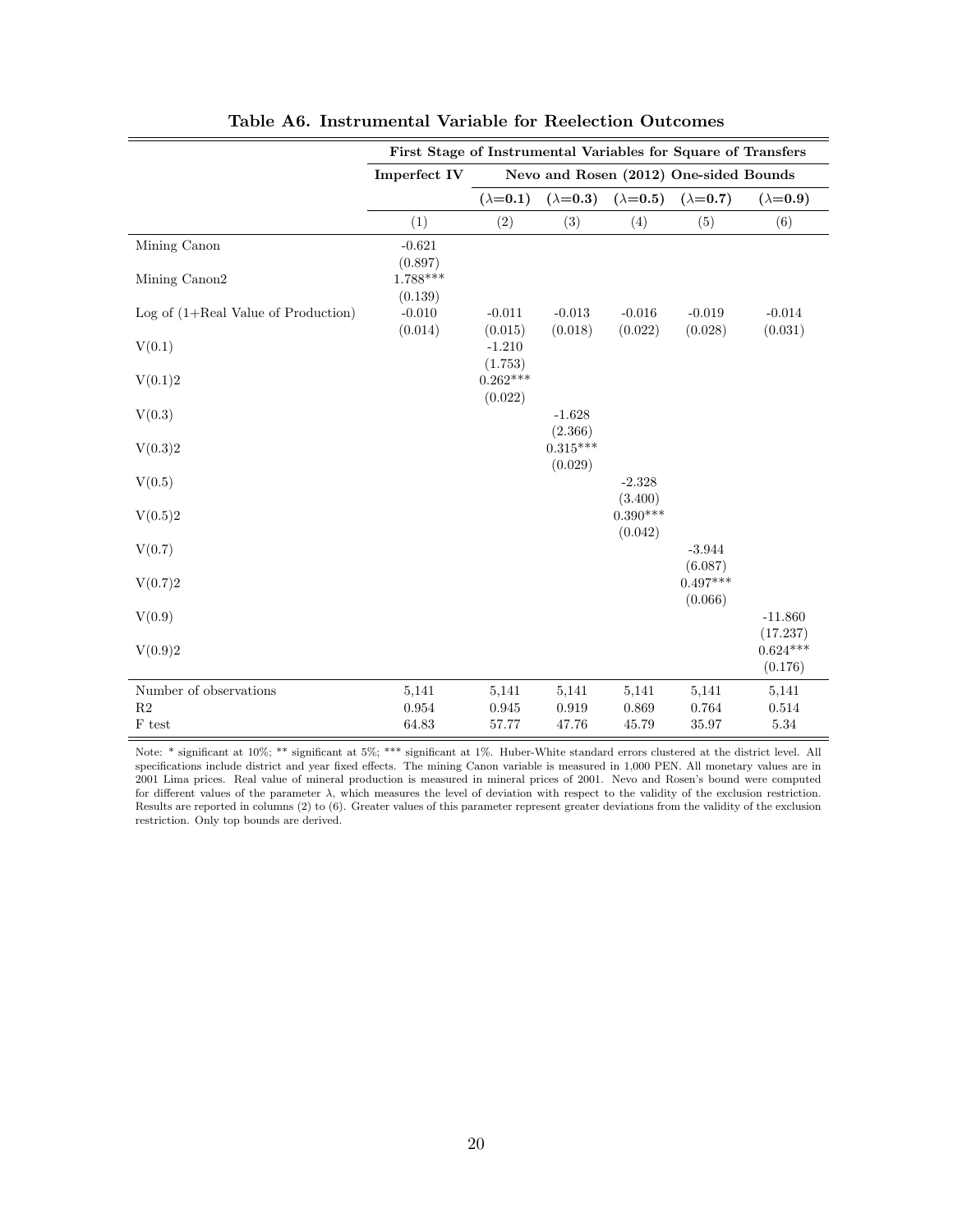|                                       | First Stage of Instrumental Variables for Level of Transfers |                 |                 |                 |                                        |                 |
|---------------------------------------|--------------------------------------------------------------|-----------------|-----------------|-----------------|----------------------------------------|-----------------|
|                                       | Imperfect IV                                                 |                 |                 |                 | Nevo and Rosen (2012) One-sided Bounds |                 |
|                                       |                                                              | $(\lambda=0.1)$ | $(\lambda=0.3)$ | $(\lambda=0.5)$ | $(\lambda=0.7)$                        | $(\lambda=0.9)$ |
|                                       | (1)                                                          | (2)             | (3)             | (4)             | (5)                                    | (6)             |
| Mining Canon                          | $1.085***$                                                   |                 |                 |                 |                                        |                 |
|                                       | (0.037)                                                      |                 |                 |                 |                                        |                 |
| Mining Canon2                         | 0.003                                                        |                 |                 |                 |                                        |                 |
|                                       | (0.002)                                                      |                 |                 |                 |                                        |                 |
| Log of $(1+Real Value of Production)$ | $0.001^{\ast}$                                               | $0.002*$        | $0.002*$        | $0.002*$        | $0.003*$                               | $0.004*$        |
|                                       | (0.001)                                                      | (0.001)         | (0.001)         | (0.001)         | (0.002)                                | (0.002)         |
| V(0.1)                                |                                                              | $1.779***$      |                 |                 |                                        |                 |
|                                       |                                                              | (0.065)         |                 |                 |                                        |                 |
| $V(0.1)\hat{2}$                       |                                                              | 0.000           |                 |                 |                                        |                 |
|                                       |                                                              | (0.000)         |                 |                 |                                        |                 |
| V(0.3)                                |                                                              |                 | $2.115***$      |                 |                                        |                 |
|                                       |                                                              |                 | (0.092)         |                 |                                        |                 |
| $V(0.3)\hat{2}$                       |                                                              |                 | 0.000           |                 |                                        |                 |
|                                       |                                                              |                 | (0.000)         |                 |                                        |                 |
| V(0.5)                                |                                                              |                 |                 | $2.621***$      |                                        |                 |
|                                       |                                                              |                 |                 | (0.143)         |                                        |                 |
| $V(0.5)\hat{2}$                       |                                                              |                 |                 | 0.001           |                                        |                 |
|                                       |                                                              |                 |                 | (0.001)         |                                        |                 |
| V(0.7)                                |                                                              |                 |                 |                 | $3.579***$                             |                 |
|                                       |                                                              |                 |                 |                 | (0.278)                                |                 |
|                                       |                                                              |                 |                 |                 |                                        |                 |
| $V(0.7)\hat{2}$                       |                                                              |                 |                 |                 | $-0.000$                               |                 |
|                                       |                                                              |                 |                 |                 | (0.001)                                |                 |
| V(0.9)                                |                                                              |                 |                 |                 |                                        | $6.233***$      |
|                                       |                                                              |                 |                 |                 |                                        | (0.653)         |
| V(0.9)2                               |                                                              |                 |                 |                 |                                        | $-0.013**$      |
|                                       |                                                              |                 |                 |                 |                                        | (0.006)         |
| Number of observations                | 4,692                                                        | 4,692           | 4,692           | 4,692           | 4,692                                  | 4,692           |
| $\mathbf{R}2$                         | 0.988                                                        | 0.986           | 0.980           | 0.969           | 0.945                                  | 0.909           |
| $\mathcal F$ test                     | 1,022.16                                                     | 863.57          | 582.39          | 348.32          | 175.26                                 | 114.85          |

|  | Table A7. Instrumental Variable for Political Competition |  |  |  |
|--|-----------------------------------------------------------|--|--|--|
|--|-----------------------------------------------------------|--|--|--|

Note: \* significant at 10%; \*\* significant at 5%; \*\*\* significant at 1%. Huber-White standard errors clustered at the district level. All specifications include district and year fixed effects. The mining Canon variable is measured in 1,000 PEN. All monetary values are in 2001 Lima prices. Real value of mineral production is measured in mineral prices of 2001. Nevo and Rosen's bound were computed for different values of the parameter λ, which measures the level of deviation with respect to the validity of the exclusion restriction. Results are reported in columns (2) to (6). Greater values of this parameter represent greater deviations from the validity of the exclusion restriction. Only top bounds are derived.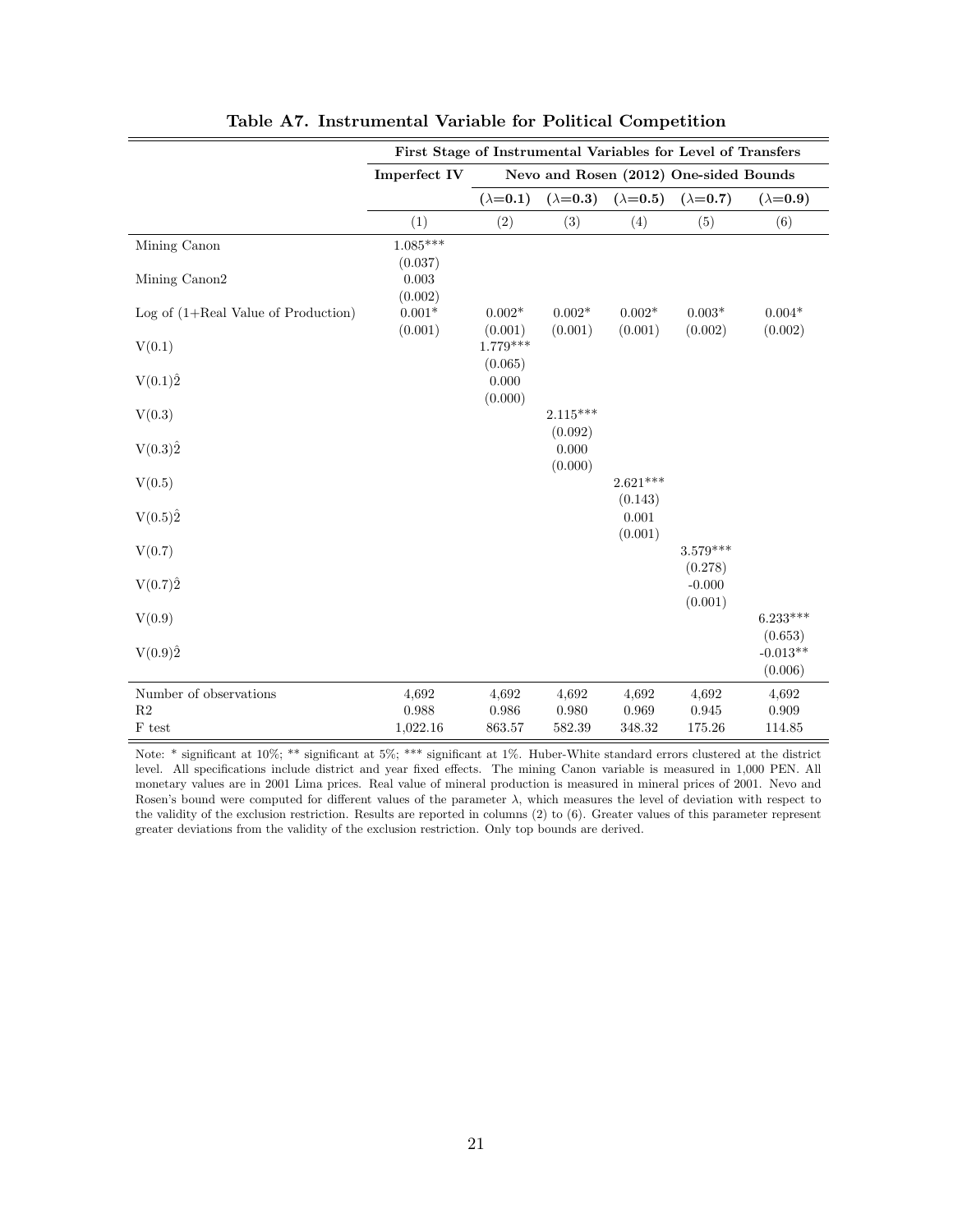|                                       | First Stage of Instrumental Variables for Square of Transfers |                       |                       |                       |                                        |                     |
|---------------------------------------|---------------------------------------------------------------|-----------------------|-----------------------|-----------------------|----------------------------------------|---------------------|
|                                       | <b>Imperfect IV</b>                                           |                       |                       |                       | Nevo and Rosen (2012) One-sided Bounds |                     |
|                                       |                                                               | $(\lambda=0.1)$       | $(\lambda=0.3)$       | $(\lambda=0.5)$       | $(\lambda = 0.7)$                      | $(\lambda=0.9)$     |
|                                       | (1)                                                           | (2)                   | (3)                   | (4)                   | (5)                                    | (6)                 |
| Mining Canon                          | $-1.546**$                                                    |                       |                       |                       |                                        |                     |
| Mining Canon2                         | (0.787)<br>$1.451***$<br>(0.101)                              |                       |                       |                       |                                        |                     |
| Log of $(1+Real Value of Production)$ | 0.004<br>(0.005)                                              | 0.005<br>(0.005)      | 0.005<br>(0.006)      | 0.003<br>(0.008)      | $-0.004$<br>(0.011)                    | $-0.020$<br>(0.045) |
| V(0.1)                                |                                                               | $-2.744*$<br>(1.436)  |                       |                       |                                        |                     |
| $V(0.1)\hat{2}$                       |                                                               | $0.156***$<br>(0.012) |                       |                       |                                        |                     |
| V(0.3)                                |                                                               |                       | $-3.797*$<br>(2.167)  |                       |                                        |                     |
| $V(0.3)\hat{2}$                       |                                                               |                       | $0.200***$<br>(0.020) |                       |                                        |                     |
| V(0.5)                                |                                                               |                       |                       | $-4.916$<br>(3.454)   |                                        |                     |
| $V(0.5)\hat{2}$                       |                                                               |                       |                       | $0.272***$<br>(0.035) |                                        |                     |
| V(0.7)                                |                                                               |                       |                       |                       | $-0.147$<br>(6.244)                    |                     |
| $V(0.7)\hat{2}$                       |                                                               |                       |                       |                       | $0.374***$<br>(0.054)                  |                     |
| V(0.9)                                |                                                               |                       |                       |                       |                                        | 75.755*<br>(42.438) |
| V(0.9)2                               |                                                               |                       |                       |                       |                                        | $-0.020$<br>(0.310) |
| Number of observations                | 4,692                                                         | 4,692                 | 4,692                 | 4,692                 | 4,692                                  | 4,692               |
| $\mathbf{R}2$<br>$\mathcal F$ test    | 0.985<br>195.34                                               | 0.982<br>156.56       | 0.970<br>91.77        | 0.942<br>44.69        | 0.851<br>24.73                         | 0.614<br>11.37      |

|  | Table A8. Instrumental Variable for Political Competition |  |  |  |
|--|-----------------------------------------------------------|--|--|--|
|--|-----------------------------------------------------------|--|--|--|

Note: \* significant at 10%; \*\* significant at 5%; \*\*\* significant at 1%. Huber-White standard errors clustered at the district level. All specifications include district and year fixed effects. The mining Canon variable is measured in 1,000 PEN. All monetary values are in 2001 Lima prices. Real value of mineral production is measured in mineral prices of 2001. Nevo and Rosen's bound were computed for different values of the parameter  $\lambda$ , which measures the level of deviation with respect to the validity of the exclusion restriction. Results are reported in columns (2) to (6). Greater values of this parameter represent greater deviations from the validity of the exclusion restriction. Only top bounds are derived.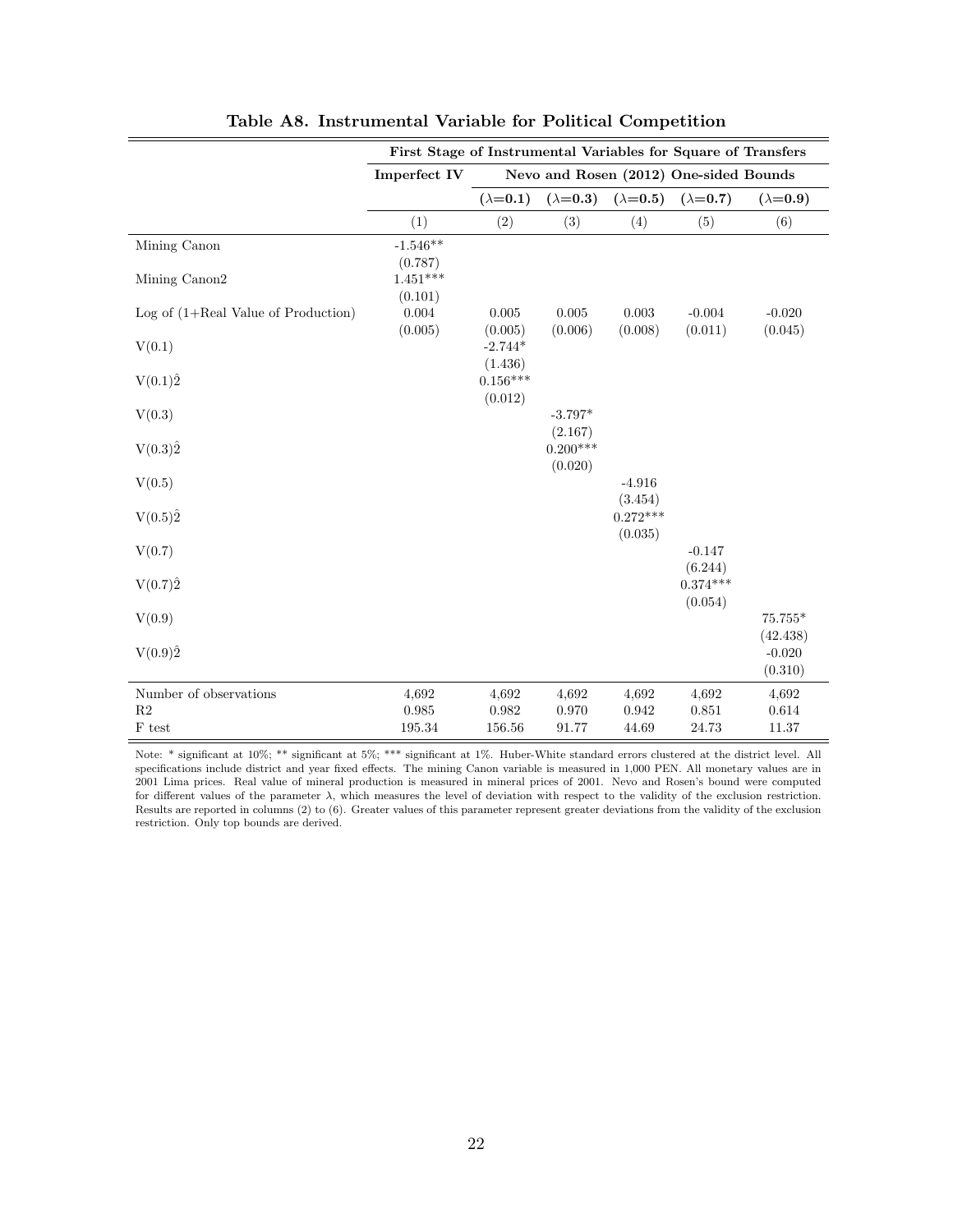|                                       |               |              |                           | <b>DID</b> Estimates |                          |            |                 |          |
|---------------------------------------|---------------|--------------|---------------------------|----------------------|--------------------------|------------|-----------------|----------|
|                                       | Access to     | Access to    | <b>Garbage Collection</b> |                      | <b>Security Services</b> | Access to  |                 |          |
|                                       | Water Network | Public Light | In Capital                | Rest                 | Access                   | Perssonel  | <b>Stations</b> | Library  |
| Mining Transfers per capita           | 0.007         | $0.027**$    | $0.054*$                  | $0.103***$           | $0.052***$               | $0.154***$ | $0.093***$      | $-0.015$ |
|                                       | (0.010)       | (0.011)      | (0.028)                   | (0.035)              | (0.013)                  | (0.056)    | (0.035)         | (0.011)  |
| Mining Transfers per capita?          | 0.000         | $-0.001**$   | $-0.002**$                | $-0.004***$          | $-0.001***$              | $-0.004$   | $-0.002$        | 0.000    |
|                                       | (0.000)       | (0.000)      | (0.001)                   | (0.001)              | (0.000)                  | (0.003)    | (0.002)         | (0.000)  |
| $Log of (1+Real Value of Production)$ | $-0.001$      | 0.002        | $-0.003$                  | 0.003                | $-0.001$                 | 0.003      | 0.000           | $0.004*$ |
|                                       | (0.003)       | (0.001)      | (0.004)                   | (0.006)              | (0.002)                  | (0.009)    | (0.001)         | (0.002)  |
| Mean of dependent variable            | 0.76          | 0.88         | 0.94                      | 0.55                 | 0.15                     | 6.1        | 1.3             | 0.41     |
| Number of observations                | 5,566         | 8,644        | 9,014                     | 8,781                | 14,117                   | 12,825     | 10,026          | 14,237   |
| R <sub>2</sub>                        | 0.242         | 0.264        | 0.017                     | 0.113                | 0.115                    | 0.242      | 0.078           | 0.013    |

|  |  | Table A9. Impact of Natural Resource Booms on Public Goods Provision |  |  |  |  |  |  |
|--|--|----------------------------------------------------------------------|--|--|--|--|--|--|
|--|--|----------------------------------------------------------------------|--|--|--|--|--|--|

Note: \* significant at 10%; \*\* significant at 5%; \*\*\* significant at 1%. Huber-White standard errors clustered at the district level. All specifications include district and year fixed effects. All specifications include district and year fixed effects. The treatment variable is measured in 1,000 PEN. All monetary values are in 2001 Lima prices. Real value of mineral production is measured in mineral prices of 2001. Personnel and stations are measured in units per 1,000 habitants. All other variables are dummy equal to one if the district has access to a particular public good.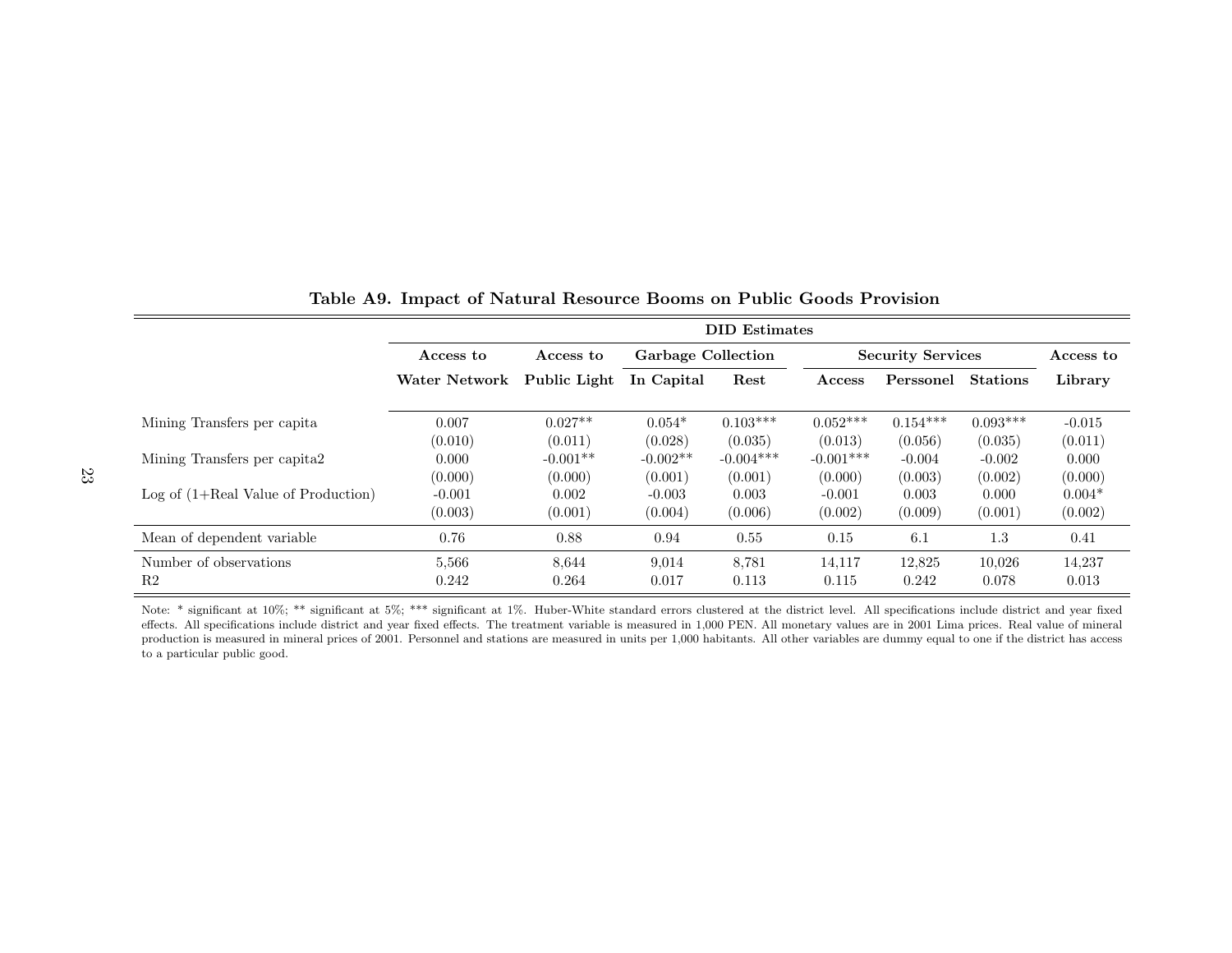|                                       |          |                                   |                               |                                                | <b>DID</b> Estimates |                        |                  |                       |                     |            |  |  |
|---------------------------------------|----------|-----------------------------------|-------------------------------|------------------------------------------------|----------------------|------------------------|------------------|-----------------------|---------------------|------------|--|--|
|                                       |          |                                   | <b>Health Infraestructure</b> |                                                |                      | Sport Infraestructure  |                  |                       |                     |            |  |  |
|                                       | Hospital | $\operatorname{Health}$<br>Center | Polyclinic                    | Odontological/Basic<br><b>Medical Services</b> | Stadiums             | Multipurpose<br>Fields | Soccer<br>Fields | Basquetball<br>Fields | Voleyball<br>Fields | Gimnasiums |  |  |
| Mining Transfers per capita           | 0.000    | $-0.003$                          | 0.006                         | $0.007**$                                      | $0.029***$           | $0.048**$              | $0.042*$         | $0.007**$             | $-0.000$            | 0.001      |  |  |
|                                       | (0.000)  | (0.002)                           | (0.004)                       | (0.003)                                        | (0.011)              | (0.022)                | (0.024)          | (0.003)               | (0.007)             | (0.001)    |  |  |
| Mining Transfers per capita2          | $-0.000$ | 0.000                             | $-0.000$                      | $-0.000**$                                     | $-0.001**$           | $-0.001$               | $-0.002*$        | $-0.000*$             | 0.000               | $-0.000$   |  |  |
|                                       | (0.000)  | (0.000)                           | (0.000)                       | (0.000)                                        | (0.000)              | (0.001)                | (0.001)          | (0.000)               | (0.000)             | (0.000)    |  |  |
| Log of $(1+Real Value of Production)$ | $-0.000$ | 0.000                             | $0.001**$                     | 0.000                                          | 0.002                | 0.005                  | $-0.000$         | $-0.001*$             | $-0.001$            | 0.000      |  |  |
|                                       | (0.000)  | (0.000)                           | (0.001)                       | (0.001)                                        | (0.002)              | (0.004)                | (0.004)          | (0.001)               | (0.001)             | (0.000)    |  |  |
|                                       |          |                                   |                               |                                                | <b>IV</b> Estimates  |                        |                  |                       |                     |            |  |  |
| Mining Transfers per capita           | 0.000    | $-0.003$                          | 0.007                         | $0.007**$                                      | $0.027**$            | $0.041*$               | $0.030*$         | $0.007**$             | 0.000               | 0.002      |  |  |
|                                       | (0.000)  | (0.002)                           | (0.004)                       | (0.003)                                        | (0.011)              | (0.022)                | (0.017)          | (0.004)               | (0.007)             | (0.001)    |  |  |
| Mining Transfers per capita2          | $-0.000$ | 0.000                             | $-0.000$                      | $-0.000**$                                     | $-0.001*$            | $-0.001$               | $-0.001*$        | $-0.000*$             | 0.000               | $-0.000$   |  |  |
|                                       | (0.000)  | (0.000)                           | (0.000)                       | (0.000)                                        | (0.000)              | (0.001)                | (0.001)          | (0.000)               | (0.000)             | (0.000)    |  |  |
| Log of $(1+Real Value of Production)$ | $-0.000$ | 0.000                             | $0.001**$                     | 0.000                                          | 0.002                | 0.005                  | $-0.000$         | $-0.001*$             | $-0.001$            | 0.000      |  |  |
|                                       | (0.000)  | (0.000)                           | (0.001)                       | (0.001)                                        | (0.002)              | (0.004)                | (0.004)          | (0.001)               | (0.001)             | (0.000)    |  |  |
| Mean of dependent variable            | 0.01     | 0.01                              | 0.02                          | 0.01                                           | 0.26                 | 0.31                   | 0.18             | 0.02                  | 0.03                | 0.01       |  |  |
| Number of observations                | 12,947   | 14,233                            | 14,233                        | 14,233                                         | 12,663               | 12,663                 | 12,663           | 12,663                | 12,663              | 12,663     |  |  |
| R <sub>2</sub>                        | 0.002    | 0.004                             | 0.013                         | 0.004                                          | 0.004                | 0.006                  | 0.005            | 0.004                 | 0.003               | 0.012      |  |  |

## Table A10. Impact of Natural Resource Booms on Local Infrastructure

Note \* significant at 10%; \*\* significant at 5%; \*\*\* significant at 1%. Huber-White standard errors clustered at the district level. All specifications include district and year fixed effects. The treatment variable is mea 1,000 PEN. All monetary values are in prices of Lima in 2001. Real value of mineral production is measured in mineral prices of 2001. Dependent variables are measured in units per 1,000 habitants.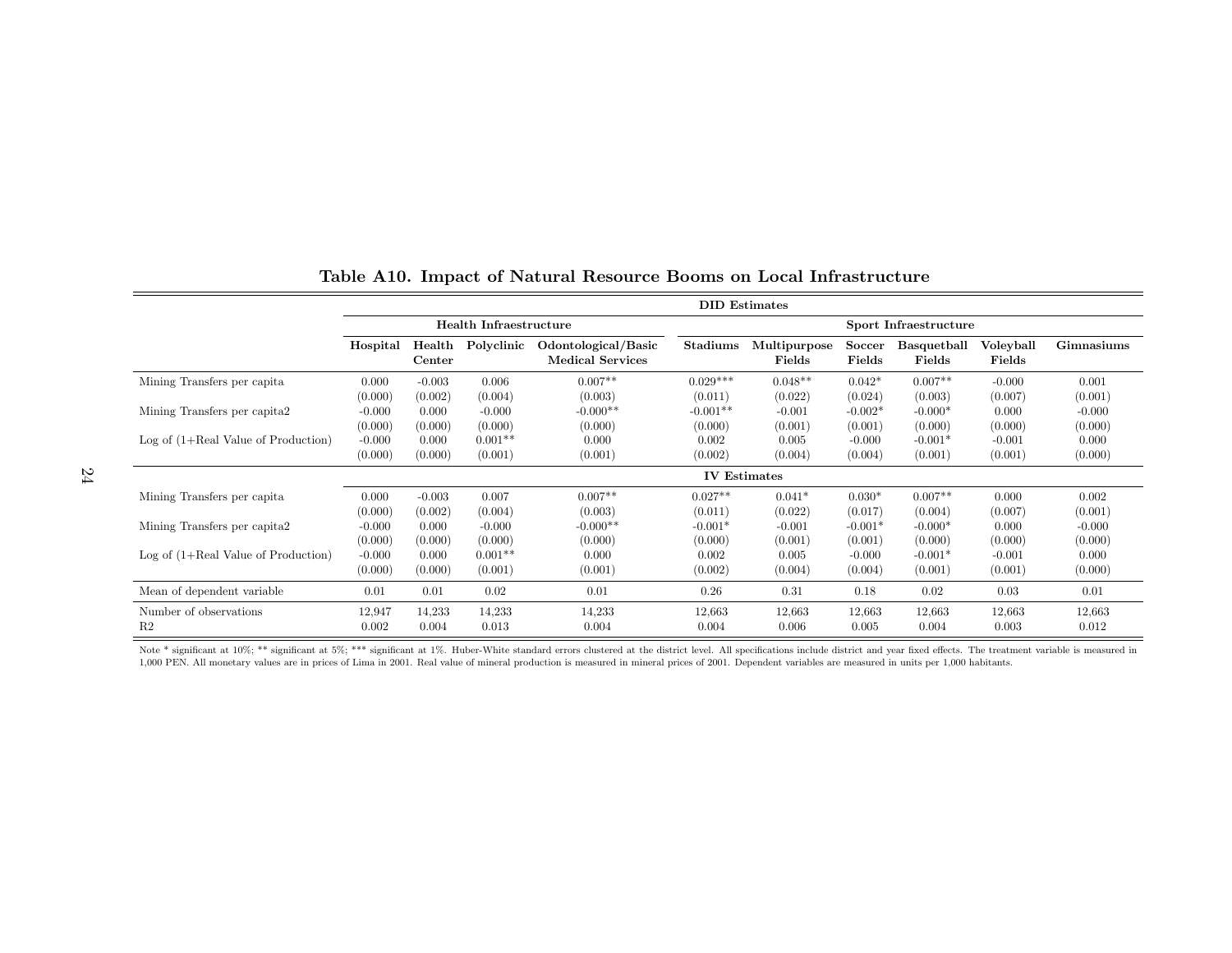|                                       |                  |                     |                  |                           |                  |                     | <b>DID</b> Estimates |             |           |                 |                    |                    |
|---------------------------------------|------------------|---------------------|------------------|---------------------------|------------------|---------------------|----------------------|-------------|-----------|-----------------|--------------------|--------------------|
|                                       |                  |                     |                  | Quantity                  |                  |                     |                      |             |           | $\mathbf{Cost}$ |                    |                    |
|                                       | Roads            | Roads               | Sidewalks        | Sidewalks                 | Rural Roads      | Rural Roads         | Roads                | Roads       | Sidewalks | Sidewalks       | <b>Rural Roads</b> | <b>Rural Roads</b> |
|                                       | Repaired<br>(m2) | Constructed<br>(m2) | Repaired<br>(m2) | $\rm Constructed$<br>(m2) | Repaired<br>(Km) | Constructed<br>(Km) | Repaired             | Constructed | Repaired  | Constructed     | Repaired           | Constructed        |
| Mining Transfers per capita           | 0.040            | $0.211**$           | 0.006            | 0.026                     | $-0.090$         | 0.071               | $5.393**$            | 36.305***   | 5.333     | $4.172**$       | $26.989**$         | 4.716              |
|                                       | (0.050)          | (0.105)             | (0.010)          | (0.028)                   | (0.328)          | (0.067)             | (2.408)              | (13.317)    | (4.465)   | (2.088)         | (12.686)           | (2.869)            |
| Mining Transfers per capita2          | $-0.003$         | 0.003               | $-0.000$         | $-0.000$                  | 0.002            | $-0.002$            | $-0.289*$            | $-0.786**$  | $-0.192$  | 0.025           | $-0.035$           | $-0.153*$          |
|                                       | (0.003)          | (0.003)             | (0.000)          | (0.001)                   | (0.009)          | (0.002)             | (0.158)              | (0.384)     | (0.176)   | (0.173)         | (0.391)            | (0.086)            |
| Log of $(1+Real Value of Production)$ | 0.003            | 0.034               | 0.001            | 0.000                     | $-0.008$         | 0.001               | $-0.015$             | 11.629      | $-0.001$  | $-0.047$        | $-0.109$           | $-0.453**$         |
|                                       | (0.003)          | (0.031)             | (0.001)          | (0.001)                   | (0.019)          | (0.002)             | (0.186)              | (9.707)     | (0.065)   | (0.071)         | (0.479)            | (0.184)            |
|                                       |                  |                     |                  |                           |                  |                     | <b>IV Estimates</b>  |             |           |                 |                    |                    |
| Mining Transfers per capita           | 0.047            | $0.233**$           | 0.009            | 0.020                     | $-0.066$         | 0.069               | $5.393*$             | 39.909**    | 6.697     | $4.343*$        | 29.439*            | $5.248*$           |
|                                       | (0.063)          | (0.111)             | (0.012)          | (0.034)                   | (0.323)          | (0.066)             | (3.008)              | (15.701)    | (5.595)   | (2.346)         | (16.443)           | (2.964)            |
| Mining Transfers per capita2          | $-0.003$         | 0.000               | $-0.000$         | 0.000                     | 0.002            | $-0.001$            | $-0.302*$            | $-1.060**$  | $-0.246$  | 0.034           | $-0.129$           | $-0.172*$          |
|                                       | (0.004)          | (0.003)             | (0.000)          | (0.001)                   | (0.009)          | (0.002)             | (0.183)              | (0.474)     | (0.225)   | (0.191)         | (0.552)            | (0.090)            |
| Log of $(1+Real Value of Production)$ | 0.003            | 0.033               | 0.001            | 0.000                     | $-0.008$         | 0.001               | $-0.015$             | 11.597      | $-0.013$  | $-0.049$        | $-0.135$           | $-0.458**$         |
|                                       | (0.003)          | (0.031)             | (0.001)          | (0.001)                   | (0.019)          | (0.002)             | (0.186)              | (9.675)     | (0.069)   | (0.072)         | (0.497)            | (0.184)            |
| Mean of dependent variable            | 0.06             | 0.19                | 0.01             | 0.06                      | 0.41             | 0.13                | 2.63                 | 15.90       | 1.21      | 4.19            | 16.29              | 11.97              |
| Number of observations                | 12,831           | 12,831              | 12,831           | 12,831                    | 11,954           | 13,235              | 12,831               | 12,831      | 12,831    | 12,831          | 11,954             | 13,235             |
| R <sub>2</sub>                        | 0.002            | 0.010               | 0.001            | 0.001                     | 0.003            | 0.002               | 0.015                | 0.005       | 0.002     | 0.012           | 0.006              | 0.004              |

## Table A11. Impact of Natural Resource Booms on Roads Construction and Investment

Note: \* significant at 10%; \*\* significant at 5%; \*\*\* significant at 1%. Huber-White standard errors clustered at the district level. All specifications include district and year fixed effects. The treatment variable is me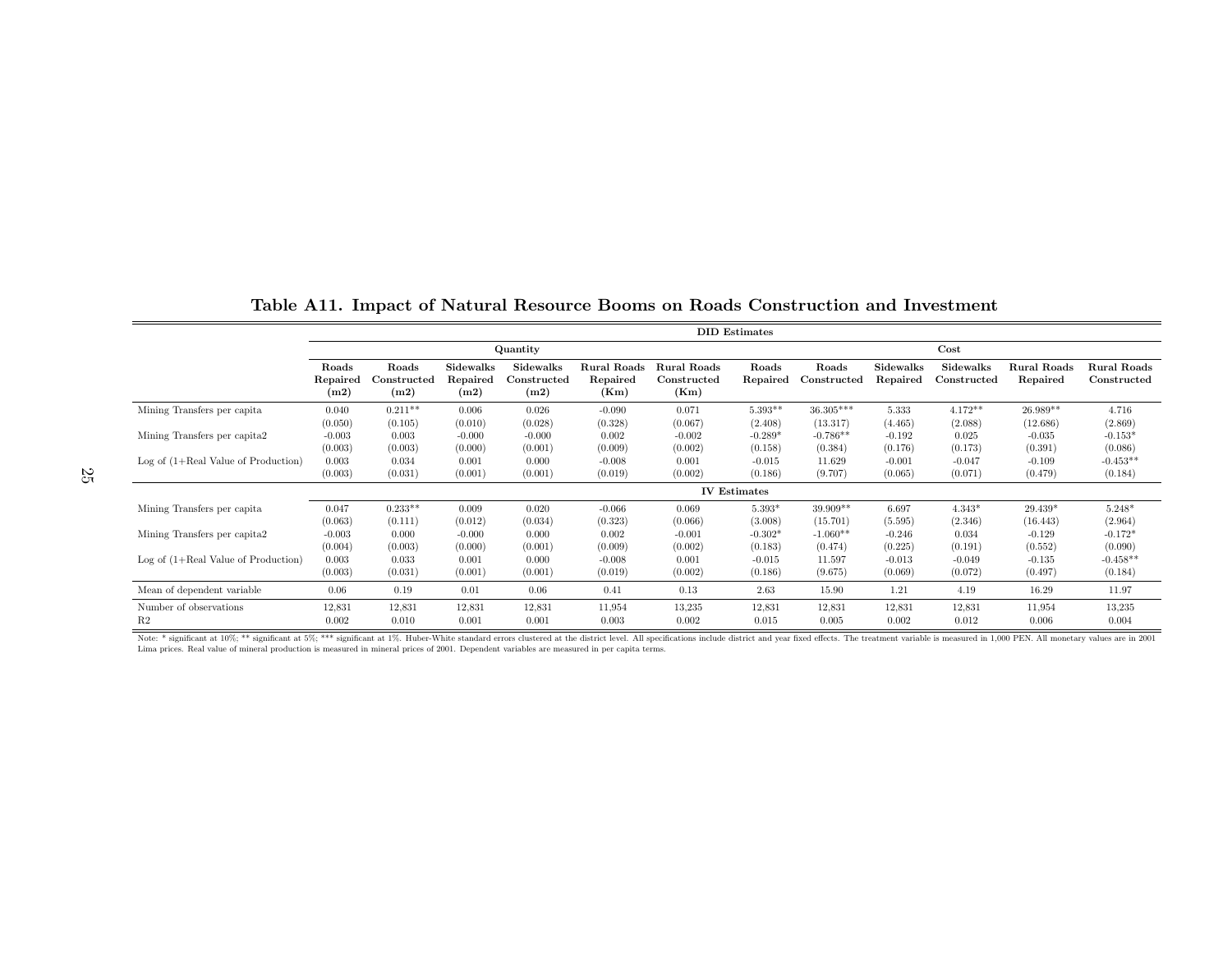|                                       |                     |                        |          |          |          | <b>DID</b> Estimates        |           |                            |          |
|---------------------------------------|---------------------|------------------------|----------|----------|----------|-----------------------------|-----------|----------------------------|----------|
|                                       |                     | <b>Appointed Staff</b> |          |          |          | <b>Contracted Employees</b> |           | <b>Temporary Employees</b> |          |
|                                       | $\left(1\right)$    | $\left( 2\right)$      | (3)      | (4)      | (5)      | (6)                         | (7)       | (8)                        | (9)      |
| Mining Transfers per capita           | $0.104**$           | $0.189*$               | 0.262    | $2.555*$ | 1.916    | $0.686***$                  | $0.630**$ | $1.076***$                 | $1.106*$ |
|                                       | (0.053)             | (0.108)                | (0.165)  | (1.307)  | (1.337)  | (0.256)                     | (0.300)   | (0.335)                    | (0.567)  |
| Mining Transfers per capita2          |                     | $-0.004$               | $-0.007$ |          | 0.032    | $-0.026***$                 |           | $-0.022*$                  | 0.003    |
|                                       |                     | (0.003)                | (0.006)  |          | (0.026)  | (0.009)                     |           | (0.014)                    | (0.038)  |
| $Log of (1+Real Value of Production)$ |                     | $-0.000$               |          |          | $-0.018$ |                             |           | $-0.033*$                  |          |
|                                       |                     | (0.007)                |          |          | (0.018)  |                             |           | (0.019)                    |          |
|                                       | <b>IV Estimates</b> |                        |          |          |          |                             |           |                            |          |
| Mining Transfers per capita           | $0.103*$            | 0.181                  | 0.244    | $2.192*$ | 1.755    | $0.647***$                  | $0.601**$ | $0.956***$                 | $1.050*$ |
|                                       | (0.056)             | (0.118)                | (0.173)  | (1.223)  | (1.152)  | (0.239)                     | (0.286)   | (0.345)                    | (0.560)  |
| Mining Transfers per capita2          |                     | $-0.004$               | $-0.006$ |          | 0.022    | $-0.026***$                 |           | $-0.018$                   | 0.003    |
|                                       |                     | (0.004)                | (0.006)  |          | (0.025)  | (0.008)                     |           | (0.015)                    | (0.039)  |
| $Log of (1+Real Value of Production)$ |                     | 0.000                  |          |          | $-0.017$ |                             |           | $-0.032$                   |          |
|                                       |                     | (0.007)                |          |          | (0.016)  |                             |           | (0.020)                    |          |
| Mean of dependent variable            |                     | 0.93                   |          |          | 1.34     |                             |           | 2.73                       |          |
| <b>Excluding Producer Districts</b>   | No                  | No                     | Yes      | No       | No       | Yes                         | No        | No                         | Yes      |
| Number of observations                | 15,523              | 15,523                 | 14,801   | 15,523   | 15,523   | 14,801                      | 15,523    | 15,523                     | 14,801   |
| R2                                    | 0.161               | 0.162                  | 0.166    | 0.125    | 0.128    | 0.060                       | 0.106     | 0.109                      | 0.114    |

Table A12. Impact of Natural Resource Booms on Public Employment by Type of Contract

Note: \* significant at 10%; \*\* significant at 5%; \*\*\* significant at 1%. Huber-White standard errors clustered at the district level. All specifications include district and year fixed effects. The treatment variable is measured in 1,000 PEN. All monetary values are in 2001 Lima prices. Real value of mineral production is measured in mineral prices of 2001. Dependent variables are measured in number of employees per 1,000 habitants.

 $\overline{\phantom{a}}$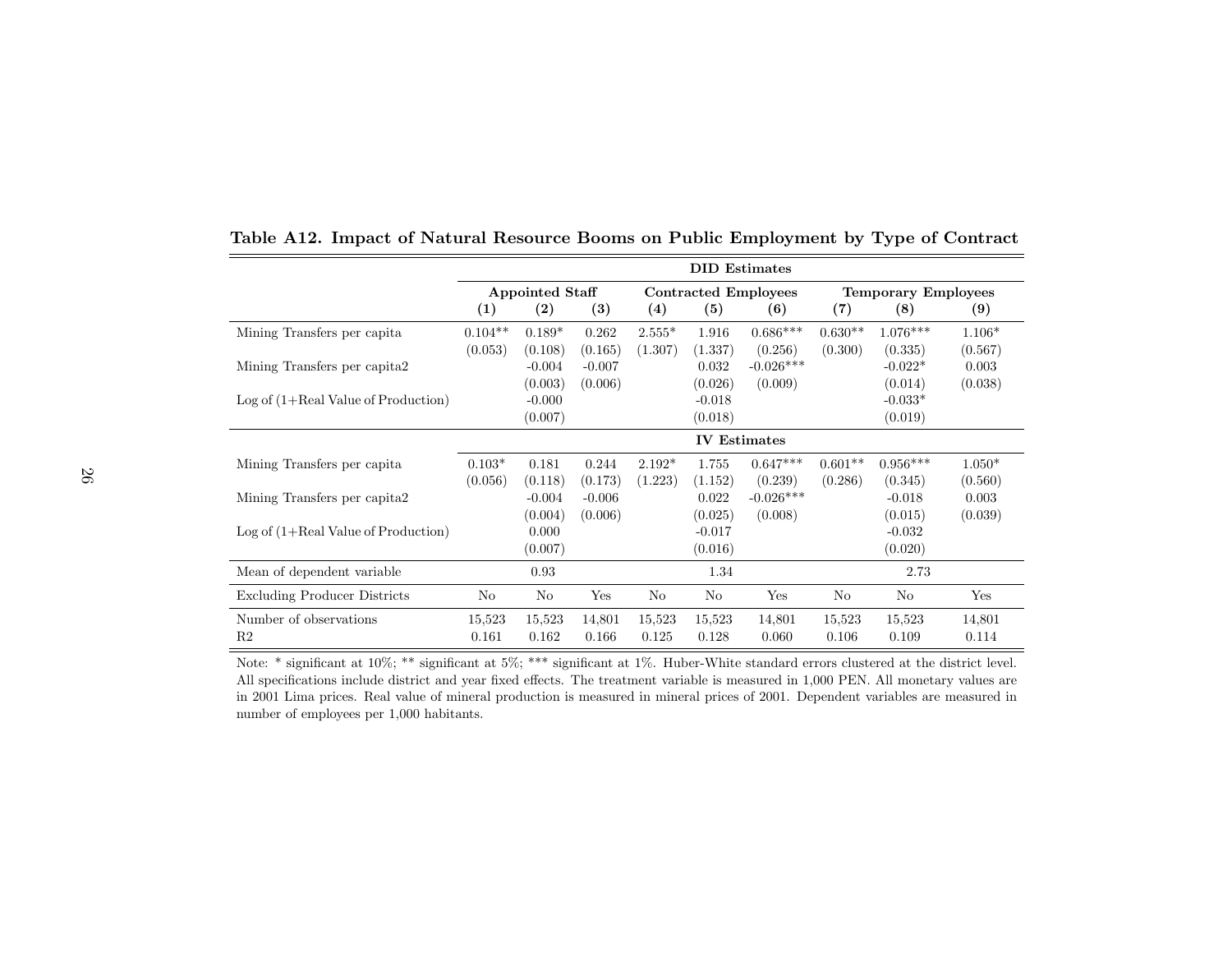|                                          |                       |                       |                       |                       |                       | <b>DID</b> Estimates |                         |                        |                        |                        |
|------------------------------------------|-----------------------|-----------------------|-----------------------|-----------------------|-----------------------|----------------------|-------------------------|------------------------|------------------------|------------------------|
|                                          | Officials             |                       |                       | <b>Professionals</b>  | <b>Technicians</b>    |                      | <b>Security Workers</b> |                        | <b>Janitors</b>        |                        |
|                                          | $\left( 1\right)$     | (2)                   | (3)                   | $\left( 4\right)$     | (5)                   | (6)                  | (7)                     | (8)                    | (9)                    | $\left(10\right)$      |
| Mining Transfers per capita              | $0.222***$<br>(0.082) | $0.300**$<br>(0.126)  | $0.710***$<br>(0.172) | $0.603***$<br>(0.112) | $0.349*$<br>(0.208)   | $0.275**$<br>(0.136) | $0.198***$<br>(0.065)   | $0.239***$<br>(0.089)  | $0.209***$<br>(0.071)  | $0.204***$<br>(0.073)  |
| Mining Transfers per capital.            | $-0.006**$<br>(0.003) | $-0.010**$<br>(0.004) | $-0.011**$<br>(0.005) | $-0.014$<br>(0.009)   | $0.016***$<br>(0.006) | 0.003<br>(0.017)     | $-0.007**$<br>(0.003)   | $-0.012***$<br>(0.004) | $-0.007***$<br>(0.002) | $-0.008***$<br>(0.002) |
| $Log of (1+Real Value of Production)$    | $-0.007$<br>(0.005)   |                       | $-0.012$<br>(0.008)   |                       | $-0.002$<br>(0.006)   |                      | $-0.006*$<br>(0.003)    |                        | $-0.005$<br>(0.006)    |                        |
| Excluding Producer Districts             | No                    | Yes                   | No                    | Yes                   | N <sub>o</sub>        | Yes                  | No                      | Yes                    | No                     | Yes                    |
| Mean of dependent variable.              | 0.59                  | 0.59                  | 0.91                  | 0.91                  | 1.24                  | 1.24                 | 0.24                    | 0.24                   | 0.67                   | 0.67                   |
| Number of observations<br>R <sub>2</sub> | 15,523<br>0.135       | 14,801<br>0.135       | 15,523<br>0.127       | 14,801<br>0.122       | 15,523<br>0.173       | 14,801<br>0.121      | 15,523<br>0.048         | 14,801<br>0.046        | 15,523<br>0.048        | 14,801<br>0.046        |

Table A13. Impact of Resource Booms on Public Employment by Type of Employment

Note: \* significant at 10%; \*\* significant at 5%; \*\*\* significant at 1%. Huber-White standard errors clustered at the district level. All specifications include district and year fixed effects. The treatment variable is measured in 1,000 PEN. All monetary values are in 2001 Lima prices. Real value of mineral production is measured in mineral prices of 2001. Dependent variables are measured in number of employees per 1,000 habitants.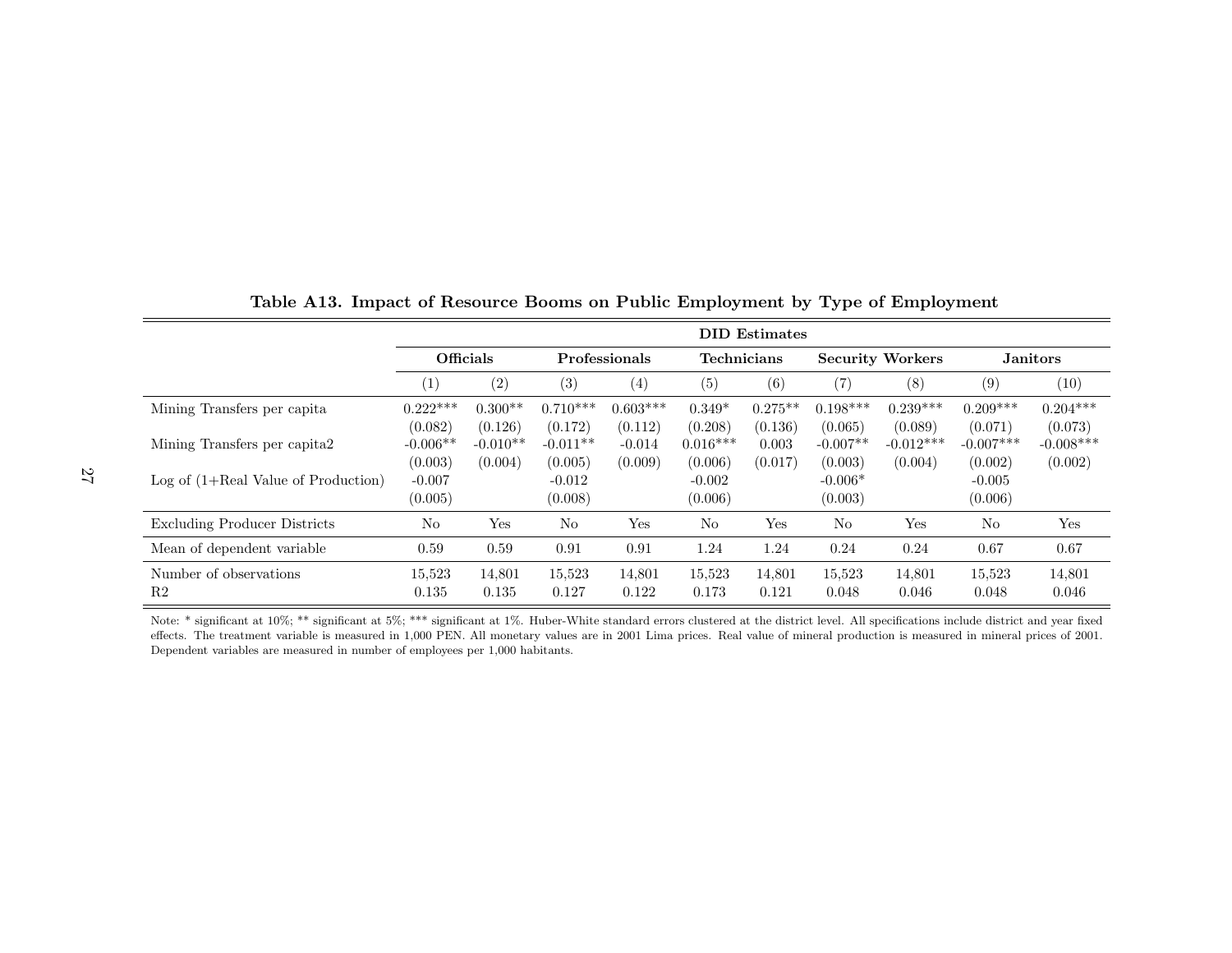|                                       |           |                  |                              |                                  | <b>DID</b> Estimates |                       |                               |          |
|---------------------------------------|-----------|------------------|------------------------------|----------------------------------|----------------------|-----------------------|-------------------------------|----------|
|                                       |           | Payroll Pensions | Goods and<br><b>Services</b> | Other Current<br><b>Expenses</b> | Investment           | Finance<br>Investment | Other Capital<br>Expenditures | Debt     |
| Mining Transfers per capita           | 54.628*   | 0.292            | $109.853***$                 | $-0.222$                         | 850.268***           | $-0.028*$             | $9.245**$                     | $-0.202$ |
|                                       | (29.997)  | (0.195)          | (27.127)                     | (0.432)                          | (59.741)             | (0.017)               | (4.413)                       | (0.797)  |
| Mining Transfers per capita2          | $-1.375$  | $-0.014**$       | $-2.404***$                  | 0.023                            | $-20.394***$         | 0.001                 | $-0.370**$                    | 0.069    |
|                                       | (0.917)   | (0.006)          | (0.880)                      | (0.017)                          | (2.101)              | (0.000)               | (0.184)                       | (0.056)  |
| Log of $(1+Real Value of Production)$ | $-0.698*$ | $-0.005$         | $-0.909$                     | $-0.072$                         | 2.066                | $-0.003$              | 0.073                         | 0.218    |
|                                       | (0.396)   | (0.053)          | (0.614)                      | (0.060)                          | (3.582)              | (0.003)               | (0.177)                       | (0.161)  |
|                                       |           |                  |                              |                                  | <b>IV</b> Estimates  |                       |                               |          |
| Mining Transfers per capita           | $48.258*$ | 0.270            | $106.301***$                 | $-0.125$                         | 833.864***           | $-0.027$              | $8.100**$                     | $-0.178$ |
|                                       | (26.902)  | (0.184)          | (25.128)                     | (0.390)                          | (53.951)             | (0.017)               | (3.620)                       | (0.800)  |
| Mining Transfers per capita2          | $-1.226$  | $-0.014**$       | $-2.299***$                  | 0.019                            | $-20.397***$         | 0.001                 | $-0.347**$                    | 0.067    |
|                                       | (0.845)   | (0.006)          | (0.865)                      | (0.016)                          | (1.915)              | (0.000)               | (0.171)                       | (0.061)  |
| Log of $(1+Real Value of Production)$ | $-0.641*$ | $-0.005$         | $-0.877$                     | $-0.073$                         | 2.221                | $-0.003$              | 0.084                         | 0.217    |
|                                       | (0.363)   | (0.053)          | (0.598)                      | (0.060)                          | (3.570)              | (0.003)               | (0.175)                       | (0.161)  |
| Mean of dependent variable            | 34.13     | 5.21             | 96.89                        | 14.17                            | 313.66               | 0.01                  | 4.43                          | 16.58    |
| Number of observations                | 17,317    | 17,317           | 17,317                       | 17,317                           | 17,317               | 17,317                | 17,317                        | 17,317   |
| R <sub>2</sub>                        | 0.119     | 0.721            | 0.249                        | 0.043                            | 0.517                | 0.002                 | 0.022                         | 0.083    |

## Table A14. Impact of Natural Resource Booms on Local Government Expenditures

Note: \* significant at 10%; \*\* significant at 5%; \*\*\* significant at 1%. Huber-White standard errors clustered at the district level. All specifications include district and year fixed effects. The treatment variable is measured in 1,000 PEN. All monetary values are in 2001 Lima prices. Real value of mineral production is measured in mineral prices of 2001. Dependent variables are measured in per capita terms.